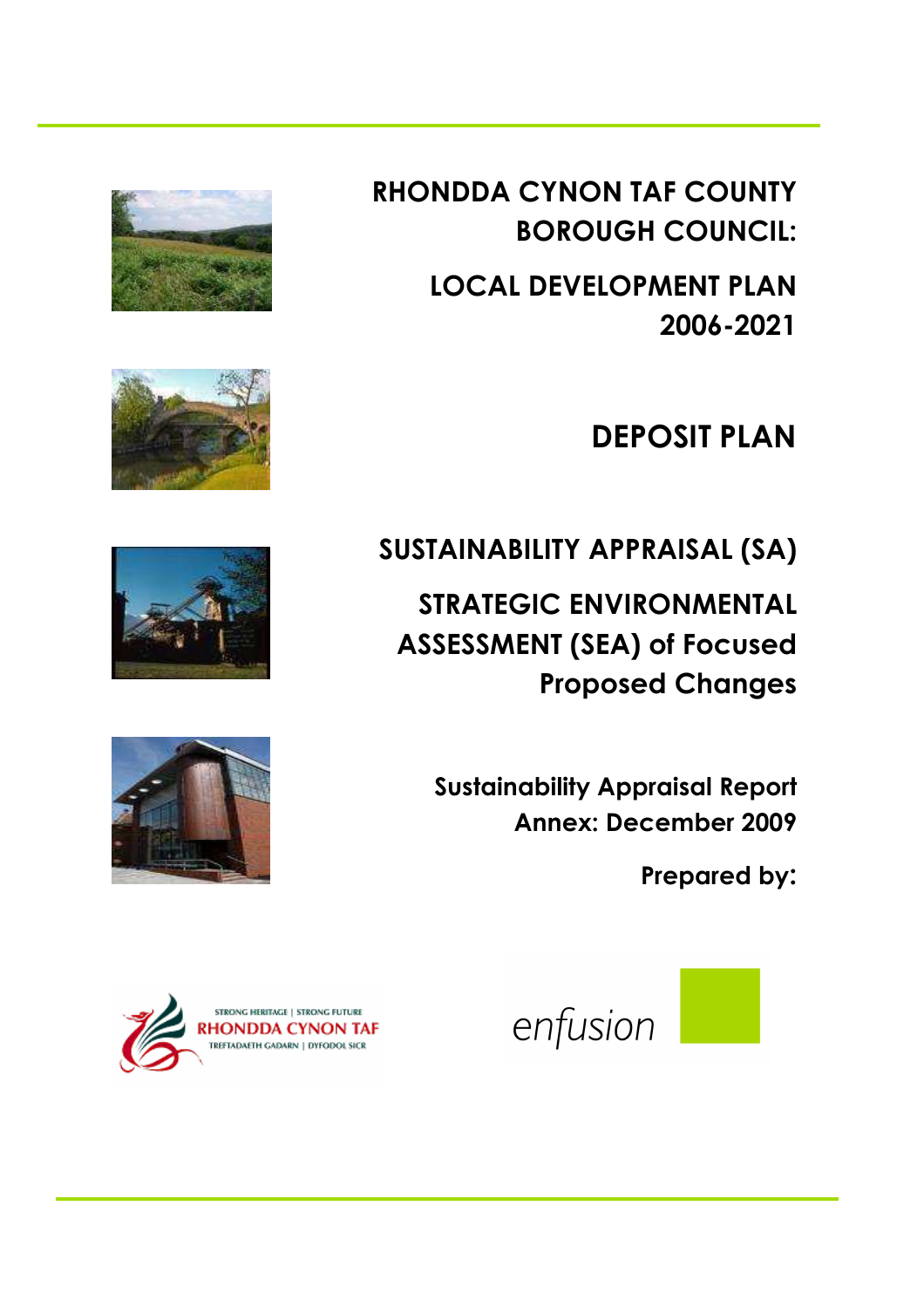## SA of Rhondda Cynon Taf's Local Development Plan 2006-2016

### Sustainability Appraisal Report Annex: SA/SEA of Focused

### Proposed Changes

#### **CONTENTS**

- 1. Screening of Focused Proposes Changes
- 2. Sustainability Appraisal of Focused Proposed Changes

#### APPENDICES

- Appendix 1- Screening Tables
- Appendix 2 Sustainability Appraisal Matrices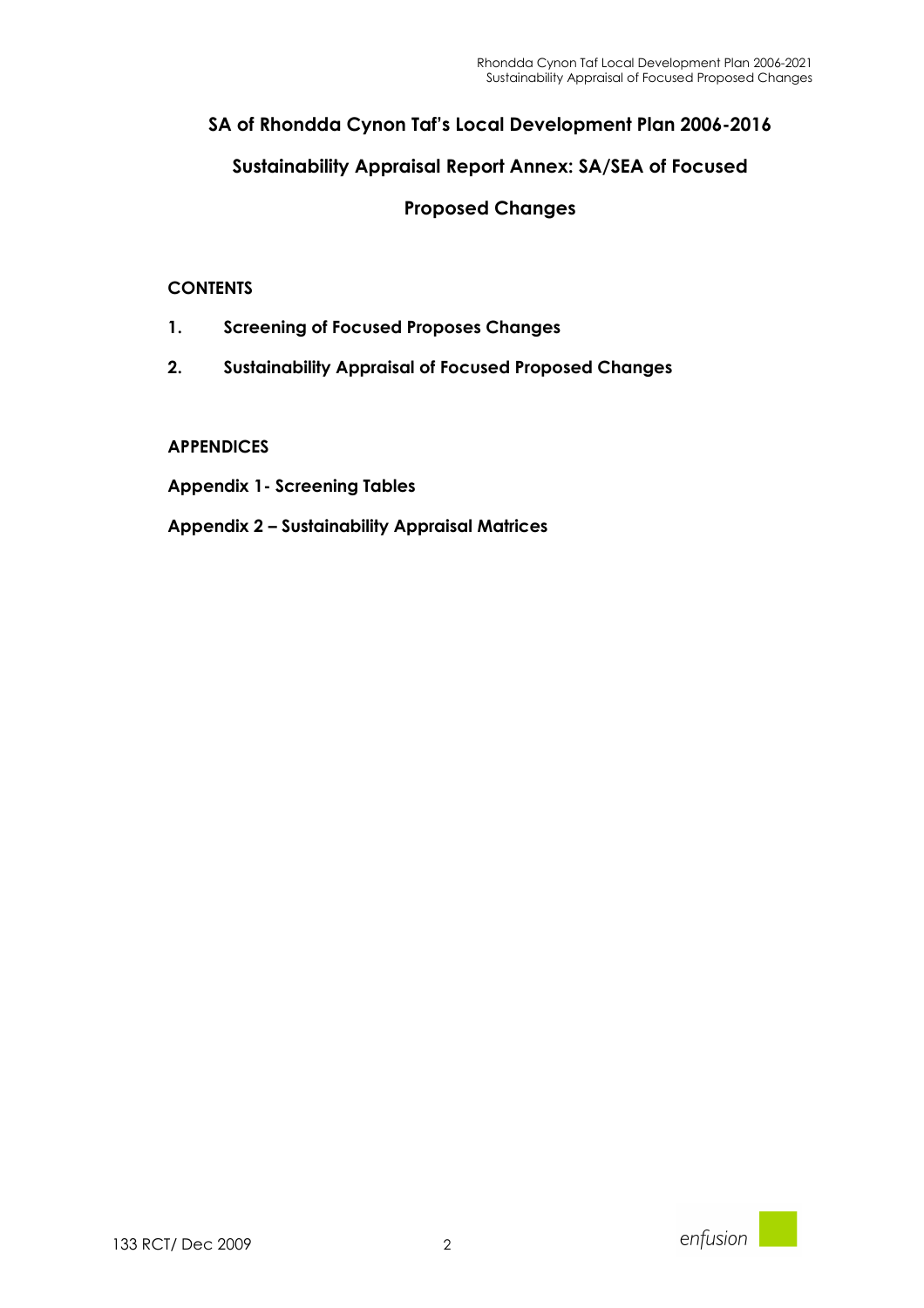## 1. Screening of Focused Proposed Changes

- 1.1 Council has prepared Focused Proposed Changes to its Deposit Draft LDP (November 2009). These changes have been reviewed by Enfusion as part of the ongoing Sustainability Appraisal (SA) process to determine whether there are likely to be any significant sustainability effects arising from the changes to the plan. A screening assessment of each proposed change was undertaken; this considered the significance of the policy change and if there was likely to be a significant sustainability effect as a result of the change. The Screening Assessment is provided at Appendix 1. It was noted that most of the changes were minor in nature, for example relating to matters of clarification, text corrections, or the addition of detail to the text supporting the plan policies. It was, therefore, considered that the majority of focused proposed changes were unlikely to have a significant effect beyond those already identifed and assessed (December 2008) 1 and that no further SA/SEA work would be required.
- 1.2 However eleven changes were considered to be sufficiently significant that they should be re-considered against the SA Framework of objectives to determine the potential for significant effects:
	- **Policy CS 4 Housing Requirements, replacement policy.**
	- **Policy CS 5 Affordable Housing, replacement policy**
	- Policy CS 11 Climate Change, deletion
	- **Policy AW5 Sustainable Design, Part B, deletion**
	- **Policy AW? Gypsies and Travellers, new policy**
	- **Policy NSA 11 Affordable Housing, replacement policy**
	- **Policy NSA? Coleg Morgannwg Aberdare, new policy**
	- **Policy SSA 7Former Cwm Colliery and Coking Works, Ty'n-y-nant,** Pontypridd, policy amendment
	- Policy SSA 9 Former OCC Site, Llanilid, Llanharan, policy amendment
	- Policy SSA12 Affordable Housing, replacement policy
	- **Policy SSA? Treforest Industrial Estate/ Parc Nantgarw, new policy**

 $\overline{a}$ 



<sup>1</sup> Rhondda Cynon Taf Count Borough Council Local Development Plan 2006 – 2016. Deposit Draft Plan: Sustainability Appraisal Report.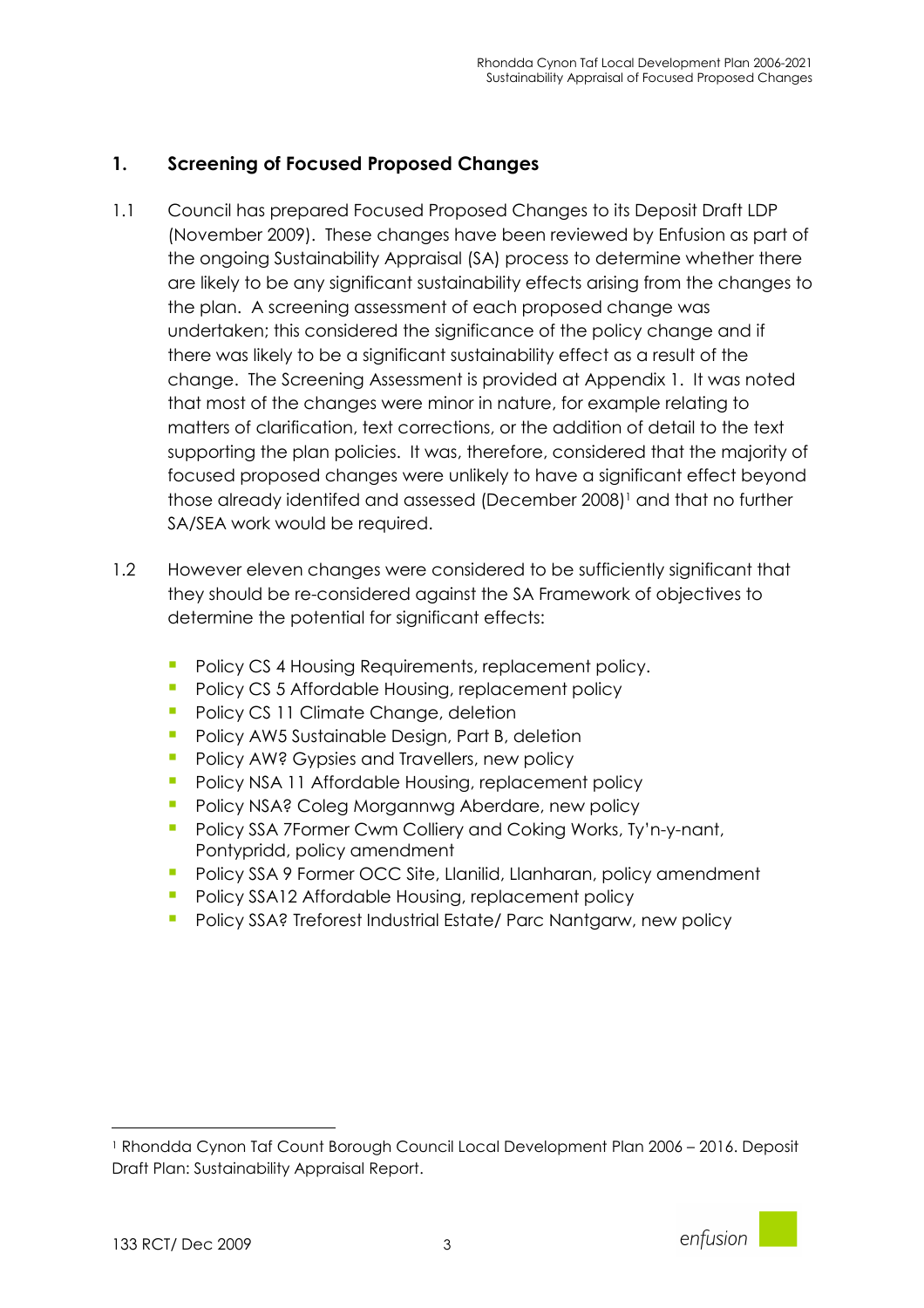# 2. Sustainability Appraisal of Focussed Proposed Changes

Policy CS 4 Housing Requirements, replacement policy.

Policy SSA 7 Former Cwm Colliery and Coking Works, Ty'n-y-nant, Pontypridd, policy amendment

#### Policy SSA 9 Former OCC Site, Llanilid, Llanharan, policy amendment

- 2.1 Policy CS4 has been amended (with consequential amendments made to Policy CS3, NSA6, SSA7 and SSA9 and the associated reasoned justification). The key changes are: the inclusion of the Former Phurnacite Plant Site at Abercwmboi for 500 dwellings, and specifying a minimum (rather than a maximum) number of dwellings at Site 5 Former Cwm Colliery, and Coking Works, (minimum of 800) and Site 7 Former OCC Site Llanilid, Llanharan (minimum of 1700).
- 2.2 The inclusion of housing provision at Abercwmboi is subject to a satisfactory flood risk assessment given its location adjacent to the Afon Cynon. No development should be permitted where clear flood risk is established and all developments that are related to the floodplain should incorporate sustainable drainage measures and mitigations to minimise the potential of flood impacts. The assessment of the employment allocation at this site noted the potential adverse effects from development in the floodplain, which has been identified as a potentially cumulative issue, and it was recommended that this be addressed. RCT has established the avoidance of development in flood risk areas as a key sustainability indicator, and any development contrary to TAN15 will perform negatively against this performance measure.
- 2.3 The inclusion of housing and therefore the provision of mixed development at this site has the potential to enhance the positive effects for community and the economy, previously noted, e.g. through the development of recreational opportunities and the remediation of land for wider community benefit. The positive impacts noted in the previous appraisal for health, communities, the economy and employment may be enhanced in the long term through the inclusion of housing provision.
- 2.4 The policy amendments to SSA7 and SSA9 make provision for an increased level of housing at these two sites. The original appraisal for SSA 7 noted that the site effectively progresses key sustainability objectives and should have positive economic and social effects in a location with good public transport links which are proposed for further improvement. The landscape should also see improvement through development, and the cultural aspects of the site will be retained by keeping the significant industrial features. The increases in

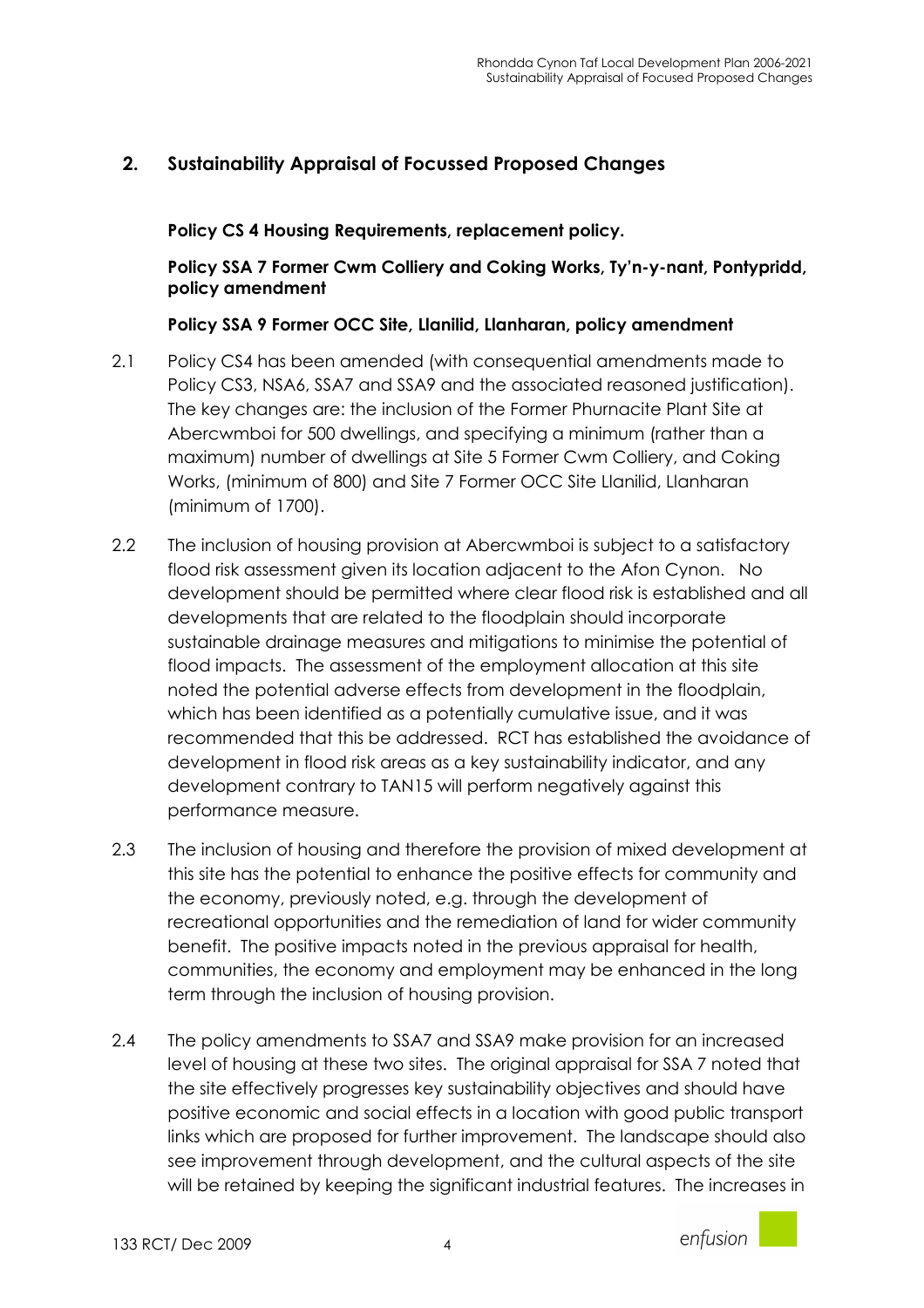density proposed by the higher housing numbers should support the strategically significant positive effects identified, and opportunities remain to ensure that the development enhances this site. As noted, previously, any development must take account of those areas of the site located in flood zone with flood risk assessment and effective mitigation where necessary.

2.5 SSA9, the Former OCC site is a significant strategic site in the South West of the County Borough. The original appraisal noted that there were substantial opportunities for significant economic and social gains to the area through building on established economic opportunities. These positive effects are likely to be improved through the provision of higher density housing offering greater opportunity to local communities. However, given the potential increases in housing numbers, the negative effects identified in the original appraisal should be highlighted and emphasised. In particular, there are a number of local Sites of Importance to Nature Conservation (SINCs) that will require protection, through appropriate mitigation measures to ensure the avoidance of adverse effect. All masterplanning should be supported by appropriate studies as necessary.

## Policy CS 5 Affordable Housing, replacement policy

### Policy NSA 11 Affordable Housing, replacement policy

### Policy SSA12 Affordable Housing, replacement policy

- 2.6 Policy CS5 and the corresponding Northern and Southern Strategy Area Policies set out a reduction in the provision of affordable housing provision within the plan. This is considered to be a significant policy change. In the previous Policy CS5, Council sought the delivery of approximately 3000 affordable homes across the County Borough over the 15 year plan period, to be achieved through the application of tariffs to all sites over five units allocated by the LDP. Thi s approach was considered capable of delivering approx 604 new affordable dwellings in the Northern Strategy Area (NSA) and 2396 in the Southern Strategy Area (SSA).
- 2.7 In line with evidence provided by the Affordable Housing Viability Study 2009 this figure has since been revised to 1440 affordable homes. This will be achieved by requiring the provision of 10% affordable housing on sites of 30 or more units in the NSA and 20% affordable homes on sites of 30 or more units in the SSA. This is a substantial reduction in affordable housing provision, therefore, the original appraisal has been reconsidered in light of these changes.
- 2.8 The revision to CS5 and the commensurate changes to NSA11 and SSA12 are based on the analysis undertaken in the Affordable Housing Viability Study 2009 commissioned by the Council. The study concluded that for reasons of

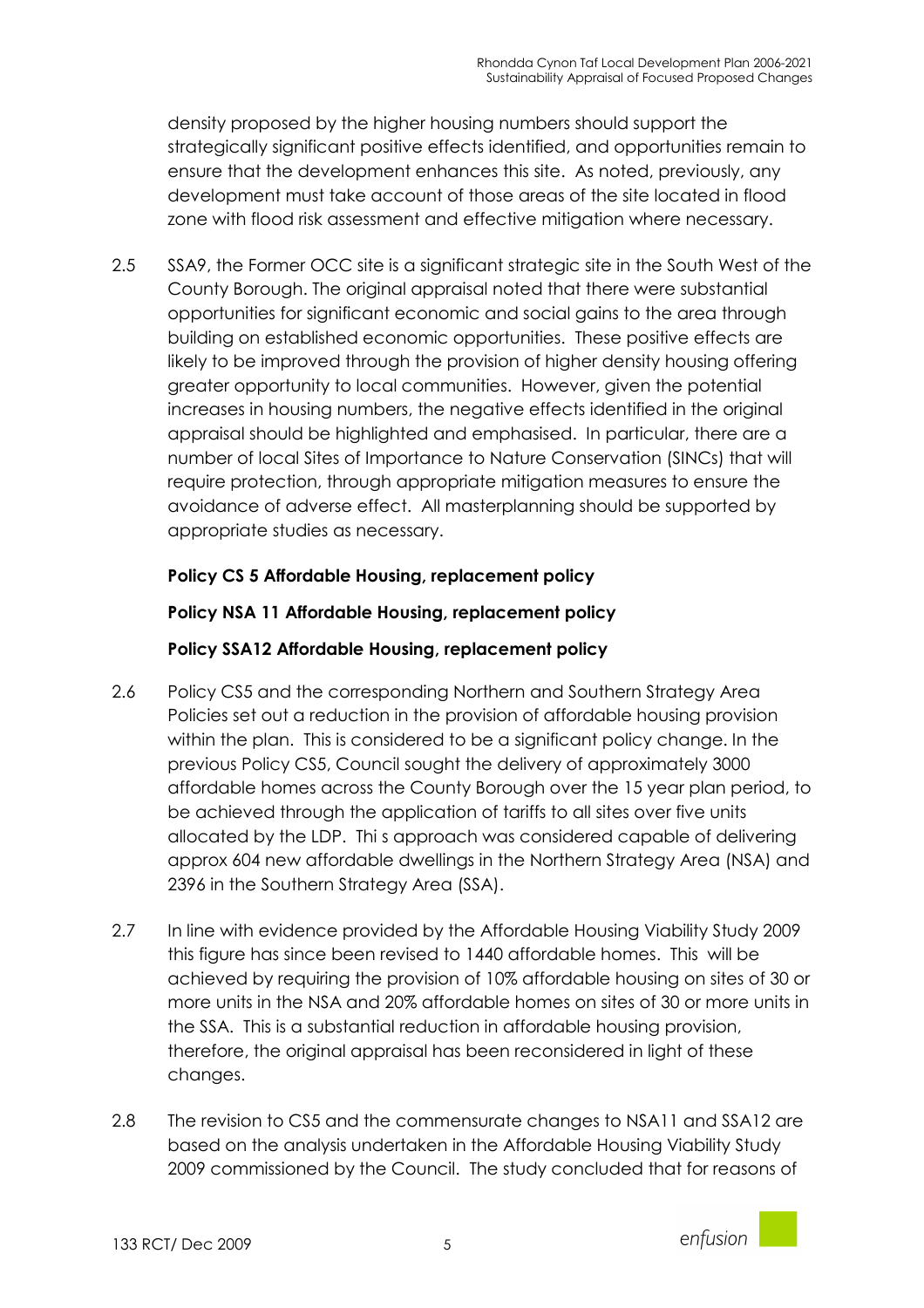economic viability the percentage targets for the NSA and SSA should be both lowered and split to take into account the 'viablity divide between the higher value south and the lower value north'. <sup>2</sup>

- 2.9 The original appraisal identified that the Affordable Housing Policy provided a range of benefits for housing and health SA Objectives, and also considered that indirect positive impacts on the economy were possible through the retention of young people in the Borough (particularly in the NSA). A reduction in the availability of affordable housing means that the sustainability benefits identified in the appraisal of Policies CS5, NSA11 & SSA12 are significantly lessened. However, the appraisal also recognises that in order for actual benefits to be realised, the housing provision has to be viable and therefore, whilst the postive effects for housing and community may not be as significant as previously, they will be maintained in part.
- 2.9 The Council has set the threshold for affordable housing at 30 units and in order to enhance the benefits and postive effects for the SA housing objective, it is suggested that the Council takes forward the recommendation of the Affordable Housing Viability Study, and sets a threshold target of 10 dwellings, taking into account the option to be flexible on individual sites according to circumstances. The appraisal also notes the wider opportunities to deliver affordable housing outside strategic sites in rural settlements and villages, an approach which would additional support and progress wider SA objective for sustainable communities.
- 2.10 Affordable housing is a key issue for RCT and overall, while this policy is based on a sound economic analysis, it does not progress SA objectives for housing and the community as effectively as the Deposit Draft Plan policy it replaced.

## Policy CS 11 Climate Change, deletion

This policy has been deleted by the Council to reflect recent policy changes at a National level which provide stronger measures on energy and climate change.

The appraisal of the Draft LDP (December, 2008) noted that Climate Change issues could be more effectively expressed in the Council's Core Policies, to ensure that strategic direction was provided to the more detailed policies setting out the approach for the Northern and Southern Strategy Areas. As part of the LDP progression the Council developed and set out an overarching Climate Change Policy (CS 11) to address issues including reductions in CO2 emission, the promotion of renewable energy and addressing flood risk and wider water resource issues.

l



<sup>2</sup> Rhondda, Cynon Taf Affordable Housing Viability Study, Final Draft Report, September 2009, Dr Andrew Golland BSc, PhD, MRICS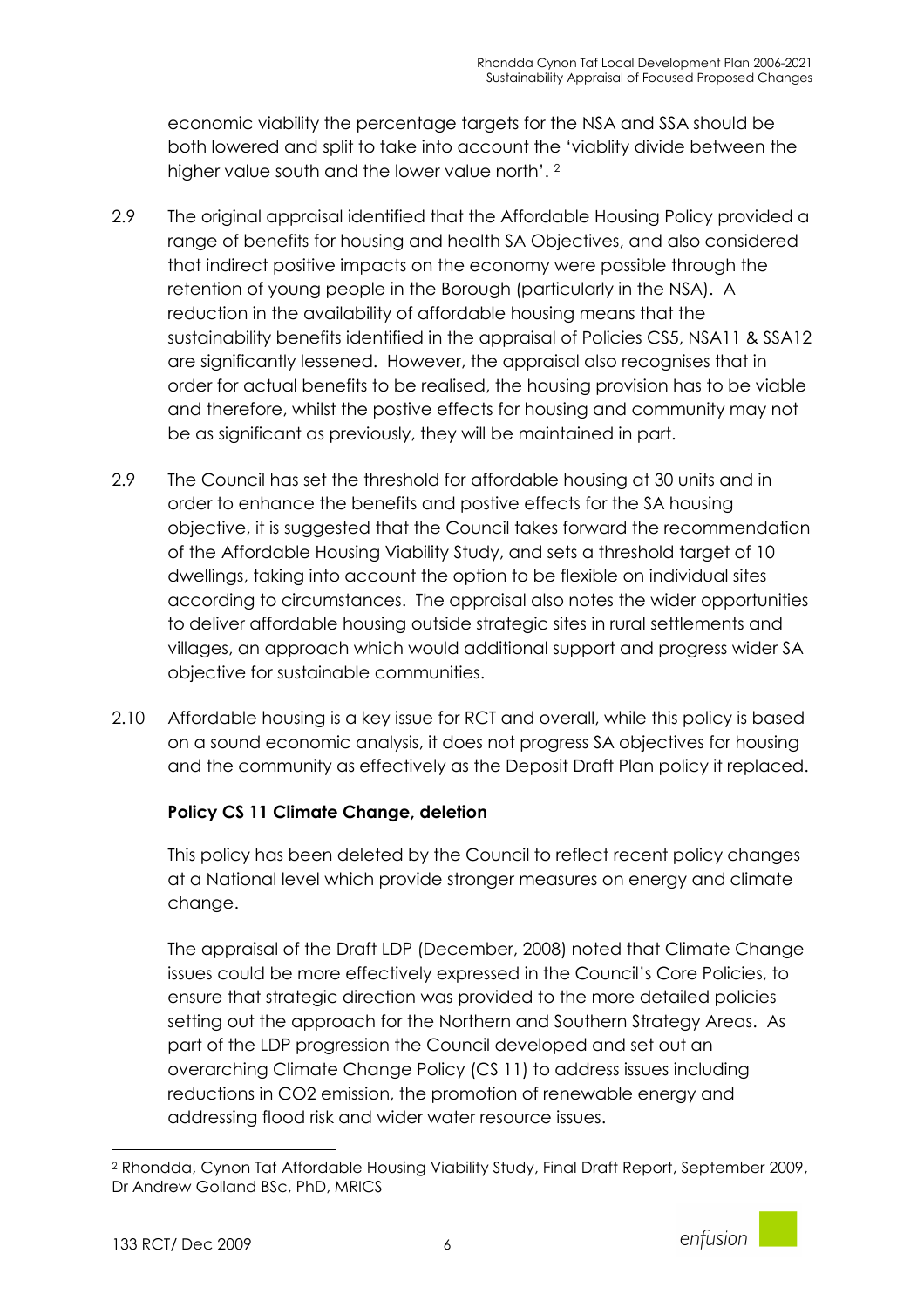Under Welsh Assembly Government (WAG) advice, this overarching policy has now been deleted. National policy requirements (as set out in TAN8 Renewable Energy, TAN15 Development and Flood Risk and the recently released a Ministerial Interim Planning Policy Statement on Planning for Sustainable Buildings (01/2009)) are considered to provide a strategic framework for addressing the issues identified in the climate change policy and should be sufficient to ensure that climate change considerations are addresed as an integral part of planningin RCT.

## Policy AW5 Sustainable Design, Part B, deletion

This policy has been deleted by the Council to reflect recent policy changes at a National level which provide stronger measures on energy and climate change.

The Welsh Assembly recently released a Ministerial Interim Planning Policy Statement on Planning for Sustainable Buildings (01/2009) which sets out minimum standards for new buildings in Wales, including a requirement that applications for 5 or more dwellings meet the Code for Sustainable Homes Level 3 rating on or after 1 September 2009 (this will be expanded to applications for 1 or more dwellings 1 year later). This represents a 25 per cent increase over the requirements in Part L of the current Building Regulation standards.

As the Deposit plan is required to conform to higher level guidance, Policy AW5 Part B on Sustainable Design (which proposed requirements for BREEAM and EcoHomes) is therefore superseded by the new national guidance. The requirement to conform to national guidance maintains the sustainability benefits in relation to this policy that were identified in the earlier appraisal.

## Policy AW? Gypsies and Travellers, new policy

This is a new policy which supplements the existing Policy SSA27 Land at Beddau Caravan Park, to ensure that sufficient appropriate provision for Gypsies and Travelling families is made across the County Borough within adverse impacts on existing residential communities.

This policy provides support for and progresses SA housing and communities objectives by ensuring that the needs of all sectors of the community addresses in an integrated and balanced way. The policy ensures that there is adequate provision for Gypsy and Traveller sites, whilst also protecting the interests of existing communities and the wider natural and built environment. Minor enhancements to the policy to further support SA objectives (water, land and soils) would be secured by ensuring that the policy makes provision for the protection of the water resource (surface and ground) and that where

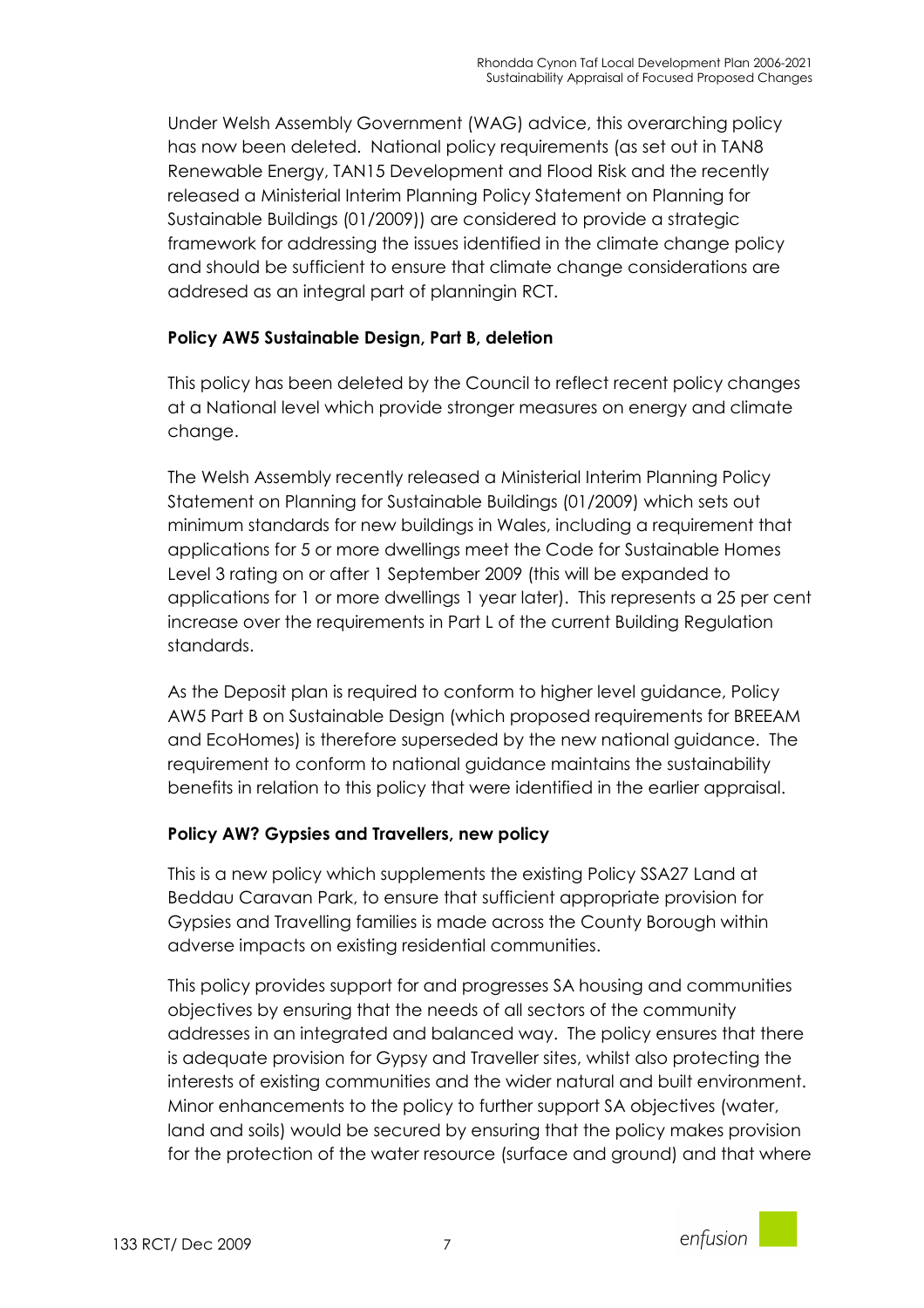possible development is provided on previously developed (non-greenfield) land.

### Policy NSA? Coleg Morgannwg Aberdare, new policy

This is a new policy provided in support of local community requirements for expansion of college/ educational facilities in Trecynon, Aberdare.

This policy performs well against community, employment and economy objectives, with the potential for positive cumulative effects. The improvement of education facilities in connection with an existing site ensure that access to training and education for local communities is assured, and this may bring associated benefits for employment locally. The policy makes allocation for a site that currently lies within a 'green wedge' identified locally for landscape and open space value.

The potential for negative effects for landscape and biodiversity SA objectives in particular, requires active mitigation through the provision of multifunctional green infrastructure space as part of the development and where possible enhancement of local habitats to ensure no adverse impacts on biodiversity in the long term. Given the aims of providing an educational facility, there are significant opportunities to make sustainable design, build and mitigation measures an integral part of this development process, providing enhancements for future generations.

#### Policy SSA? Treforest Industrial Estate/ Parc Nantgarw, new policy

This policy provides regeneration support for an industrial site that is well located in relation to centres of population and existing transport networks.

This policy makes provision for a more diverse mix of employment opportunity on an existing employment site. There is the potential for long term benefits for employment and economy objectives. These positive effects may also be cumulative for the wider community through the provision of alternative employment, i.e. replacement of traditional/ declining industries with new/ alternative office based jobs. No strategic sustainability constraints are identified for water, landscape, biodiversity objectives, and there are significant positive effects for land and soils through the effective use and reuse of previously developed land.

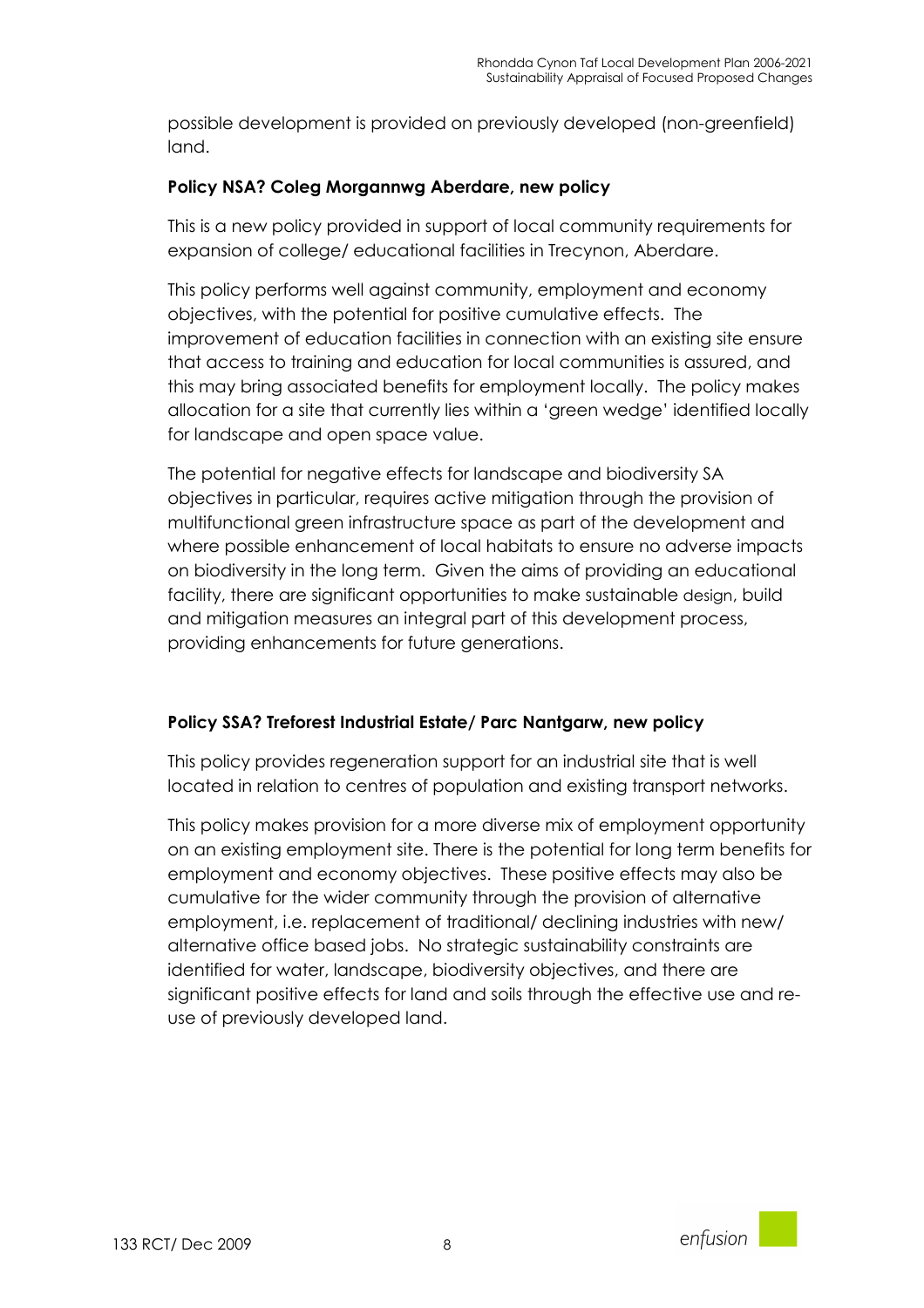## Appendix 1: Screening of Focused Proposed Changes

(SA/SEA Screening commentary provided in right-hand column)

| REF.<br><b>NUMBER</b> | POLICY/<br><b>PARAGRAPH/</b><br><b>OTHER</b>      | <b>PROPOSED CHANGE</b>                                                                                                                                                                                                                                                                                                                                       | <b>JUSTIFICATION</b>              | <b>SA/SEA SCREENING</b>                                     |
|-----------------------|---------------------------------------------------|--------------------------------------------------------------------------------------------------------------------------------------------------------------------------------------------------------------------------------------------------------------------------------------------------------------------------------------------------------------|-----------------------------------|-------------------------------------------------------------|
|                       |                                                   | Key Facts About Rhondda Cynon Taf                                                                                                                                                                                                                                                                                                                            |                                   |                                                             |
|                       | З:                                                | Paragraph 1.13, line Delete, "424 square metres"<br>Insert, "424 km2"                                                                                                                                                                                                                                                                                        | To correct a typographical error. | Minor change no further SA<br>required.                     |
|                       |                                                   | People, Places, Futures - The Wales Spatial Plan (2004)                                                                                                                                                                                                                                                                                                      |                                   |                                                             |
| 2                     | After paragraph<br>1.19, insert new<br>paragraph: | "A 2008 Update was adopted by the<br>Assembly in July 2008 and makes clear<br>where the Welsh Assembly Government's<br>joint thinking has reached and what needs<br>to be done to move forward. This updated<br>document brings the Wales Spatial Plan<br>into line with One Wales, and gives status<br>to the Area work which has developed<br>since 2004." | Factual update sought by WAG.     | Minor change to supporting<br>text, no further SA required. |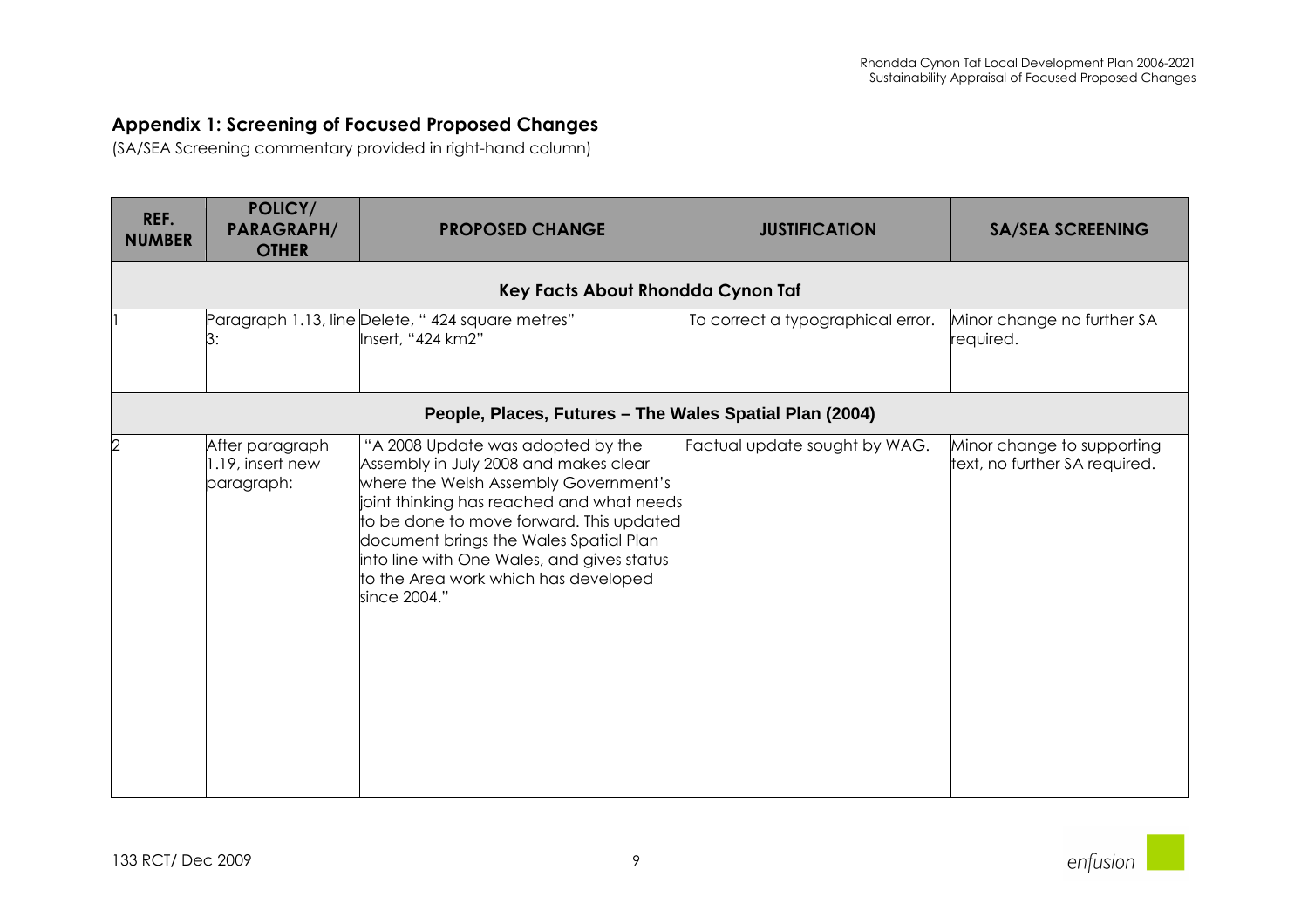| REF.<br><b>NUMBER</b> | POLICY/<br><b>PARAGRAPH/</b><br><b>OTHER</b>                                    | <b>PROPOSED CHANGE</b>                                                                                                                                                                                                                                                                                                                                                                                                                                                                                                                                                                                                                                                                                                                                                                                                                                                                                                                     | <b>JUSTIFICATION</b>                               | <b>SA/SEA SCREENING</b>                                                                                          |
|-----------------------|---------------------------------------------------------------------------------|--------------------------------------------------------------------------------------------------------------------------------------------------------------------------------------------------------------------------------------------------------------------------------------------------------------------------------------------------------------------------------------------------------------------------------------------------------------------------------------------------------------------------------------------------------------------------------------------------------------------------------------------------------------------------------------------------------------------------------------------------------------------------------------------------------------------------------------------------------------------------------------------------------------------------------------------|----------------------------------------------------|------------------------------------------------------------------------------------------------------------------|
|                       |                                                                                 | <b>Local Strategies</b>                                                                                                                                                                                                                                                                                                                                                                                                                                                                                                                                                                                                                                                                                                                                                                                                                                                                                                                    |                                                    |                                                                                                                  |
|                       | After paragraph<br>1.42, insert the<br>following title and<br>three paragraphs: | "Health, Social Care and Wellbeing<br><b>Strategy</b><br>"The Health, Social Care and Wellbeing<br>Strategy has been developed by the<br>Health, Social Care and Wellbeing<br>Partnership Board, taking account of<br>guidance issued by the Welsh Assembly<br>Government which indicated that a range<br>of organisations, patients, service users and<br>carers must be actively involved in the<br>process.<br>"It is a three-year plan which is about<br>everybody. The strategy is not only<br>concerned with the physical and mental<br>health problems people may face but also<br>their living, working and recreational<br>conditions, the quality of the environment,<br>social and cultural factors as well as the<br>availability of and access to services and<br>facilities.<br>"This document<br>Explains what the Health, Social Care<br>and Wellbeing Strategy is about and what<br>the Vision for the future looks like. | Factual update sought by<br>Rhondda Cynon Taf LHB. | Minor change to supporting<br>text to provide context and<br>points of clarification, no<br>further SA required. |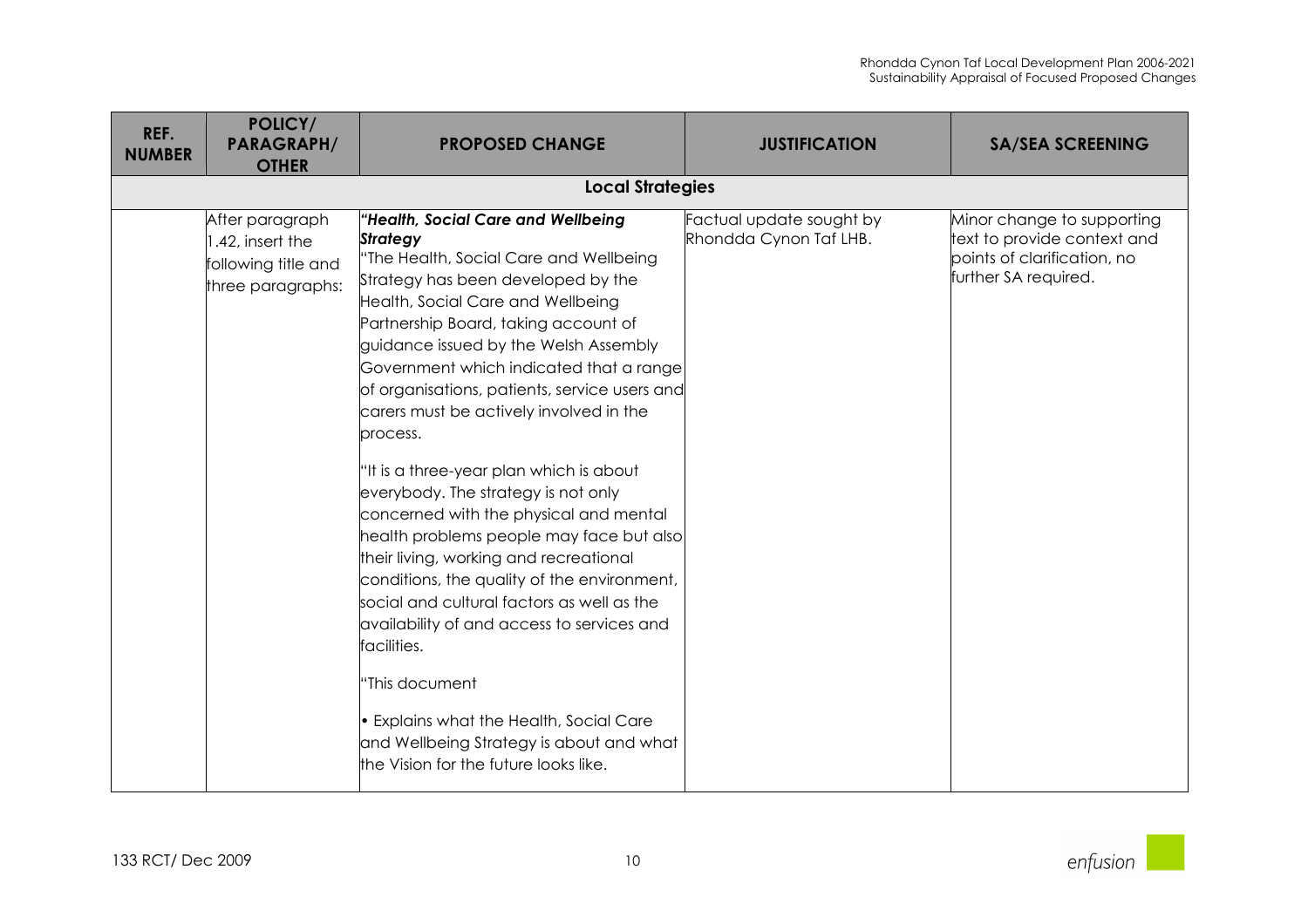| REF.<br><b>NUMBER</b> | POLICY/<br><b>PARAGRAPH/</b><br><b>OTHER</b>                                                             | <b>PROPOSED CHANGE</b>                                                                                                                                                                                                                                                                                                                                              | <b>JUSTIFICATION</b>                                   | <b>SA/SEA SCREENING</b>                                               |
|-----------------------|----------------------------------------------------------------------------------------------------------|---------------------------------------------------------------------------------------------------------------------------------------------------------------------------------------------------------------------------------------------------------------------------------------------------------------------------------------------------------------------|--------------------------------------------------------|-----------------------------------------------------------------------|
|                       |                                                                                                          | • Outlines key issues arising from the Health<br>Needs Assessment.<br>. Highlights progress achieved as part of<br>the first Strategy 2005-08 and what the<br>Partnership needs to build upon in the<br>second Strategy.                                                                                                                                            |                                                        |                                                                       |
|                       |                                                                                                          | <b>Technical Advice Notes</b>                                                                                                                                                                                                                                                                                                                                       |                                                        |                                                                       |
|                       | Paragraph 1.47                                                                                           | Add further bullet point MTAN2: Coal<br>(2009)                                                                                                                                                                                                                                                                                                                      | Factual update sought by WAG.                          | Minor factual change no<br>further SA/SEA required.                   |
|                       |                                                                                                          | Social, Economic and Environmental Baseline                                                                                                                                                                                                                                                                                                                         |                                                        |                                                                       |
|                       | In paragraph 2.7,<br>Key Environment<br>Trends section:<br>Bullet point 6:<br>Delete second<br>sentence. | Insert: "There are 3 Special Areas of<br>Conservation (SAC) at Coedydd Nedd a<br>Mellte (part), Blaen Cynon (part) and<br>Cardiff Beechwoods (part) and 14 Sites of<br>Special Scientific Interest."<br>Insert further bullet point, "Large parts of<br>the County Borough are located on the<br>coal resource, with a substantial mining<br>legacy being present." | Factual corrections sought by<br>CCW & Coal Authority. | Minor change to ensure<br>factual accuracy, no further SA<br>equired. |
|                       |                                                                                                          | <b>Chapter Three - Vision and Objectives</b>                                                                                                                                                                                                                                                                                                                        |                                                        |                                                                       |
|                       | Before paragraph<br>3.1, insert a subtitle                                                               | "Vision".                                                                                                                                                                                                                                                                                                                                                           |                                                        | Minor change no further SA<br>equired.                                |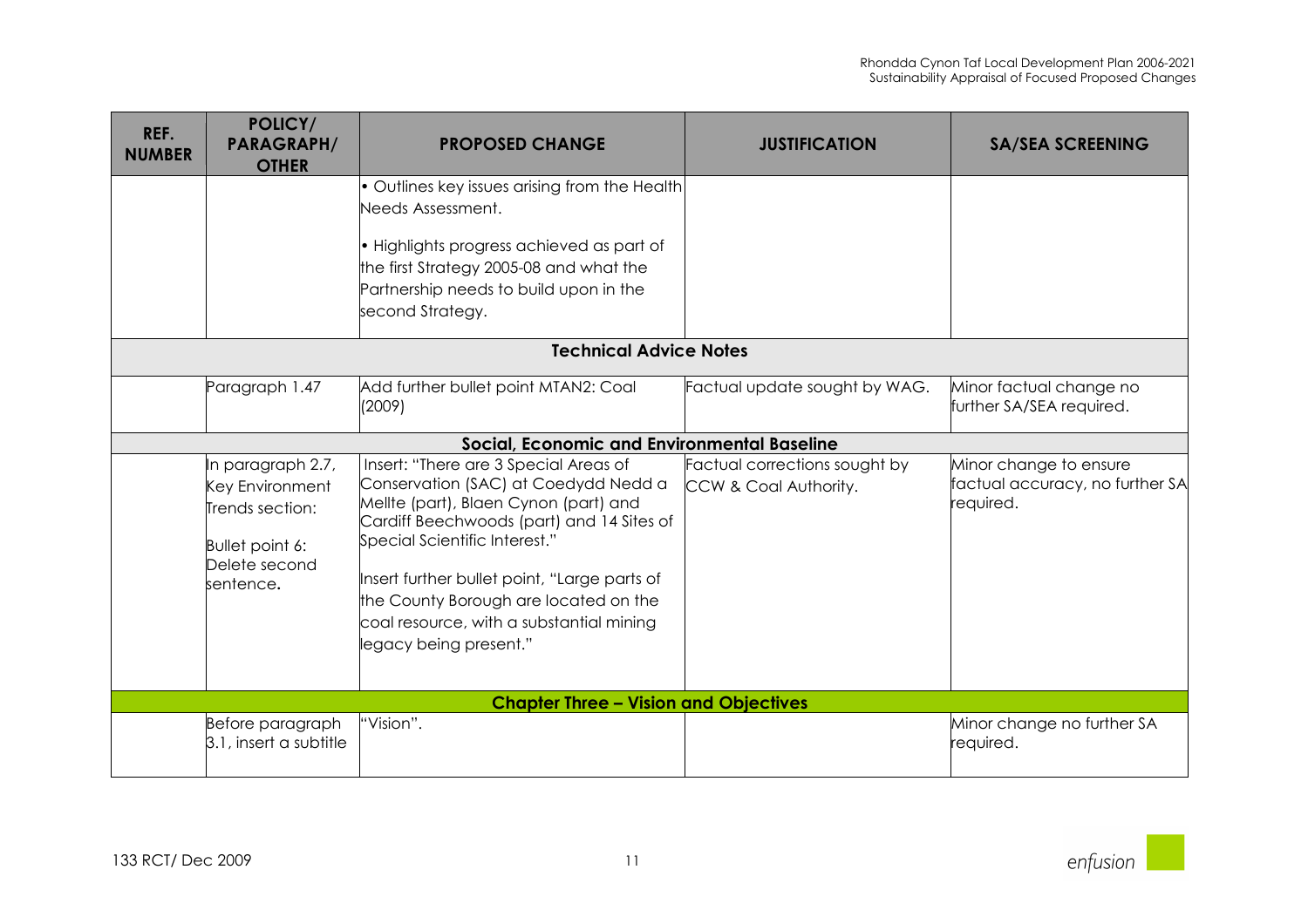| REF.          | POLICY/<br><b>PARAGRAPH/</b>                                     | <b>PROPOSED CHANGE</b>                                                                                                                                                                                                                                                                                                                                                                                             | <b>JUSTIFICATION</b>                        | <b>SA/SEA SCREENING</b>                                                                                                      |
|---------------|------------------------------------------------------------------|--------------------------------------------------------------------------------------------------------------------------------------------------------------------------------------------------------------------------------------------------------------------------------------------------------------------------------------------------------------------------------------------------------------------|---------------------------------------------|------------------------------------------------------------------------------------------------------------------------------|
| <b>NUMBER</b> | <b>OTHER</b>                                                     |                                                                                                                                                                                                                                                                                                                                                                                                                    |                                             |                                                                                                                              |
|               |                                                                  | <b>Delivering The Community Strategy Vision</b>                                                                                                                                                                                                                                                                                                                                                                    |                                             |                                                                                                                              |
|               | Paragraph 3.3,<br>bullet point 3:                                | Delete, "and protect our built heritage;"<br>Insert, "and protect our natural heritage<br>and built environment;"                                                                                                                                                                                                                                                                                                  | For consistency with Community<br>Strategy. | Minor change no further<br>SA/SEA required.                                                                                  |
|               |                                                                  | <b>LDP Objectives</b>                                                                                                                                                                                                                                                                                                                                                                                              |                                             |                                                                                                                              |
|               | Paragraph 3.5,<br>Objective 8:<br>Paragraph 3.5<br>Objective 10: | Delete, "increase the supply of renewable Agree with CCW request.<br>energy from a range of sources available<br>throughout the County Borough"<br>Insert, "by increasing the supply of<br>renewable energy from a range of<br>sources, including onshore wind, available<br>throughout the plan area,"<br>After, "promoting the reuse and restoration Agree with CCW request.<br>of derelict land and buildings", |                                             | Confirms commitment to<br>renewables, minor change no<br>further SA/SEA required.<br>Minor change no further SA<br>required. |
|               |                                                                  | Insert, ", reuse of materials"                                                                                                                                                                                                                                                                                                                                                                                     |                                             |                                                                                                                              |
|               |                                                                  | <b>Core Strategy</b>                                                                                                                                                                                                                                                                                                                                                                                               |                                             |                                                                                                                              |
|               | 4:                                                               | Paragraph 4.12, line Delete, "hub settlement".<br>Insert, "key settlement".                                                                                                                                                                                                                                                                                                                                        | For consistency with Wales Spatial<br>Plan. | Minor change no further SA<br>required.                                                                                      |
|               | Paragraph 4.19, line<br>5:                                       | After "efficient use of resources",<br>Insert "supporting renewable energy<br>resources".                                                                                                                                                                                                                                                                                                                          | Agree with Nuon Renewable<br>request.       | Minor change no further SA<br>required.                                                                                      |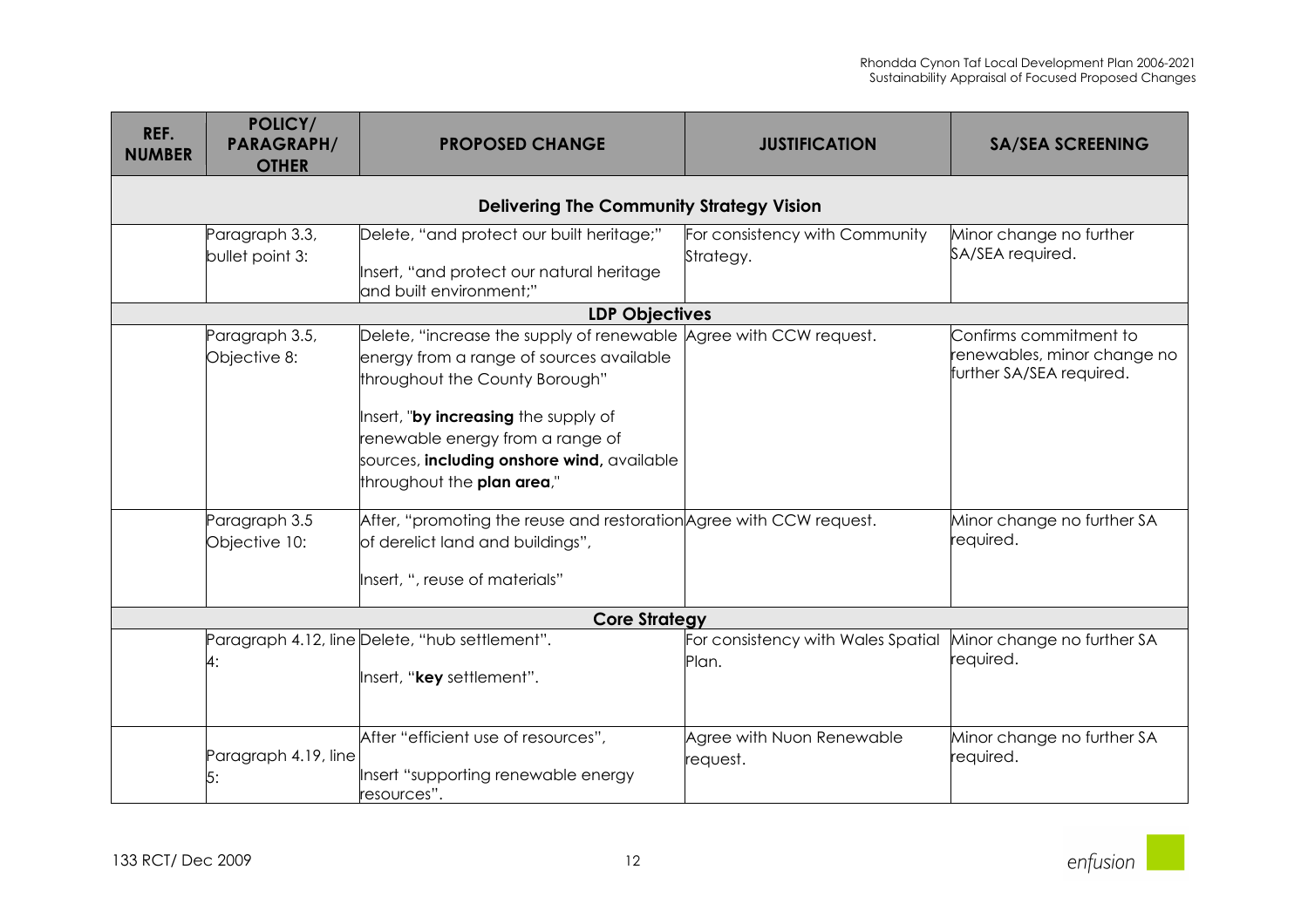| REF.<br><b>NUMBER</b> | POLICY/<br><b>PARAGRAPH/</b><br><b>OTHER</b> | <b>PROPOSED CHANGE</b>                                                                                                                                                                                                                                                                                                                          | <b>JUSTIFICATION</b>                                            | <b>SA/SEA SCREENING</b>                    |
|-----------------------|----------------------------------------------|-------------------------------------------------------------------------------------------------------------------------------------------------------------------------------------------------------------------------------------------------------------------------------------------------------------------------------------------------|-----------------------------------------------------------------|--------------------------------------------|
|                       |                                              |                                                                                                                                                                                                                                                                                                                                                 |                                                                 |                                            |
|                       |                                              | Policy CS 1 - Development In The North                                                                                                                                                                                                                                                                                                          |                                                                 |                                            |
|                       |                                              | Policy CS 1, point 3: Delete, "Ensuring the removal of<br>dereliction by promoting the reuse of<br>under used and derelict land and<br>buildings"<br>Insert, "Ensuring the removal and<br>remediation of dereliction by promoting<br>the reuse of under used and derelict land<br>and buildings".                                               | Agree with Coal Authority request. Focussed change, supports SA | objectives, no further SA/SEA<br>required. |
|                       |                                              | Policy CS 1, point 7: Delete, "built heritage"<br>Insert, "historic built heritage".                                                                                                                                                                                                                                                            | Agree with WAG request.                                         | Minor change no further SA<br>required.    |
|                       |                                              | Policy CS 2 - Development In The South                                                                                                                                                                                                                                                                                                          |                                                                 |                                            |
|                       |                                              | Policy CS 2, point 7: Delete: "Protecting the cultural identity of Agree with WAG request.<br>the Strategy Area by protecting the built<br>heritage and the natural environment,<br>and"<br>Insert, "Protecting the cultural identity of<br>the Strategy Area by protecting the<br>historic built heritage and the natural<br>environment, and" |                                                                 | Minor change no further SA<br>required.    |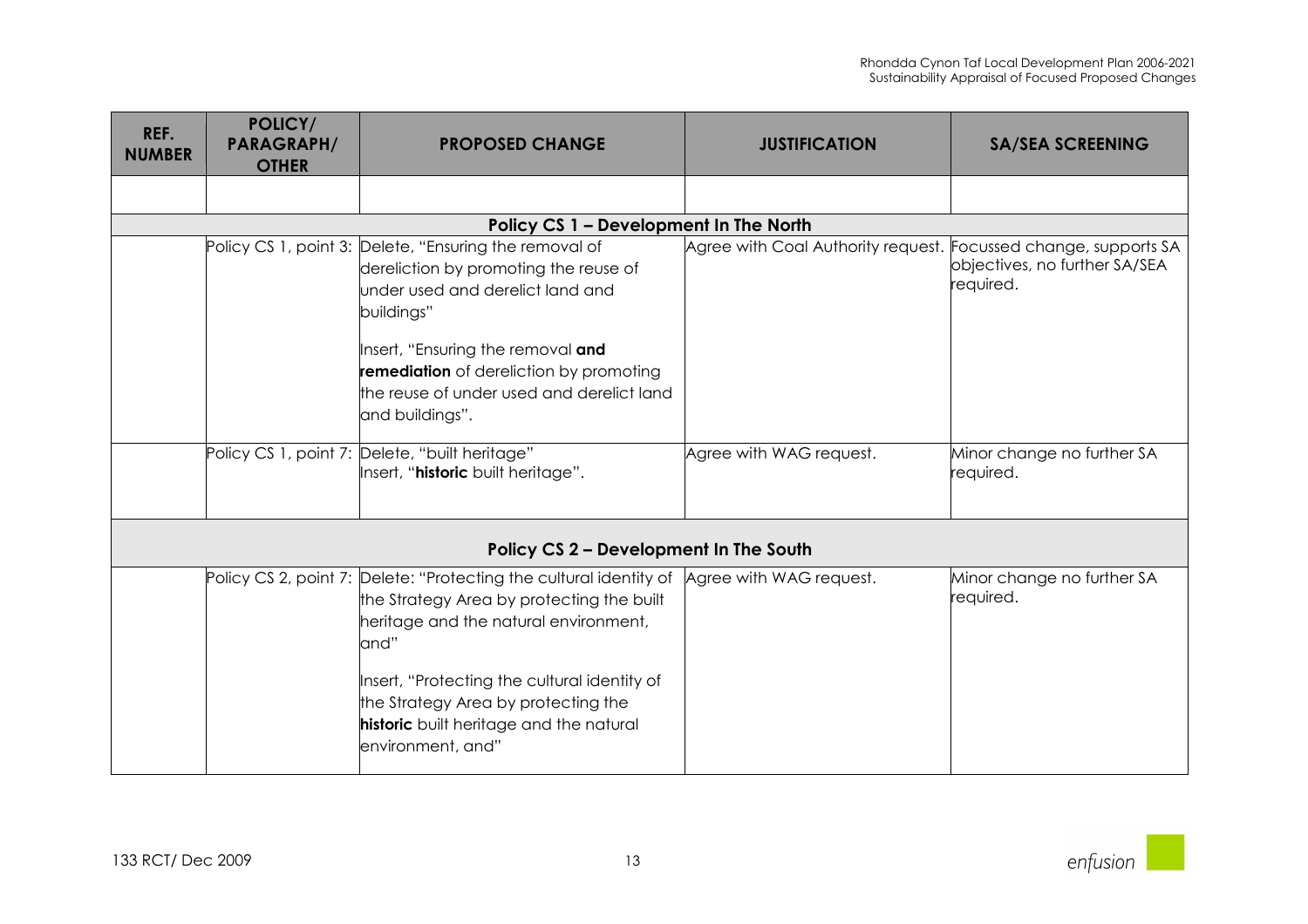| REF.<br><b>NUMBER</b> | POLICY/<br><b>PARAGRAPH/</b><br><b>OTHER</b> | <b>PROPOSED CHANGE</b>                                                                                                                                                                                                                                                                                                                                                                                                                                                                                                                                                                                                          |                                                                 | <b>JUSTIFICATION</b>                                                                                                                        | <b>SA/SEA SCREENING</b>                                                                                                                         |
|-----------------------|----------------------------------------------|---------------------------------------------------------------------------------------------------------------------------------------------------------------------------------------------------------------------------------------------------------------------------------------------------------------------------------------------------------------------------------------------------------------------------------------------------------------------------------------------------------------------------------------------------------------------------------------------------------------------------------|-----------------------------------------------------------------|---------------------------------------------------------------------------------------------------------------------------------------------|-------------------------------------------------------------------------------------------------------------------------------------------------|
|                       |                                              |                                                                                                                                                                                                                                                                                                                                                                                                                                                                                                                                                                                                                                 |                                                                 | <b>Policy CS 4 - Housing Requirements</b>                                                                                                   |                                                                                                                                                 |
|                       | Policy CS 4:                                 | Insert replacement policy CS 4 as follows:<br>"Land will be made available for the<br>construction of 14,850 new dwellings in<br>sustainable locations during the plan<br>period. Provision will be met in<br>accordance with Policy AW1.<br>"Land for the construction of 4,900 new<br>dwellings is allocated on the following<br>strategic sites:<br><b>Site</b><br>1. Former Fernhill<br>Colliery Site, Blaenrhondda<br>2. Former Phurnacite<br>Plant Site, Abercwmboi<br>3. Land at Robertstown<br>Strategic Site, Aberdare<br>4. Land South of Hirwaun<br>/ Penywaun<br>5. Former Cwm Colliery<br>and Coking Works, Beddau | <b>Dwellings</b><br>400<br>*500<br>600<br>400<br>Minimum of 800 | Agree with CPL Industries Ltd<br>request (Phurnacite & Cwm<br>landowner).<br>Agree with Cofton (Wales) Ltd<br>request (Llanilid landowner). | Policy introduces new housing<br>Site 2, and makes increased<br>provision for housing at Sites 5<br>& 7. Significant change<br>SA/SEA required. |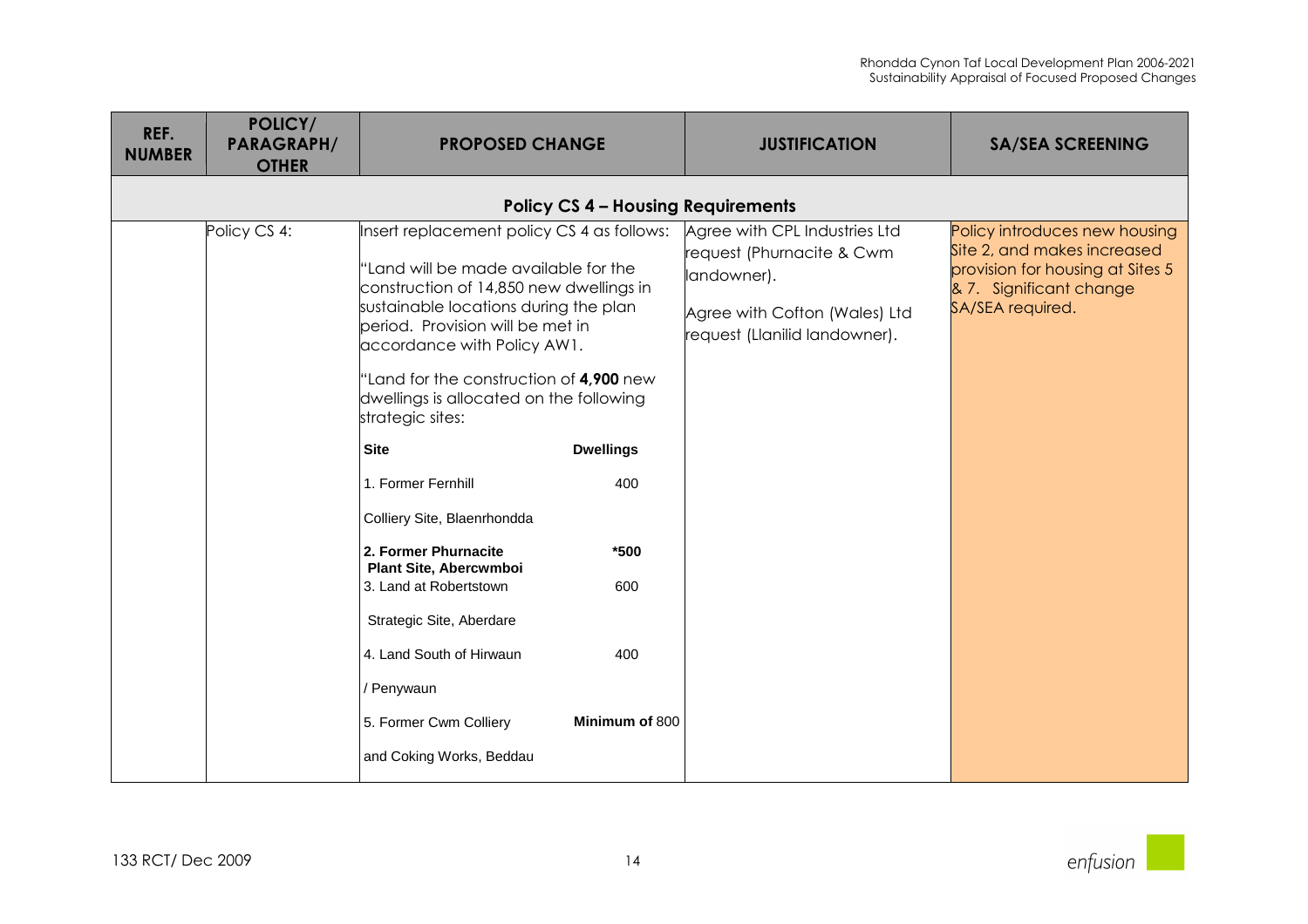| REF.<br><b>NUMBER</b> | POLICY/<br><b>PARAGRAPH/</b><br><b>OTHER</b> | <b>PROPOSED CHANGE</b>                                                                                                                        | <b>JUSTIFICATION</b>              | <b>SA/SEA SCREENING</b>                                          |
|-----------------------|----------------------------------------------|-----------------------------------------------------------------------------------------------------------------------------------------------|-----------------------------------|------------------------------------------------------------------|
|                       |                                              | 6. Mwyndy/Talbot Green<br>500                                                                                                                 |                                   |                                                                  |
|                       |                                              | Area, and                                                                                                                                     |                                   |                                                                  |
|                       |                                              | 7. Former OCC Site<br>Minimum of                                                                                                              |                                   |                                                                  |
|                       |                                              | 1700<br>Llanilid, Llanharan                                                                                                                   |                                   |                                                                  |
|                       |                                              |                                                                                                                                               |                                   |                                                                  |
|                       |                                              | *subject to the satisfactory resolution of<br>flood constraints                                                                               |                                   |                                                                  |
|                       |                                              | "Land for 4,369 new dwellings to meet<br>local need is allocated in accordance<br>with policies NSA9 and SSA10."                              |                                   |                                                                  |
|                       |                                              | Consequential amendments are made to<br>paragraph 4.41 Policy CS 3, AW 1, NSA 6,<br>SSA 7 and SSA 9 and associated reasoned<br>justification. |                                   |                                                                  |
|                       |                                              | <b>Policy CS 5 - Affordable Housing</b>                                                                                                       |                                   |                                                                  |
|                       | Policy CS 5:                                 | Delete policy.                                                                                                                                | To reflect findings of Affordable | Significant change. Refer to                                     |
|                       |                                              | Insert replacement policy CS 5 as follows:                                                                                                    | Housing Viability Study 2009.     | Sustainability Appraisal of<br><b>Focussed Proposed Changes.</b> |
|                       |                                              | "The housing requirements identified in                                                                                                       |                                   |                                                                  |
|                       |                                              | policy CS4, and policies NSA11 and SSA12                                                                                                      |                                   |                                                                  |
|                       |                                              | be expected to contribute to<br>will                                                                                                          |                                   |                                                                  |
|                       |                                              | established community housing need by                                                                                                         |                                   |                                                                  |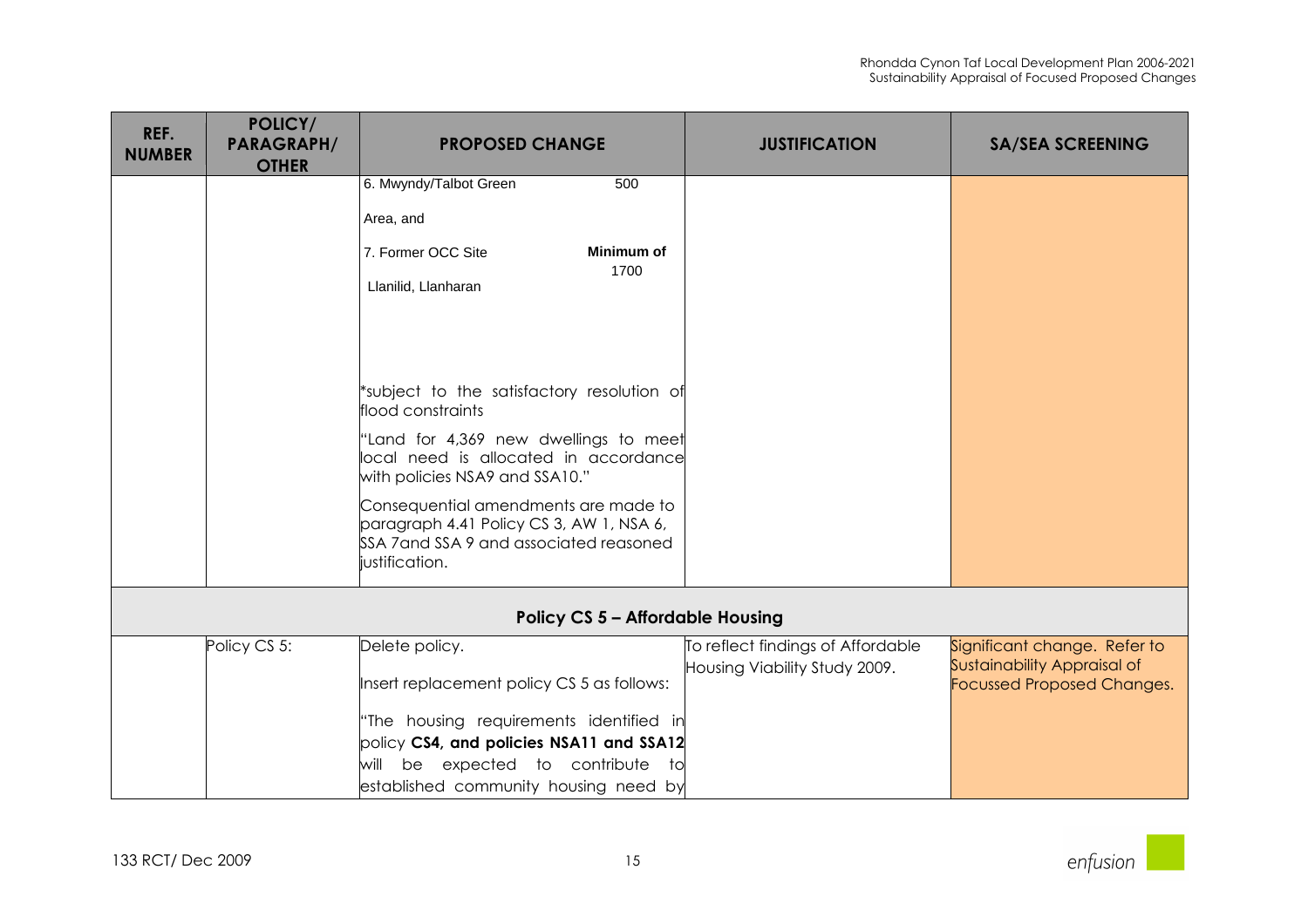| REF.<br><b>NUMBER</b> | POLICY/<br><b>PARAGRAPH/</b><br><b>OTHER</b>                       | <b>PROPOSED CHANGE</b>                                                                                                                                                                                                                                                                                                                                                                   | <b>JUSTIFICATION</b>                                                                                                 | <b>SA/SEA SCREENING</b>                                                                                                                                            |
|-----------------------|--------------------------------------------------------------------|------------------------------------------------------------------------------------------------------------------------------------------------------------------------------------------------------------------------------------------------------------------------------------------------------------------------------------------------------------------------------------------|----------------------------------------------------------------------------------------------------------------------|--------------------------------------------------------------------------------------------------------------------------------------------------------------------|
|                       |                                                                    | providing 1440 affordable units over the<br>plan period."                                                                                                                                                                                                                                                                                                                                |                                                                                                                      |                                                                                                                                                                    |
|                       |                                                                    | <b>Employment Requirements</b>                                                                                                                                                                                                                                                                                                                                                           |                                                                                                                      |                                                                                                                                                                    |
|                       | Before paragraph<br>4.51, insert<br>additional<br>paragraph:       | "Proposals relating to policy CS 6.1 will<br>require an assessment of Likely Significant<br>Effect on the Blaen Cynon SAC and the<br>features for which the site is of European<br>importance. Proposals at CS 6.1 will be<br>required to incorporate landscape and<br>habitat improvements and enhancements<br>and build on the strong public right of way<br>network within the site." | Agree with CCW request.                                                                                              | Effective progression of SA<br>objectives and in conformity<br>with specific HRA Report<br>recommendations and<br>Statutory advice. No further<br>SA/SEA required. |
|                       | At the end of<br>paragraph 4.55,<br>insert additional<br>sentence: | "The LDP recognises the role of existing<br>employment sites in meeting employment<br>needs. The redevelopment and<br>modernisation of existing employment sites<br>to help them meet the changing<br>employment needs of the market is fully<br>supported".                                                                                                                             | Agree with Treforest Unit Trust<br>request (Treforest Industrial Estate<br>major part landowner).                    | Supporting text change. No<br>further SA/SEA required.                                                                                                             |
|                       | At the end of<br>paragraph 4.57,<br>insert additional<br>sentence: | "In considering major planning<br>applications at strategic sites which raise<br>cross-boundary issues, the Council will<br>consult with affected adjoining Local<br>Planning Authorities to ensure that<br>potential cross boundary issues are<br>identified and addressed."                                                                                                            | Agree with Vale of Glamorgan<br>Council request (neighbouring<br>authority for Llanilid & Mwyndy /<br>Talbot Green). | Supporting text change. No<br>further SA/SEA required.                                                                                                             |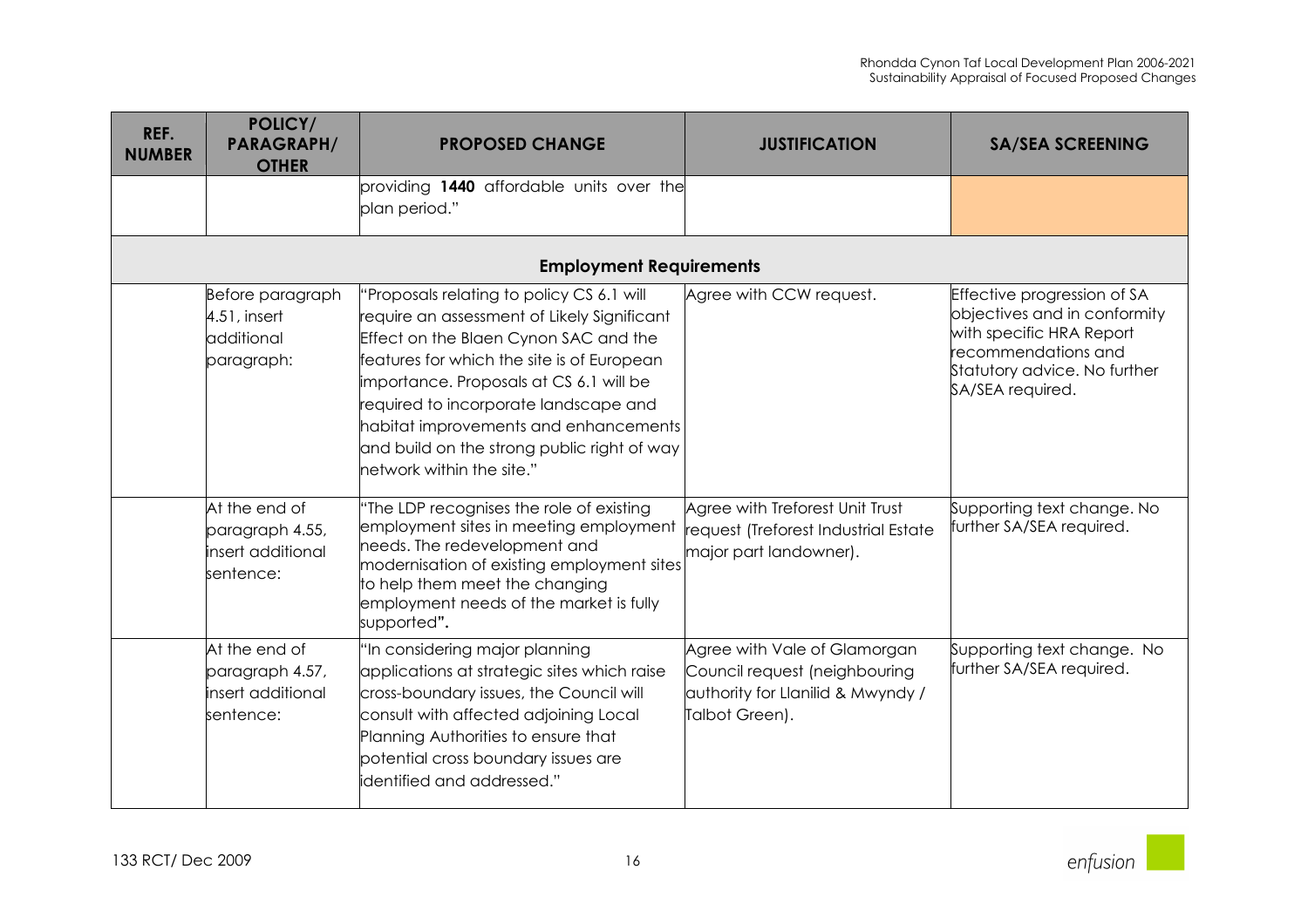| REF.<br><b>NUMBER</b>               | POLICY/<br><b>PARAGRAPH/</b><br><b>OTHER</b> | <b>PROPOSED CHANGE</b>                                                                         | <b>JUSTIFICATION</b>                                                                                                                                        | <b>SA/SEA SCREENING</b>                                                                                                                 |
|-------------------------------------|----------------------------------------------|------------------------------------------------------------------------------------------------|-------------------------------------------------------------------------------------------------------------------------------------------------------------|-----------------------------------------------------------------------------------------------------------------------------------------|
|                                     |                                              |                                                                                                |                                                                                                                                                             |                                                                                                                                         |
|                                     |                                              | <b>Policy CS 7 - Retail Development</b>                                                        |                                                                                                                                                             |                                                                                                                                         |
|                                     | Policy CS 7, line 1:                         | Delete, "33,500 m2"<br>Insert, "35,700 m2".                                                    | To take into account planning<br>permission granted 01/07/09 for<br>comparison goods retail<br>development on the site adjoining<br>Pontypridd Retail Park. | Takes account of changes<br>during plan development no<br>significant changes to strategic<br>appraisal. No further SA/SEA<br>required. |
|                                     | Policy CS 7, line 3:                         | Delete, "26,223 m2"<br>Insert, "28,500 m2".                                                    | To take into account planning<br>permission granted 01/07/09 for<br>comparison goods retail<br>development on the site adjoining<br>Pontypridd Retail Park. | Takes account of changes<br>during plan development no<br>significant changes to strategic<br>appraisal. No further SA/SEA<br>required. |
|                                     | $1-2:$                                       | Paragraph 4.64, line Delete, "25,223 to 26,223 m2"<br>Insert, "28,500 m2".                     | Factual error.                                                                                                                                              | Factual correction, no further<br>SA/SEA required.                                                                                      |
|                                     |                                              | Paragraph 4.62, line Delete, "7,175 m2" and "26,223 m2"<br>lnsert, "2,507 m2" and "21,770 m2". | Correction of factual error.                                                                                                                                | No further SA/SEA required, key<br>findings supported.                                                                                  |
| <b>Policy CS 8 - Transportation</b> |                                              |                                                                                                |                                                                                                                                                             |                                                                                                                                         |
|                                     | Paragraph 4.72, line Delete, "fund"<br>8:    | Insert, "contribute to".                                                                       |                                                                                                                                                             | Minor change no further SA<br>required.                                                                                                 |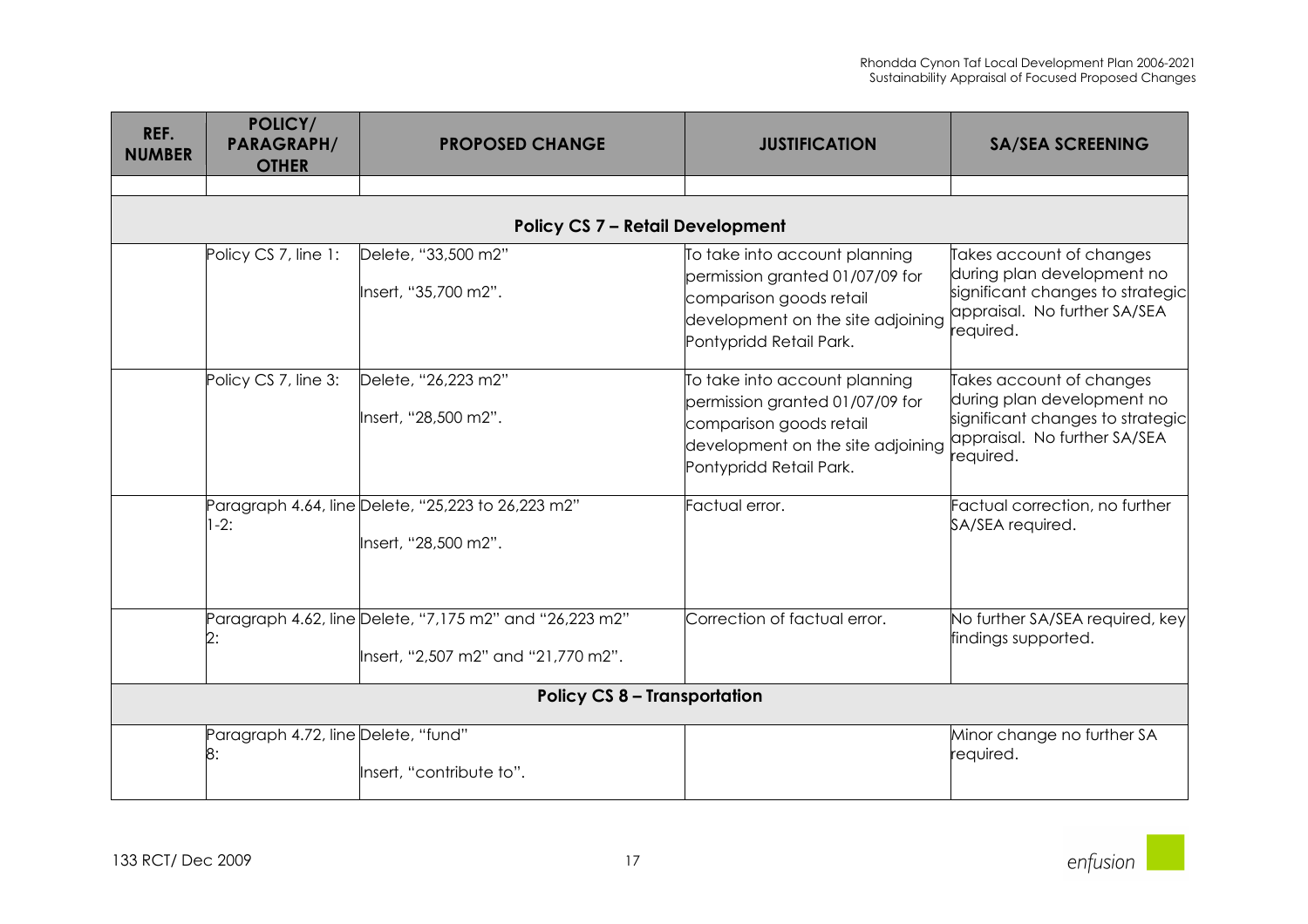| REF.<br><b>NUMBER</b> | <b>POLICY/</b><br><b>PARAGRAPH/</b><br><b>OTHER</b> | <b>PROPOSED CHANGE</b>                                                                                                                                                                                                                                                            | <b>JUSTIFICATION</b>                                                     | <b>SA/SEA SCREENING</b>                                  |
|-----------------------|-----------------------------------------------------|-----------------------------------------------------------------------------------------------------------------------------------------------------------------------------------------------------------------------------------------------------------------------------------|--------------------------------------------------------------------------|----------------------------------------------------------|
|                       | 10:                                                 | Paragraph 4.72, line Delete, "park and share provision"<br>Insert, "park and ride / park and share<br>provision as well as walking and cycling<br>infrastructure".                                                                                                                |                                                                          | Minor change no further SA<br>required.                  |
|                       |                                                     | <b>Policy CS 9 - Waste Management</b>                                                                                                                                                                                                                                             |                                                                          |                                                          |
|                       | Policy CS 9:                                        | Delete policy.Insert replacement policy CS To recognise both the synergy and<br>9 as follows:                                                                                                                                                                                     | distinction in policy terms between                                      | Clarifies regional and sub-<br>regional arrangements for |
|                       |                                                     | Regional Sites:                                                                                                                                                                                                                                                                   | the sub-regional sites and the sites<br>serving a regional level.        | waste management. No<br>further SA/SEA required.         |
|                       |                                                     | "The following sites are identified as being<br>able to accommodate a range of waste<br>$ $ management facilities, including recycling $ _{\rm for\,\, waste)}$ .<br>and composting, at a regional level:                                                                         | Agree with WAG request (to clarify<br>which B2 locations are appropriate |                                                          |
|                       |                                                     | 1) Land at Bryn Pica (including landfilling of<br>residual wastes); and                                                                                                                                                                                                           |                                                                          |                                                          |
|                       |                                                     | 2) Hirwaun Industrial Estate (in-building<br>processes only).                                                                                                                                                                                                                     |                                                                          |                                                          |
|                       |                                                     | 'Sub-regional Sites:                                                                                                                                                                                                                                                              |                                                                          |                                                          |
|                       |                                                     | "In order to meet the capacity<br>requirements of between 12.5 and 21.7<br>hectares in the South East Wales Regional<br>Waste Plan, proposals for waste<br>management facilities to serve sub-<br>regional needs will be permitted within<br>existing and allocated B2 employment |                                                                          |                                                          |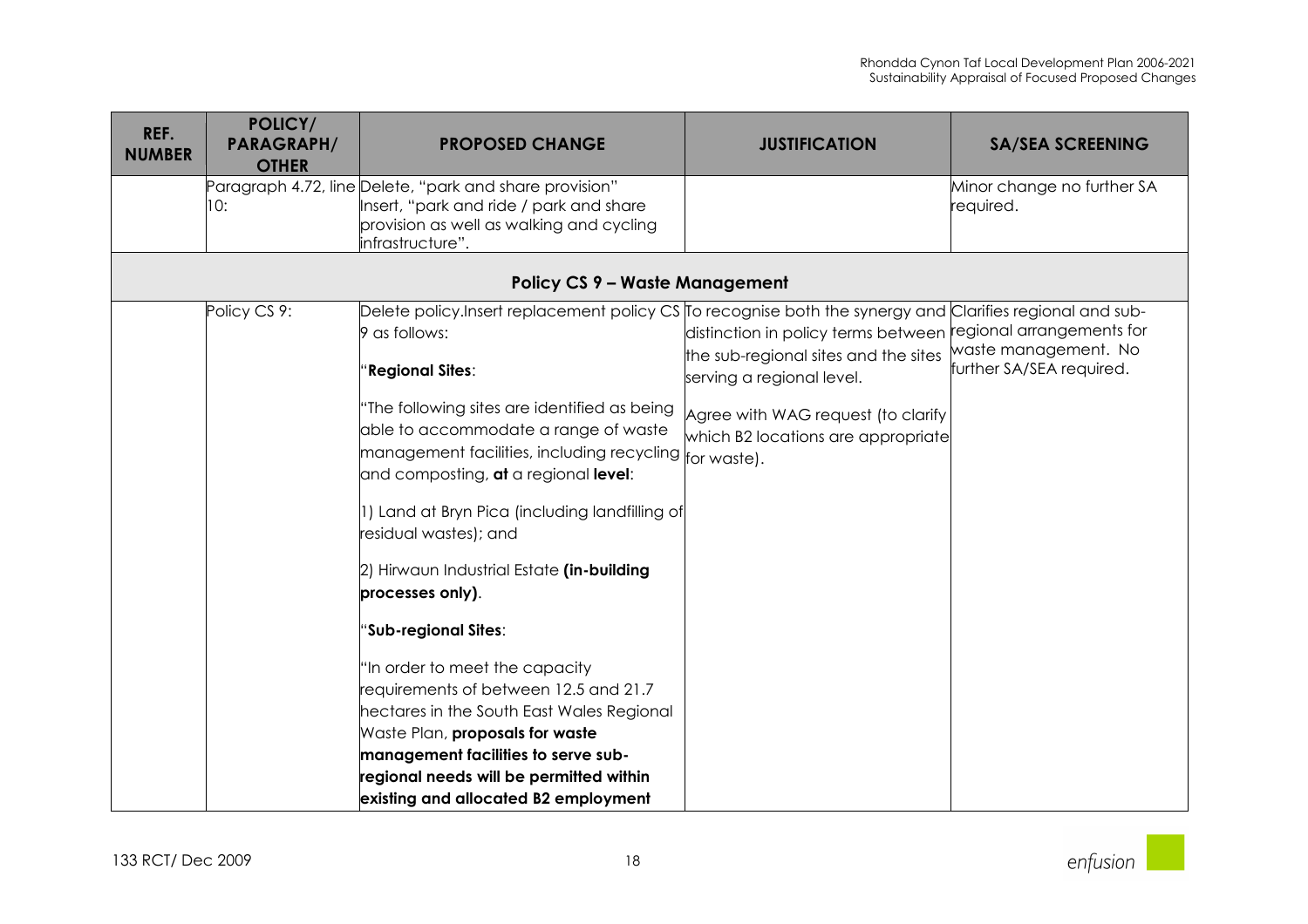| REF.<br><b>NUMBER</b> | POLICY/<br><b>PARAGRAPH/</b><br><b>OTHER</b> | <b>PROPOSED CHANGE</b>                                                                                                                                                                                                                                                                                                                                                                                                                                                                                                                                                                                                                                                                                                                                                                                                                           | <b>JUSTIFICATION</b> | <b>SA/SEA SCREENING</b>                                                                                                                                                                                                                                           |
|-----------------------|----------------------------------------------|--------------------------------------------------------------------------------------------------------------------------------------------------------------------------------------------------------------------------------------------------------------------------------------------------------------------------------------------------------------------------------------------------------------------------------------------------------------------------------------------------------------------------------------------------------------------------------------------------------------------------------------------------------------------------------------------------------------------------------------------------------------------------------------------------------------------------------------------------|----------------------|-------------------------------------------------------------------------------------------------------------------------------------------------------------------------------------------------------------------------------------------------------------------|
|                       |                                              | sites.<br>"Provision for community and recycling<br>facilities will be made in accordance with<br>policies NSA 28 and SSA 25."                                                                                                                                                                                                                                                                                                                                                                                                                                                                                                                                                                                                                                                                                                                   |                      |                                                                                                                                                                                                                                                                   |
|                       | Paragraphs 4.76,<br>4.77 and 4.78:           | Delete paragraphs.<br>Insert replacement ten paragraphs as<br>follows:<br>"In accordance with national planning<br>guidance and the Regional Waste Plan<br>(RWP), the Council will seek to promote the<br>reduction, re-use and recycling of<br>materials in order to reduce land take-up<br>for waste facilities. The RWP estimates that<br>the total land area required in Rhondda<br>Cynon Taf for both regional and sub-<br>regional new waste facilities by 2013<br>ranges from between 12.5 and 21.7<br>hectares depending on the type of waste<br>management / resource recovery facility<br>involved.<br>'Existing and allocated B2 employment<br>sites are considered appropriate locations<br>for new waste facilities to accommodate<br>the range and size of facility types<br><b>identified within the RWP</b> . The identification |                      | Clarifies regional and sub-<br>regional arrangements for<br>waste management. Takes<br>account of SA/SEA<br>recommendations to date and<br>incorporates HRA<br>recommendations with regard<br>nature conservation<br>designations. No further<br>SA/SEA required. |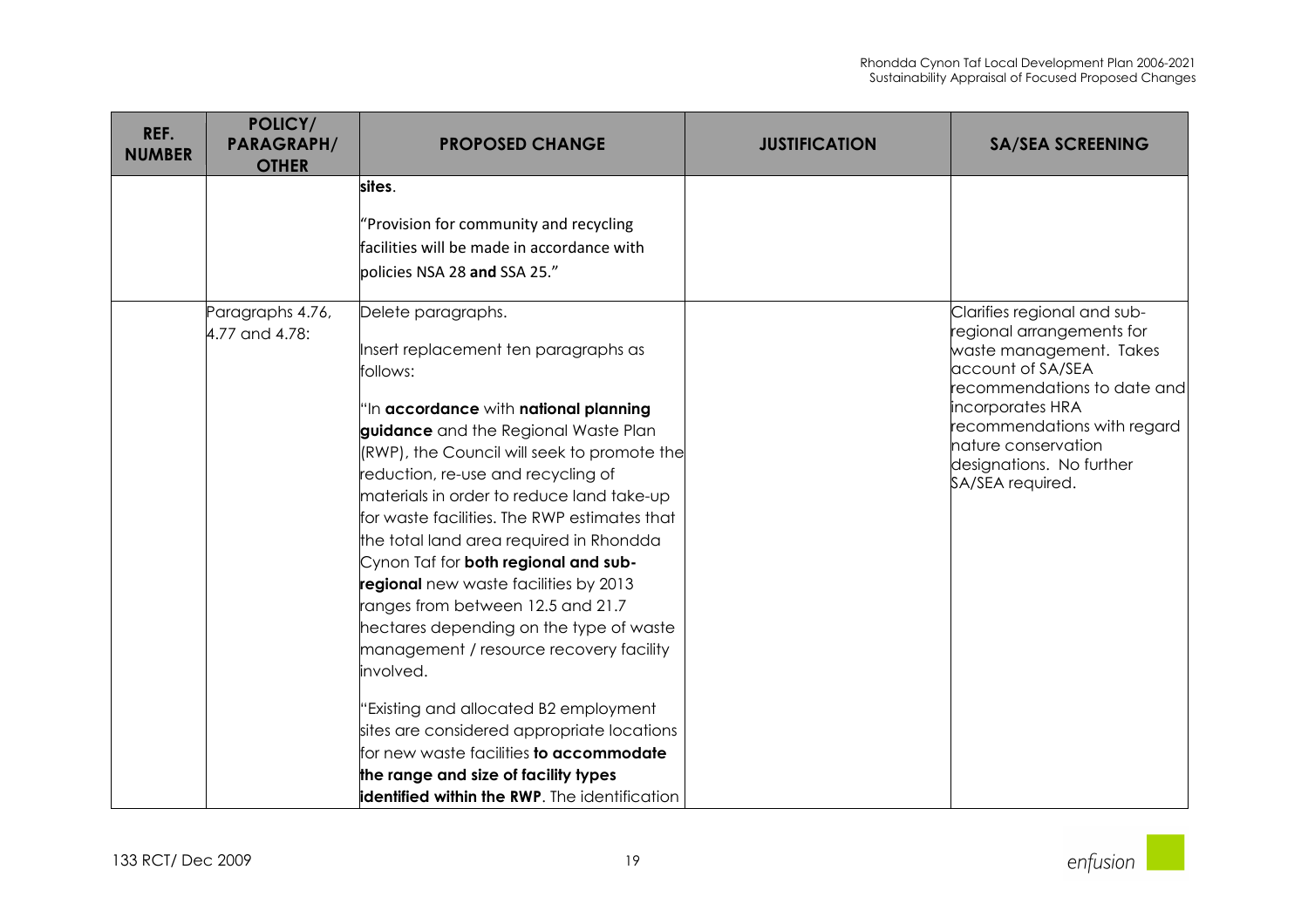| REF.<br><b>NUMBER</b> | POLICY/<br><b>PARAGRAPH/</b><br><b>OTHER</b> | <b>PROPOSED CHANGE</b>                          | <b>JUSTIFICATION</b> | <b>SA/SEA SCREENING</b> |
|-----------------------|----------------------------------------------|-------------------------------------------------|----------------------|-------------------------|
|                       |                                              | of allocated and existing B2 employment         |                      |                         |
|                       |                                              | sites as suitable in principle for waste        |                      |                         |
|                       |                                              | management facilities, represents a             |                      |                         |
|                       |                                              | substantial choice of sites compared with       |                      |                         |
|                       |                                              | the maximum estimated need of 21.7              |                      |                         |
|                       |                                              | hectares of land which the RWP calculates       |                      |                         |
|                       |                                              | will be required for such facilities.           |                      |                         |
|                       |                                              | 'With regard to accommodating a range           |                      |                         |
|                       |                                              | of facility types of different sizes, the       |                      |                         |
|                       |                                              | <b>Employment Land Review has identified 80</b> |                      |                         |
|                       |                                              | existing employment sites with a B2 use.        |                      |                         |
|                       |                                              | Taken together with the allocations within      |                      |                         |
|                       |                                              | the LDP, it is considered that there is a       |                      |                         |
|                       |                                              | sufficient range of sites available to          |                      |                         |
|                       |                                              | contribute to an overall network of             |                      |                         |
|                       |                                              | facilities. (Details of employment site         |                      |                         |
|                       |                                              | allocations are provided in Appendix 1,         |                      |                         |
|                       |                                              | part B.) The location of such employment        |                      |                         |
|                       |                                              | sites throughout the Plan Area is therefore     |                      |                         |
|                       |                                              | considered sufficient to meet identified        |                      |                         |
|                       |                                              | needs at a sub-regional level and will          |                      |                         |
|                       |                                              | permit the provision of both open-air and       |                      |                         |
|                       |                                              | in-building facilities.                         |                      |                         |
|                       |                                              | 'Advances in technology and the                 |                      |                         |
|                       |                                              | introduction of new legislation, policies       |                      |                         |
|                       |                                              | and practices mean that many in-building        |                      |                         |
|                       |                                              | modern waste management / resource              |                      |                         |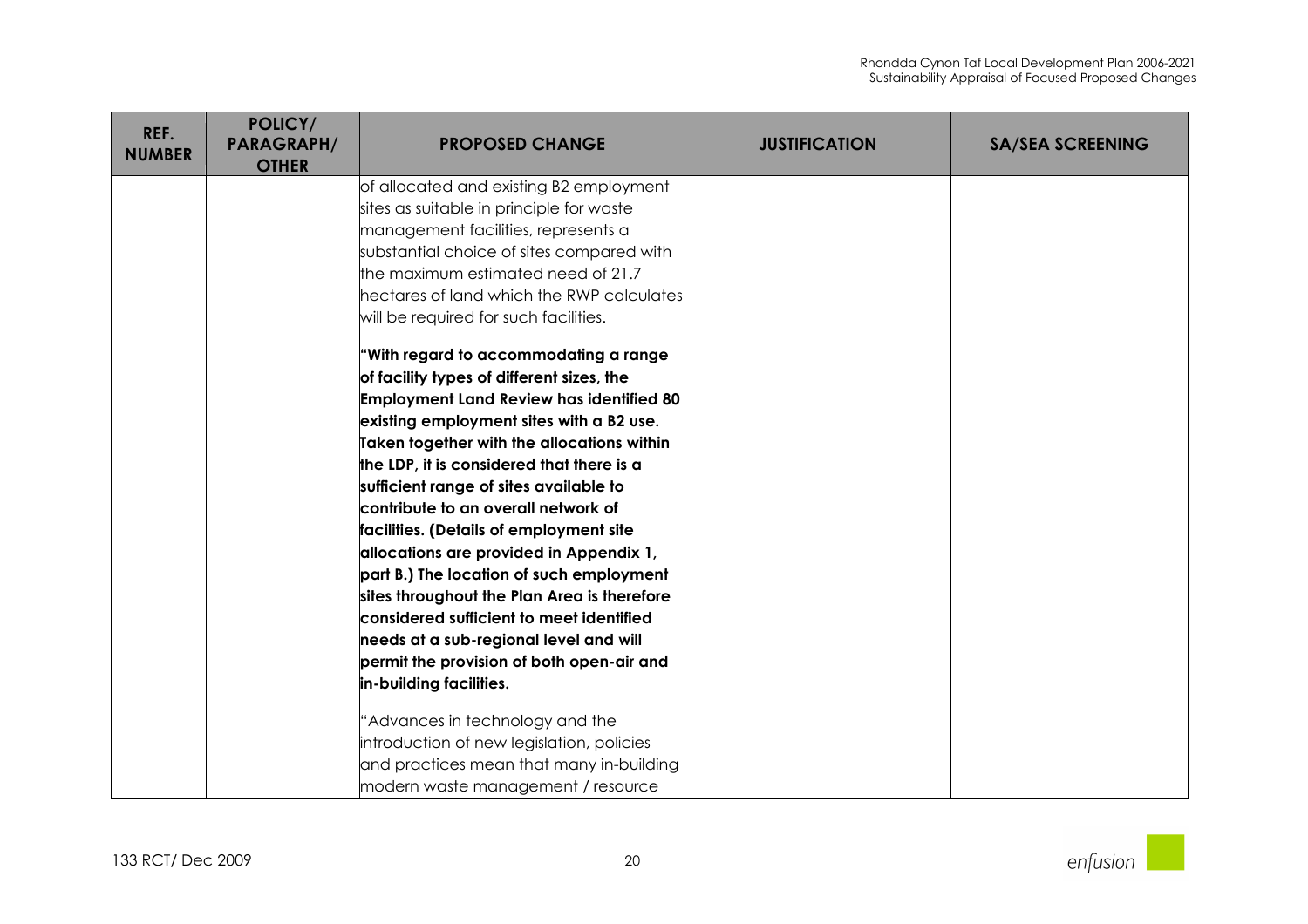| REF.<br><b>NUMBER</b> | POLICY/<br><b>PARAGRAPH/</b><br><b>OTHER</b> | <b>PROPOSED CHANGE</b>                              | <b>JUSTIFICATION</b> | <b>SA/SEA SCREENING</b> |
|-----------------------|----------------------------------------------|-----------------------------------------------------|----------------------|-------------------------|
|                       |                                              | ecovery facilities on the outside look no           |                      |                         |
|                       |                                              | different to any other industrial building.         |                      |                         |
|                       |                                              | On the inside, they contain industrial de-          |                      |                         |
|                       |                                              | manufacturing processes or energy                   |                      |                         |
|                       |                                              | generation activities that are no different         |                      |                         |
|                       |                                              | to many other modern industrial processes           |                      |                         |
|                       |                                              | in terms of their operation and impact.             |                      |                         |
|                       |                                              | "In line with the Regional Waste Plan (RWP)         |                      |                         |
|                       |                                              | that provision should be made for regional          |                      |                         |
|                       |                                              | waste management facilities to serve more           |                      |                         |
|                       |                                              | than one local authority area, 2 sites have         |                      |                         |
|                       |                                              | been identified for such provision: Hirwaun         |                      |                         |
|                       |                                              | Industrial Estate and land at the existing          |                      |                         |
|                       |                                              | Bryn Pica Landfill Site. Both sites are well        |                      |                         |
|                       |                                              | located in relation to the strategic highway $\mid$ |                      |                         |
|                       |                                              | network and are accessible within the plan          |                      |                         |
|                       |                                              | area and to the wider region.                       |                      |                         |
|                       |                                              | "It is important that new development               |                      |                         |
|                       |                                              | delivered through this LDP, recognises the          |                      |                         |
|                       |                                              | issues raised by former mining uses and             |                      |                         |
|                       |                                              | how they can be positively addressed                |                      |                         |
|                       |                                              | through new development. Land instability           |                      |                         |
|                       |                                              | and mining legacy is not a complete                 |                      |                         |
|                       |                                              | constraint on the new development, rather           |                      |                         |
|                       |                                              | because mining legacy matters have                  |                      |                         |
|                       |                                              | been addressed, the new development is              |                      |                         |
|                       |                                              | safe, stable and sustainable. The strategy          |                      |                         |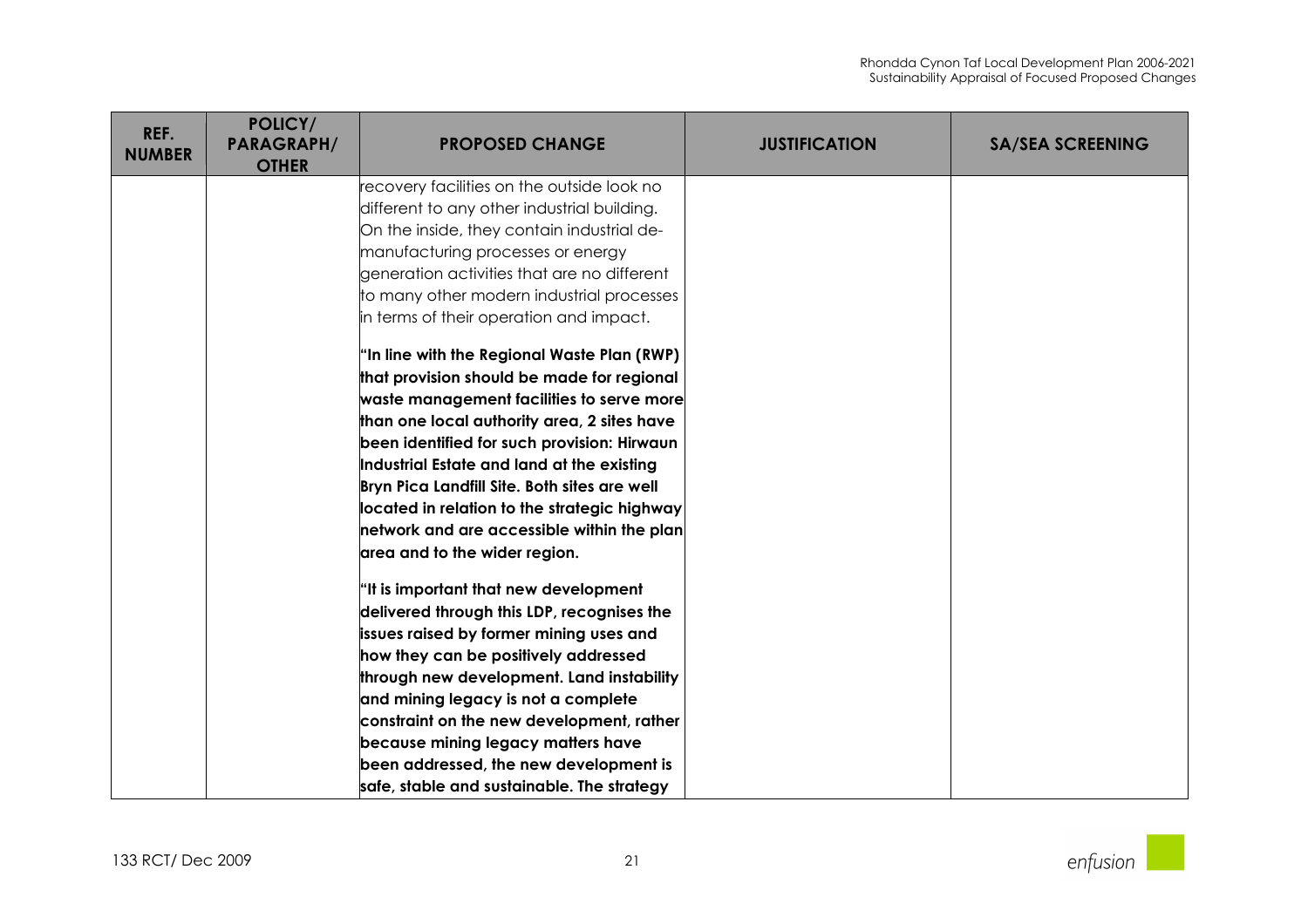| REF.<br><b>NUMBER</b> | POLICY/<br><b>PARAGRAPH/</b><br><b>OTHER</b> | <b>PROPOSED CHANGE</b>                         | <b>JUSTIFICATION</b> | <b>SA/SEA SCREENING</b> |
|-----------------------|----------------------------------------------|------------------------------------------------|----------------------|-------------------------|
|                       |                                              | of the LDP is focussed on tackling such        |                      |                         |
|                       |                                              | lissues for the benefit of local communities.  |                      |                         |
|                       |                                              | "In relation to CS9.2 it is essential that the |                      |                         |
|                       |                                              | all proposals for development at the site      |                      |                         |
|                       |                                              | are fully informed by the constraints          |                      |                         |
|                       |                                              | imposed by the nearby SAC and areas of         |                      |                         |
|                       |                                              | high biodiversity significance (SINC). The     |                      |                         |
|                       |                                              | detailed environmental implications of any     |                      |                         |
|                       |                                              | specific proposals will need to be             |                      |                         |
|                       |                                              | individually assessed and, where               |                      |                         |
|                       |                                              | appropriate, proposals will need to be         |                      |                         |
|                       |                                              | accompanied by an Environmental                |                      |                         |
|                       |                                              | <b>Statement and Habitats Regulations</b>      |                      |                         |
|                       |                                              | Assessment. Proposals for development will     |                      |                         |
|                       |                                              | be carefully assessed for their effect on the  |                      |                         |
|                       |                                              | <b>SAC and SINC.</b>                           |                      |                         |
|                       |                                              | "The proximity of the National Park and the    |                      |                         |
|                       |                                              | relationship of any new development with       |                      |                         |
|                       |                                              | it will be important considerations in         |                      |                         |
|                       |                                              | assessing proposals for waste related uses     |                      |                         |
|                       |                                              | under policy CS 9.2. Proposals for             |                      |                         |
|                       |                                              | development will be carefully assessed for     |                      |                         |
|                       |                                              | their effect on the interests the National     |                      |                         |
|                       |                                              | Park is designated to protect.                 |                      |                         |
|                       |                                              | "Waste management development in               |                      |                         |
|                       |                                              | Hirwaun industrial Estate will be limited to   |                      |                         |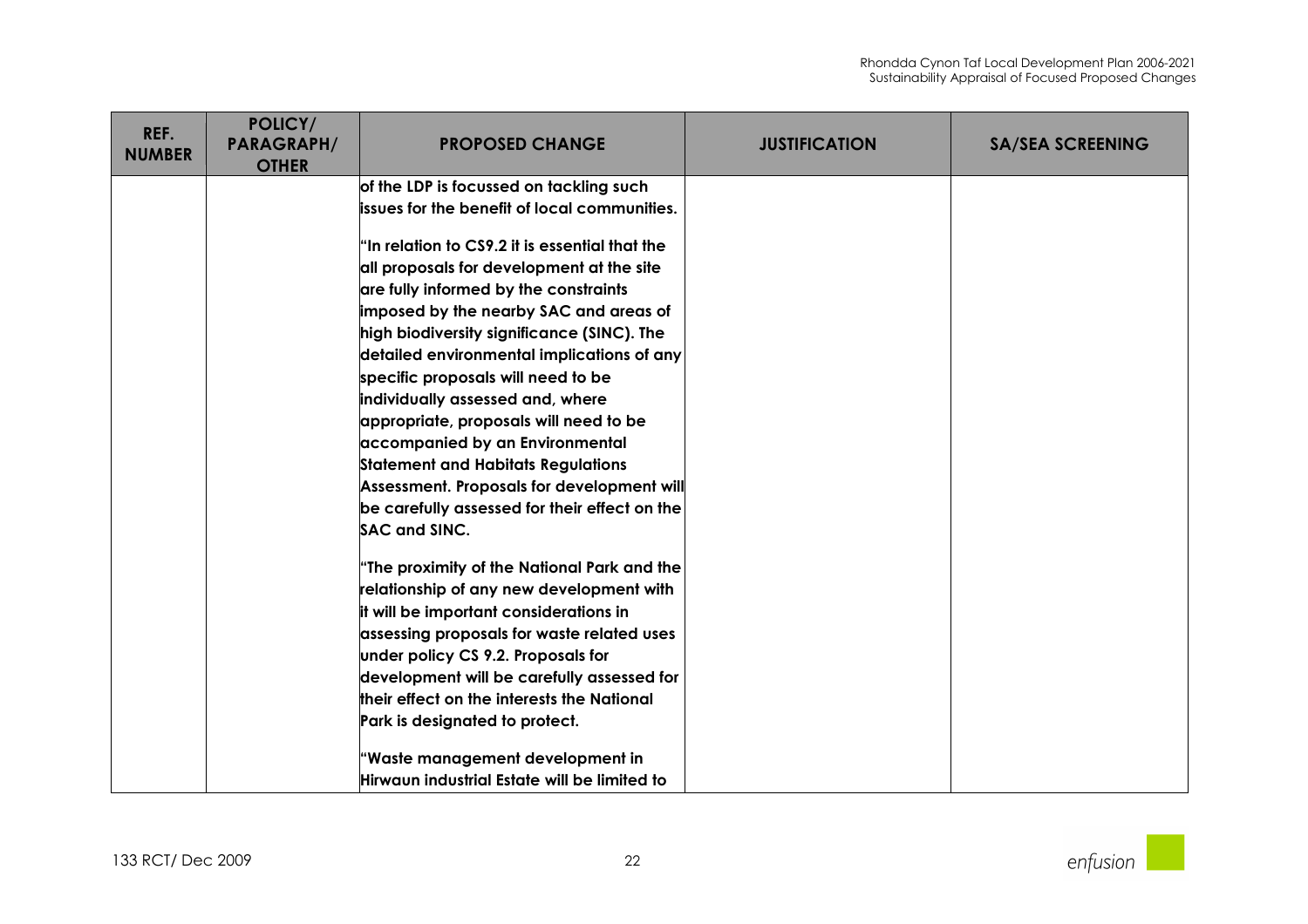| REF.<br><b>NUMBER</b> | POLICY/<br><b>PARAGRAPH/</b><br><b>OTHER</b>                           | <b>PROPOSED CHANGE</b>                                                                                                                                                                                                                                                                                                                                                                                                                                                                                                                                                                                          | <b>JUSTIFICATION</b>                                                                                    | <b>SA/SEA SCREENING</b>                                                                                              |  |
|-----------------------|------------------------------------------------------------------------|-----------------------------------------------------------------------------------------------------------------------------------------------------------------------------------------------------------------------------------------------------------------------------------------------------------------------------------------------------------------------------------------------------------------------------------------------------------------------------------------------------------------------------------------------------------------------------------------------------------------|---------------------------------------------------------------------------------------------------------|----------------------------------------------------------------------------------------------------------------------|--|
|                       |                                                                        | in-building facilities to minimise visual and<br>ecological impact. Open-air waste<br>management facilities can be<br>accommodated at the Bryn Pica site in<br>view of its existing use as an operating<br>waste facility.<br>"It should be noted that in identifying<br>Hirwaun Industrial Estate as a suitable site<br>for waste management facilities, it is not<br>the intention that the employment uses at<br>the site should cease. The Council will<br>continue to support the employment use of<br>the site and any proposals for alternative<br>uses will be considered in accordance<br>with AW 11." |                                                                                                         |                                                                                                                      |  |
| <b>Map 1.</b>         | Proposals Map:<br>allocation CS 9.2<br>(Hirwaun Industrial<br>Estate): | Amend boundary by exclusion of the SINC To recognise the particular<br>and Halt Close residential area.                                                                                                                                                                                                                                                                                                                                                                                                                                                                                                         | environmental constraints<br>affecting Hirwaun Industrial Estate.                                       | Supports and progresses SA<br>objectives and meets<br>recommendations made in<br>HRA. No further SA/SEA<br>required. |  |
|                       | <b>Policy CS 10 - Minerals</b>                                         |                                                                                                                                                                                                                                                                                                                                                                                                                                                                                                                                                                                                                 |                                                                                                         |                                                                                                                      |  |
|                       | Policy CS 10:                                                          | Insert replacement policy CW 10 as<br>follows:<br>'The Council will seek to protect resources<br>and to contribute to the local, regional<br>and national demand for a continuous                                                                                                                                                                                                                                                                                                                                                                                                                               | Criterion 1 - To comply with MTAN 1Some minor changes to<br>requirement for a 10 year rock<br>landbank. | landbanks and provision of<br>explanatory, background text.<br>No further SA/SEA required.                           |  |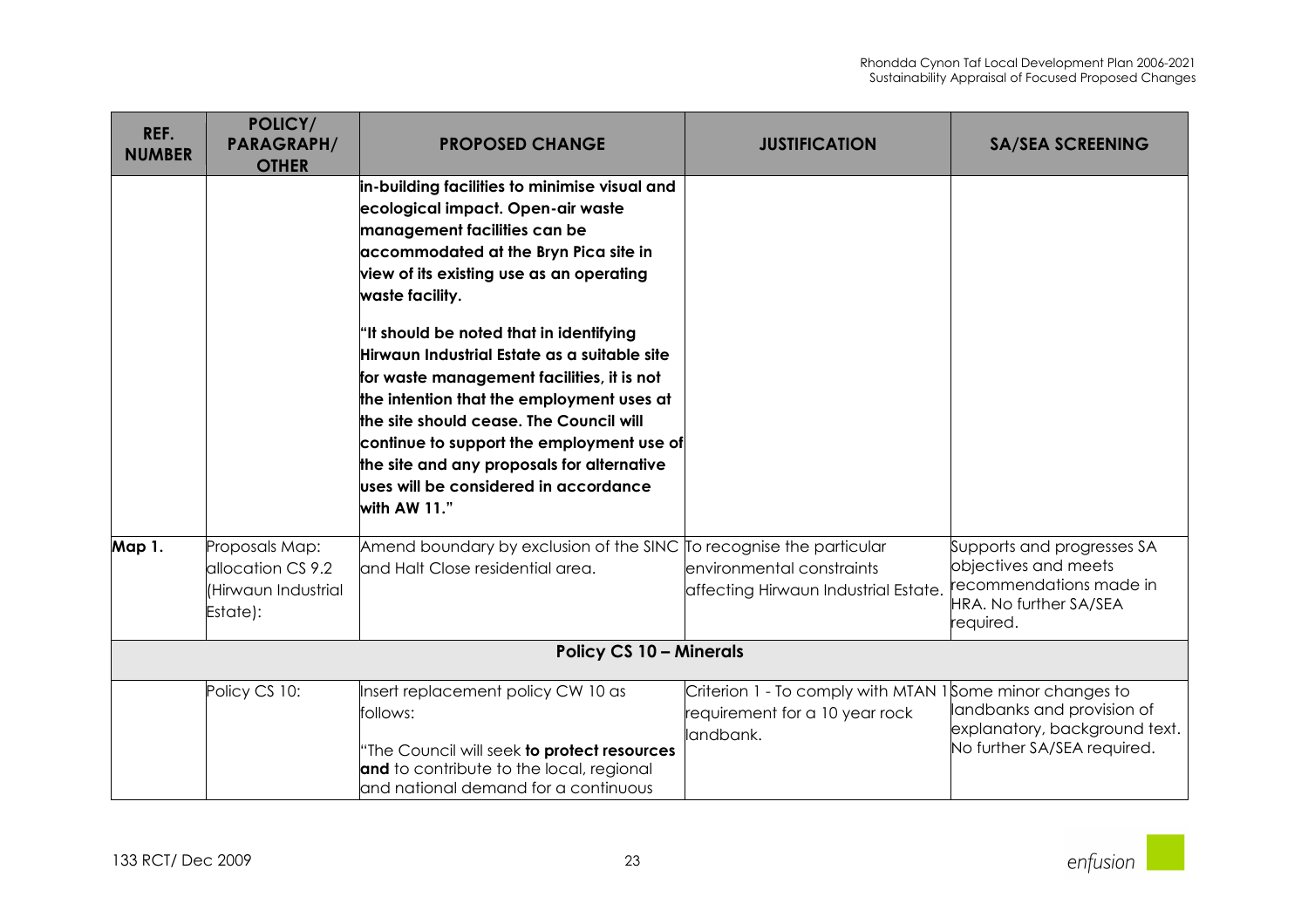| REF.<br><b>NUMBER</b> | POLICY/<br><b>PARAGRAPH/</b><br><b>OTHER</b> | <b>PROPOSED CHANGE</b>                                                                                                                                                                                             | <b>JUSTIFICATION</b>                                                                       | <b>SA/SEA SCREENING</b> |
|-----------------------|----------------------------------------------|--------------------------------------------------------------------------------------------------------------------------------------------------------------------------------------------------------------------|--------------------------------------------------------------------------------------------|-------------------------|
|                       |                                              | supply of minerals, without compromising<br>environmental and social issues, by:                                                                                                                                   | Criterion 4 – To more closely tie the<br>type of restoration to the required<br>lafteruse. |                         |
|                       |                                              | 1. Maintaining a 10 year landbank of<br>permitted rock aggregate reserves<br>throughout the plan period (to 2021),<br>together with an extended landbank in<br>the form of a Preferred Area;                       |                                                                                            |                         |
|                       |                                              | <b>Defining</b> safeguarding areas for mineral<br>2.<br>resources, including coal, high quality<br>hard rock, limestone and sand and<br>gravel, taking into account the range,<br>quality and extent of resources; |                                                                                            |                         |
|                       |                                              | Where resources are under threat from<br>13.<br>sterilisation by necessary development,<br>the pre-working of the mineral resource<br>will be encouraged;                                                          |                                                                                            |                         |
|                       |                                              | Ensuring that <b>appropriate</b> restoration<br>14.<br>and aftercare measures are<br>incorporated;                                                                                                                 |                                                                                            |                         |
|                       |                                              | 5. Promoting efficient usage, minimising<br>production of waste, and promoting<br>alternatives to primary won<br>aggregates;                                                                                       |                                                                                            |                         |
|                       |                                              | Ensuring that impacts upon residential<br>6.<br>areas and sensitive land uses from<br>mineral operations and the<br>transportation of minerals are limited to<br>an acceptable proven safe limit                   |                                                                                            |                         |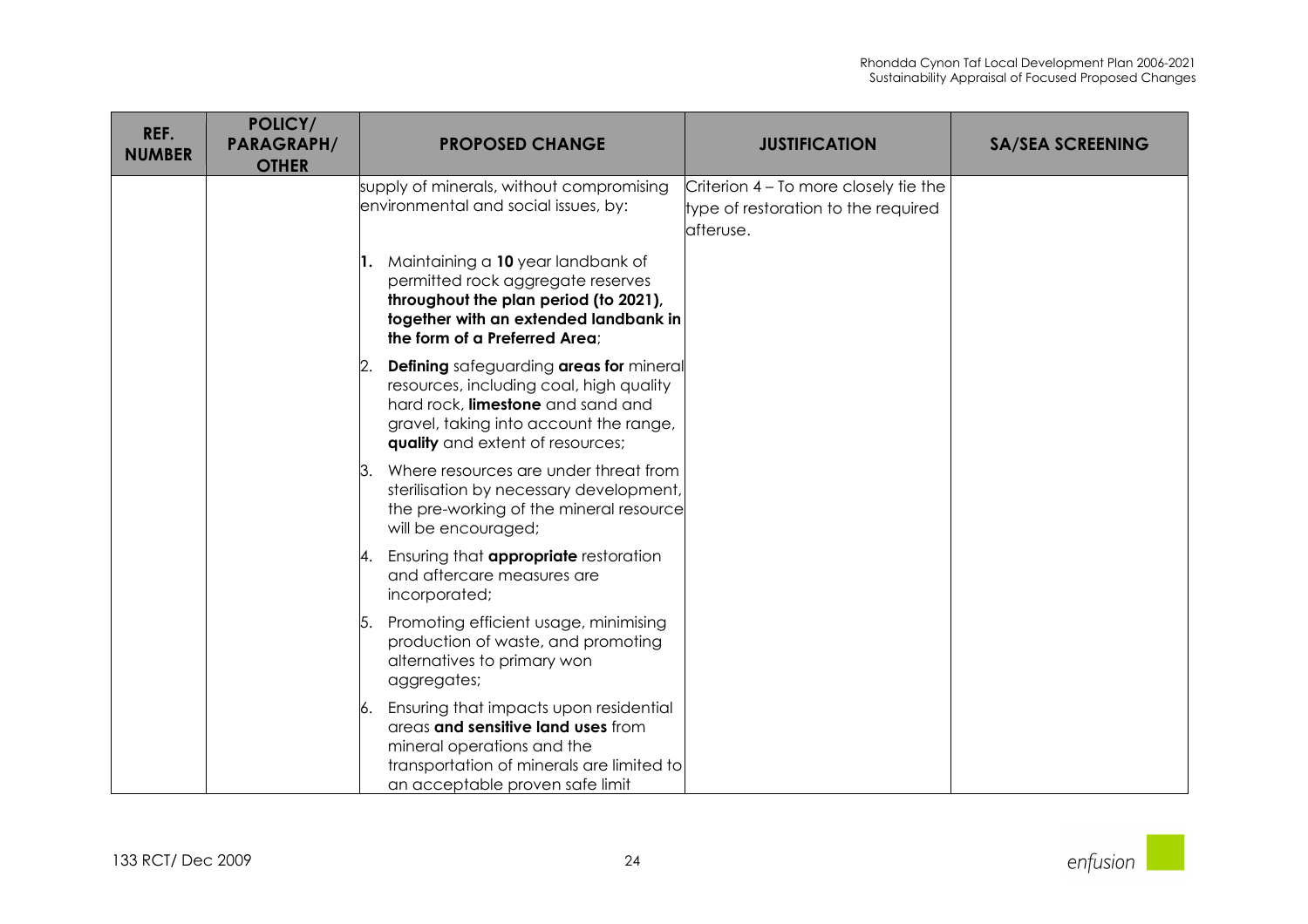| REF.<br><b>NUMBER</b>                      | POLICY/<br><b>PARAGRAPH/</b><br><b>OTHER</b> | <b>PROPOSED CHANGE</b>                                                                                                                                                                                                                                                                                                                             | <b>JUSTIFICATION</b>                                                                                                                                                                              | <b>SA/SEA SCREENING</b>                                                                                                           |
|--------------------------------------------|----------------------------------------------|----------------------------------------------------------------------------------------------------------------------------------------------------------------------------------------------------------------------------------------------------------------------------------------------------------------------------------------------------|---------------------------------------------------------------------------------------------------------------------------------------------------------------------------------------------------|-----------------------------------------------------------------------------------------------------------------------------------|
|                                            |                                              | through community amenity<br>protection buffer zones.                                                                                                                                                                                                                                                                                              |                                                                                                                                                                                                   |                                                                                                                                   |
|                                            | З:                                           | Paragraph 4.81, line Delete, "residential occupiers"<br>Insert, "residential and sensitive occupiers"                                                                                                                                                                                                                                              |                                                                                                                                                                                                   | No further SA/SEA required.                                                                                                       |
|                                            | After paragraph<br>4.81:                     | Insert new paragraph as follows:<br>'A Minerals Background Paper has been<br>prepared for the LDP to outline current<br>and future minerals circumstances in<br>Rhondda Cynon Taf. Further detail on the<br>landbank process, safeguarding intentions afteruse.<br>and buffer zones, amongst other minerals<br>issues, are set out in this Paper." | Criterion 1 - To comply with MTAN 1 Further supporting information<br>requirement for a 10 year rock<br>landbank.<br>Criterion 4 - To more closely tie the<br>type of restoration to the required | and links to evidence base. No<br>significant changes, further<br>SA/SEA required.                                                |
|                                            |                                              | <b>Policy CS 11 - Climate Change</b>                                                                                                                                                                                                                                                                                                               |                                                                                                                                                                                                   |                                                                                                                                   |
|                                            |                                              | Delete policy CS 11 and paragraphs 4.82<br>to 4.90.                                                                                                                                                                                                                                                                                                | All the issues are covered in<br>National Planning Guidance.                                                                                                                                      | Significant change. Refer to<br>Sustainability Appraisal of<br><b>Focussed Proposed Changes.</b>                                  |
|                                            |                                              | <b>Chapter 5 - Area Wide Policies</b>                                                                                                                                                                                                                                                                                                              |                                                                                                                                                                                                   |                                                                                                                                   |
| <b>Policy AW 2 - Sustainable Locations</b> |                                              |                                                                                                                                                                                                                                                                                                                                                    |                                                                                                                                                                                                   |                                                                                                                                   |
|                                            |                                              | Policy AW 2, point 5: Delete criteria a) and b)<br>Insert replacement criteria a) and b) as                                                                                                                                                                                                                                                        | To make reference to all of the<br>primary policy tests in TAN 15.                                                                                                                                | Inclusion of PDL and reference<br>to primary policy tests is in line<br>the SA/SEA requirements and<br>supports SA objectives. No |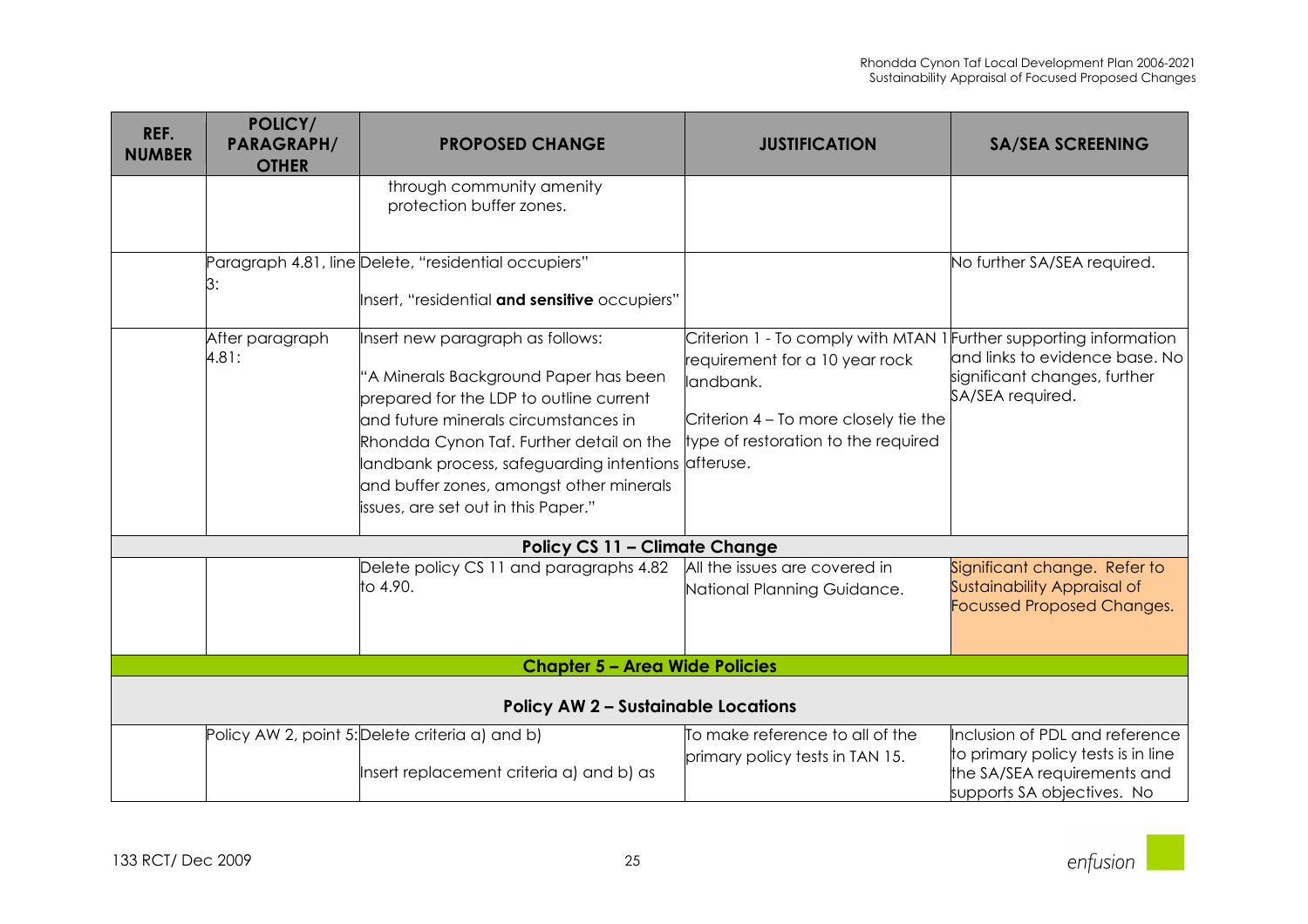| REF.<br><b>NUMBER</b> | POLICY/<br><b>PARAGRAPH/</b><br><b>OTHER</b> | <b>PROPOSED CHANGE</b>                                                   | <b>JUSTIFICATION</b>                                               | <b>SA/SEA SCREENING</b>     |
|-----------------------|----------------------------------------------|--------------------------------------------------------------------------|--------------------------------------------------------------------|-----------------------------|
|                       |                                              | follows:                                                                 |                                                                    | further SA/SEA required.    |
|                       |                                              |                                                                          | Agree with WAG request (SLA).                                      |                             |
|                       |                                              | 'a) It is necessary to assist the regeneration                           |                                                                    |                             |
|                       |                                              | of a principal town or key settlement                                    |                                                                    |                             |
|                       |                                              | including the key employment objectives,                                 |                                                                    |                             |
|                       |                                              | or where development involves a large                                    |                                                                    |                             |
|                       |                                              | brownfield site.                                                         |                                                                    |                             |
|                       |                                              | 'b) The potential consequences of a                                      |                                                                    |                             |
|                       |                                              | flooding event have been considered and                                  |                                                                    |                             |
|                       |                                              | found to be acceptable in accordance                                     |                                                                    |                             |
|                       |                                              | with national guidance and meet the                                      |                                                                    |                             |
|                       |                                              | definition of previously developed land."                                |                                                                    |                             |
|                       |                                              | Policy AW 5, point 8: Delete, ", Special Landscape Area".                | To make reference to all of the<br>primary policy tests in TAN 15. | No further SA/SEA required. |
|                       |                                              |                                                                          | Agree with WAG request (SLA).                                      |                             |
|                       |                                              |                                                                          |                                                                    |                             |
|                       |                                              |                                                                          |                                                                    |                             |
|                       |                                              | Policy AW3 - Exception Site for Affordable Housing in the Countryside    |                                                                    |                             |
|                       | Policy AW 3,                                 | Insert replacement criterion 4 as follows:                               | To provide clarity requested by                                    | Matter of clarification, no |
|                       | criterion 4:                                 | 'The proposed development is not within aCCW.                            |                                                                    | further SA/SEA required.    |
|                       |                                              | green wedge, special landscape area or                                   |                                                                    |                             |
|                       |                                              | within, near or adjacent to an<br>internationally, nationally or locally |                                                                    |                             |
|                       |                                              | designated nature conservation site."                                    |                                                                    |                             |
|                       |                                              | <b>Policy AW 4 - Community Infrastructure &amp; Planning Obligations</b> |                                                                    |                             |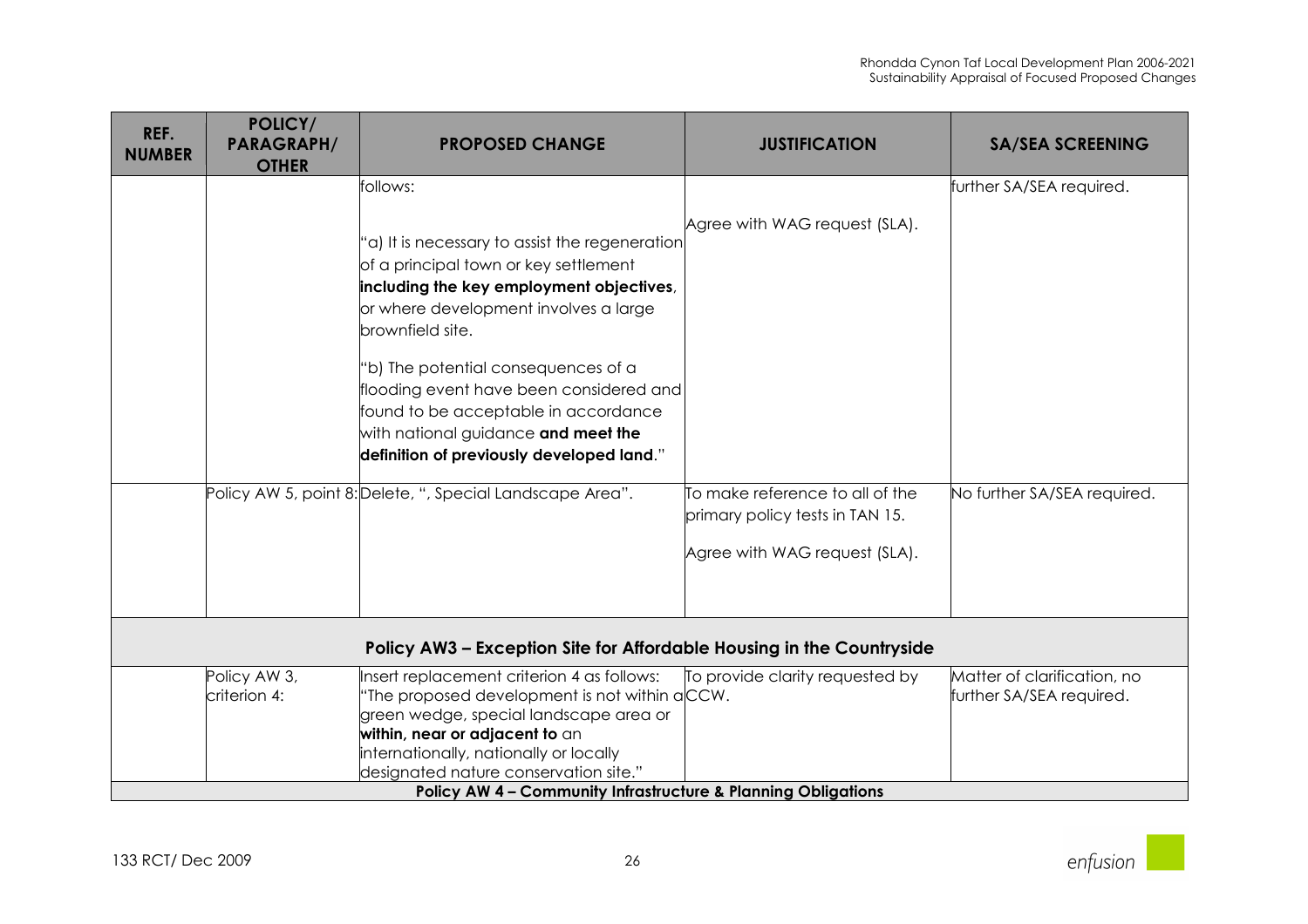| REF.<br><b>NUMBER</b> | POLICY/<br><b>PARAGRAPH/</b><br><b>OTHER</b> | <b>PROPOSED CHANGE</b>                                                                                                                                                                                                                                                                                                                                                                          | <b>JUSTIFICATION</b>                                                                                                                                                                                                                                     | <b>SA/SEA SCREENING</b>                                                                                             |
|-----------------------|----------------------------------------------|-------------------------------------------------------------------------------------------------------------------------------------------------------------------------------------------------------------------------------------------------------------------------------------------------------------------------------------------------------------------------------------------------|----------------------------------------------------------------------------------------------------------------------------------------------------------------------------------------------------------------------------------------------------------|---------------------------------------------------------------------------------------------------------------------|
|                       | After policy AW 4                            | insert an additional paragraph as follows:<br>Planning obligations will be sought only<br>where they meet the tests set out in<br>paragraph 7 of Welsh Office Circular 13/97<br>and paragraph 4.7.2 of Planning Policy<br>Wales."                                                                                                                                                               | Clarification                                                                                                                                                                                                                                            | Provides further information on<br>national policy requirements.<br>No further SA/SEA required.                     |
|                       | l:                                           | Paragraph 5.18, line Delete, "the gross development areas"<br>Insert, "development areas                                                                                                                                                                                                                                                                                                        | Clarification                                                                                                                                                                                                                                            | No further SA/SEA required.                                                                                         |
|                       | 3:                                           | Paragraph 5.18, line Delete, "the appropriate level of<br>contribution is secured"<br>Insert, " <b>a fair and reasonable</b> level of<br>contribution is secured".                                                                                                                                                                                                                              | To provide developers with<br>assurance that unreasonable<br>obligations will not be sought;                                                                                                                                                             | No further SA/SEA required.                                                                                         |
|                       | Paragraph 5.19:                              | Delete paragraph 5.19.<br>Insert replacement two paragraphs as<br>follows:<br>"The Council recognises that contributions<br>for the provision of social, economic and<br>environmental infrastructure <b>are</b> essential<br>to the delivery of the LDP core strategy.<br>There will be a presumption that<br>development will not be permitted unless<br>appropriate planning obligations are | To provide developers with<br>assurance that unreasonable<br>obligations will not be sought;<br>To clarify that the Council will<br>consider how a piecemeal<br>proposal would relate to a wider<br>development area to fairly<br>apportion obligations. | Provides guidance to<br>developers as to how<br>requirements will be<br>interpreted. No further SA/SEA<br>required. |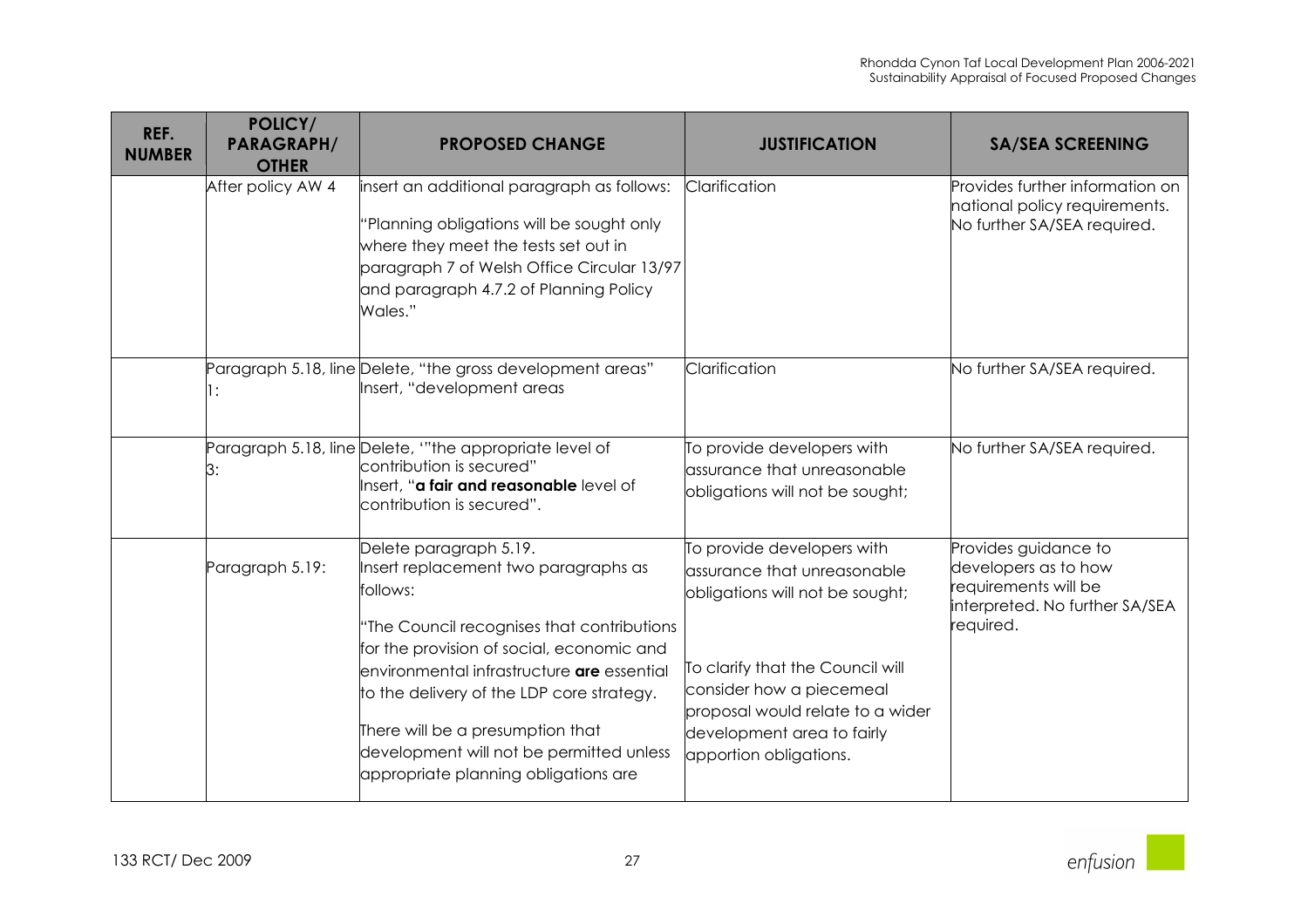| REF.<br><b>NUMBER</b> | POLICY/<br><b>PARAGRAPH/</b><br><b>OTHER</b> | <b>PROPOSED CHANGE</b>                                                                                                                                                                                                                                                                                                                                                                                                                                                                                                                                                                                                                                                                                                                                                             | <b>JUSTIFICATION</b> | <b>SA/SEA SCREENING</b>                        |
|-----------------------|----------------------------------------------|------------------------------------------------------------------------------------------------------------------------------------------------------------------------------------------------------------------------------------------------------------------------------------------------------------------------------------------------------------------------------------------------------------------------------------------------------------------------------------------------------------------------------------------------------------------------------------------------------------------------------------------------------------------------------------------------------------------------------------------------------------------------------------|----------------------|------------------------------------------------|
|                       |                                              | secured.<br>'Proposals will be considered on a site-by-<br>site basis. Where it is submitted that a<br>requirement to deliver appropriate<br>planning obligations would result in a site<br>being economically unviable, the Council<br>will require verifiable objective evidence of<br>the adverse financial appraisal, taking into<br>account any grant availability. Whilst the<br>planning obligations sought would<br>enhance the quality of development, if<br>the evidence demonstrates conclusively<br>that requiring them would result in a<br>proposal being unviable, the Council may<br>conclude that the benefits of the<br>development outweigh the benefits of<br>seeking to secure a higher quality scheme,<br>in preference to refusing planning<br>permission." |                      |                                                |
|                       |                                              | <b>Policy AW 5 - New Development</b>                                                                                                                                                                                                                                                                                                                                                                                                                                                                                                                                                                                                                                                                                                                                               |                      |                                                |
|                       | Policy AW 5, point<br>A2:                    | Delete, "Existing site features of built and<br>natural environment value would be<br>retained;"<br>Insert, "Where appropriate, existing site                                                                                                                                                                                                                                                                                                                                                                                                                                                                                                                                                                                                                                      | Clarification        | Focused change, no further<br>SA/SEA required. |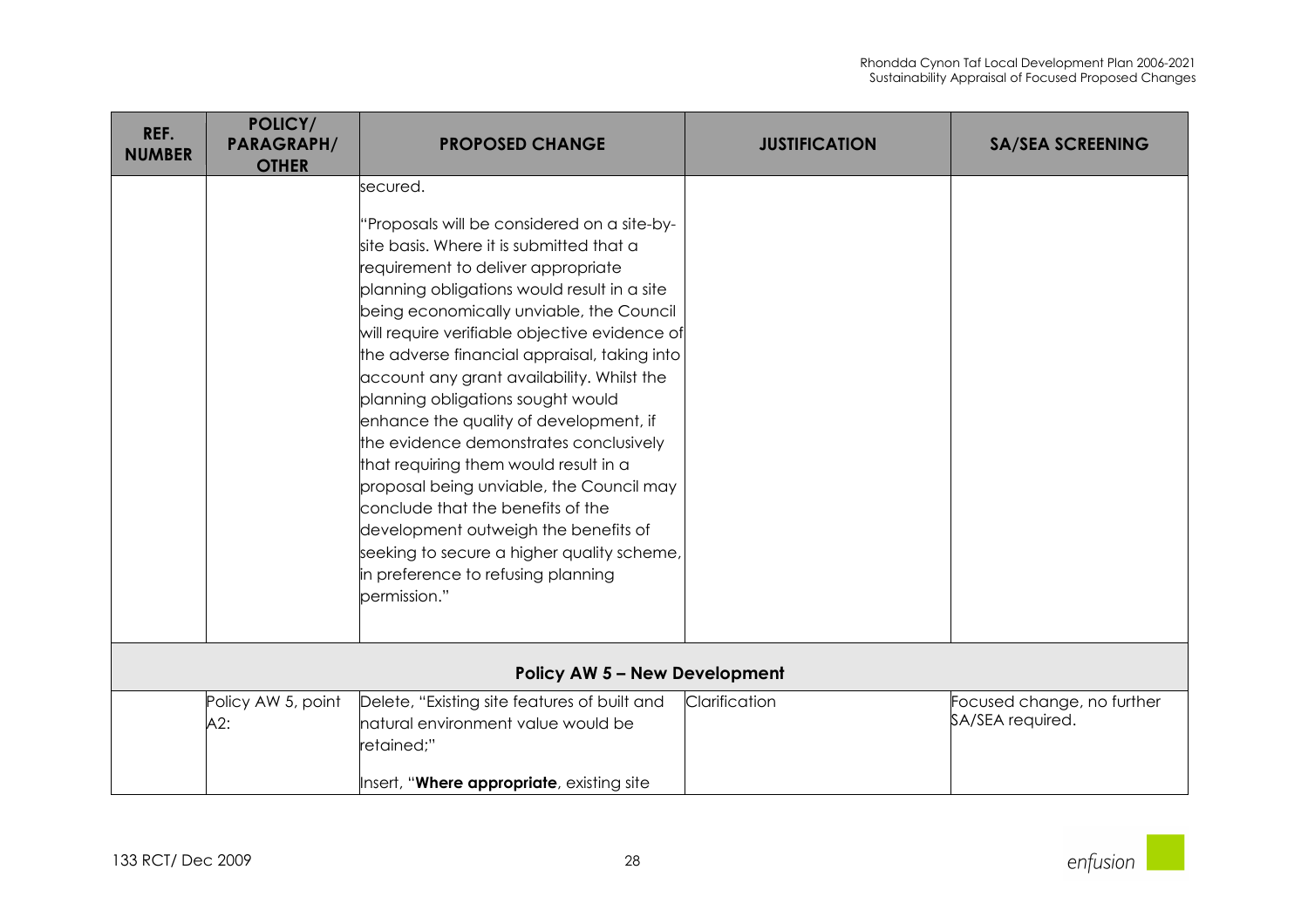| REF.<br><b>NUMBER</b>                | POLICY/<br><b>PARAGRAPH/</b><br><b>OTHER</b> | <b>PROPOSED CHANGE</b>                                                                                                                                                           | <b>JUSTIFICATION</b>                                                                                                                                                                                 | <b>SA/SEA SCREENING</b>                                                                          |  |  |
|--------------------------------------|----------------------------------------------|----------------------------------------------------------------------------------------------------------------------------------------------------------------------------------|------------------------------------------------------------------------------------------------------------------------------------------------------------------------------------------------------|--------------------------------------------------------------------------------------------------|--|--|
|                                      |                                              | features of built and natural environment<br>value would be retained;"                                                                                                           |                                                                                                                                                                                                      |                                                                                                  |  |  |
|                                      | Policy AW 5, point<br>A5:                    | Delete, "The development would include<br>multi-functional buildings;"<br>Insert, "The development would include<br>the use of multi-functional buildings where<br>appropriate;" | Clarification                                                                                                                                                                                        | No further SA/SEA required.                                                                      |  |  |
|                                      | Policy AW 5,- Sustainable Design:            |                                                                                                                                                                                  |                                                                                                                                                                                                      |                                                                                                  |  |  |
|                                      | Part B                                       | Delete policy AW 5, part B.                                                                                                                                                      | Agree with Valad Developments<br>request (developer of Llantrisant<br>New Town Centre) (A2; A5).<br>The Code For Sustainable Homes<br>2009 supersedes the need for AW 5<br>part B and para. 5.27-29. | Significant change. Refer to<br>Sustainability Appraisal of<br><b>Focussed Proposed Changes.</b> |  |  |
|                                      | Paragraphs 5.27 to<br>5.29:                  | Delete paragraphs 5.27 to 5.29.                                                                                                                                                  | Agree with Valad Developments<br>request (developer of Llantrisant<br>New Town Centre) (A2; A5).<br>The Code For Sustainable Homes<br>2009 supersedes the need for AW 5<br>part B and para. 5.27-29. | Significant change. Refer to<br>Sustainability Appraisal of<br><b>Focussed Proposed Changes.</b> |  |  |
| Policy AW 6 - Design and Placemaking |                                              |                                                                                                                                                                                  |                                                                                                                                                                                                      |                                                                                                  |  |  |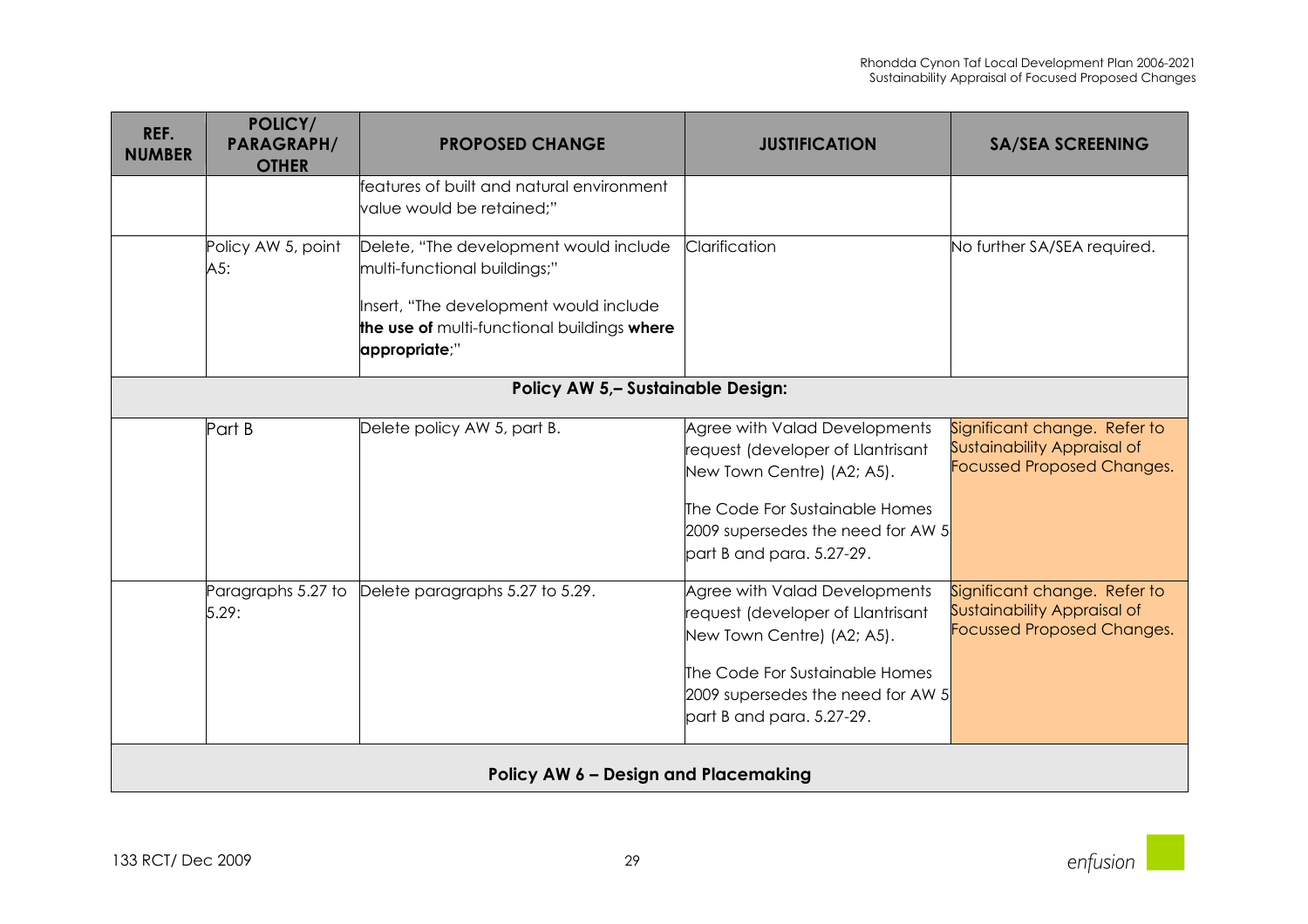| REF.<br><b>NUMBER</b> | POLICY/<br><b>PARAGRAPH/</b><br><b>OTHER</b> | <b>PROPOSED CHANGE</b>                                                                                                                                                                                                                                                                                              | <b>JUSTIFICATION</b>                                           | <b>SA/SEA SCREENING</b>                                                  |
|-----------------------|----------------------------------------------|---------------------------------------------------------------------------------------------------------------------------------------------------------------------------------------------------------------------------------------------------------------------------------------------------------------------|----------------------------------------------------------------|--------------------------------------------------------------------------|
|                       | Policy AW 6:                                 | Delete, "Proposals for 5 dwellings and over; Agree with WAG request as Design Change to meet specific<br>commercial schemes of 1,000 m2 and<br>over; and any other scheme, regardless of 2009<br>size, where the Council considers there are<br>design implications, must be<br>accompanied by a Design Statement." | Statements became mandatory in national policy requirements    | which will mandate policy<br>requirements. No further<br>SA/SEA required |
|                       | Paragraph 5.34                               | Insert, "Where appropriate development<br>should address the legacy of any former<br>uses including in relation to ground<br>stability."                                                                                                                                                                            | Agree with Coal Authority request. No further SA/SEA required. |                                                                          |
|                       |                                              | Policy AW 7 - Protection and Enhancement of the Built Environment                                                                                                                                                                                                                                                   |                                                                |                                                                          |
|                       | 1:                                           | Paragraph 5.45, line Delete, "The built environment"<br>Insert, "The <b>historic</b> built environment".                                                                                                                                                                                                            | Agree with WAG request.                                        | No further SA/SEA required.                                              |
|                       |                                              | Policy AW 8 - Protection and Enhancement of the Natural Environment                                                                                                                                                                                                                                                 |                                                                |                                                                          |
|                       | $2-3:$                                       | Delete, "There are two Special Areas of<br>Paragraph 5.50, line Conservation at Blaen Cynon and Cardiff<br>Beechwoods"<br>Insert, "There are <b>three</b> Special Areas of<br>Conservation at Blaen Cynon, (part),<br>Cardiff Beechwoods (part) and Coedydd                                                         | Factual correction.                                            | Factual change. No further<br>SA/SEA required.                           |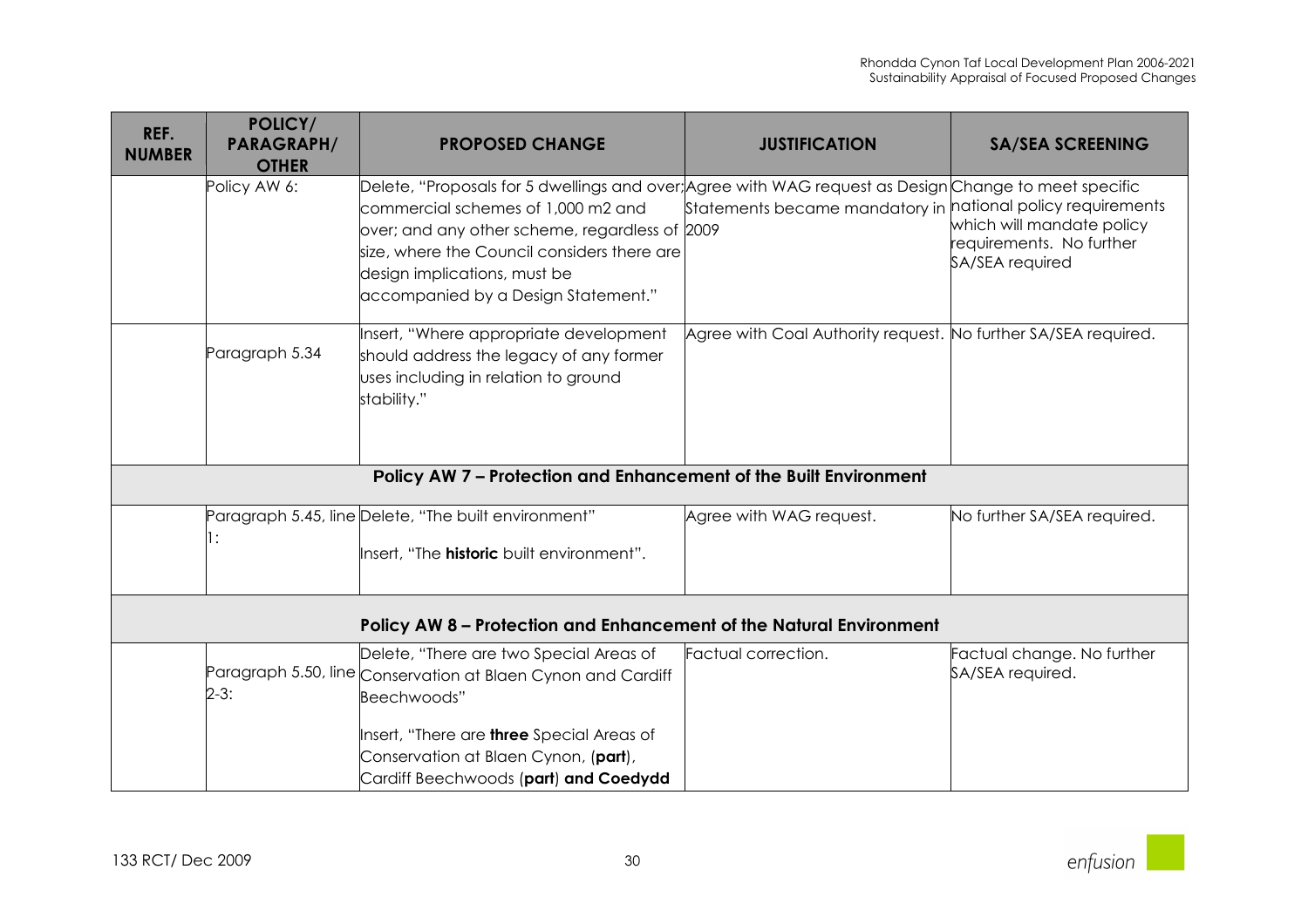| POLICY/<br><b>PARAGRAPH/</b><br><b>OTHER</b> | <b>PROPOSED CHANGE</b>                                                                                                                                                                                                                                                      | <b>JUSTIFICATION</b>                     | <b>SA/SEA SCREENING</b>                                                                                                                                                                                                                                 |
|----------------------------------------------|-----------------------------------------------------------------------------------------------------------------------------------------------------------------------------------------------------------------------------------------------------------------------------|------------------------------------------|---------------------------------------------------------------------------------------------------------------------------------------------------------------------------------------------------------------------------------------------------------|
|                                              | Nedd a Mellte (part).                                                                                                                                                                                                                                                       |                                          |                                                                                                                                                                                                                                                         |
| <b>Constraints Map</b>                       | Sites of Importance for Nature<br>Conservation:<br>Amend boundary of SINC 30 Nant-y-<br>Wenallt, to remove the tipped area at<br>Werfa Lane, Abernant (see attached<br>map).                                                                                                | its wildlife value.                      |                                                                                                                                                                                                                                                         |
| <b>Constraints Map</b>                       | Sites of Importance for Nature<br>Conservation:<br>Amend boundary of SINC 169 Gilfach<br>Goch Slopes, to avoid the private garden<br>at Fairview, Gilfach Goch (see attached<br>map                                                                                         | lacks wildlife value.                    | SA/SEA required.                                                                                                                                                                                                                                        |
|                                              |                                                                                                                                                                                                                                                                             |                                          |                                                                                                                                                                                                                                                         |
| Policy AW 11:                                | 'Development proposals promoting<br>alternative uses for existing employment<br>sites and retail units identified within the<br>defined retail centres, will be permitted<br>where:<br>'Employment Sites and Retail Units<br>"1. The site is not identified by policies NSA |                                          | Minor changes to wording to<br>clarify requirements. No further<br>SA/SEA required.                                                                                                                                                                     |
|                                              |                                                                                                                                                                                                                                                                             | 7, NSA 14, NSA17, SSA 7, SSA 8, SSA14 or | Accepted that tipped are has lost No further SA/SEA required.<br>Accepted that the private garden Minor area change, no further<br>Policy AW 11 - Existing Employment and Retail Uses<br>Insert replacement policy AW 11 as follows: For clarification. |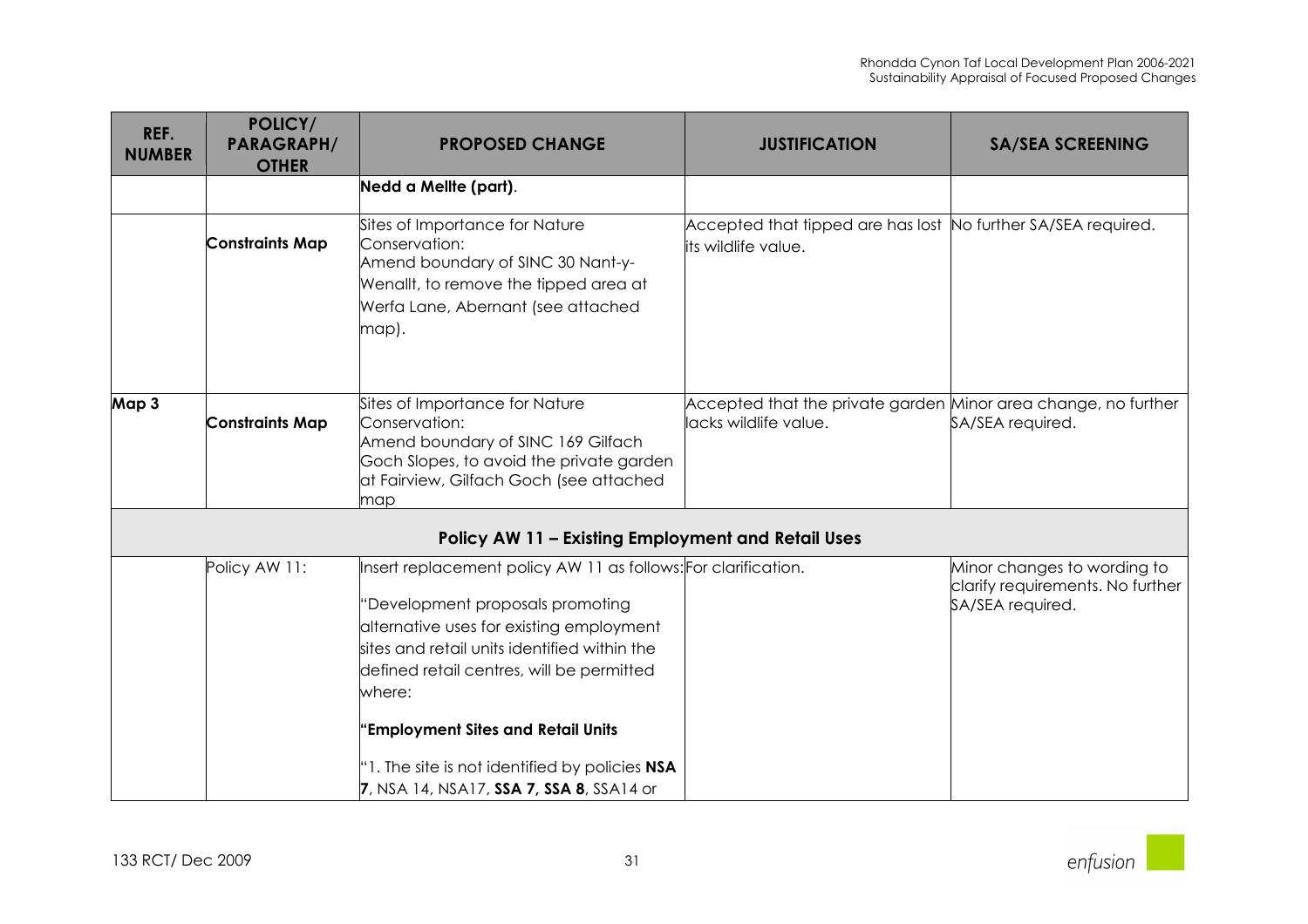| REF.<br><b>NUMBER</b> | POLICY/<br><b>PARAGRAPH/</b><br><b>OTHER</b> | <b>PROPOSED CHANGE</b>                                                                                                                                                                                                                                                                                                                                                                                                                                                                                                                                                                                                                                                                                                                                                                                                                                                                         | <b>JUSTIFICATION</b> | <b>SA/SEA SCREENING</b> |
|-----------------------|----------------------------------------------|------------------------------------------------------------------------------------------------------------------------------------------------------------------------------------------------------------------------------------------------------------------------------------------------------------------------------------------------------------------------------------------------------------------------------------------------------------------------------------------------------------------------------------------------------------------------------------------------------------------------------------------------------------------------------------------------------------------------------------------------------------------------------------------------------------------------------------------------------------------------------------------------|----------------------|-------------------------|
|                       |                                              | SSA15 of this plan (allocating policies);<br>2. The retention of the site for employment<br>/ retail purposes has been fully explored<br>without success by way of marketing for<br>employment / retail purposes at<br>reasonable market rates for minimum of 12<br>months; OR<br>3. It is considered that the redevelopment<br>of derelict, unsightly, underused and<br>vacant land/ <b>premises</b> for alternative uses<br>will have significant regeneration benefits;<br>"'Retail Units<br>"4. Within the identified primary retail<br>frontages, the proposal accords with<br>policies NSA 19 and SSA 17 of this plan.<br>'Employment Sites<br>"5.<br>a). A landbank of employment sites<br>suitable to accommodate a range<br>of employment uses across the<br>plan area is maintained; AND<br>b). The proposed alternative use<br>would not prejudice adjoining<br>employment land; OR |                      |                         |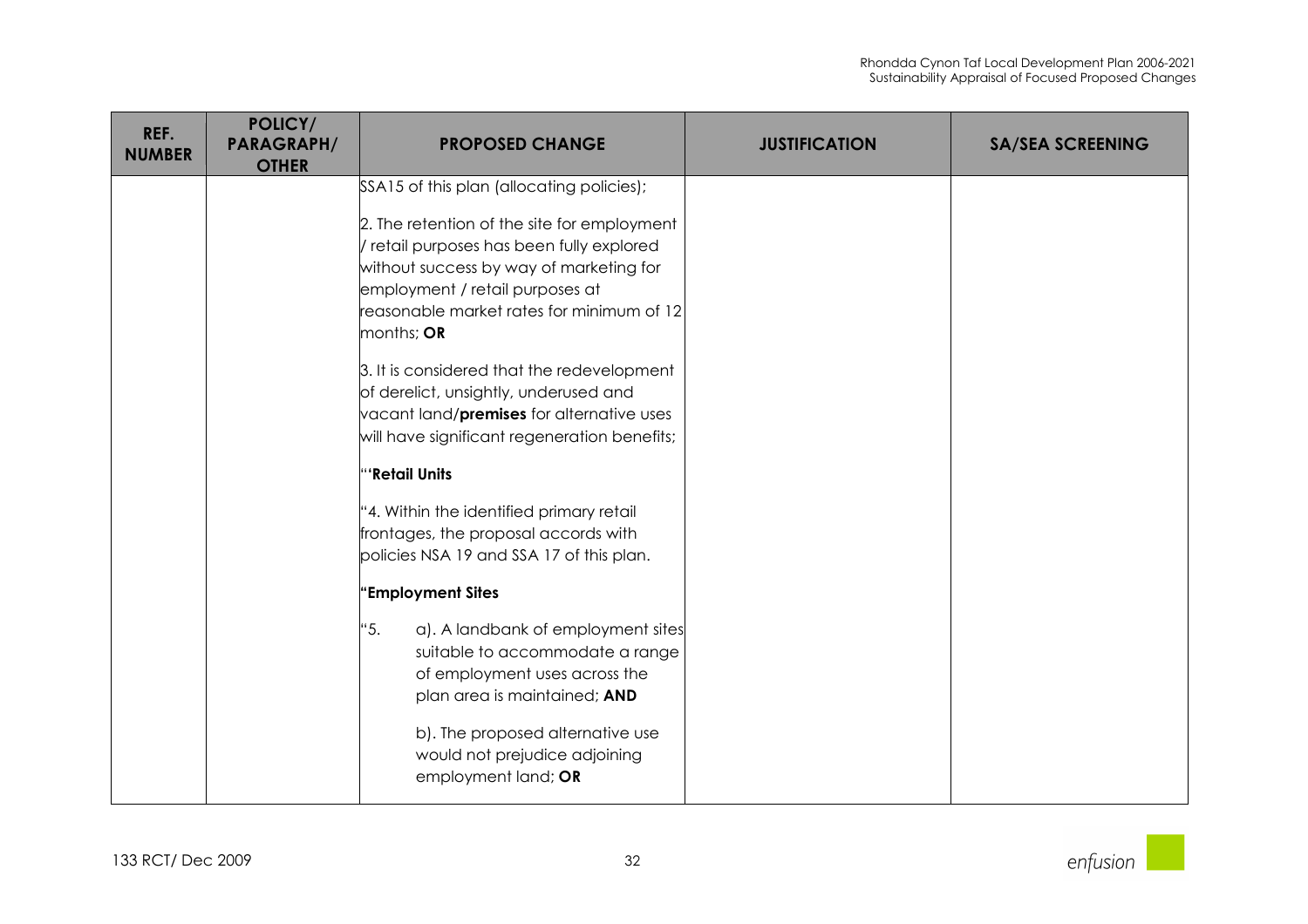| REF.<br><b>NUMBER</b>                  | POLICY/<br><b>PARAGRAPH/</b><br><b>OTHER</b> | <b>PROPOSED CHANGE</b>                                                             | <b>JUSTIFICATION</b>                | <b>SA/SEA SCREENING</b>                                   |  |
|----------------------------------------|----------------------------------------------|------------------------------------------------------------------------------------|-------------------------------------|-----------------------------------------------------------|--|
|                                        |                                              | c). The proposed use is for a sui                                                  |                                     |                                                           |  |
|                                        |                                              | generis use, which exhibits the                                                    |                                     |                                                           |  |
|                                        |                                              | characteristics of B1, B2, and B8                                                  |                                     |                                                           |  |
|                                        |                                              | uses and which could                                                               |                                     |                                                           |  |
|                                        |                                              | appropriately be accommodated                                                      |                                     |                                                           |  |
|                                        |                                              | on an employment site; OR                                                          |                                     |                                                           |  |
|                                        |                                              | d). The proposed use is a small, ancillary                                         |                                     |                                                           |  |
|                                        |                                              | use which falls outside the B-Class uses but                                       |                                     |                                                           |  |
|                                        |                                              | which supports the wider function of an<br>employment site without affecting the   |                                     |                                                           |  |
|                                        |                                              | integrity of the sites."                                                           |                                     |                                                           |  |
| <b>Policy AW 12 - Renewable Energy</b> |                                              |                                                                                    |                                     |                                                           |  |
|                                        |                                              | Policy AW 12, line 7: Insert "public health" before "and                           | Agree with Rhondda Cynon Taf        | No further SA/SEA required.                               |  |
|                                        |                                              | residential amenity".                                                              | LHB request.                        |                                                           |  |
|                                        |                                              |                                                                                    |                                     |                                                           |  |
|                                        | Paragraph 5.70:                              | Insert at the end, a fourth bullet point to                                        | To bring the LDP into line with TAN | Change to ensure that LDP in                              |  |
|                                        |                                              | read, "community based schemes of no                                               | 8 without duplicating it.           | line with national policy. No                             |  |
|                                        |                                              | more than 5 MW capacity" and transpose                                             |                                     | further SA/SEA required.                                  |  |
|                                        |                                              | the last sentence of para. 5.71 to follow.                                         |                                     |                                                           |  |
|                                        |                                              |                                                                                    |                                     |                                                           |  |
|                                        | Paragraph 5.71:                              | Insert, "Medium wind turbine                                                       | To bring the LDP into line with TAN | Change to ensure that LDP in                              |  |
|                                        |                                              | developments are classed as those with a                                           | 8 without duplicating it.           | line with national policy. No<br>further SA/SEA required. |  |
|                                        |                                              | generating capacity of <b>between 5 and</b> 25<br>MW. These developments are often |                                     |                                                           |  |
|                                        |                                              | associated with urban / industrial                                                 |                                     |                                                           |  |
|                                        |                                              | brownfield sites.                                                                  |                                     |                                                           |  |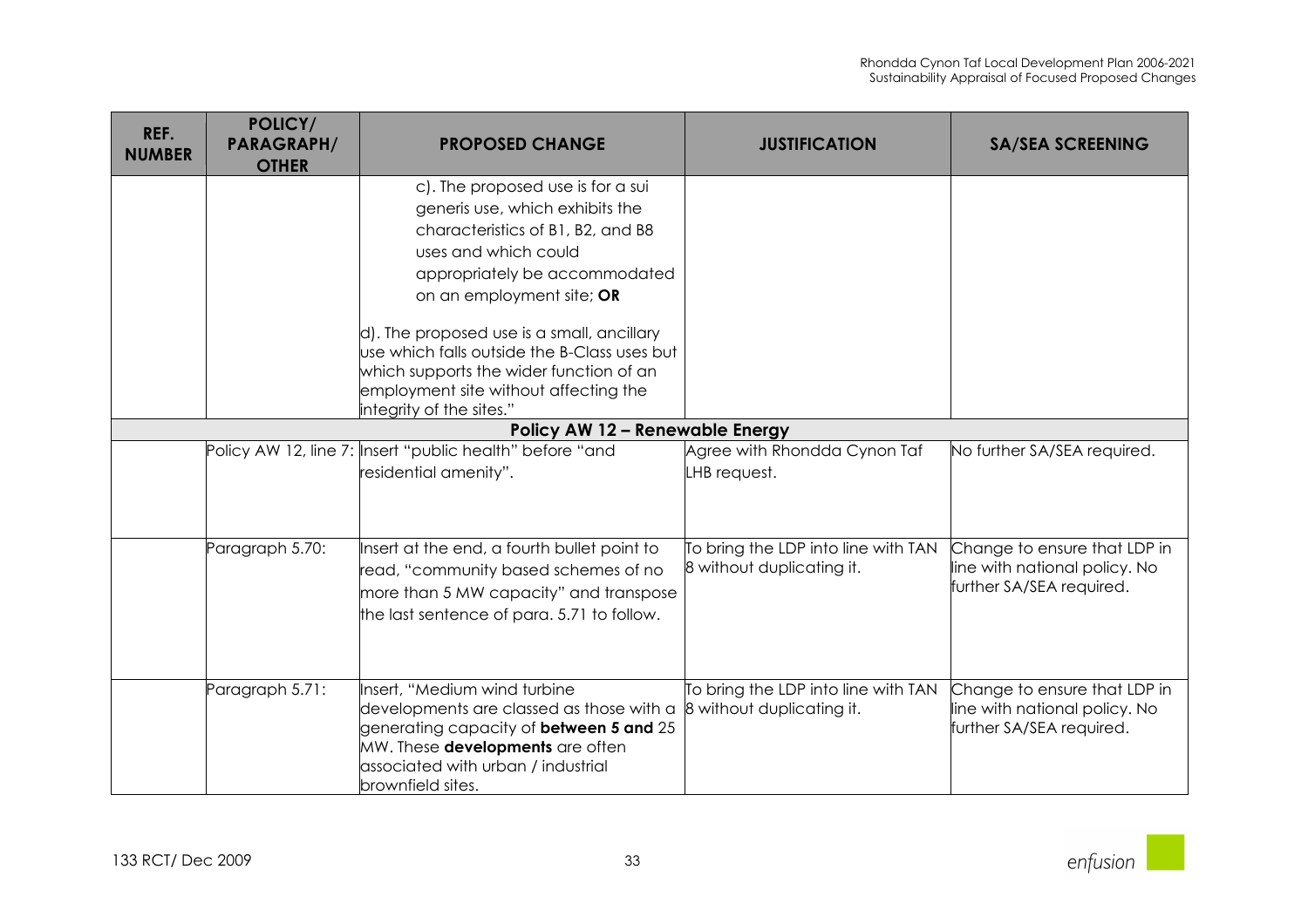| REF.<br><b>NUMBER</b> | POLICY/<br><b>PARAGRAPH/</b><br><b>OTHER</b> | <b>PROPOSED CHANGE</b>                                                                                                                                                                                                                                                                                                                                                                                                                                                                    | <b>JUSTIFICATION</b>                                                         | <b>SA/SEA SCREENING</b>                                  |
|-----------------------|----------------------------------------------|-------------------------------------------------------------------------------------------------------------------------------------------------------------------------------------------------------------------------------------------------------------------------------------------------------------------------------------------------------------------------------------------------------------------------------------------------------------------------------------------|------------------------------------------------------------------------------|----------------------------------------------------------|
|                       |                                              |                                                                                                                                                                                                                                                                                                                                                                                                                                                                                           |                                                                              |                                                          |
|                       |                                              | Policy AS 13 - Large Wind Farm Development                                                                                                                                                                                                                                                                                                                                                                                                                                                |                                                                              |                                                          |
|                       | Policy AW 13,                                | Delete, "and required to meet the                                                                                                                                                                                                                                                                                                                                                                                                                                                         | Agree with WAG requests (criteria                                            | Minor change. No further                                 |
|                       | criterion 1:                                 | indicative generating capacity".                                                                                                                                                                                                                                                                                                                                                                                                                                                          | $1, 3,$ and 6).                                                              | SA/SEA required.                                         |
|                       | Policy AW 13,<br>criterion 3:                | Delete.                                                                                                                                                                                                                                                                                                                                                                                                                                                                                   | Agree with WAG requests (criteria<br>1, 3, and 6).                           | Minor change. No further<br>SA/SEA required.             |
|                       | Policy AW 13,<br>criterion 6:                | Delete.<br>Insert, "Will minimise any loss of, and where<br>possible enhance, public accessibility to<br>the countryside."                                                                                                                                                                                                                                                                                                                                                                | Agree with WAG requests (criteria<br>1, 3, and 6).                           | Progresses SA Objectives. No<br>further SA/SEA required. |
|                       | Policy AW 13:                                | Insert three additional criteria, as follows:<br>"Will contribute to reducing carbon<br>emissions, and in particular will not lead to<br>significant loss of stored carbon in soils,<br>deep peat or ancient woodland.<br>"Will not cause unacceptable impact on,<br>and where appropriate will enhance, sites<br>designated for their international, national<br>or local nature conservation value."<br>'Will protect the natural beauty and<br>special qualities of the Brecon Beacons | Agree with CCW requests<br>l(additional criteria and text in<br>paragraphs). | Progresses SA Objectives. No<br>further SA/SEA required. |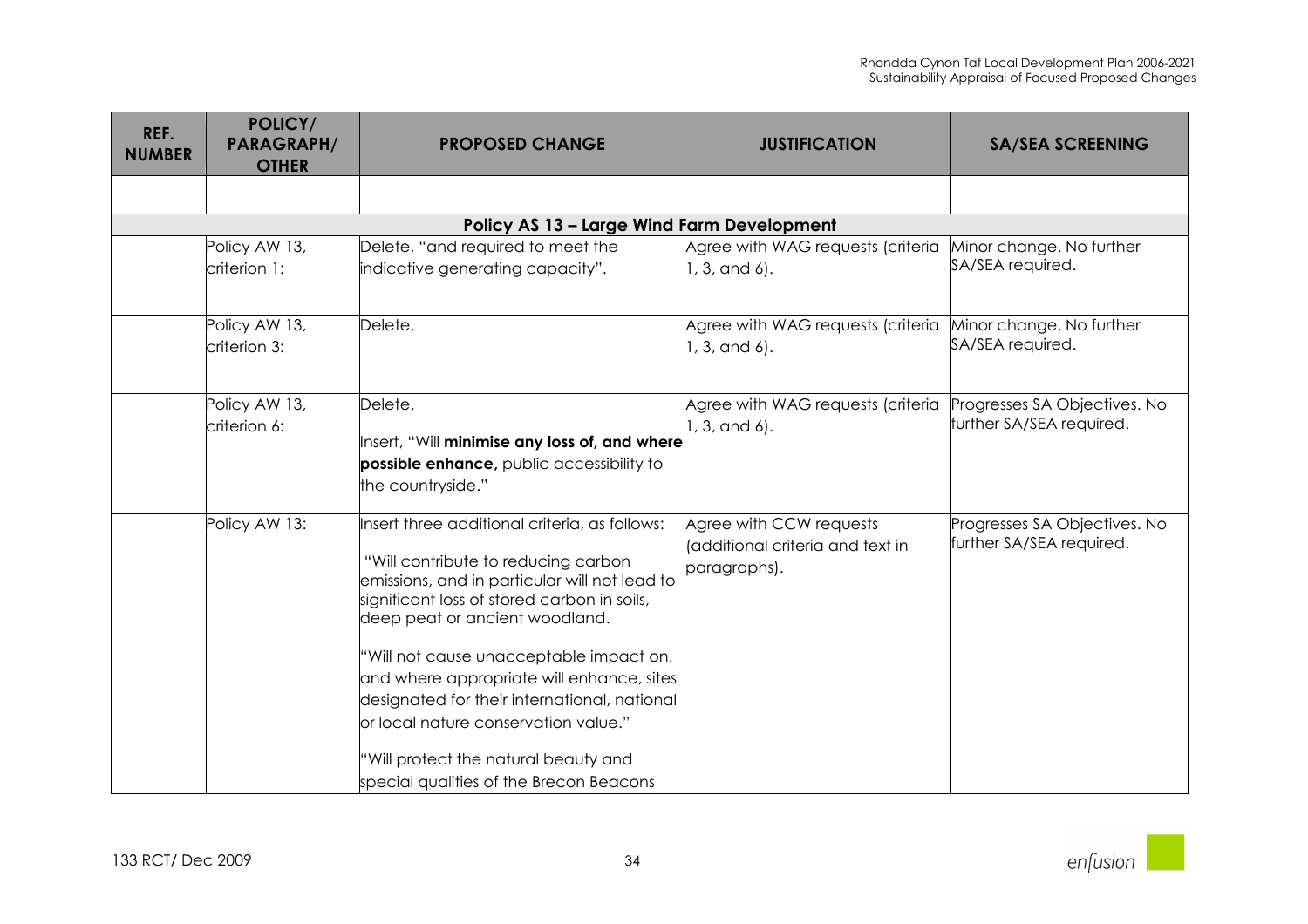| REF.<br><b>NUMBER</b> | POLICY/<br><b>PARAGRAPH/</b><br><b>OTHER</b>   | <b>PROPOSED CHANGE</b>                                                                                                                                                                                                                                                                                                                                                                                                                                                                             | <b>JUSTIFICATION</b>                             | <b>SA/SEA SCREENING</b>                                                                                        |  |  |
|-----------------------|------------------------------------------------|----------------------------------------------------------------------------------------------------------------------------------------------------------------------------------------------------------------------------------------------------------------------------------------------------------------------------------------------------------------------------------------------------------------------------------------------------------------------------------------------------|--------------------------------------------------|----------------------------------------------------------------------------------------------------------------|--|--|
|                       |                                                | National Park."                                                                                                                                                                                                                                                                                                                                                                                                                                                                                    |                                                  |                                                                                                                |  |  |
|                       | Proposals Map:                                 | Insert refined SSA F boundaries.                                                                                                                                                                                                                                                                                                                                                                                                                                                                   | Agree with Nuon Renewables<br>request.           |                                                                                                                |  |  |
|                       | Paragraph 5.77:                                | Insert at the end, "They should also include Agree with CCW requests<br>details of the management of land for<br>nature conservation, water and carbon<br>storage."                                                                                                                                                                                                                                                                                                                                | (additional criteria and text in<br>paragraphs). | Progresses SA Objectives. No<br>further SA/SEA required.                                                       |  |  |
|                       | Insert after<br>paragraph 5.77:                | 'Although much of the SSA F area is within Agree with CCW requests<br>forestry plantation, the underlying soil<br>frequently contains areas of deep peat.<br>These areas, which are important for<br>nature conservation and water storage,<br>are significant 'carbon sinks'. The design<br>of windfarms and their associated<br>infrastructure will need to take this into<br>account to ensure that overall the<br>development contributes to reducing and<br>not increasing carbon emissions." | (additional criteria and text in<br>paragraphs). | Progresses SA Objectives. No<br>further SA/SEA required.                                                       |  |  |
|                       | <b>Policy AW 14 - Safeguarding of Minerals</b> |                                                                                                                                                                                                                                                                                                                                                                                                                                                                                                    |                                                  |                                                                                                                |  |  |
|                       | Policy AW14:                                   | Delete policy AW 14.<br>Insert replacement policy AW 14 as follows:<br><b>Where possible</b> , the following mineral<br>resources shall be safeguarded from<br>development which would unnecessarily                                                                                                                                                                                                                                                                                               | Clarification.                                   | Clarifies previous policy<br>wording. Supports and<br>progresses SA objectives, no<br>further SA/SEA required. |  |  |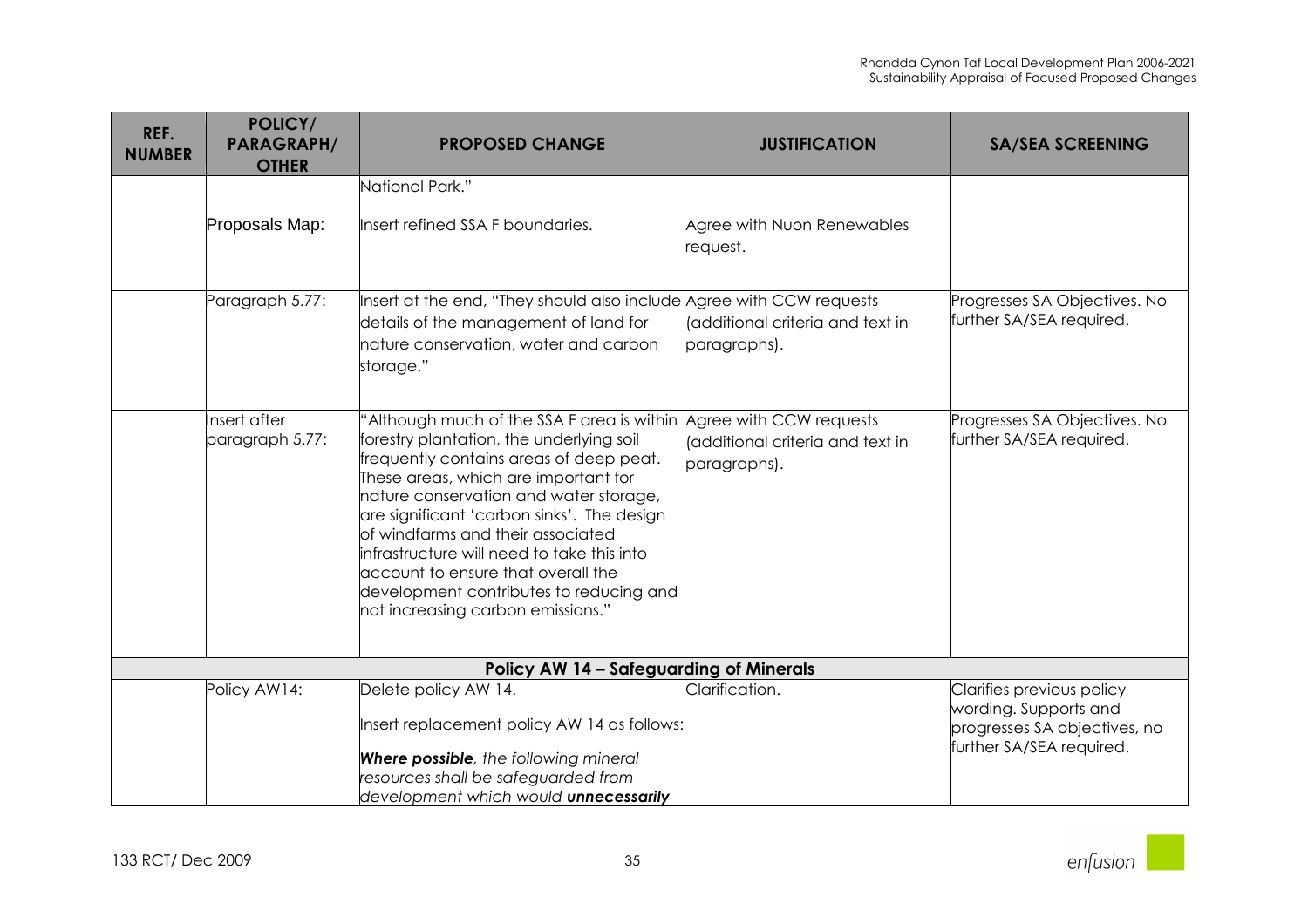| REF.<br><b>NUMBER</b> | POLICY/<br><b>PARAGRAPH/</b><br><b>OTHER</b> | <b>PROPOSED CHANGE</b>                                                                                                                                                                                                                                                                                                                                                                                  | <b>JUSTIFICATION</b> | <b>SA/SEA SCREENING</b> |
|-----------------------|----------------------------------------------|---------------------------------------------------------------------------------------------------------------------------------------------------------------------------------------------------------------------------------------------------------------------------------------------------------------------------------------------------------------------------------------------------------|----------------------|-------------------------|
|                       |                                              | sterilise them or hinder their extraction.                                                                                                                                                                                                                                                                                                                                                              |                      |                         |
|                       |                                              | 1. The resources of sand and gravel,<br>including a 100-metre buffer zone beyond<br>the resource boundary, as listed below<br>and shown on the proposals map, will be                                                                                                                                                                                                                                   |                      |                         |
|                       |                                              | safeguarded from development.                                                                                                                                                                                                                                                                                                                                                                           |                      |                         |
|                       |                                              | Llanilid, East of Felindre Road                                                                                                                                                                                                                                                                                                                                                                         |                      |                         |
|                       |                                              | Brynsadler, North of Llanharry Road                                                                                                                                                                                                                                                                                                                                                                     |                      |                         |
|                       |                                              | South of Tylagarw, Pontyclun                                                                                                                                                                                                                                                                                                                                                                            |                      |                         |
|                       |                                              | Ceulan Farm, Miskin                                                                                                                                                                                                                                                                                                                                                                                     |                      |                         |
|                       |                                              | Pant Marsh, Talbot Green                                                                                                                                                                                                                                                                                                                                                                                |                      |                         |
|                       |                                              | Llantrisant and Pontyclun golf course                                                                                                                                                                                                                                                                                                                                                                   |                      |                         |
|                       |                                              | Rhiwsaeson Road, Cross Inn                                                                                                                                                                                                                                                                                                                                                                              |                      |                         |
|                       |                                              | Heol y Creigiau, Rhiwsaeson                                                                                                                                                                                                                                                                                                                                                                             |                      |                         |
|                       |                                              | The resources of sandstone,<br>as shown on the proposals map, will be<br>safeguarded from development and<br>include a 200 metre buffer zone beyond<br>the resource boundary.<br>The resources of limestone,<br>3.<br>as shown on the proposals map, will be<br>safeguarded from development and<br>include a 200 metre buffer zone beyond<br>the resource boundary.<br>4.<br>The resources of coal, as |                      |                         |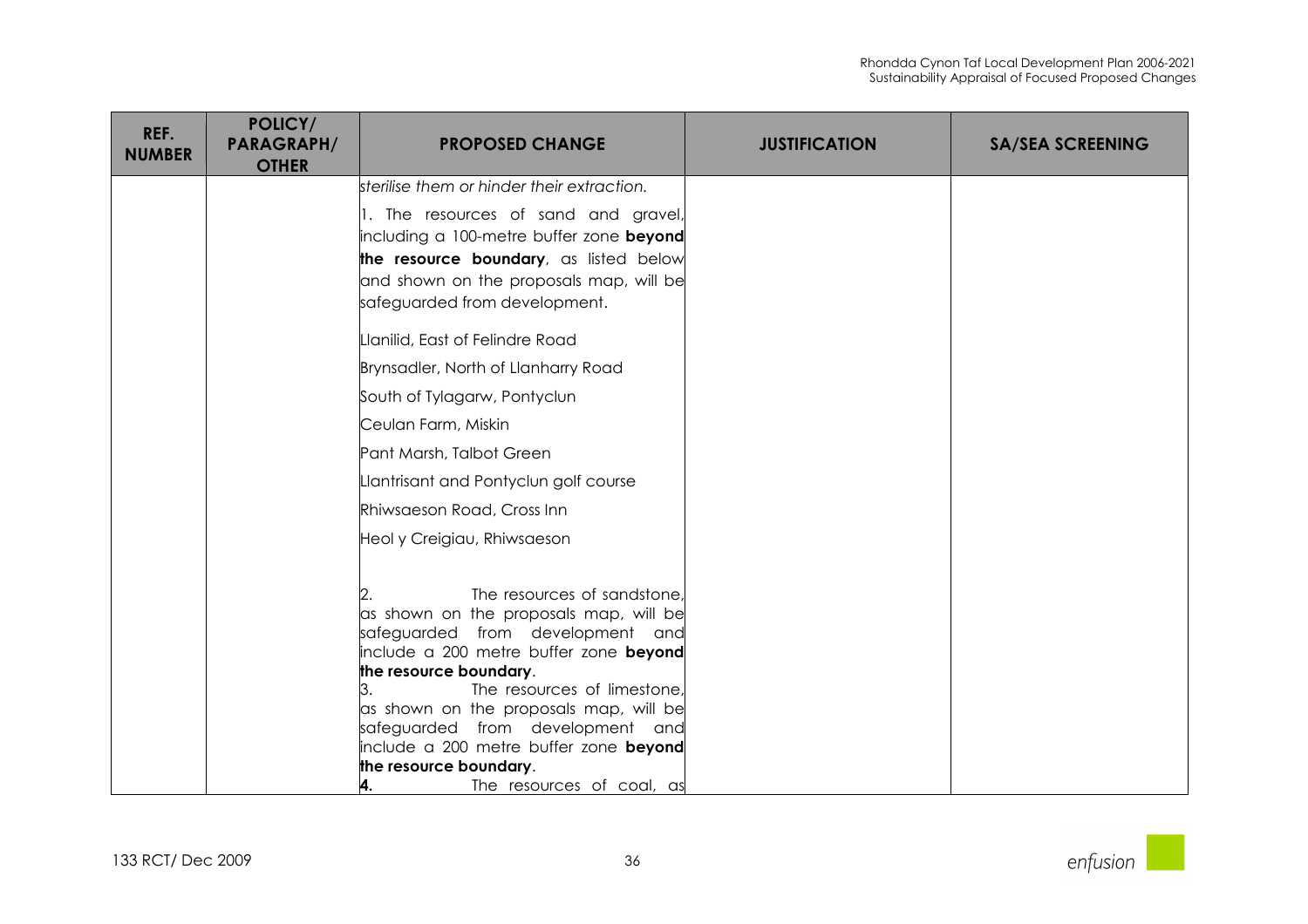| REF.<br><b>NUMBER</b> | POLICY/<br><b>PARAGRAPH/</b><br><b>OTHER</b> | <b>PROPOSED CHANGE</b>                                    | <b>JUSTIFICATION</b> | <b>SA/SEA SCREENING</b> |
|-----------------------|----------------------------------------------|-----------------------------------------------------------|----------------------|-------------------------|
|                       |                                              | shown on the proposals map, will be                       |                      |                         |
|                       |                                              | safeguarded from development and                          |                      |                         |
|                       |                                              | include a 500 metre buffer zone beyond                    |                      |                         |
|                       |                                              | the resource boundary. This safeguarding                  |                      |                         |
|                       |                                              | area will exclude internationally and                     |                      |                         |
|                       |                                              | nationally designated nature conservation                 |                      |                         |
|                       |                                              | sites and also land within 500 metres of                  |                      |                         |
|                       |                                              | settlement boundaries/settlements of 10<br>units or over. |                      |                         |
|                       |                                              | The limestone and                                         |                      |                         |
|                       |                                              | sandstone quarries at Forest Wood, Hendy                  |                      |                         |
|                       |                                              | and Craig yr Hesg, will be further                        |                      |                         |
|                       |                                              | safeguarded from development that                         |                      |                         |
|                       |                                              | would adversely affect their operations by                |                      |                         |
|                       |                                              | 200 metre buffer zones as shown on the                    |                      |                         |
|                       |                                              | proposals maps.                                           |                      |                         |
|                       |                                              | Insert before<br>paragraph<br>5.79 two                    |                      |                         |
|                       |                                              | paragraphs as follows:                                    |                      |                         |
|                       |                                              | 'Opportunities for extracting Coal Bed                    |                      |                         |
|                       |                                              | Methane exist across Rhondda Cynon Taf.                   |                      |                         |
|                       |                                              | Bearing in mind their special                             |                      |                         |
|                       |                                              | characteristics, they will be treated on                  |                      |                         |
|                       |                                              | merits of individual cases and therefore not              |                      |                         |
|                       |                                              | safeguarded and shown on the proposals                    |                      |                         |
|                       |                                              | map. Unlike other minerals, surface                       |                      |                         |
|                       |                                              | development should not sterilise their                    |                      |                         |
|                       |                                              | future extraction.                                        |                      |                         |
|                       |                                              | "Further information on the mineral                       |                      |                         |
|                       |                                              | resources concerned will be required to                   |                      |                         |
|                       |                                              | accompany planning applications for non-                  |                      |                         |
|                       |                                              | mineral development in such areas                         |                      |                         |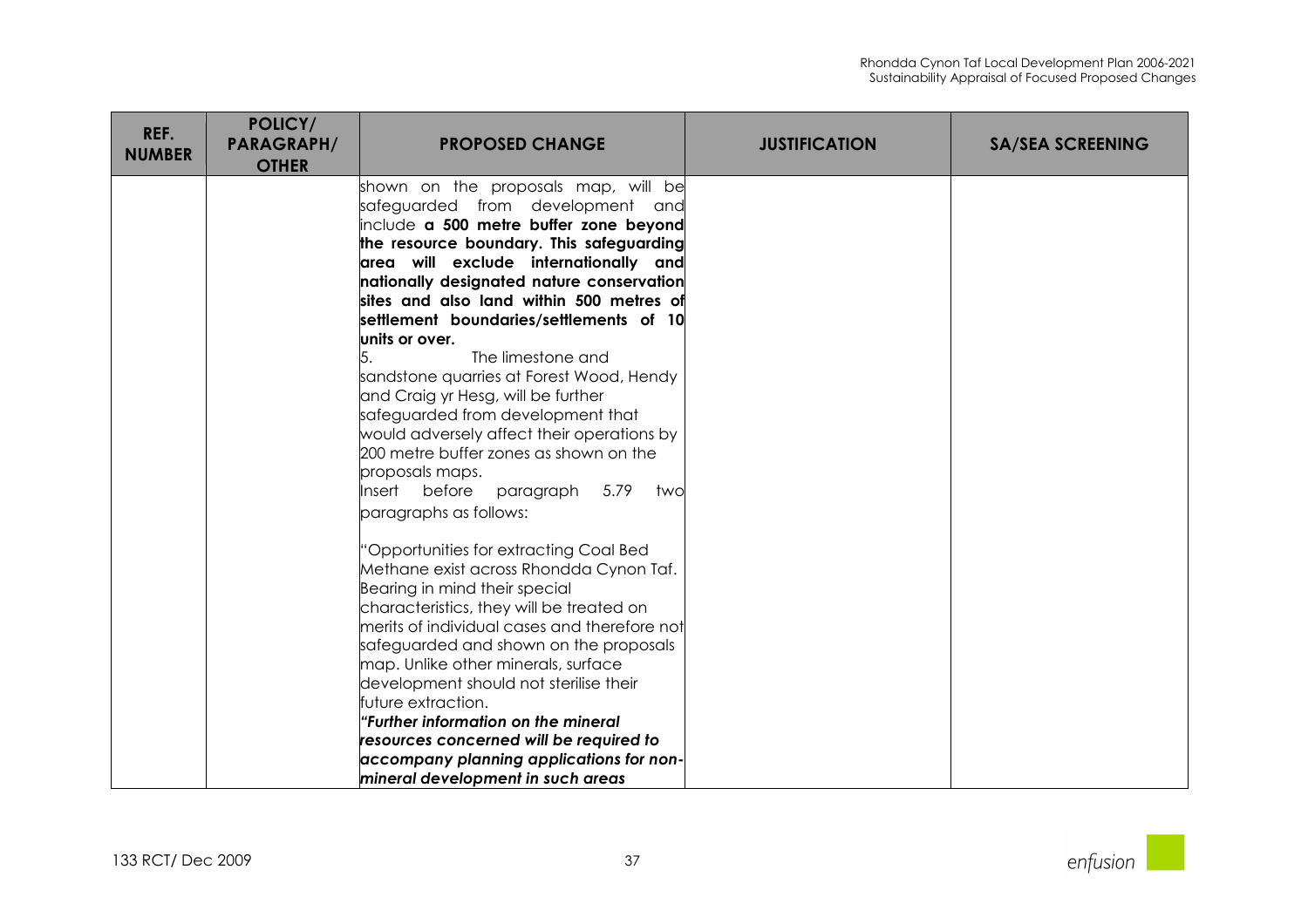| REF.<br><b>NUMBER</b> | POLICY/<br><b>PARAGRAPH/</b><br><b>OTHER</b>                              | <b>PROPOSED CHANGE</b>                                                                                                                                                                                                                                                                                                                  | <b>JUSTIFICATION</b> | <b>SA/SEA SCREENING</b>                                                  |
|-----------------------|---------------------------------------------------------------------------|-----------------------------------------------------------------------------------------------------------------------------------------------------------------------------------------------------------------------------------------------------------------------------------------------------------------------------------------|----------------------|--------------------------------------------------------------------------|
|                       | Paragraph 5.78:                                                           | Insert at the end:<br>Prior-extraction is not always feasible, but<br>with better pre-planning, it should be more<br>generally possible than in the past. Where<br>it can be achieved, it can represent a truly<br>sustainable approach to development,<br>good application of the proximity principle<br>and husbanding of resources." | Clarification.       | Supports and progresses SA<br>objectives, no further SA/SEA<br>required. |
|                       | Paragraph 5.82:                                                           | Delete, "Dormant quarries throughout the<br>County Borough would benefit from this<br>safeguarding policy of the specific<br>mineral."                                                                                                                                                                                                  | Clarification.       | No further SA/SEA required.                                              |
|                       | 5:                                                                        | Paragraph 5.84, line  Insert, "remarkably" before "uniform".                                                                                                                                                                                                                                                                            | Clarification.       | No further SA/SEA required.                                              |
|                       | After paragraph<br>5.86, insert<br>additional<br>paragraph as<br>follows: | "A Minerals Background Paper has been<br>prepared for the LDP to outline current<br>and future minerals circumstances in<br>Rhondda Cynon Taf. Further detail on the<br>landbank process, safeguarding intentions<br>and buffer zones, amongst other minerals<br>issues, are set out in this Paper."                                    | Clarification.       | No further SA/SEA required.                                              |
|                       |                                                                           | <b>Policy AW 15 - Community Amenity Protection Buffer Zones</b>                                                                                                                                                                                                                                                                         |                      |                                                                          |
|                       | Policy AW15:                                                              | Delete policy.<br>Insert replacement policy AW 15 as follows:<br>"In order to protect the amenity of<br>residential areas and other sensitive land                                                                                                                                                                                      | Clarification.       | Clarification of policy wording.<br>No further SA/SEA required.          |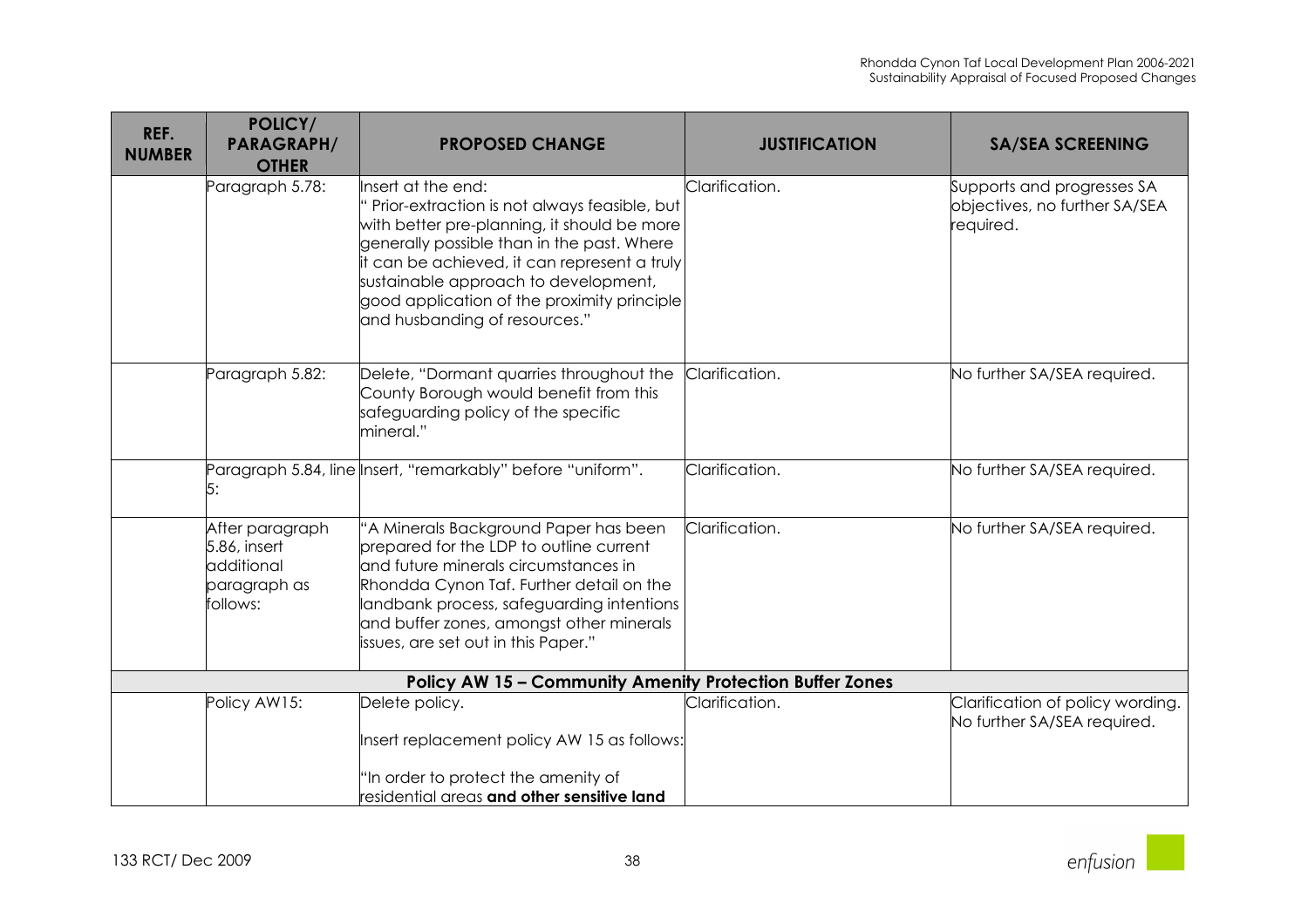| REF.<br><b>NUMBER</b> | POLICY/<br><b>PARAGRAPH/</b><br><b>OTHER</b> | <b>PROPOSED CHANGE</b>                                                                                                                                                                                                                                                                                      | <b>JUSTIFICATION</b> | <b>SA/SEA SCREENING</b> |
|-----------------------|----------------------------------------------|-------------------------------------------------------------------------------------------------------------------------------------------------------------------------------------------------------------------------------------------------------------------------------------------------------------|----------------------|-------------------------|
|                       |                                              | <b>users</b> , mineral extraction or activity directly<br>related to the extraction of minerals will <b>not</b><br>normally be permitted within the defined<br>settlement boundaries or other established<br>settlements. In accordance with the<br>following community amenity protection<br>buffer zones: |                      |                         |
|                       |                                              | a) Sand and gravel extraction or activity<br>directly related to the extraction of<br>sand and gravel will generally not be<br>permitted within 100 metres of defined<br>settlement boundaries or other<br>established settlements.                                                                         |                      |                         |
|                       |                                              | b) Sandstone or limestone extraction or<br>activity directly related to the<br>extraction of sandstone or limestone<br>will generally not be permitted within<br>200 metres of defined settlement<br>boundaries, or other established<br>settlements.                                                       |                      |                         |
|                       |                                              | Coal extraction or activity directly<br>C)<br>related to the extraction of coal will<br>generally not be permitted within 500<br>metres of defined settlement<br>boundaries, or other established<br>settlements.                                                                                           |                      |                         |
|                       |                                              | 'These separation distances should<br>normally be regarded as minima, but there<br>may be special or exceptional                                                                                                                                                                                            |                      |                         |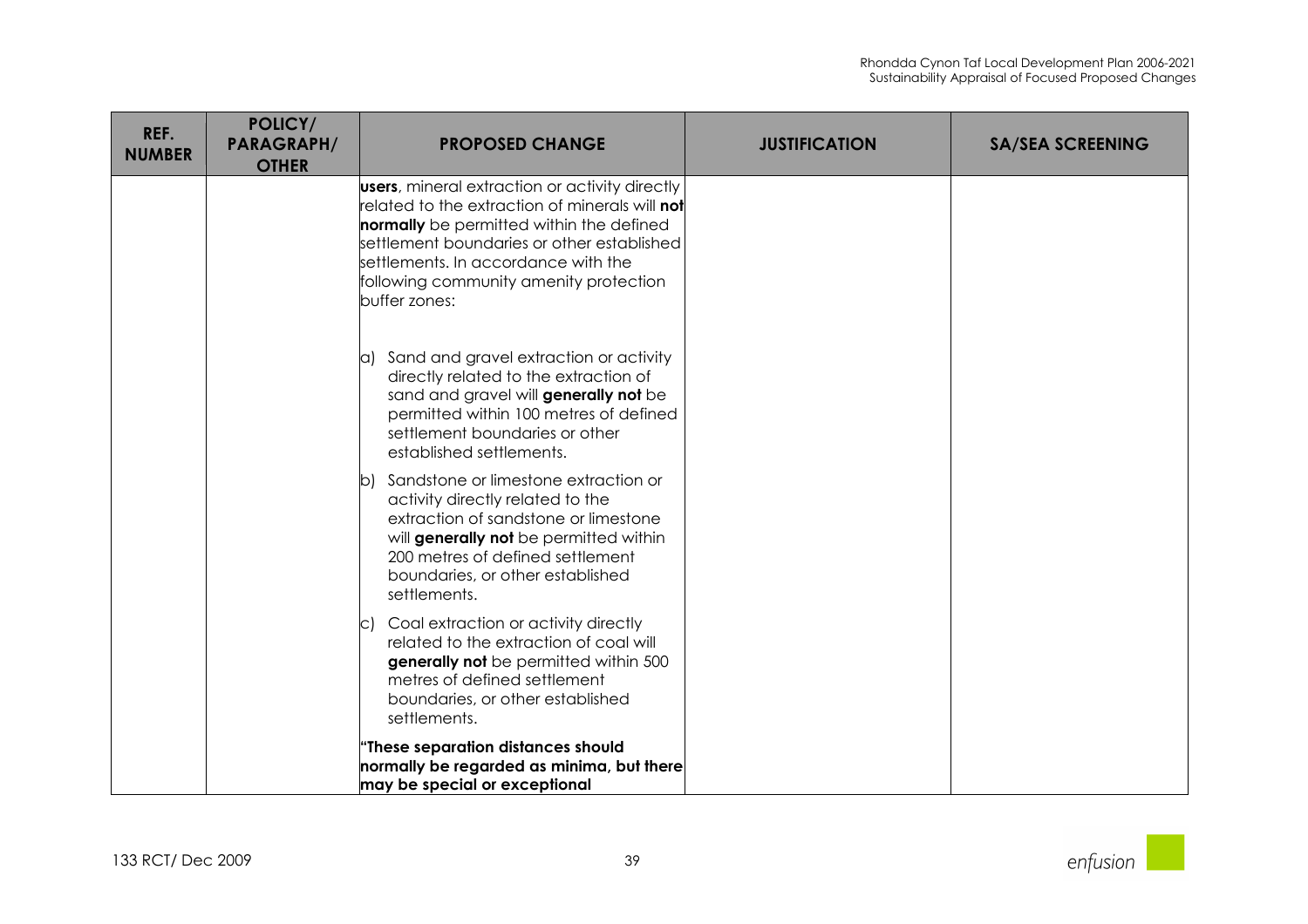| REF.<br><b>NUMBER</b> | POLICY/<br><b>PARAGRAPH/</b><br><b>OTHER</b>               | <b>PROPOSED CHANGE</b>                                                                                                                                                                                                                                                                                                                                                                                                                                                                                                                                                                                                                                                                                                                                                                                   | <b>JUSTIFICATION</b>                                                                                                     | <b>SA/SEA SCREENING</b>                                                              |
|-----------------------|------------------------------------------------------------|----------------------------------------------------------------------------------------------------------------------------------------------------------------------------------------------------------------------------------------------------------------------------------------------------------------------------------------------------------------------------------------------------------------------------------------------------------------------------------------------------------------------------------------------------------------------------------------------------------------------------------------------------------------------------------------------------------------------------------------------------------------------------------------------------------|--------------------------------------------------------------------------------------------------------------------------|--------------------------------------------------------------------------------------|
|                       |                                                            | circumstances in justifying increases or<br>decreases."                                                                                                                                                                                                                                                                                                                                                                                                                                                                                                                                                                                                                                                                                                                                                  |                                                                                                                          |                                                                                      |
|                       |                                                            | <b>Policy AW XX - Gypsies and Travellers</b>                                                                                                                                                                                                                                                                                                                                                                                                                                                                                                                                                                                                                                                                                                                                                             |                                                                                                                          |                                                                                      |
|                       | At the end of<br>Chapter 5 - Area<br><b>Wide Policies:</b> | Insert one additional policy and three<br>additional paragraphs as follows:<br>'Proposals for the use of land for the<br>stationing of caravans occupied by<br>gypsies, travellers and travelling show<br>people will be permitted where it can be<br>demonstrated that the proposed<br>development:<br>i)<br>Cannot be accommodated on<br>the site allocated by policy SSA<br>27:<br>Will meet an identified local<br>$\mathsf{ii}$<br>need for gypsies, travellers or<br>travelling show people with<br>established links with the<br>locality;<br>Is accessible to local services<br>iii)<br>by a range of modes of<br>transport, on foot or by cycle;<br>Has safe access to the highway<br>iv)<br>network, and will not cause<br>traffic congestion or<br>exacerbate existing traffic<br>congestion; | Agree with Friends, Families and<br>Travellers and WAG that SSA 27<br>allocation may not cater for<br>exceptional cases. | New Policy, significant change<br>SA/SEA required. See SA/SEA of<br>focused changes. |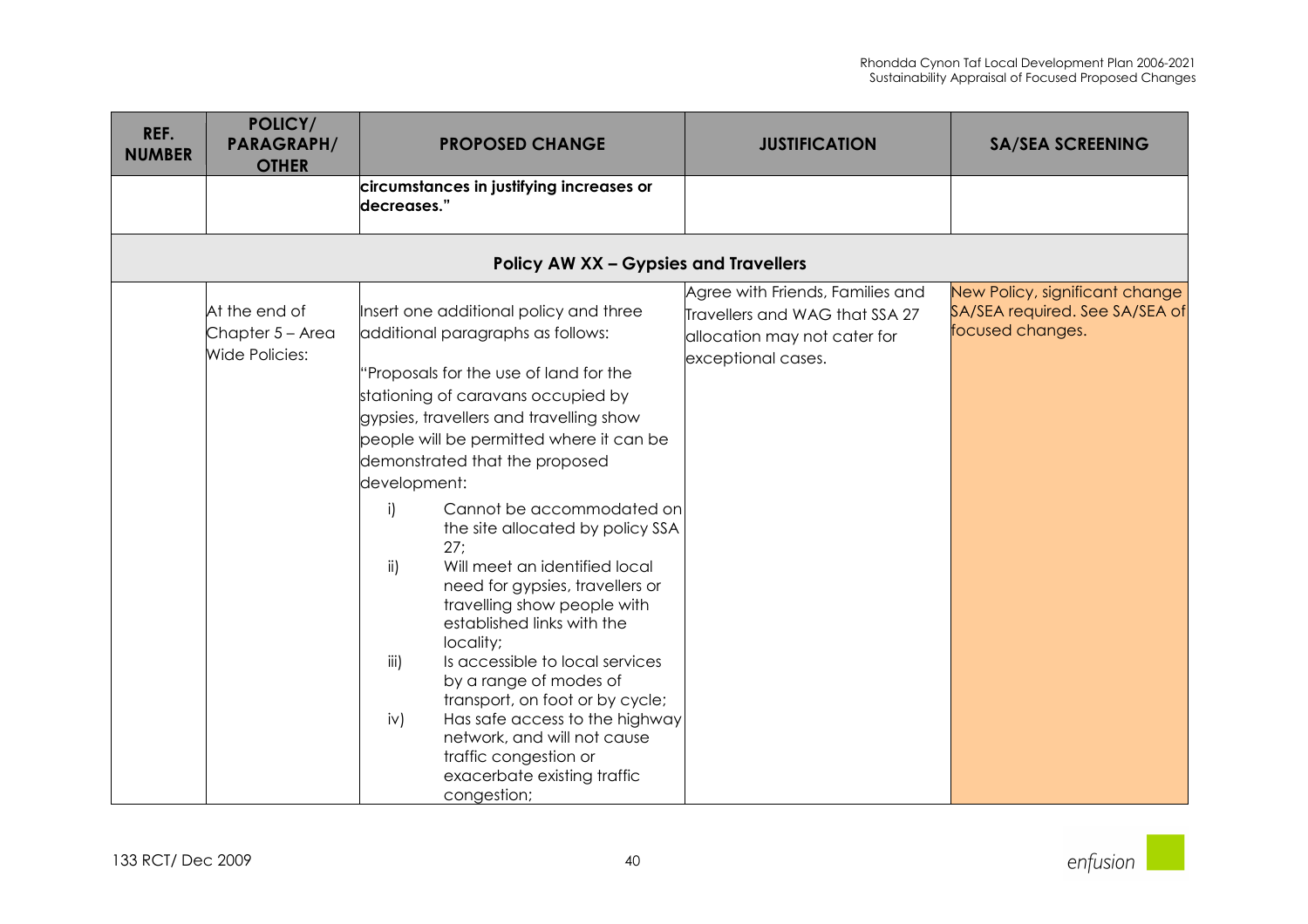| REF.<br><b>NUMBER</b> | POLICY/<br><b>PARAGRAPH/</b><br><b>OTHER</b> | <b>PROPOSED CHANGE</b>                                                                                                                                                              | <b>JUSTIFICATION</b> | <b>SA/SEA SCREENING</b> |
|-----------------------|----------------------------------------------|-------------------------------------------------------------------------------------------------------------------------------------------------------------------------------------|----------------------|-------------------------|
|                       |                                              | Includes sufficient space for<br>V)<br>parking and manoeuvring of all<br>vehicles associated with of all<br>vehicles associated with the<br>occupiers within the site<br>curtilage; |                      |                         |
|                       |                                              | Is provided with adequate on-<br>vi)<br>site services for water supply;<br>power; drainage; sewage<br>disposal; and waste disposal<br>facilities;                                   |                      |                         |
|                       |                                              | Is well screened or capable of<br>vii)<br>being well screened and will<br>have no adverse effect on the<br>character or appearance of<br>the surrounding area;                      |                      |                         |
|                       |                                              | Is not within a green wedge or<br>viii)<br>a site designated for<br>international, national or local<br>nature conservation, and                                                    |                      |                         |
|                       |                                              | ix)<br>Accords with the requirements<br>of policies NSA 12 and SSA 13.                                                                                                              |                      |                         |
|                       |                                              | "The Draft Gypsy and Travellers Study<br>(2007) indicates that much of the need for                                                                                                 |                      |                         |
|                       |                                              | additional accommodation is located in                                                                                                                                              |                      |                         |
|                       |                                              | the Southern Strategy Area. In order to                                                                                                                                             |                      |                         |
|                       |                                              | meet this need Policy SSA27 of the plan                                                                                                                                             |                      |                         |
|                       |                                              | allocates land at Beddau Caravan Park for                                                                                                                                           |                      |                         |
|                       |                                              | the development of a 10-pitch gypsy and<br>travellers site.                                                                                                                         |                      |                         |
|                       |                                              | "The Council considers that the provision                                                                                                                                           |                      |                         |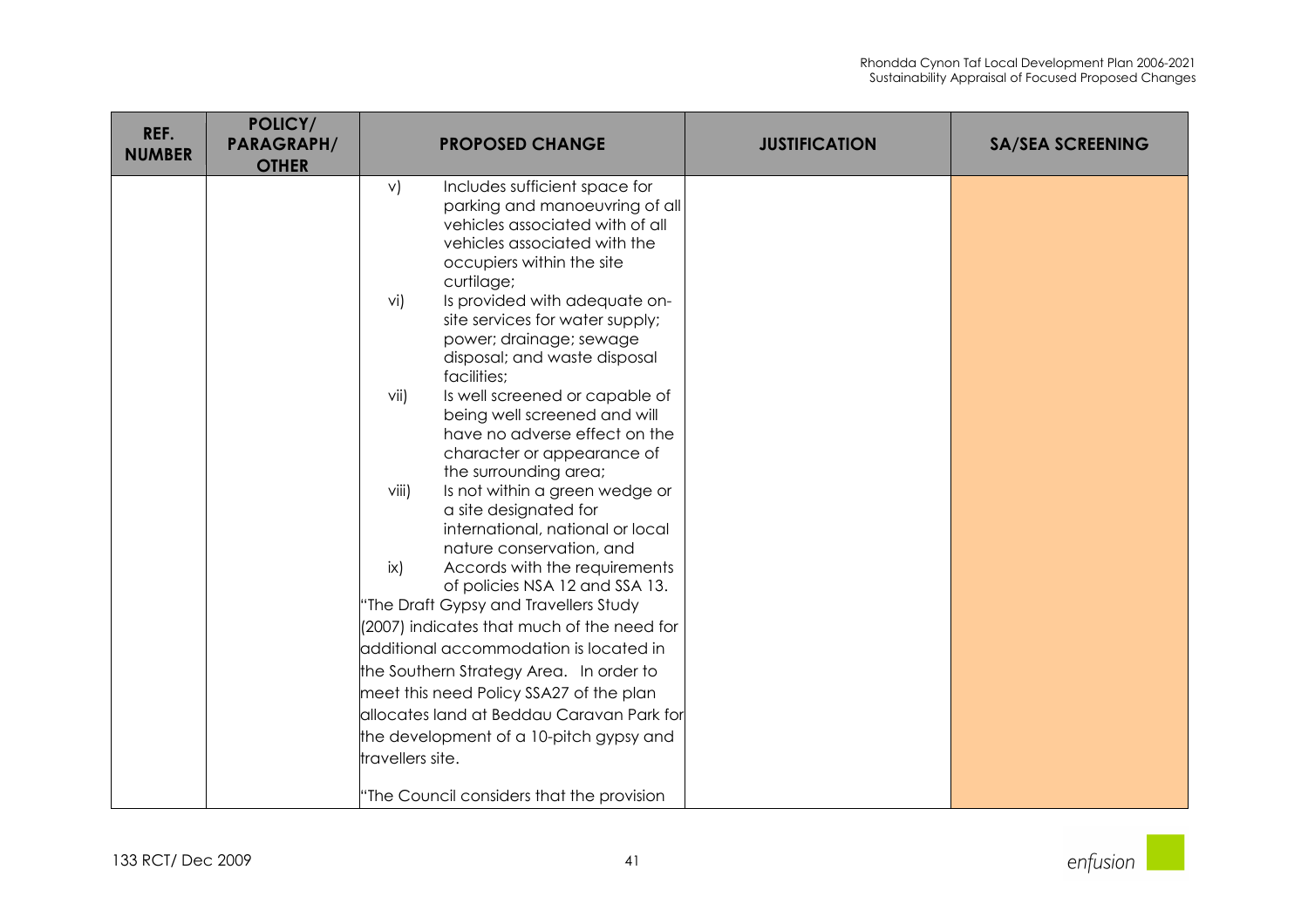| <b>PARAGRAPH/</b><br><b>OTHER</b>                                 | <b>PROPOSED CHANGE</b>                                                                                                                                                                                                       | <b>JUSTIFICATION</b>                                                                                                                                                                                                                                                                                                                                                                                                                                                                                                                                                                    | <b>SA/SEA SCREENING</b>                                          |  |
|-------------------------------------------------------------------|------------------------------------------------------------------------------------------------------------------------------------------------------------------------------------------------------------------------------|-----------------------------------------------------------------------------------------------------------------------------------------------------------------------------------------------------------------------------------------------------------------------------------------------------------------------------------------------------------------------------------------------------------------------------------------------------------------------------------------------------------------------------------------------------------------------------------------|------------------------------------------------------------------|--|
|                                                                   | reasonably be accommodated the<br>"The aim of this policy is to allow the<br>caravans for gypsies, travellers and<br>character and appearance of the area<br>network, the provision of car parking and<br>visual amenities." |                                                                                                                                                                                                                                                                                                                                                                                                                                                                                                                                                                                         |                                                                  |  |
|                                                                   |                                                                                                                                                                                                                              |                                                                                                                                                                                                                                                                                                                                                                                                                                                                                                                                                                                         |                                                                  |  |
| <b>Northern Strategy Area: Building Sustainable Communities</b>   |                                                                                                                                                                                                                              |                                                                                                                                                                                                                                                                                                                                                                                                                                                                                                                                                                                         |                                                                  |  |
| Paragraph 6.2, line<br>4 (key settlements)<br>Paragraph 6.2, line |                                                                                                                                                                                                                              |                                                                                                                                                                                                                                                                                                                                                                                                                                                                                                                                                                                         | No SA/SEA required.                                              |  |
|                                                                   | 7 (small                                                                                                                                                                                                                     | made for Gypsy and Travellers site is<br>sufficient to meet the needs of Rhondda<br>Cynon Taf over the plan period. However,<br>the Council recognises that there may be<br>exceptional cases which cannot<br>Beddau Caravan Park site.<br>development of land for sitting of<br>travelling show people in appropriate<br>locations. In order to safeguard the<br>development proposals will need to<br>demonstrate that do not adversely affect<br>the amenity of existing residential areas,<br>the safe operations of the highway<br>Delete, "Treherbert".<br>Retain, "Treherbert".] | <b>Chapter Six - Strategy Area Policies</b><br>Error correction. |  |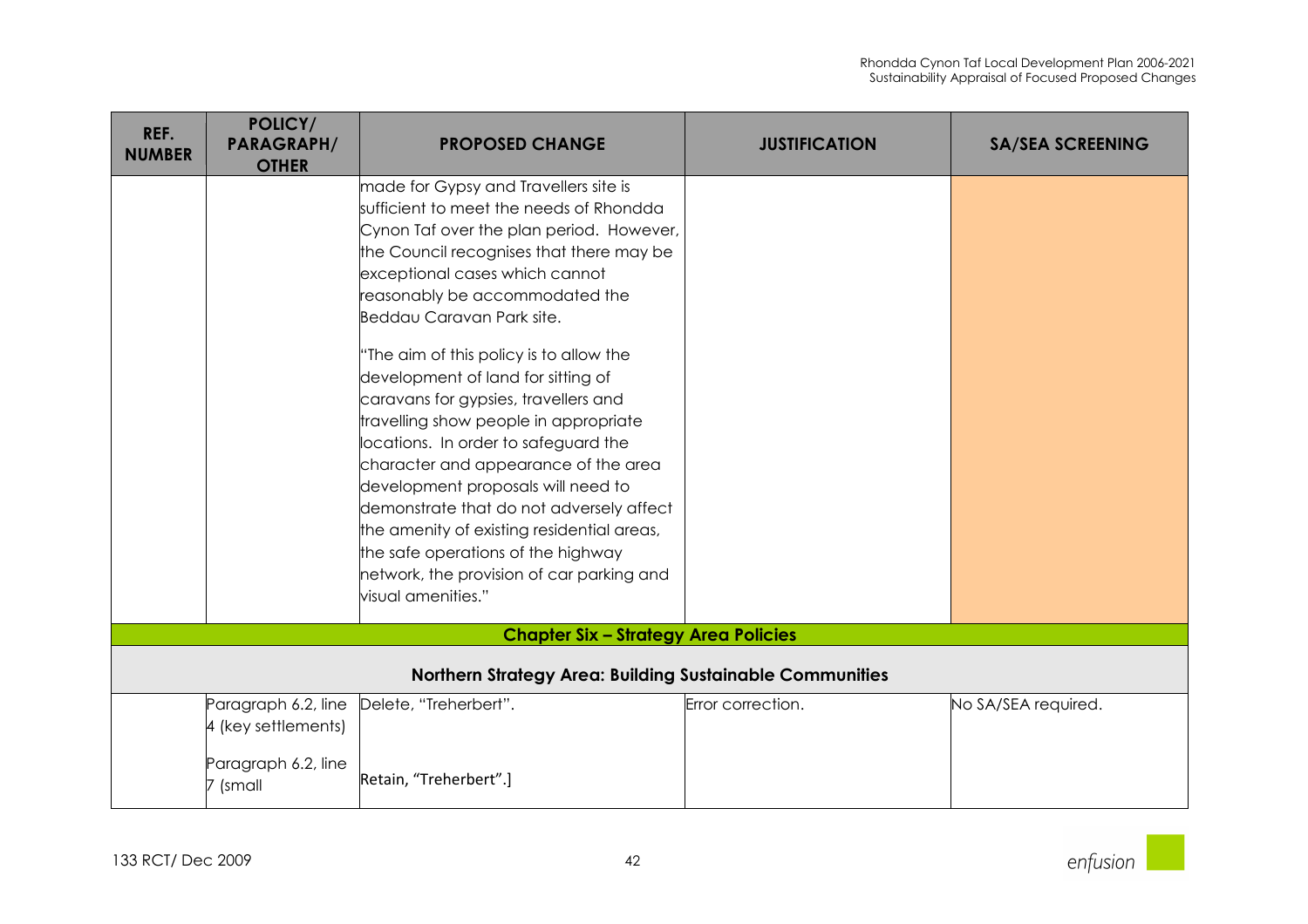| REF.<br><b>NUMBER</b>                     | POLICY/<br><b>PARAGRAPH/</b><br><b>OTHER</b> | <b>PROPOSED CHANGE</b>                                                                                                                                                                                                                                                       | <b>JUSTIFICATION</b>                                                         | <b>SA/SEA SCREENING</b>                    |
|-------------------------------------------|----------------------------------------------|------------------------------------------------------------------------------------------------------------------------------------------------------------------------------------------------------------------------------------------------------------------------------|------------------------------------------------------------------------------|--------------------------------------------|
|                                           | settlements)::                               |                                                                                                                                                                                                                                                                              |                                                                              |                                            |
|                                           |                                              | Policy NSA 6 - Former Phurnacite Plant, Abercwmboi                                                                                                                                                                                                                           |                                                                              |                                            |
|                                           |                                              | Policy NSA 6, line 2: After "the construction of", insert, "500<br>residential dwellings,".                                                                                                                                                                                  | Agree with CPL Industries Ltd<br>request (landowner) based on<br>recent FCA. | See SA/SEA of focused<br>changes CS 4.     |
|                                           |                                              | Policy NSA 7 - Land at Robertstown / Abernant, Aberdare                                                                                                                                                                                                                      |                                                                              |                                            |
|                                           | Paragraph 6.37<br>(phasing):                 | Delete paragraph 6.37.<br>Insert replacement paragraph as follows:<br>'Development of the strategic site will<br>depend upon highway infrastructure<br>improvements provided as part of the<br>Planning Obligations process, as set out in<br>the Planning Obligations SPG." | Agree with Cwm Taf NHS Trust<br>(Aberdare Hospital owner).                   | No SA/SEA required.                        |
| <b>Policy NSA 9 - Housing Allocations</b> |                                              |                                                                                                                                                                                                                                                                              |                                                                              |                                            |
|                                           | Godreaman Street,<br>Godreaman):             | Policy NSA 9, site 10 Delete, "120 dwellings"<br>(Land to the end of <i>Insert,</i> " <b>40</b> dwellings".                                                                                                                                                                  | To correct an error (120 implied 91<br>dph; 40 implies 30 dph).              | Factual correction. No SA/SEA<br>required. |
|                                           |                                              | Policy NSA 11 - Affordable Housing                                                                                                                                                                                                                                           |                                                                              |                                            |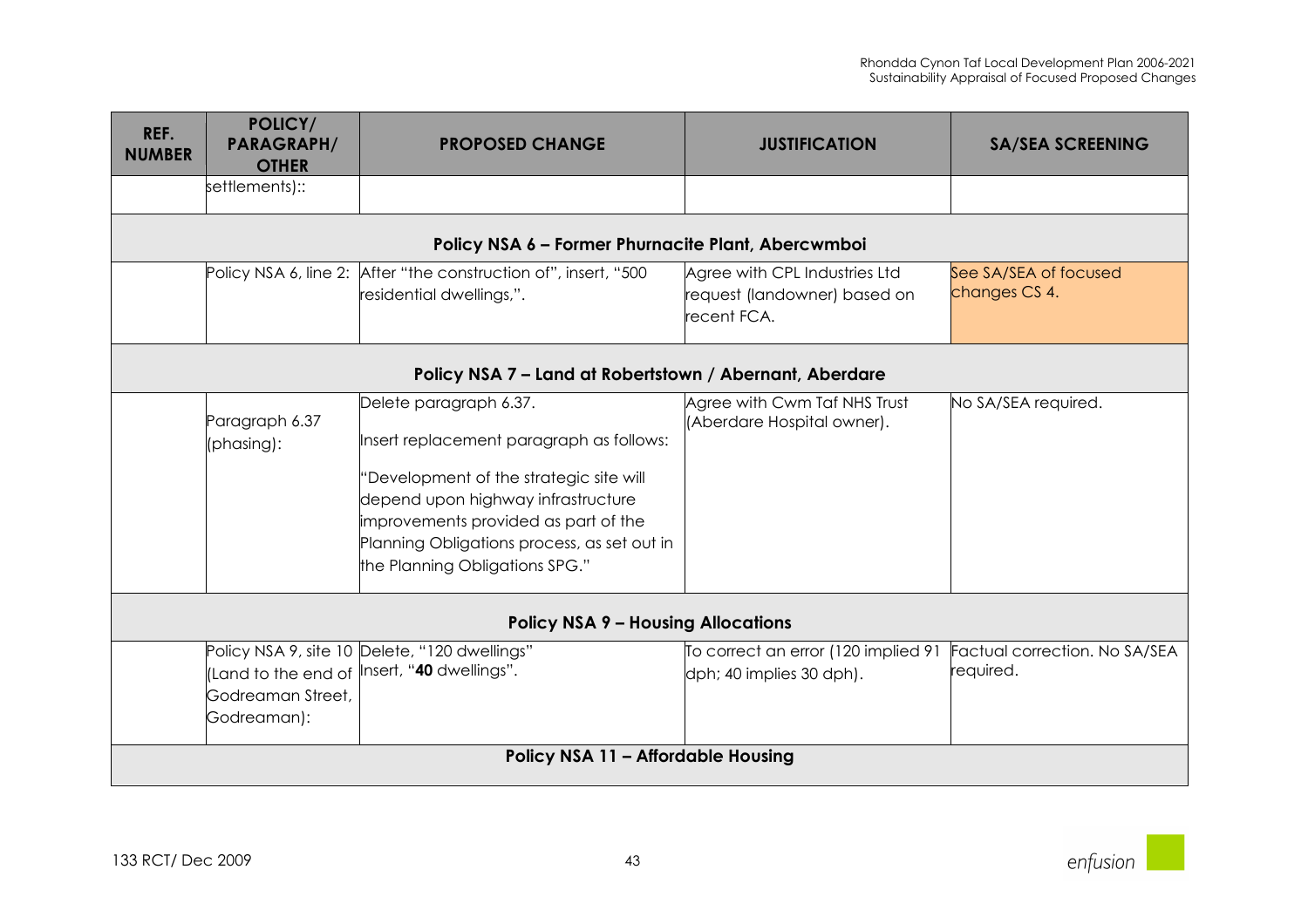| REF.<br><b>NUMBER</b> | POLICY/<br><b>PARAGRAPH/</b><br><b>OTHER</b> | <b>PROPOSED CHANGE</b>                                                                                                                                                                                                                                                                                                                                                                                                                                                                                                                                                                        | <b>JUSTIFICATION</b>                                               | <b>SA/SEA SCREENING</b>                                                            |
|-----------------------|----------------------------------------------|-----------------------------------------------------------------------------------------------------------------------------------------------------------------------------------------------------------------------------------------------------------------------------------------------------------------------------------------------------------------------------------------------------------------------------------------------------------------------------------------------------------------------------------------------------------------------------------------------|--------------------------------------------------------------------|------------------------------------------------------------------------------------|
|                       | Delete policy.                               | Insert replacement policy NSA 11 asto reflect findings of Affordable<br>follows:<br>"The provision of 10% affordable housing<br>will be sought on sites of 30 or more units."                                                                                                                                                                                                                                                                                                                                                                                                                 | Housing Viability Study 2009.                                      | Significant change see SA/SEA<br>of Focused Proposed changes<br>and SA/SEA of CS5. |
|                       | Paragraph 6.49:                              | Delete paragraph 6.49.<br>Insert replacement paragraph as follows:<br>"In order to ensure the <b>delivery</b> of<br>affordable<br>housing in the Northern<br>Strategy Area, the Council will seek the<br>provision of 10% affordable housing on<br>sites of 30 or more units. <b>Contributions for</b><br>affordable housing will take the form of on<br>site provision and commuted sums for off<br>site provision. The provision of affordable<br>housing off site will be take the form of<br>commuted sums, to be used to fulfil the<br>aims of the Council's Local Housing<br>Strategy." | To reflect findings of Affordable<br>Housing Viability Study 2009. | Significant change see SA/SEA<br>of Focused Proposed changes<br>and SA/SEA of CS5. |
|                       | 8:                                           | Paragraph 6.51, lineDelete, "sites of less than 30 units"                                                                                                                                                                                                                                                                                                                                                                                                                                                                                                                                     | To reflect findings of Affordable<br>Housing Viability Study 2009. | Significant change see SA/SEA<br>of Focused Proposed changes<br>and SA/SEA of CS5. |
|                       |                                              | Policy NSA 12 - Housing Development Within And Adjacent To Settlement Boundaries                                                                                                                                                                                                                                                                                                                                                                                                                                                                                                              |                                                                    |                                                                                    |
| Map 4                 | Proposals Map,<br>settlement                 | Amend settlement boundary to include<br>Alternative Site AS (S) 8 at Moss Row,                                                                                                                                                                                                                                                                                                                                                                                                                                                                                                                | To take into proper account the<br>character of the site (existing | Minor amendment, no further<br>strategic SA/SEA required.                          |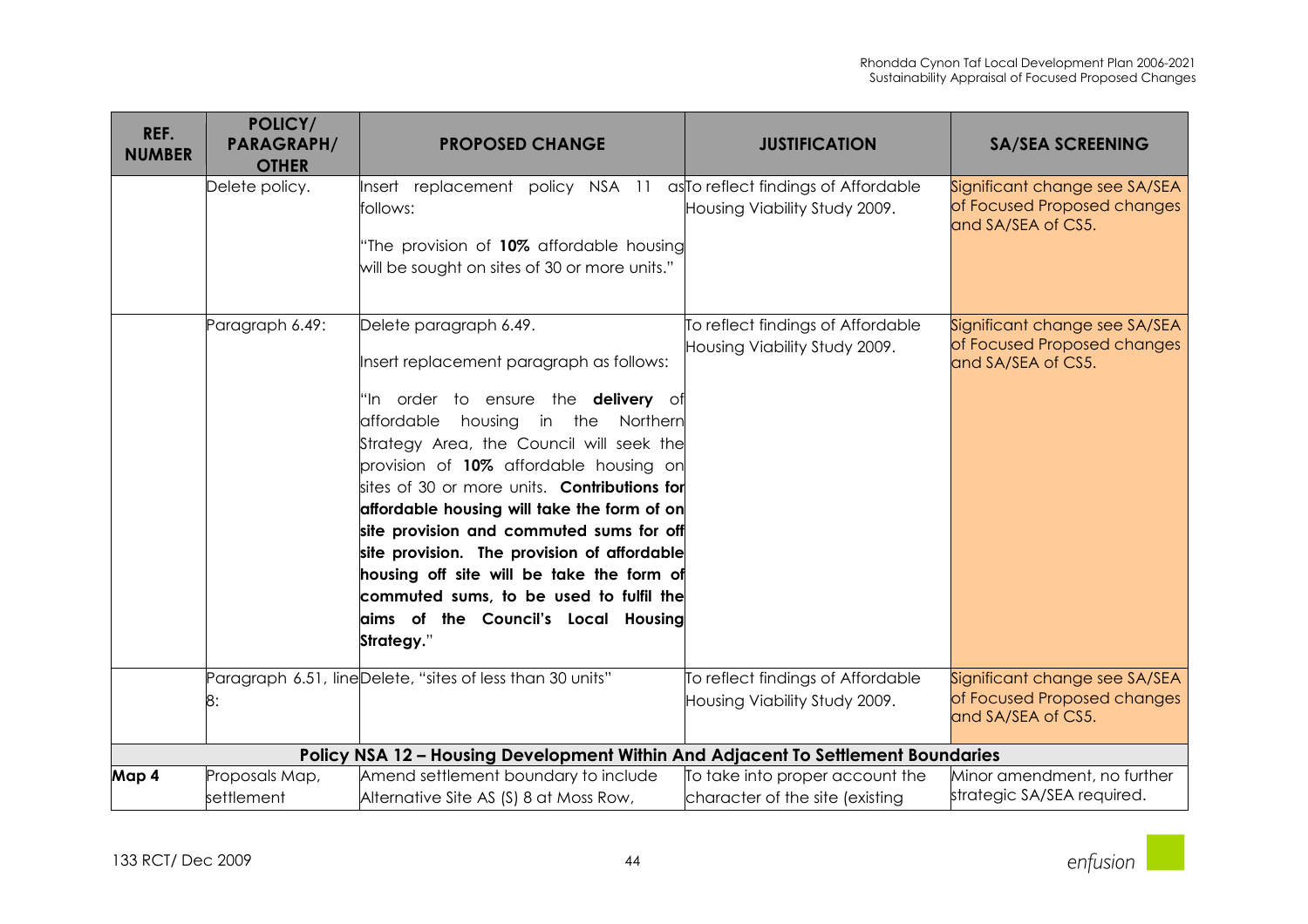| REF.<br><b>NUMBER</b> | POLICY/<br><b>PARAGRAPH/</b><br><b>OTHER</b> | <b>PROPOSED CHANGE</b>                                                                                                                                                                                                    | <b>JUSTIFICATION</b>                                                                                                                                                                                                                                                                                                                                                                         | <b>SA/SEA SCREENING</b>                                                                                                              |
|-----------------------|----------------------------------------------|---------------------------------------------------------------------------------------------------------------------------------------------------------------------------------------------------------------------------|----------------------------------------------------------------------------------------------------------------------------------------------------------------------------------------------------------------------------------------------------------------------------------------------------------------------------------------------------------------------------------------------|--------------------------------------------------------------------------------------------------------------------------------------|
|                       | boundaries:                                  | Abernant (see attached map).                                                                                                                                                                                              | buildings).                                                                                                                                                                                                                                                                                                                                                                                  |                                                                                                                                      |
| Map 5                 | Proposals Map,<br>settlement<br>boundaries:  | Amend settlement boundary to include<br>land subject of planning permission for<br>residential development at Alternative Site candidate site was rejected on<br>AS (S) 33, Afon Dar Close, Gadlys (see<br>attached map). | To take into account a recent<br>planning permission. Related<br>basis of lack of access, whereas in<br>fact the proposal is an extension of<br>an adjoining active housing<br>development site complete with<br>access road.                                                                                                                                                                | Minor extension to existing<br>development with access. No<br>significant changes, or SA/SEA<br>required.                            |
| Map 6                 | Proposals Map,<br>settlement<br>boundaries:  | Amend settlement boundary to include<br>Alternative Site AS (S) 58 at Cynon Terrace<br>Penrhiwceiber (see attached map).                                                                                                  | The site relates well to the urban $\,$<br>form and constitutes brownfield<br>land. Inclusion of this site would not strategic, significant changes,<br>represent a large intrusion into the<br>countryside. A previous outline<br>planning application (ref.<br>08/1644/13) for the construction of<br>two dwellings on the site was<br>refused but was allowed on<br>appeal (ref. AP.869). | Minor extension, progresses SA<br>objectives, on PDL. No<br>no further SA/SEA required.                                              |
|                       |                                              | <b>Policy NSA 14 - Employment Allocations</b>                                                                                                                                                                             |                                                                                                                                                                                                                                                                                                                                                                                              |                                                                                                                                      |
|                       | Paragraph 6.64:                              | Insert at the end: "NSA14.2 is in close<br>proximity to the Blaen Cynon SAC. Any<br>proposals will be subject to assessment<br>under Regulations 48 of the Habitats<br>Regulations."                                      | Agree CCW request, HRA Report<br>recommendations.                                                                                                                                                                                                                                                                                                                                            | In line with and takes forward<br>recommendations of HRA<br>Report and statutory consultee<br>advice. No further SA/SEA<br>required. |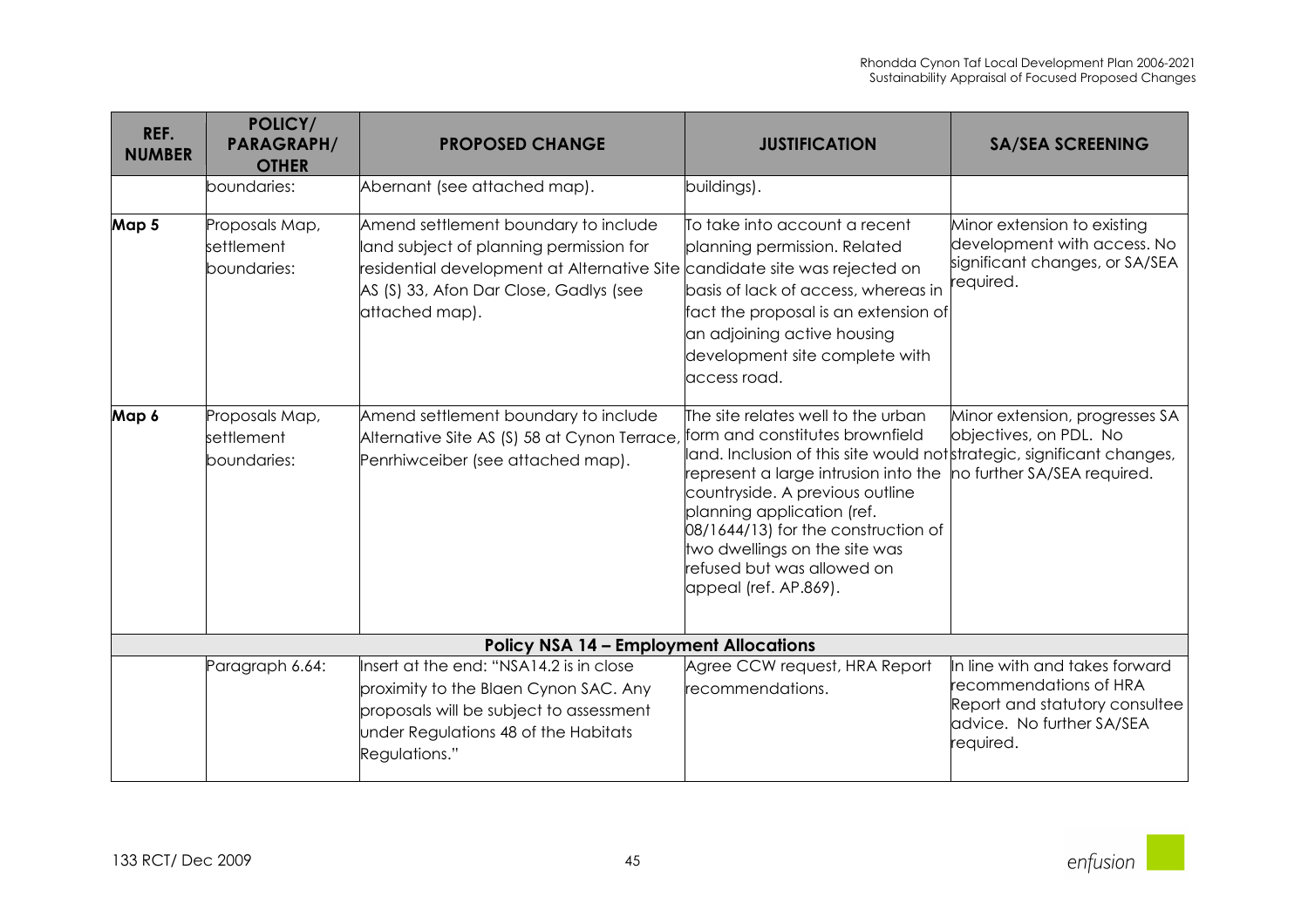| REF.<br><b>NUMBER</b>                                                 | POLICY/<br><b>PARAGRAPH/</b><br><b>OTHER</b>        | <b>PROPOSED CHANGE</b>                                                                                                       | <b>JUSTIFICATION</b>                                                                                                                                          | <b>SA/SEA SCREENING</b>                                                                                                                                                                                                                                          |  |  |
|-----------------------------------------------------------------------|-----------------------------------------------------|------------------------------------------------------------------------------------------------------------------------------|---------------------------------------------------------------------------------------------------------------------------------------------------------------|------------------------------------------------------------------------------------------------------------------------------------------------------------------------------------------------------------------------------------------------------------------|--|--|
| Policy NSA 16 - Re-development of Vacant / Redundant Industrial Sites |                                                     |                                                                                                                              |                                                                                                                                                               |                                                                                                                                                                                                                                                                  |  |  |
|                                                                       | Policy NSA 16,<br>criteria 1 to 4:                  | After each criterion, insert, "and".                                                                                         | For clarification (adding "and")                                                                                                                              | Minor text adjustment no<br>SA/SEA required.                                                                                                                                                                                                                     |  |  |
|                                                                       | Policy NSA 16,<br>criterion 5:                      | Delete criterion.<br>Insert replacement criterion 5: "The site is<br>not within a Strategic Site."                           | To provide flexibility on<br>employment sites other than on<br>the strategic sites, where the<br>proposals already fully reflect the<br>scope for mixed uses. | No SA/SEA required.                                                                                                                                                                                                                                              |  |  |
| <b>Policy NSA 24 - Green Wedges</b>                                   |                                                     |                                                                                                                              |                                                                                                                                                               |                                                                                                                                                                                                                                                                  |  |  |
|                                                                       | Proposals Map:<br>green wedges:                     | Delete site AS (N) 10 Land north of Coleg<br>Morgannwg, Aberdare from green wedge request, in view of community<br>NSA 24.7. | Agree with Coleg Morgannwg<br>need for college expansion.                                                                                                     | Supports wider SA objectives<br>for community, GI should be<br>retained in any developments.<br>No strategically significant SA<br>constraints. No further SA/SEA<br>equired. See SA/SEA of<br>focuses proposed changes for<br>NSA Coleg Morgannwg,<br>Aberdare. |  |  |
| <b>Policy NSA 28 - Provision of Community Recycling Facilities</b>    |                                                     |                                                                                                                              |                                                                                                                                                               |                                                                                                                                                                                                                                                                  |  |  |
|                                                                       | Policy NSA 28, site 2 Delete site 2.<br>(Treorchy): |                                                                                                                              | The Council closed the site in<br>January 2009 and considers it<br>unsuitable for the use and<br>incapable of improvement.                                    | Clarification, no SA/SEA<br>required.                                                                                                                                                                                                                            |  |  |
|                                                                       | Paragraph 6.106:                                    | Delete paragraph.                                                                                                            | To correct an error.                                                                                                                                          | No SA/SEA required.                                                                                                                                                                                                                                              |  |  |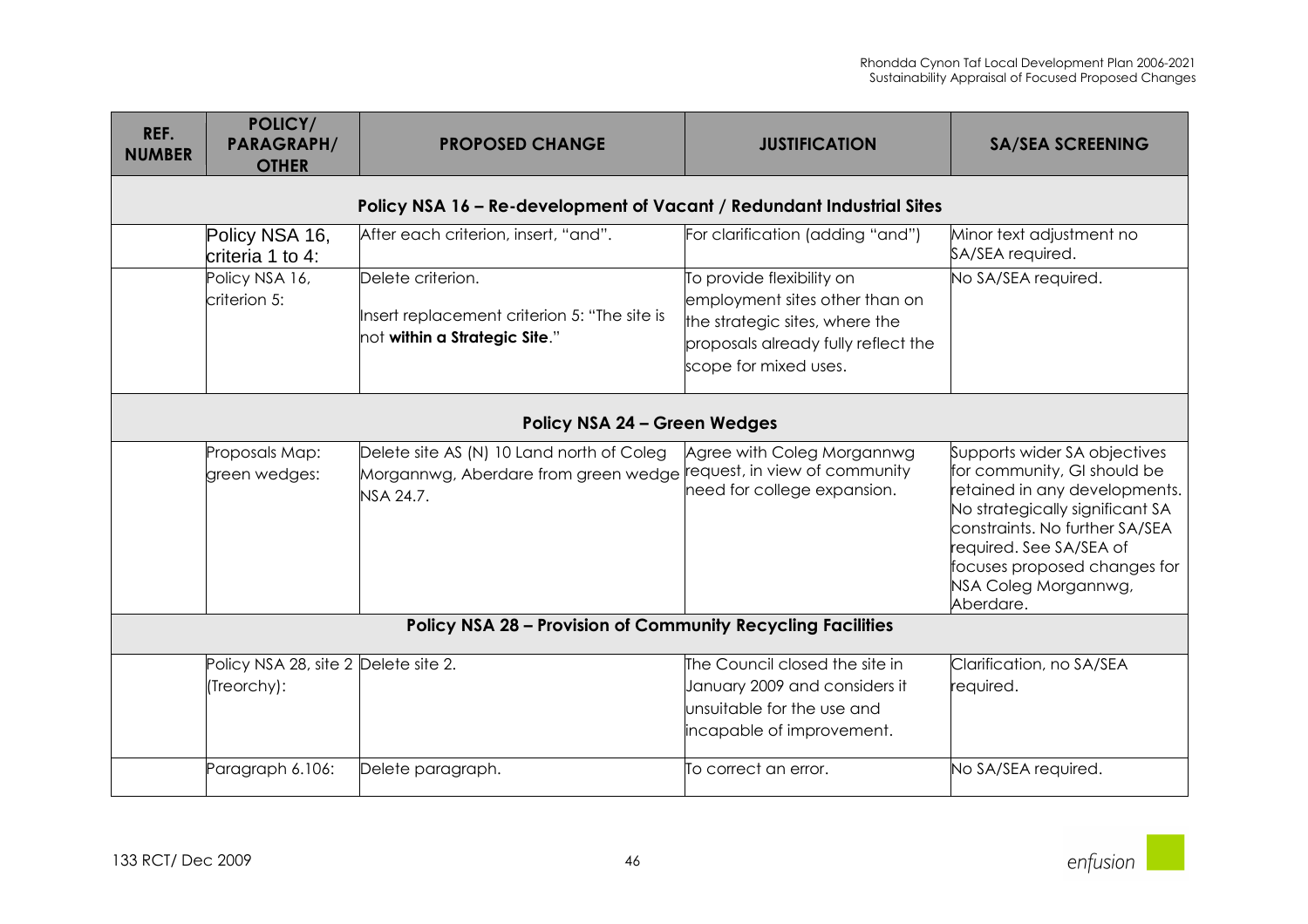| REF.           | <b>POLICY/</b>    |                                                                                                                                                                                                                                                                                                                                                                                                                                                                                                                                                                                                                                                                                                                                                                                                                                                                                                 |                                                                                            |                                       |
|----------------|-------------------|-------------------------------------------------------------------------------------------------------------------------------------------------------------------------------------------------------------------------------------------------------------------------------------------------------------------------------------------------------------------------------------------------------------------------------------------------------------------------------------------------------------------------------------------------------------------------------------------------------------------------------------------------------------------------------------------------------------------------------------------------------------------------------------------------------------------------------------------------------------------------------------------------|--------------------------------------------------------------------------------------------|---------------------------------------|
| <b>NUMBER</b>  | <b>PARAGRAPH/</b> | <b>PROPOSED CHANGE</b>                                                                                                                                                                                                                                                                                                                                                                                                                                                                                                                                                                                                                                                                                                                                                                                                                                                                          | <b>JUSTIFICATION</b>                                                                       | <b>SA/SEA SCREENING</b>               |
|                | <b>OTHER</b>      |                                                                                                                                                                                                                                                                                                                                                                                                                                                                                                                                                                                                                                                                                                                                                                                                                                                                                                 |                                                                                            |                                       |
|                |                   | Coleg Morgannwg, Trecynon, Aberdare                                                                                                                                                                                                                                                                                                                                                                                                                                                                                                                                                                                                                                                                                                                                                                                                                                                             |                                                                                            |                                       |
| Area policies: | Northern Strategy | At the end, insert additional policy and<br>paragraph as follows:<br>"Policy NSA ** - Coleg Morgannwg,<br>Aberdare<br>"Land adjoining Coleg Morgannwg,<br>Trecynon, Aberdare is allocated for<br>education development.<br>"A review of further education provision in<br>Aberdare carried out jointly between the<br>Education Authority and Coleg<br>Morgannwg has identified a need to<br>rationalise and upgrade education<br>provision for this sector in Aberdare. The<br>Coleg Morgannwg Estates Strategy<br>rewritten in 2008 identifies this site as the<br>principal location for new development in<br>the Cynon Valley. The allocated site is in<br>an accessible location in the Principal<br>Town of Aberdare. As it adjoins the existing<br>college campus, it could be developed as<br>an expansion of that site, although<br>independent access from the B4275 is<br>feasible. | Agree with Coleg Morgannwg<br>request, in view of community<br>need for college expansion. | New policy / site SA/SEA<br>required. |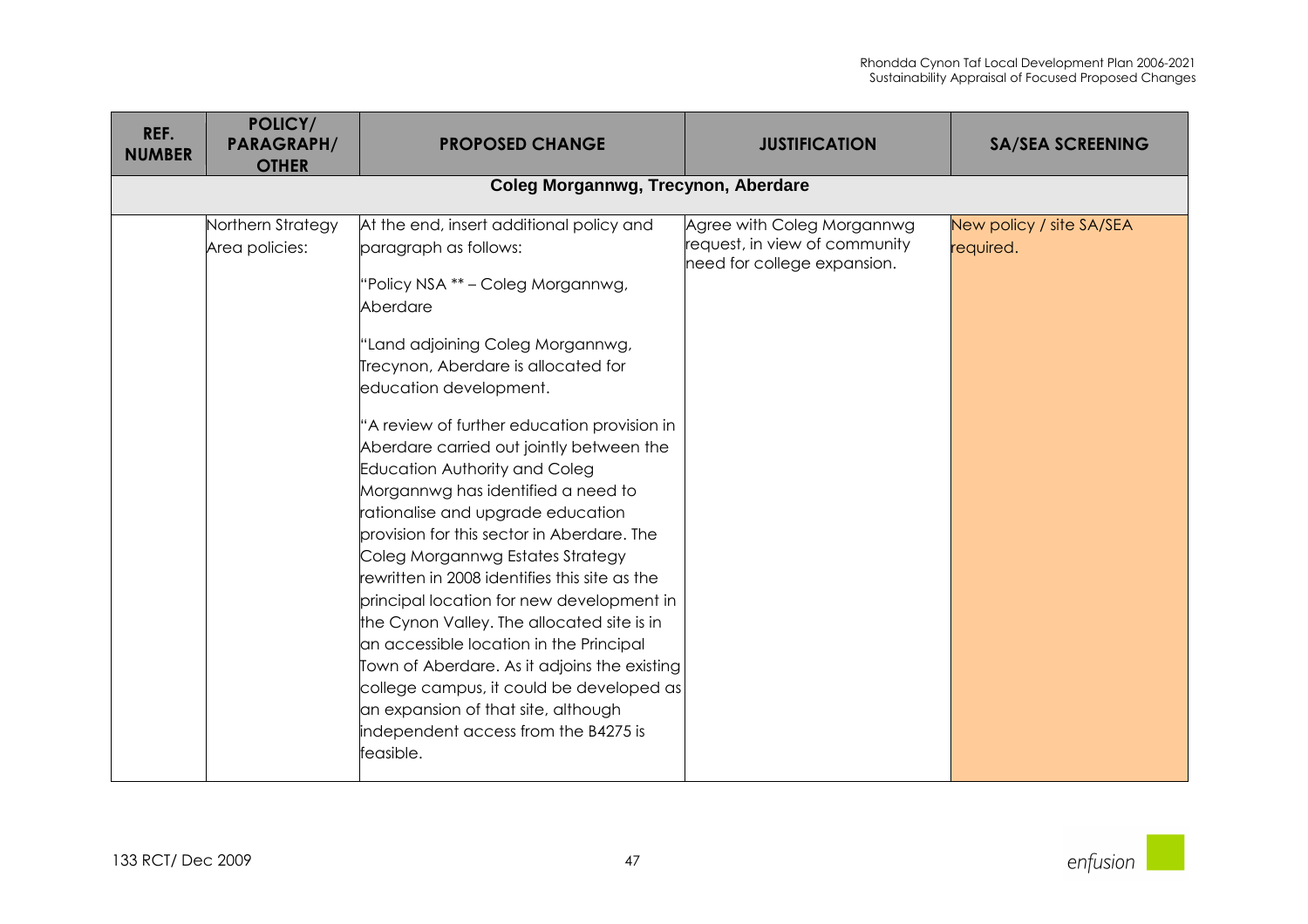| REF.<br><b>NUMBER</b> | POLICY/<br><b>PARAGRAPH/</b><br><b>OTHER</b> | <b>PROPOSED CHANGE</b>                                                                                                                                                                                                                                                                                                                                                                       | <b>JUSTIFICATION</b>                                                                                                                                                                                     | <b>SA/SEA SCREENING</b>                                                                    |
|-----------------------|----------------------------------------------|----------------------------------------------------------------------------------------------------------------------------------------------------------------------------------------------------------------------------------------------------------------------------------------------------------------------------------------------------------------------------------------------|----------------------------------------------------------------------------------------------------------------------------------------------------------------------------------------------------------|--------------------------------------------------------------------------------------------|
| Map 7                 | Proposals Map:                               | Insert site AS (N) 10 Land north of Coleg<br>Morgannwg, Aberdare under a new<br>notation for education proposals<br>Policy SSA 3 - Development in the Principal town of Llantrisant/Talbot Green                                                                                                                                                                                             | Agree with Coleg Morgannwg<br>request, in view of community<br>need for college expansion.                                                                                                               | See SA/SEA of focused<br>changes re. policy                                                |
|                       | Policy SSA 3,<br>criterion 7:                | After "sustainable modes of transport"<br>insert, "including public transport links with<br>the North West of Cardiff".                                                                                                                                                                                                                                                                      |                                                                                                                                                                                                          | In line with assessment,<br>progresses SA objectives for<br>transport. No SA/SEA required. |
|                       | Paragraph 6.118:                             | At the end, insert, "Large scale and major<br>proposals will be required to demonstrate<br>how they will support the wider capital<br>region including the North West of Cardiff."                                                                                                                                                                                                           | Agree with WAG request, to reflect Supports SA objectives, no<br>Strategic Opportunity Area in<br>Wales Spatial Plan.                                                                                    | further SA/SEA required.                                                                   |
|                       |                                              | Policy SSA 7 - former Cwm Colliery and Coking Works, Ty'n-y-nant, Pontypridd                                                                                                                                                                                                                                                                                                                 |                                                                                                                                                                                                          |                                                                                            |
|                       | Policy SSA 7:                                | Delete policy.<br>Insert replacement policy SSA 7as follows:<br>"In accordance with Policy CS 3 land is<br>allocated for the construction of a<br>minimum of 800 dwellings, 1.9 hectares of<br>employment land, a new primary school<br>and associated informal amenity space in<br>a landscape setting. Development on the<br>site will be subject to a large-scale<br>reclamation scheme." | To take account of abnormal<br>constraints (site still houses a<br>derelict coking works) and likely<br>obligations (including primary<br>school); to allow flexibility to avoid<br>unviability of site. | See SA of focused changes<br>CS4 Housing Requirements.                                     |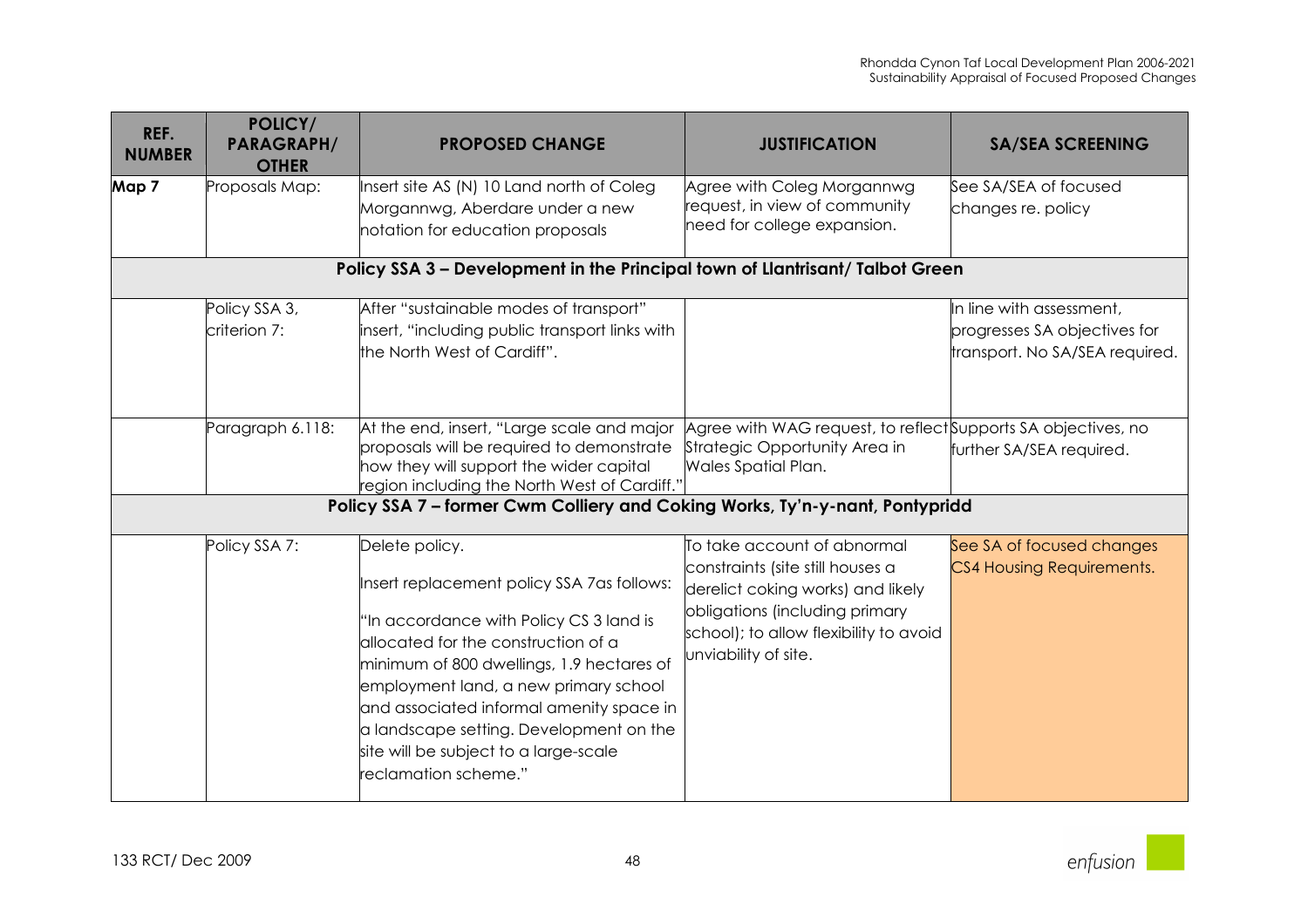| REF.          | POLICY/                                              |                                                                                                                                                                                                                                                                                                                                                                                                                                                                                        |                                                                                                                                                                                                                                                                                                          |                                                                                                        |  |  |
|---------------|------------------------------------------------------|----------------------------------------------------------------------------------------------------------------------------------------------------------------------------------------------------------------------------------------------------------------------------------------------------------------------------------------------------------------------------------------------------------------------------------------------------------------------------------------|----------------------------------------------------------------------------------------------------------------------------------------------------------------------------------------------------------------------------------------------------------------------------------------------------------|--------------------------------------------------------------------------------------------------------|--|--|
| <b>NUMBER</b> | <b>PARAGRAPH/</b><br><b>OTHER</b>                    | <b>PROPOSED CHANGE</b>                                                                                                                                                                                                                                                                                                                                                                                                                                                                 | <b>JUSTIFICATION</b>                                                                                                                                                                                                                                                                                     | <b>SA/SEA SCREENING</b>                                                                                |  |  |
|               | Policy SSA 8 - Mwyndy / Talbot Green area            |                                                                                                                                                                                                                                                                                                                                                                                                                                                                                        |                                                                                                                                                                                                                                                                                                          |                                                                                                        |  |  |
| Map 8         | Proposals Map:<br>Strategic Sites                    | Extend the boundary of SSA 8 to include<br>AS (N) 112 (Leekes and Royal Mail sites,<br>Cowbridge Road, Talbot Green).                                                                                                                                                                                                                                                                                                                                                                  | To provide the opportunity to<br>redevelop the existing Leekes<br>"Out-of-town Department Store";<br>to give the New Town Centre site aSA/SEA constraints, no further<br>more regular boundary; to provide appraisal required.<br>the development with increased<br>frontage to A4222 Cowbridge<br>Road. | In line with existing sites and<br>proposals for the town centre<br>site. No strategically significant |  |  |
|               | Mwyndy / Talbot<br>Green Indicative<br>Concept Plan: | Amend as follows:<br>Extend the Strategic Site and retail area<br>boundaries to include AS (N) 112 (Leekes<br>and Royal Mail sites, Cowbridge Road,<br>Talbot Green);<br>Adapt the legend to each individual<br>strategic site;<br>Add symbols for new school and local<br>centre at Cefn-yr-Hendy;<br>Extend retail area to abut Glamorgan Vale<br>roundabout, with consequent adjustments<br>to the settlement boundary and open<br>space;<br>Replace the retail notation with a new | For consistency with Proposals Map In line with existing sites and<br>change above; for clarity; to allow proposals for the town centre<br>access to the New Town Centre<br>from the Glamorgan Vale<br>Roundabout in the interests of<br>viability.                                                      | site. No strategically significant<br>SA/SEA constraints, no further<br>appraisal required.            |  |  |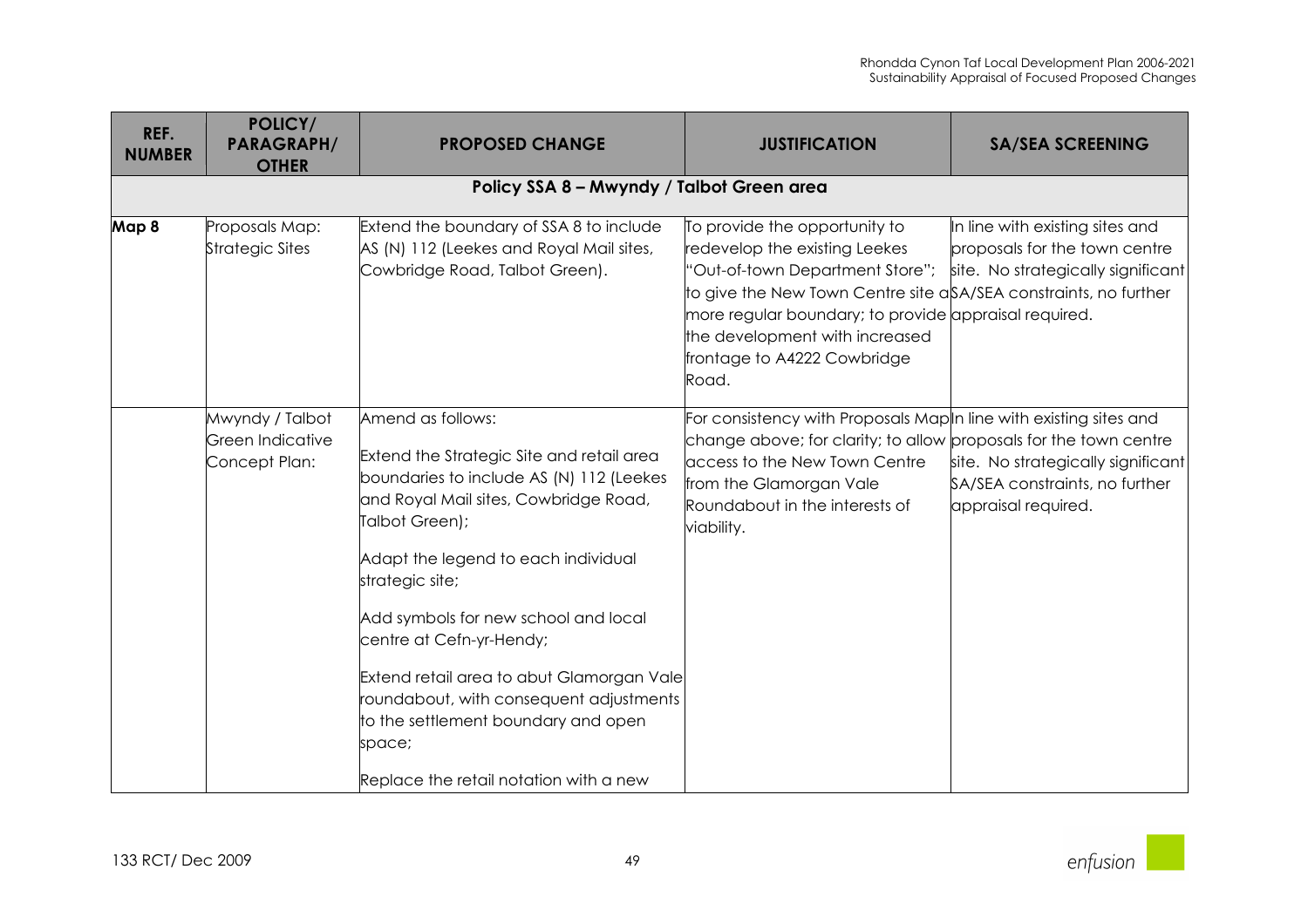| REF.<br><b>NUMBER</b>                               | POLICY/<br><b>PARAGRAPH/</b><br><b>OTHER</b> | <b>PROPOSED CHANGE</b>                                                                                                                                                               | <b>JUSTIFICATION</b>                                                                                                                                | <b>SA/SEA SCREENING</b>                      |  |
|-----------------------------------------------------|----------------------------------------------|--------------------------------------------------------------------------------------------------------------------------------------------------------------------------------------|-----------------------------------------------------------------------------------------------------------------------------------------------------|----------------------------------------------|--|
|                                                     |                                              | notation for New Town Centre:                                                                                                                                                        |                                                                                                                                                     |                                              |  |
|                                                     |                                              | Include reference to the proposed park<br>and ride / park and share development.                                                                                                     |                                                                                                                                                     |                                              |  |
|                                                     | Paragraph 6.142:                             | Delete clause (d) (Y Pant School).                                                                                                                                                   | Y Pant school is not in the strategic No SA/SEA required.<br>lsite.                                                                                 |                                              |  |
|                                                     | Paragraph 6.142:                             | In clause (h) (Cefn-yr-Hendy), after "400<br>dwellings", insert "25 dph".                                                                                                            | For clarification.                                                                                                                                  | No SA/SEA required.                          |  |
|                                                     | Paragraph 6.143,<br>$lines$ 3-5:             | Delete, "25% of the residential and<br>business park development measures by<br>gross floorspace"<br>Insert, "25% of dwellings and 25% of gross<br>employment buildings floorspace". | For clarification.                                                                                                                                  | No SA/SEA required.                          |  |
|                                                     | Paragraph 6.143,<br>$lines 6-7:$             | Delete, "75% of the residential<br>development"<br>Insert, "75% of dwellings".                                                                                                       | For clarification.                                                                                                                                  | No SA/SEA required.                          |  |
| Policy SSA 9 - Former OCC Site, Llanilid, Llanharan |                                              |                                                                                                                                                                                      |                                                                                                                                                     |                                              |  |
|                                                     | Policy SSA 9:                                | Delete policy SSA 9.<br>Insert replacement policy SSA 9 as follows:                                                                                                                  | Agree to Cofton (Wales) Ltd<br>request (landowners).<br>Council considers the bypass<br>reference reasonable, but<br>acknowledges that there may be | See SA/SEA of focused<br>changes policy CS4. |  |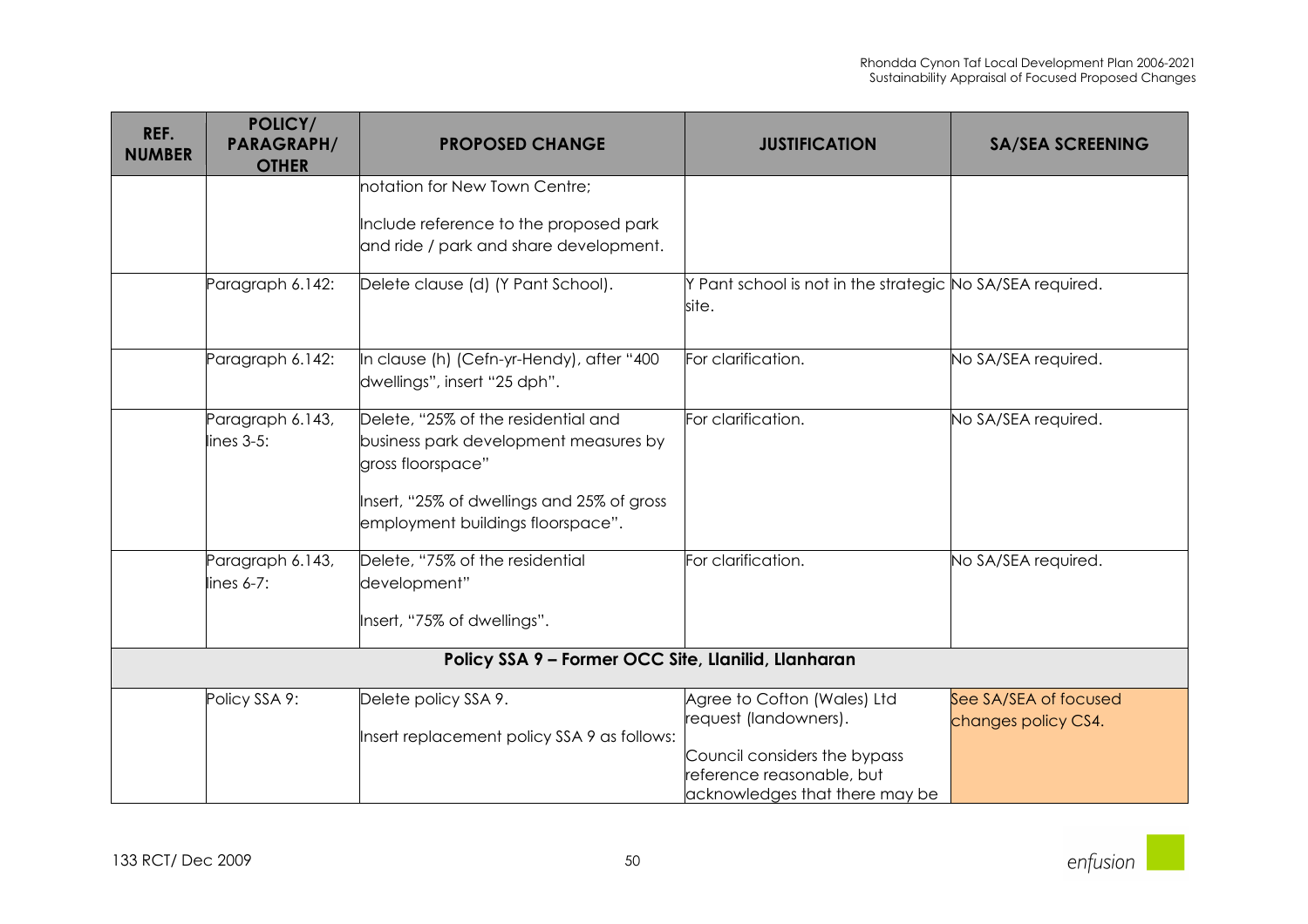| REF.<br><b>NUMBER</b> | POLICY/<br><b>PARAGRAPH/</b><br><b>OTHER</b> | <b>PROPOSED CHANGE</b>                                                                                                                                                                                                                                                                                                                                                                                                                                                                                                    | <b>JUSTIFICATION</b>                                                                                                                                                                                 | <b>SA/SEA SCREENING</b>                                                               |
|-----------------------|----------------------------------------------|---------------------------------------------------------------------------------------------------------------------------------------------------------------------------------------------------------------------------------------------------------------------------------------------------------------------------------------------------------------------------------------------------------------------------------------------------------------------------------------------------------------------------|------------------------------------------------------------------------------------------------------------------------------------------------------------------------------------------------------|---------------------------------------------------------------------------------------|
|                       |                                              | "In accordance with Policy CS3 land is<br>allocated at the former OCC site Llanilid,<br>lanharan for the construction of <b>a</b><br>minimum of 1700 dwellings, 2000m2 retail<br>floorspace, a medical centre, library /<br>community facility, a new primary school<br>and associated public open space.<br>Development on the strategic site will be<br>subject to a large-scale reclamation<br>scheme. Access to the site will be<br>provided by the construction of the A473<br>Llanharan Bypass as defined by policy | a number of appropriate highway<br>solutions available.                                                                                                                                              |                                                                                       |
|                       |                                              | SSA18 or appropriate alternative access."                                                                                                                                                                                                                                                                                                                                                                                                                                                                                 |                                                                                                                                                                                                      |                                                                                       |
|                       |                                              | <b>Policy SSA 10 - Housing Allocations</b>                                                                                                                                                                                                                                                                                                                                                                                                                                                                                |                                                                                                                                                                                                      |                                                                                       |
| Map 9                 | Proposals Map:                               | Amend the boundary of housing<br>housing allocations: allocation SSA 10.2 (Trane Farm, Tonyrefail) definition of Candidate Site. Part of required.<br>to exclude the Cemetery extension land<br>(see attached map).                                                                                                                                                                                                                                                                                                       | To correct an error going back to<br>the area is occupied by graves.                                                                                                                                 | Clarification, no further SA/SEA                                                      |
| Map 10                | Proposals Map:                               | Amend the boundary of housing<br>housing allocations: allocation SSA 10.10 (Land east of Hafod<br>Wen and North of Concorde Drive,<br>Tonyrefail) to exclude land on its eastern<br>side, which has been designated as an<br>SSSI (see attached map).                                                                                                                                                                                                                                                                     | The Council accepts that as the<br>SSSI section of SSA 10.10 is in<br>separate ownership from the rest,<br>the objective of securing<br>protection of the SSSI through<br>development of the rest is | In line with SA/SEA<br>recommendations to avoid<br>development on designated<br>land. |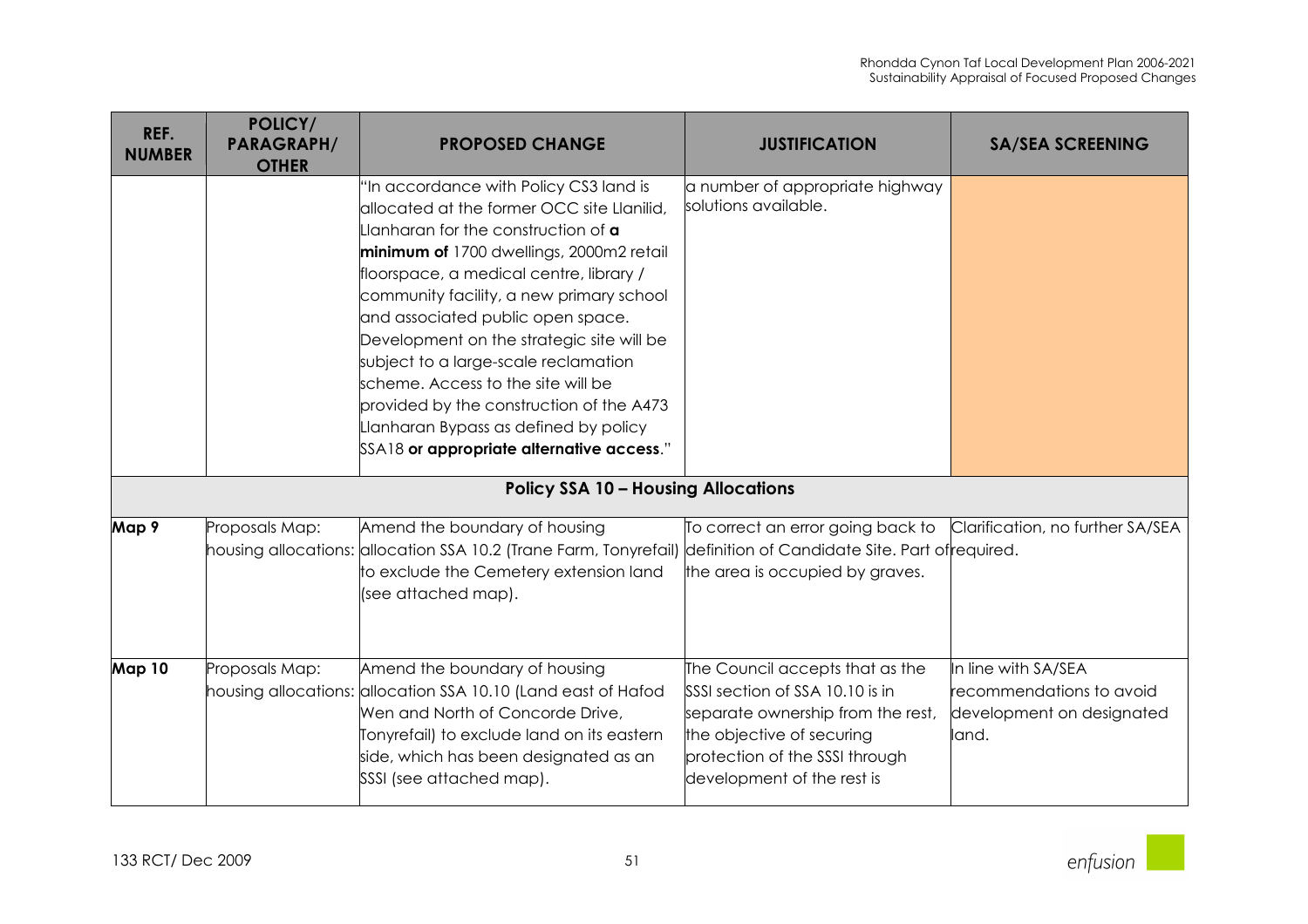| REF.<br><b>NUMBER</b> | POLICY/<br><b>PARAGRAPH/</b><br><b>OTHER</b> | <b>PROPOSED CHANGE</b>                                                                                                                                                                                                                                                                                                                                                                                                                                                                                                                                           | <b>JUSTIFICATION</b>                                               | <b>SA/SEA SCREENING</b>                                                                                     |
|-----------------------|----------------------------------------------|------------------------------------------------------------------------------------------------------------------------------------------------------------------------------------------------------------------------------------------------------------------------------------------------------------------------------------------------------------------------------------------------------------------------------------------------------------------------------------------------------------------------------------------------------------------|--------------------------------------------------------------------|-------------------------------------------------------------------------------------------------------------|
|                       |                                              |                                                                                                                                                                                                                                                                                                                                                                                                                                                                                                                                                                  | unrealistic. (The SSA 10.10 dwellings                              |                                                                                                             |
|                       |                                              |                                                                                                                                                                                                                                                                                                                                                                                                                                                                                                                                                                  | number already relates only to the<br>rest of the site             |                                                                                                             |
|                       |                                              | <b>Policy SSA 12 - Affordable Housing</b>                                                                                                                                                                                                                                                                                                                                                                                                                                                                                                                        |                                                                    |                                                                                                             |
|                       |                                              |                                                                                                                                                                                                                                                                                                                                                                                                                                                                                                                                                                  |                                                                    |                                                                                                             |
|                       | Policy SSA 12:                               | Delete policy SSA 12.<br>Insert replacement policy SSA 12, as<br>follows:                                                                                                                                                                                                                                                                                                                                                                                                                                                                                        | To reflect findings of Affordable<br>Housing Viability Study 2009. | Significant change, refer to<br><b>SA/SEA of Focused Proposed</b><br>Changes for CS5 Affordable             |
|                       |                                              | "The provision of 20% affordable housing<br>will be sought on sites of 30 or more units."                                                                                                                                                                                                                                                                                                                                                                                                                                                                        |                                                                    | Housing.                                                                                                    |
|                       | Paragraph 6.152:                             | Delete paragraph.<br>Insert replacement paragraph 6.152, as<br>follows:<br>"In order to ensure the delivery of<br>affordable housing in the Southern<br>Strategy Area, the Council will seek the<br>provision of 20% affordable housing on sites<br>of 30 or more units. Contributions for<br>affordable housing will take the form of on<br>site provision and commuted sums for off<br>site provision. The provision of affordable<br>housing off site will take the form of<br>commuted sums, to be used to fulfil the<br>aims of the Council's Local Housing | To reflect findings of Affordable<br>Housing Viability Study 2009. | Significant change, refer to<br><b>SA/SEA of Focused Proposed</b><br>Changes for CS5 Affordable<br>Housing. |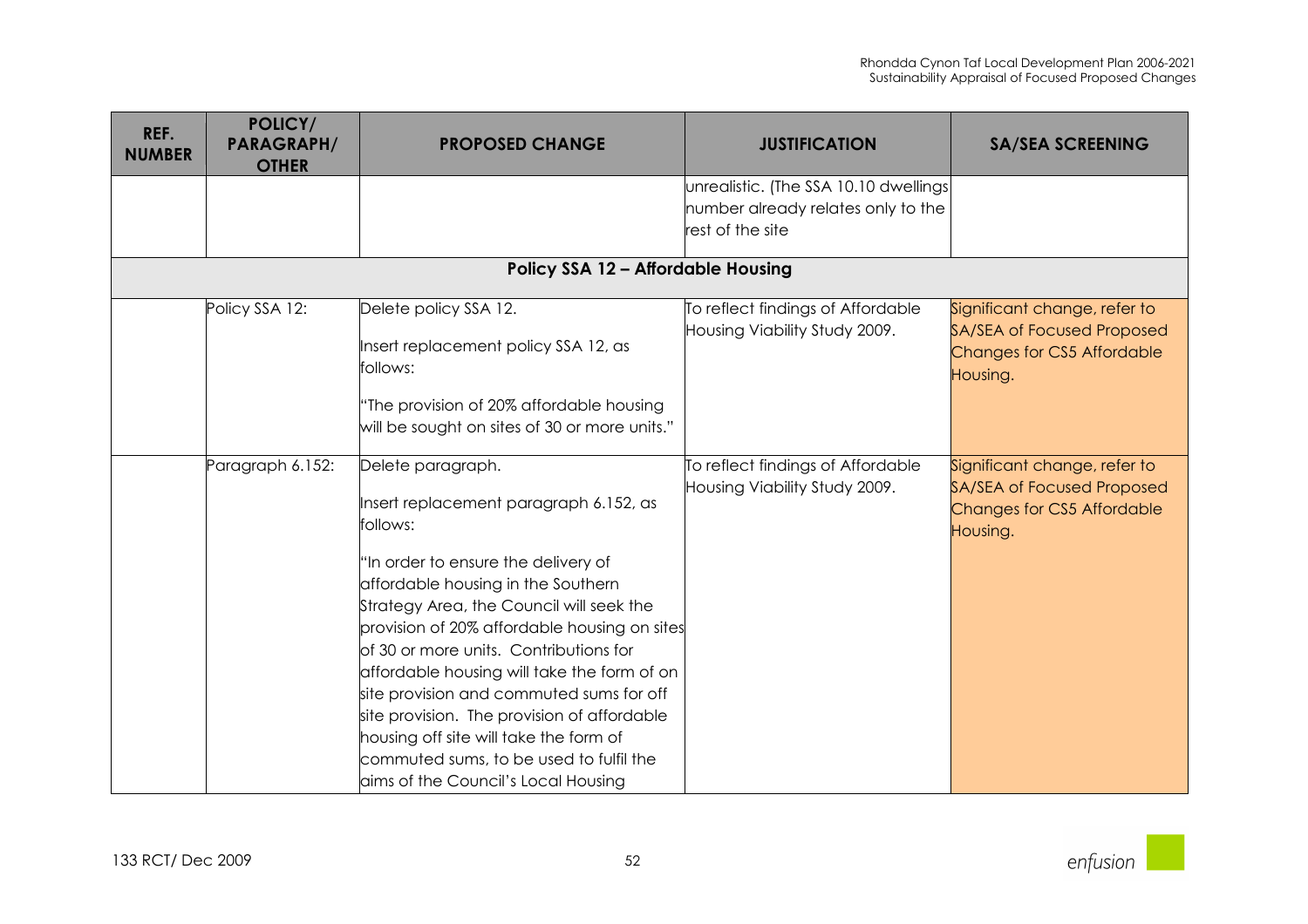| REF.<br><b>NUMBER</b> | POLICY/<br><b>PARAGRAPH/</b><br><b>OTHER</b> | <b>PROPOSED CHANGE</b>                                                                                                                                         | <b>JUSTIFICATION</b>                                                                                                                                                                                                                                                  | <b>SA/SEA SCREENING</b>                                                                                                                                                                                                      |
|-----------------------|----------------------------------------------|----------------------------------------------------------------------------------------------------------------------------------------------------------------|-----------------------------------------------------------------------------------------------------------------------------------------------------------------------------------------------------------------------------------------------------------------------|------------------------------------------------------------------------------------------------------------------------------------------------------------------------------------------------------------------------------|
|                       |                                              | Strategy."                                                                                                                                                     |                                                                                                                                                                                                                                                                       |                                                                                                                                                                                                                              |
|                       | Paragraph 6.154:                             | Delete paragraph 6.154.                                                                                                                                        | To reflect findings of Affordable<br>Housing Viability Study 2009.                                                                                                                                                                                                    | See SA/SEA of Focused<br>Proposal Changes.                                                                                                                                                                                   |
|                       |                                              | Policy SSA 13 - Housing Development Within Settlement Boundaries                                                                                               |                                                                                                                                                                                                                                                                       |                                                                                                                                                                                                                              |
|                       | Proposals Map:<br>settlement<br>boundaries:  | Amend settlement boundary to include<br>land in SSA 8 Mwyndy / Talbot Green<br>Strategic Site that fronts the Glamorgan<br>Vale roundabout (see attached map). | This amendment relates to the<br>change proposed under Policy<br>SSA 8 to give the Llantrisant New<br>Town Centre site (shown on the<br>Mwyndy / Talbot Green Indicative<br>Concept Plan) a link to the A473<br>Glamorgan Vale Roundabout to<br>assist its viability. | No further SA/SEA required, site<br>assessed (SSA 8).                                                                                                                                                                        |
| Map 11                | Proposals Map,<br>settlement<br>boundaries:  | Amend settlement boundary to include<br>Alternative Site AS (S) 39 at Cefn Primary<br>School, Glyncoch (see attached map).                                     | To correctly reflect the character<br>of the land (existing school<br>buildings).                                                                                                                                                                                     | No strategic sustainability<br>constraints identified, no further<br>SA/SEA required.                                                                                                                                        |
| <b>Map 12</b>         | Proposals Map,<br>settlement<br>boundaries:  | Amend settlement boundary to include<br>Alternative Site AS (S) 076 - Parc Eirin (west<br>of Griffin Inn), Tonyrefail (see attached<br>map).                   | To take account of a recent<br>planning permission granted in<br>accordance with the existing<br>adopted Local Plan for<br>engineering works to form a<br>plateau for employment<br>development.                                                                      | No strategic sustainability<br>constraints identified, all<br>development should ensure<br>appropriate maintenance and<br>enhancement of habitats/<br>green infrastructure where<br>possible. No further SA/SEA<br>required. |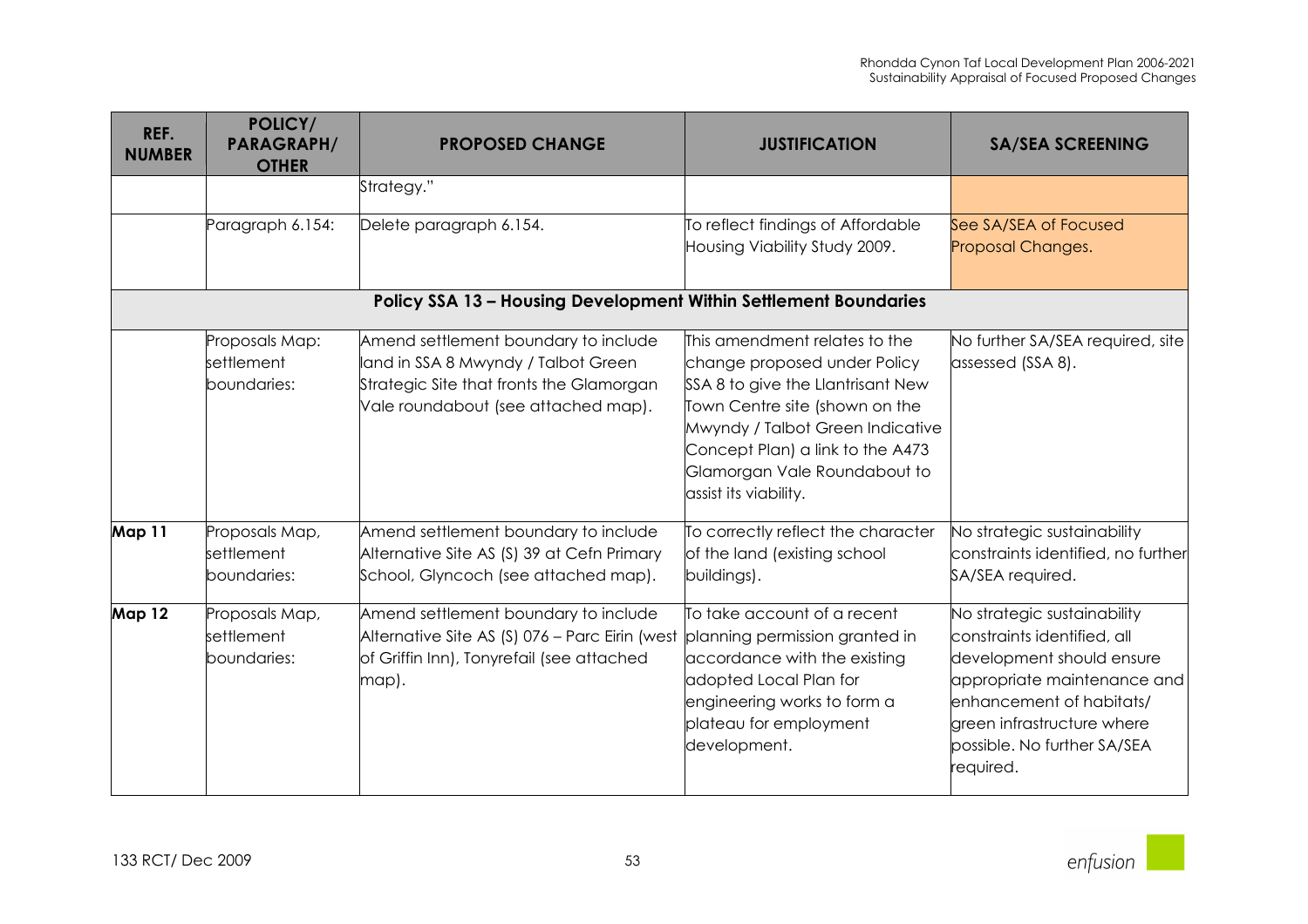| REF.<br><b>NUMBER</b> | POLICY/<br><b>PARAGRAPH/</b><br><b>OTHER</b>                                                    | <b>PROPOSED CHANGE</b>                                                                                                                                                                                                                                                                                                                                                                                                                                                                                                                                                                        | <b>JUSTIFICATION</b>                                                                                                                                                            | <b>SA/SEA SCREENING</b>                                                                      |
|-----------------------|-------------------------------------------------------------------------------------------------|-----------------------------------------------------------------------------------------------------------------------------------------------------------------------------------------------------------------------------------------------------------------------------------------------------------------------------------------------------------------------------------------------------------------------------------------------------------------------------------------------------------------------------------------------------------------------------------------------|---------------------------------------------------------------------------------------------------------------------------------------------------------------------------------|----------------------------------------------------------------------------------------------|
| Map 13                | Proposals Map,<br>settlement<br>boundaries:                                                     | Amend settlement boundary to exclude<br>site AS (S) 098 - North of Cross Inn Road,<br>Llantrisant from settlement boundary (see<br>attached map).                                                                                                                                                                                                                                                                                                                                                                                                                                             | To correctly reflect the character<br>of the land (part of open hillside).                                                                                                      | Supports SA/SEA objectives for<br>landscape and biodiversity, no<br>further SA/SEA required. |
| Map 14                | Proposals Map,<br>settlement<br>boundaries:                                                     | Amend settlement boundary to exclude<br>site AS (S) 100 Parc Eirin (south of A4093<br>roundabout), Tonyrefail from the<br>settlement boundary (see attached map).                                                                                                                                                                                                                                                                                                                                                                                                                             | To take account of a recent<br>planning permission for residential<br>development that excluded this<br>land.                                                                   | No strategically significant<br>SA/SEA constraints, no further<br>SA/SEA required.           |
|                       |                                                                                                 | <b>Policy SSA 14 - Employment Allocations</b>                                                                                                                                                                                                                                                                                                                                                                                                                                                                                                                                                 |                                                                                                                                                                                 |                                                                                              |
|                       | After paragraph<br>6.160, insert<br>additional policy<br>and three<br>paragraphs as<br>follows: | After paragraph 6.160, insert additional<br>policy and three paragraphs as follows:<br>"Policy SSA ** - Treforest Industrial Estate /<br>Parc Nantgarw<br>"Within the defined boundary of Treforest<br>Industrial Estate / Parc Nantgarw,<br>development, redevelopment and<br>changes of use will be permitted for<br>offices, research & development, light and<br>general industry, storage and distribution<br>(Use Classes B1, B2 and B8) and other sui<br>generis employment generating uses<br>which display the characteristics of B-Class<br>Uses. Other uses including retail (A1), | To provide some flexibility to assist<br>in regeneration of this well-located of focused proposed changes.<br>but mediocre-condition industrial<br>estate dating back to 1930s. | Significant change, see SA/SEA                                                               |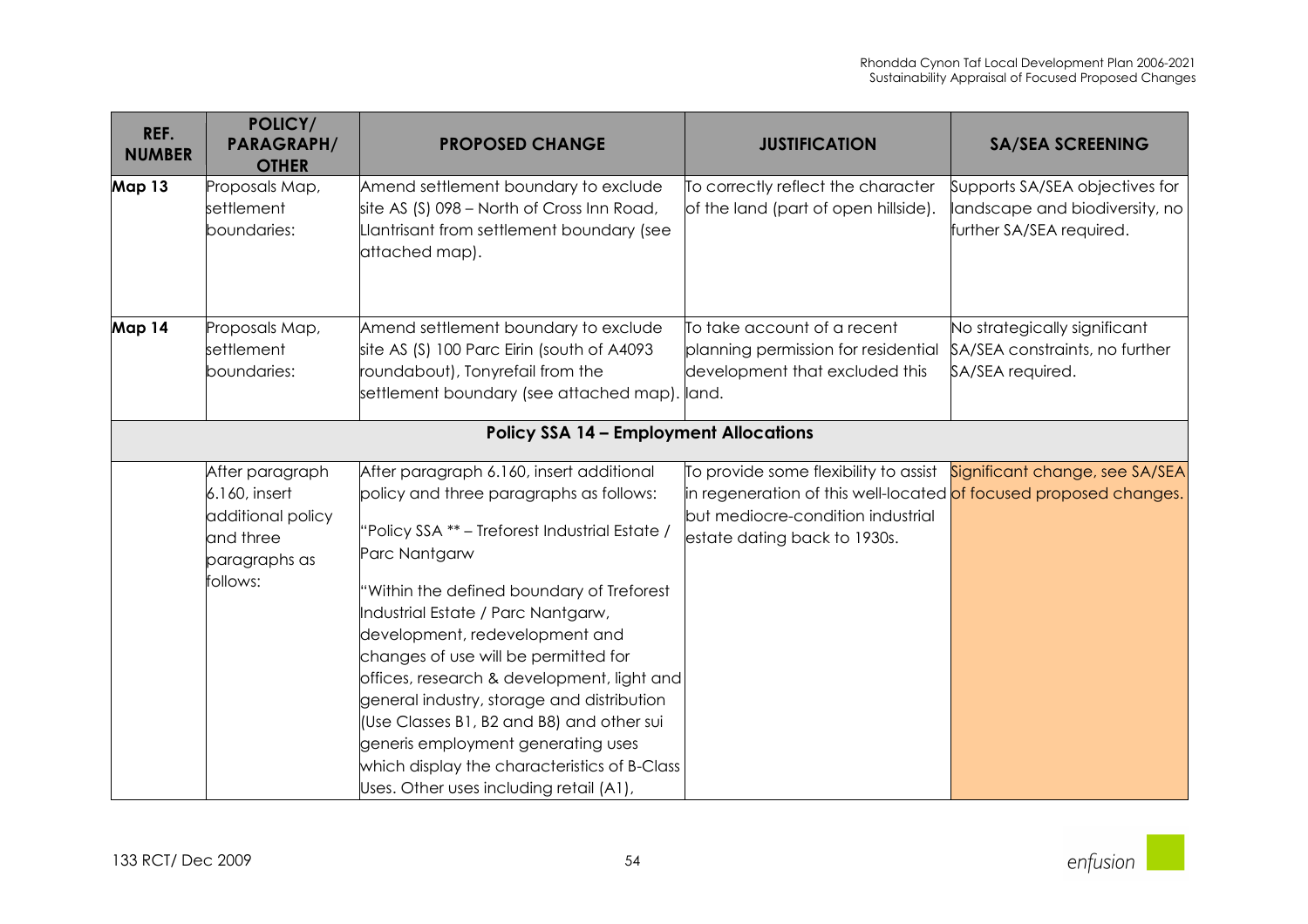| REF.<br><b>NUMBER</b> | POLICY/<br><b>PARAGRAPH/</b><br><b>OTHER</b> | <b>PROPOSED CHANGE</b>                        | <b>JUSTIFICATION</b> | <b>SA/SEA SCREENING</b> |
|-----------------------|----------------------------------------------|-----------------------------------------------|----------------------|-------------------------|
|                       |                                              | financial & professional services (A2), food  |                      |                         |
|                       |                                              | and drink (A3), hotels (C1), non-residential  |                      |                         |
|                       |                                              | institutions (D1) and assembly and leisure    |                      |                         |
|                       |                                              | (D2) will only be permitted where they are    |                      |                         |
|                       |                                              | small-scale and complimentary and             |                      |                         |
|                       |                                              | ancillary to the main B class uses.           |                      |                         |
|                       |                                              | "Treforest Industrial Estate is a well        |                      |                         |
|                       |                                              | established employment area which has         |                      |                         |
|                       |                                              | traditionally accommodated business and       |                      |                         |
|                       |                                              | industrial uses within Class B1 and B2 of the |                      |                         |
|                       |                                              | Use Classes Order. Changes in the             |                      |                         |
|                       |                                              | structure of the economy and the decline      |                      |                         |
|                       |                                              | in traditional manufacturing have resulted    |                      |                         |
|                       |                                              | in a change in demand for the type and        |                      |                         |
|                       |                                              | location of employment premises.              |                      |                         |
|                       |                                              | 'The Council is keen to ensure that           |                      |                         |
|                       |                                              | Treforest Industrial Estate continues to play |                      |                         |
|                       |                                              | a major role in the local economy and the     |                      |                         |
|                       |                                              | refurbishment and redevelopment of the        |                      |                         |
|                       |                                              | site through proposals for B-Class uses on    |                      |                         |
|                       |                                              | the Estate will be supported.                 |                      |                         |
|                       |                                              | 'Where a use is classed as sui generis but is |                      |                         |
|                       |                                              | considered by the Council to have             |                      |                         |
|                       |                                              | essentially the same characteristics as a B-  |                      |                         |
|                       |                                              | Class use, it will permitted by the above     |                      |                         |
|                       |                                              | policy. In addition to considering proposals  |                      |                         |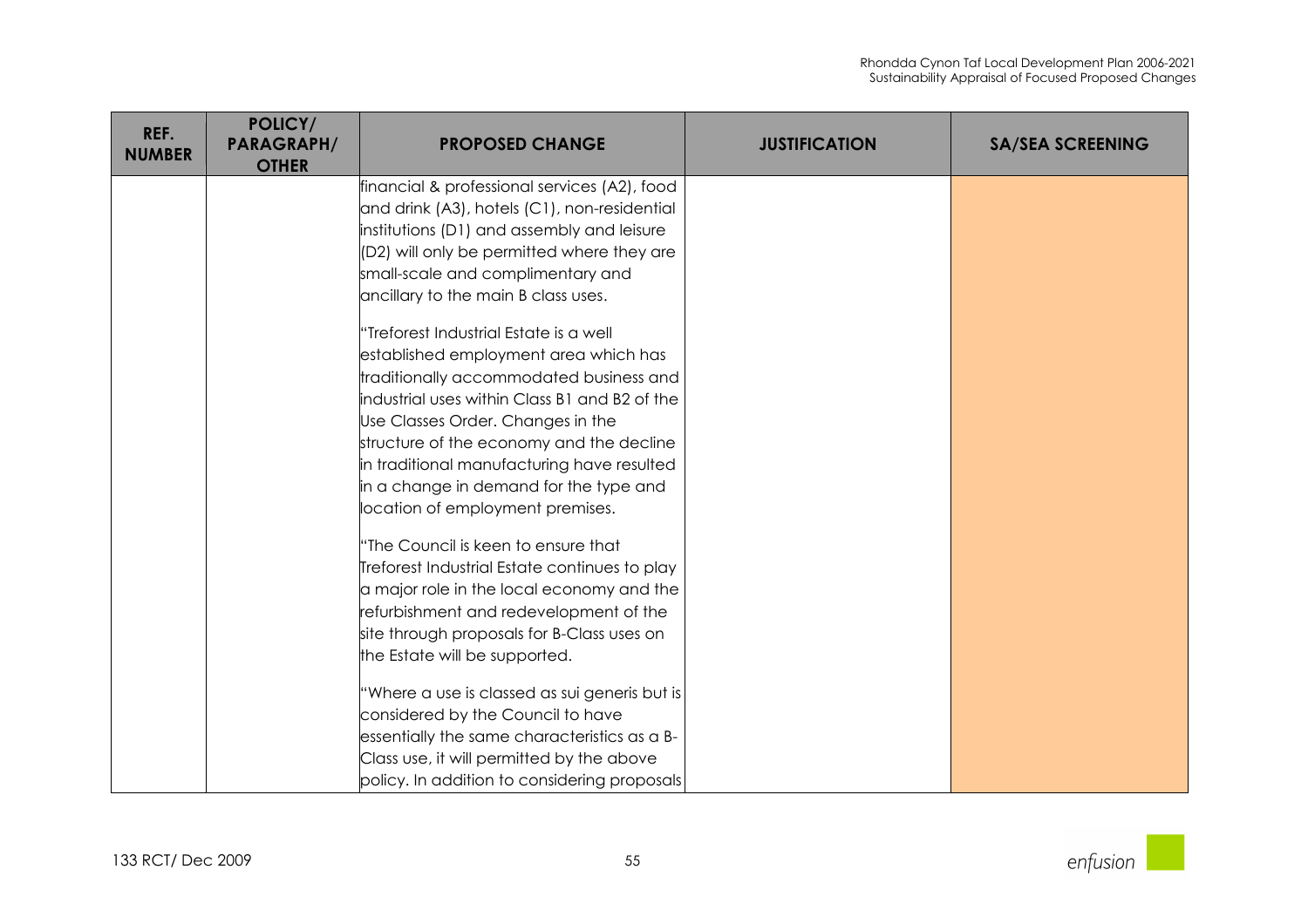| REF.<br><b>NUMBER</b> | POLICY/<br><b>PARAGRAPH/</b><br><b>OTHER</b> | <b>PROPOSED CHANGE</b>                                                                                                                                                                                                                                                                                                                                                                                                                                                                                                                                                           | <b>JUSTIFICATION</b>                                                                                                                                                                                                                | <b>SA/SEA SCREENING</b>                                                                                                   |
|-----------------------|----------------------------------------------|----------------------------------------------------------------------------------------------------------------------------------------------------------------------------------------------------------------------------------------------------------------------------------------------------------------------------------------------------------------------------------------------------------------------------------------------------------------------------------------------------------------------------------------------------------------------------------|-------------------------------------------------------------------------------------------------------------------------------------------------------------------------------------------------------------------------------------|---------------------------------------------------------------------------------------------------------------------------|
|                       |                                              | for non B-Class uses against AW 11, the<br>Council will also consider whether<br>proposals are complementary and<br>ancillary to the Industrial Estate both in<br>their own right and collectively. The<br>Council wishes to ensure that the integrity<br>of the Industrial Estate as an employment<br>site is not undermined by either individual<br>uses or the cumulative impact of smaller,<br>non B-Class uses. Where proposals are not<br>considered to be ancillary or<br>complementary, they will be determined<br>in accordance with the other policies in<br>the Plan" |                                                                                                                                                                                                                                     |                                                                                                                           |
|                       | Proposals Map:                               | Add boundary of Alternative Site AS (N)<br>120 Treforest Industrial Estate / Parc<br>Nantgarw, Pontypridd under a new<br>notation for this site.                                                                                                                                                                                                                                                                                                                                                                                                                                 | To provide some flexibility to assist See SA/SEA of focused<br>in regeneration of this well-located proposed changes.<br>but mediocre-condition industrial<br>estate dating back to 1930s.                                          |                                                                                                                           |
|                       | Policy SSA 14:                               | Insert additional allocation:<br>and at Parc Eirin (west of Griffin Inn),<br>Tonyrefail / Gilfach Goch; B1, B2 & B8 uses;<br>XX hectares.                                                                                                                                                                                                                                                                                                                                                                                                                                        | To take account of a recent<br>planning permission granted in<br>accordance with the existing<br>adopted Local Plan for<br>engineering works to form a<br>plateau for employment<br>development.<br>N.B. This change may have to be | No strategically significant<br>SA/SEA constraints, supports<br>SA/SEA findings for SSA14. No<br>further SA/SEA required. |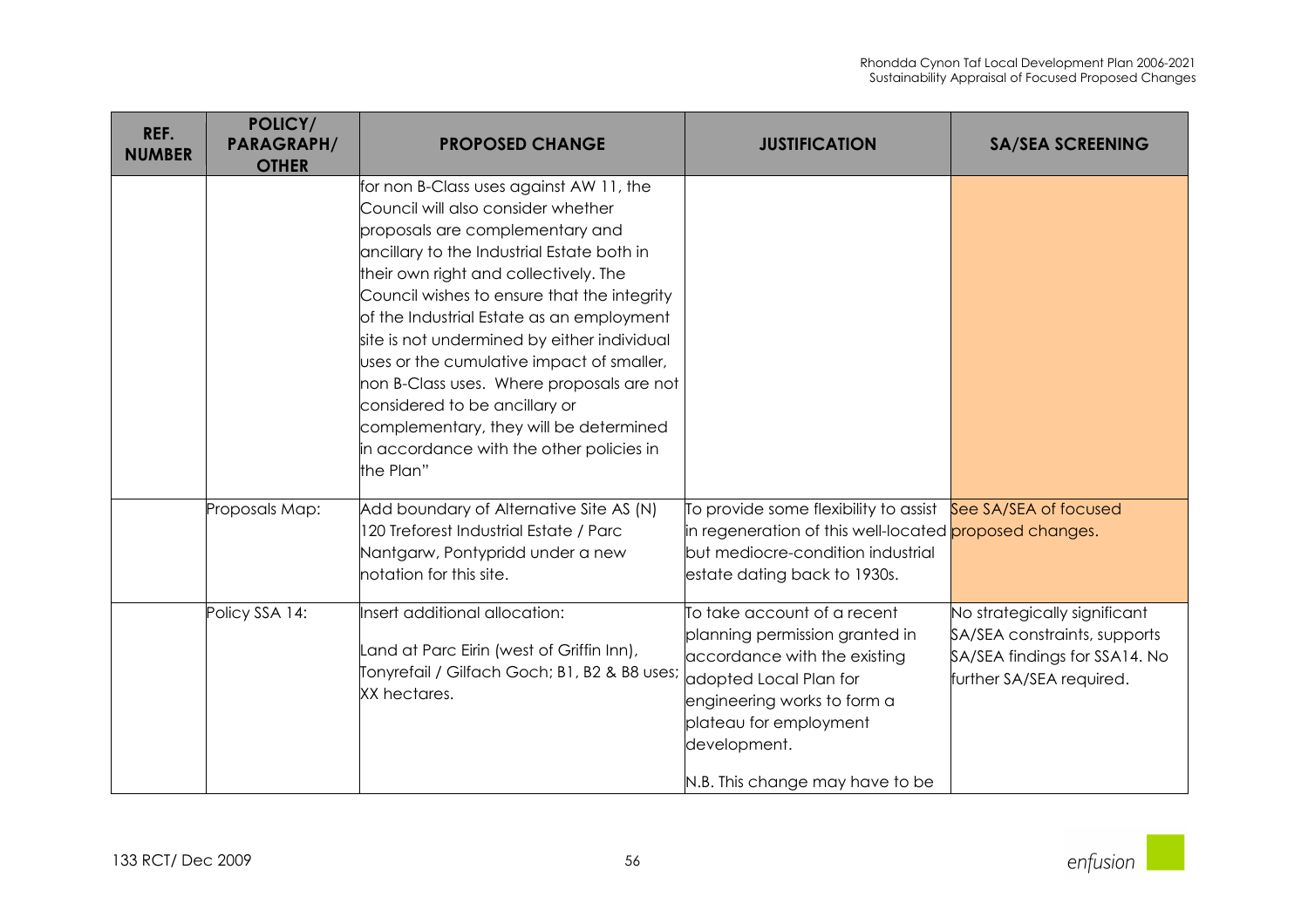| REF.<br><b>NUMBER</b>                | POLICY/<br><b>PARAGRAPH/</b><br><b>OTHER</b>       | <b>PROPOSED CHANGE</b>                                                                                                                                                                                           | <b>JUSTIFICATION</b>                                                                                                                                                                                                                                                                         | <b>SA/SEA SCREENING</b>                                                                                                   |
|--------------------------------------|----------------------------------------------------|------------------------------------------------------------------------------------------------------------------------------------------------------------------------------------------------------------------|----------------------------------------------------------------------------------------------------------------------------------------------------------------------------------------------------------------------------------------------------------------------------------------------|---------------------------------------------------------------------------------------------------------------------------|
|                                      |                                                    |                                                                                                                                                                                                                  | deleted in view of over-supply of<br>employment land.                                                                                                                                                                                                                                        |                                                                                                                           |
|                                      | Proposals Map:<br>Employment<br><b>Allocations</b> | Add boundary of Alternative Site AS (N)<br>140 Land at Parc Eirin (west of Griffin Inn),<br>Tonyrefail / Gilfach Goch under the<br>employment allocations notation.                                              | To take account of a recent<br>planning permission granted in<br>accordance with the existing<br>adopted Local Plan for<br>engineering works to form a<br>plateau for employment<br>development.<br>N.B. This change may have to be<br>deleted in view of over-supply of<br>employment land. | No strategically significant<br>SA/SEA constraints, supports<br>SA/SEA findings for SSA14. No<br>further SA/SEA required. |
|                                      |                                                    | <b>Policy SSA 15 - Retail Allocations</b>                                                                                                                                                                        |                                                                                                                                                                                                                                                                                              |                                                                                                                           |
|                                      |                                                    | Policy SSA 15, site 1: Delete, "South of Llantrisant Business Park,<br>.lantrisant"<br>Insert, "Land adjoining Pontypridd Retail<br>Park".                                                                       | To correct a factual error.                                                                                                                                                                                                                                                                  | No SA/SEA required.                                                                                                       |
| Policy SSA 16 - The Retail Hierarchy |                                                    |                                                                                                                                                                                                                  |                                                                                                                                                                                                                                                                                              |                                                                                                                           |
|                                      | Proposals Map:<br><b>Retail Centres</b>            | Outline in the Retail Centres notation the<br>retail area / New Town Centre as shown in<br>the Mwyndy / Talbot Green Area<br>Indicative Concept Plan (extended to<br>include AS (N) 112 and land that fronts the | To clarify the position of the<br>proposed New Town Centre in the SA/SEA required.<br>retail hierarchy.                                                                                                                                                                                      | Point of clarification, no further                                                                                        |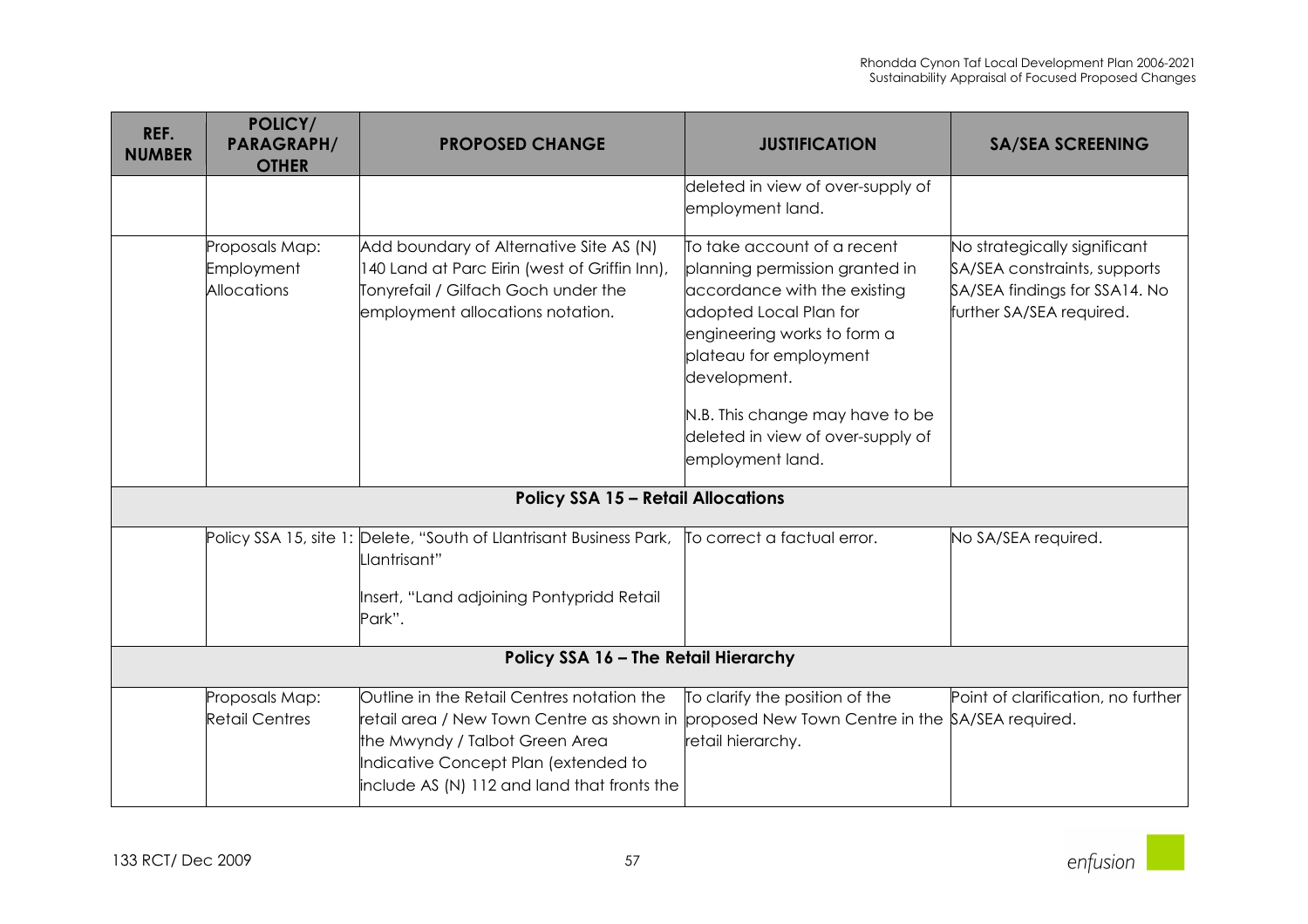| REF.<br><b>NUMBER</b> | POLICY/<br><b>PARAGRAPH/</b><br><b>OTHER</b> | <b>PROPOSED CHANGE</b>                                                                                                                                                                                                                                                                                                                                            | <b>JUSTIFICATION</b>                                                                                                                                              | <b>SA/SEA SCREENING</b>                                                                                                   |
|-----------------------|----------------------------------------------|-------------------------------------------------------------------------------------------------------------------------------------------------------------------------------------------------------------------------------------------------------------------------------------------------------------------------------------------------------------------|-------------------------------------------------------------------------------------------------------------------------------------------------------------------|---------------------------------------------------------------------------------------------------------------------------|
|                       |                                              | Glamorgan Vale roundabout).                                                                                                                                                                                                                                                                                                                                       |                                                                                                                                                                   |                                                                                                                           |
|                       |                                              | Policy SSA 20 - Park and Ride / Park and Share Provision                                                                                                                                                                                                                                                                                                          |                                                                                                                                                                   |                                                                                                                           |
|                       | Paragraph 6.172:                             | Insert, "Public transport improvements such Agree Cardiff County Council<br>as bus priority measures on key road<br>corridors will be required to ensure the<br>effectiveness of the park and ride facilities.<br>Developer contributions will be sought<br>towards these measures (refer to Access,<br>Parking and Circulation SPG for further<br>information)." | request.                                                                                                                                                          | Supports SA objectives in line<br>with appraisal, no further<br>SA/SEA required.                                          |
|                       | Paragraph 6.173:                             | Delete paragraph.<br>Insert replacement paragraph 6.173 as<br>follows:<br>"An element of park and ride / park and<br>share provision will be made within<br>Strategic Site 7: Mwyndy / Talbot Green."                                                                                                                                                             | Agree to Valad Developments<br>(Llantrisant) Ltd request not to<br>require park and ride / park and<br>share to be accommodated in<br>New Town Centre car park.   | No further SA/SEA required.                                                                                               |
|                       |                                              | <b>Policy SSA 22 - Green Wedges</b>                                                                                                                                                                                                                                                                                                                               |                                                                                                                                                                   |                                                                                                                           |
|                       | Proposals Map:<br>Green Wedges:              | Exclude Alternative Site AS (N) 140 Land at $\overline{I}$ o take account of a recent<br>Parc Eirin (west of Griffin Inn), Tonyrefail /<br>Gilfach Goch from green wedge SSA 22.2.                                                                                                                                                                                | planning permission granted in<br>accordance with the existing<br>adopted Local Plan for<br>engineering works to form a<br>plateau for employment<br>development. | No strategically significant<br>SA/SEA constraints, supports<br>SA/SEA findings for SSA14. No<br>further SA/SEA required. |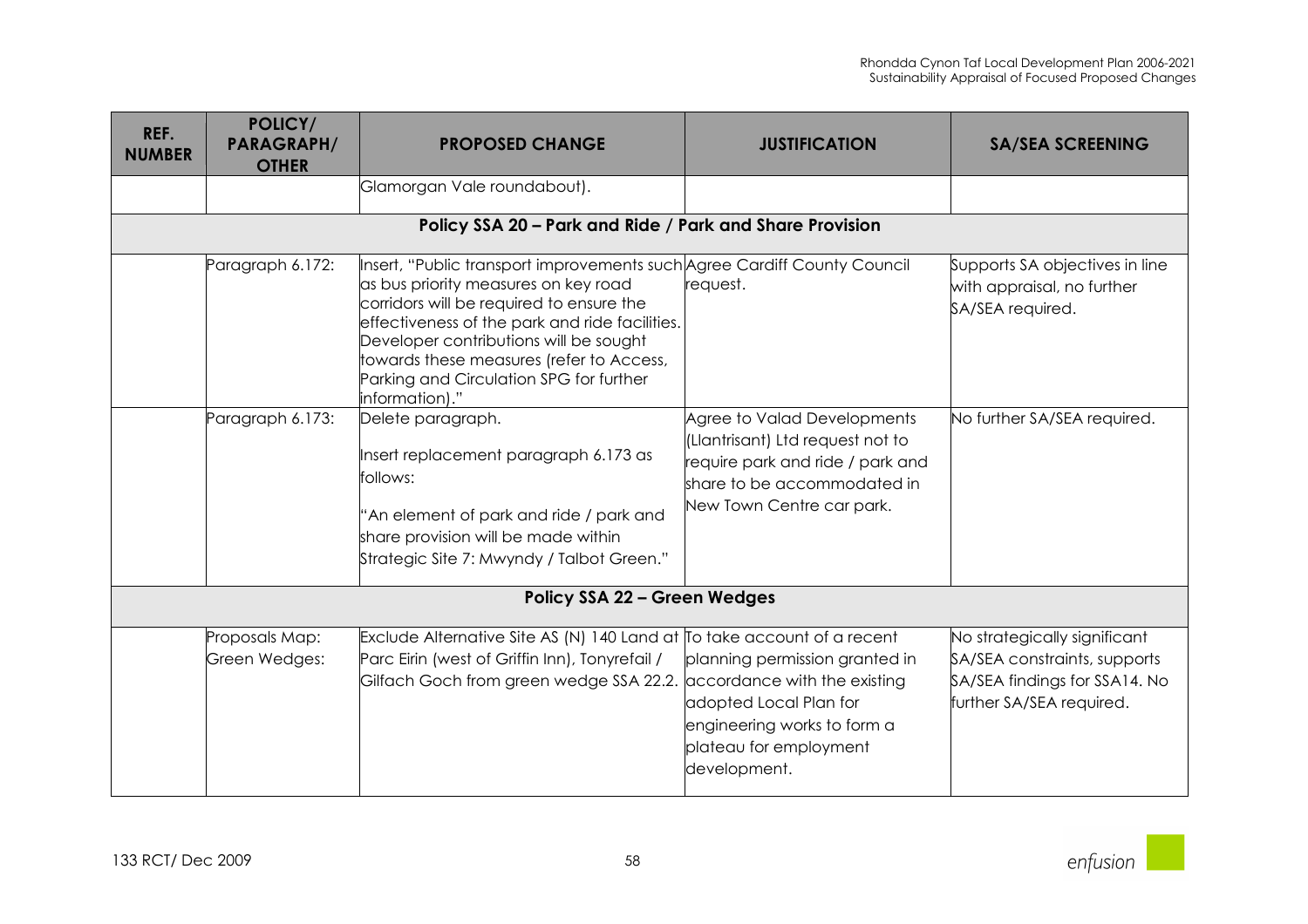| REF.          | POLICY/                                       |                                                                                                                                                                                      |                                                                                                                                                                                                                                  |                                                                                                                                                                                                                                                                                                                                                                                                                                                                                                                                                                 |
|---------------|-----------------------------------------------|--------------------------------------------------------------------------------------------------------------------------------------------------------------------------------------|----------------------------------------------------------------------------------------------------------------------------------------------------------------------------------------------------------------------------------|-----------------------------------------------------------------------------------------------------------------------------------------------------------------------------------------------------------------------------------------------------------------------------------------------------------------------------------------------------------------------------------------------------------------------------------------------------------------------------------------------------------------------------------------------------------------|
| <b>NUMBER</b> | <b>PARAGRAPH/</b>                             | <b>PROPOSED CHANGE</b>                                                                                                                                                               | <b>JUSTIFICATION</b>                                                                                                                                                                                                             | <b>SA/SEA SCREENING</b>                                                                                                                                                                                                                                                                                                                                                                                                                                                                                                                                         |
|               | <b>OTHER</b>                                  |                                                                                                                                                                                      |                                                                                                                                                                                                                                  |                                                                                                                                                                                                                                                                                                                                                                                                                                                                                                                                                                 |
|               |                                               | <b>Policy SSA 23 - Special Landscape Areas</b>                                                                                                                                       |                                                                                                                                                                                                                                  |                                                                                                                                                                                                                                                                                                                                                                                                                                                                                                                                                                 |
|               | Proposals Map:<br>Special Landscape<br>Areas: | Exclude Alternative Site AS (N) 140 Land at To take account of a recent<br>Parc Eirin (west of Griffin Inn), Tonyrefail /<br>Gilfach Goch from Special Landscape<br>Area SSA 23.7.   | planning permission granted in<br>accordance with the existing<br>adopted Local Plan for<br>engineering works to form a<br>plateau for employment<br>development.                                                                | No strategically significant<br>SA/SEA constraints, supports<br>SA/SEA findings for SSA14. No<br>further SA/SEA required.                                                                                                                                                                                                                                                                                                                                                                                                                                       |
|               | Proposals Map:<br>Special Landscape<br>Areas  | Exclude land in SSA 8 Mwyndy / Talbot<br>Green Strategic Site that fronts the<br>Glamorgan Vale roundabout from Special SSA 8 to give the Llantrisant New<br>andscape Area SSA 23.4. | This amendment relates to the<br>change proposed under Policy<br>Town Centre site (shown on the<br>Mwyndy / Talbot Green Indicative<br>Concept Plan) a link to the A473<br>Glamorgan Vale Roundabout to<br>assist its viability. | Minor scale amendment, no<br>further SA/SEA required.<br>However the following SA/SEA<br>commentary in relation to SSA8<br>(Dec, 2008) should remains<br>elevant for this allocation:<br>'The appraisal has highlighted<br>that the area is of significant<br>nature conservation<br>importance and that<br>development without strong<br>and effective mitigation will<br>result in adverse impacts and<br>potentially irreversible damage<br>to parts of the site and this<br>issues must be carefully<br>addressed against the other<br>identified benefits. |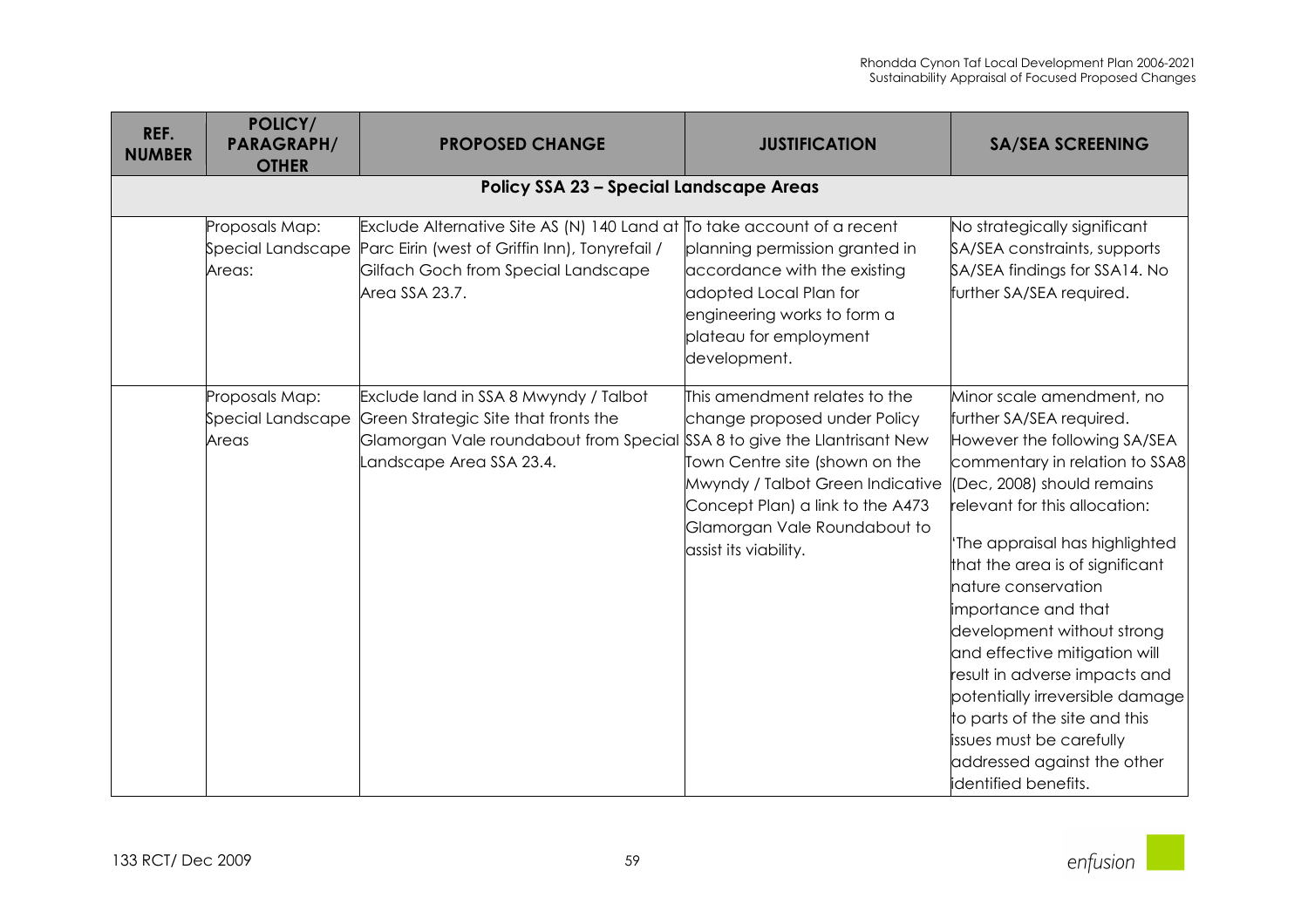| REF.<br><b>NUMBER</b> | POLICY/<br><b>PARAGRAPH/</b><br><b>OTHER</b> | <b>PROPOSED CHANGE</b>                                                                                                                                                                                                                                                                                                                                                                                                                                 | <b>JUSTIFICATION</b>                                                                                                                                                                                                                                                                                 | <b>SA/SEA SCREENING</b>                                                                                                                                                                                                                    |
|-----------------------|----------------------------------------------|--------------------------------------------------------------------------------------------------------------------------------------------------------------------------------------------------------------------------------------------------------------------------------------------------------------------------------------------------------------------------------------------------------------------------------------------------------|------------------------------------------------------------------------------------------------------------------------------------------------------------------------------------------------------------------------------------------------------------------------------------------------------|--------------------------------------------------------------------------------------------------------------------------------------------------------------------------------------------------------------------------------------------|
|                       |                                              | <b>Policy SSA 25 - Provision of Community Recycling Facilities</b>                                                                                                                                                                                                                                                                                                                                                                                     |                                                                                                                                                                                                                                                                                                      | Additionally, the appraisal<br>identified potential negative<br>cumulative impacts arising<br>from development in flood risk<br>areas which must be<br>considered holistically in<br>relation to wider development<br>within the Borough.' |
|                       | Paragraph 6.186:                             | Insert at end, as follows:<br>"Should the use cease to operate at the<br>above site and it is demonstrated that the<br>site is no longer required for the provision of<br>a Community Recycling Facility in<br>accordance with the Council's Waste<br>Strategy, it is considered the use of the site foreseeable future. The change is<br>should revert to employment (subject to<br>necessary permissions and compliance<br>with relevant policies)." | SEGRO / Treforest Unit Trust object<br>to the community recycling facility development, no SA/SEA<br>as a deterrent to regeneration of<br>the area. However the facility is<br>only recently built and operational<br>so will not be closed in the<br>to provide some reassurance to<br>SEGRO / TUT. | Clarification points for future<br>required.                                                                                                                                                                                               |
|                       |                                              | Policy SSA 26 - Preferred Area of Known Mineral Resource                                                                                                                                                                                                                                                                                                                                                                                               |                                                                                                                                                                                                                                                                                                      |                                                                                                                                                                                                                                            |
|                       | Paragraph 6.188,<br>$line 2$ :               | Insert "rock" before "reserves in Rhondda<br>Cynon Taf".<br>After paragraph 6.189, insert additional<br>paragraph as follows:<br>'A Minerals Background Paper has been<br>prepared for the LDP to outline current                                                                                                                                                                                                                                      | For clarification.                                                                                                                                                                                                                                                                                   | Clarification, no further SA/SEA<br>required.                                                                                                                                                                                              |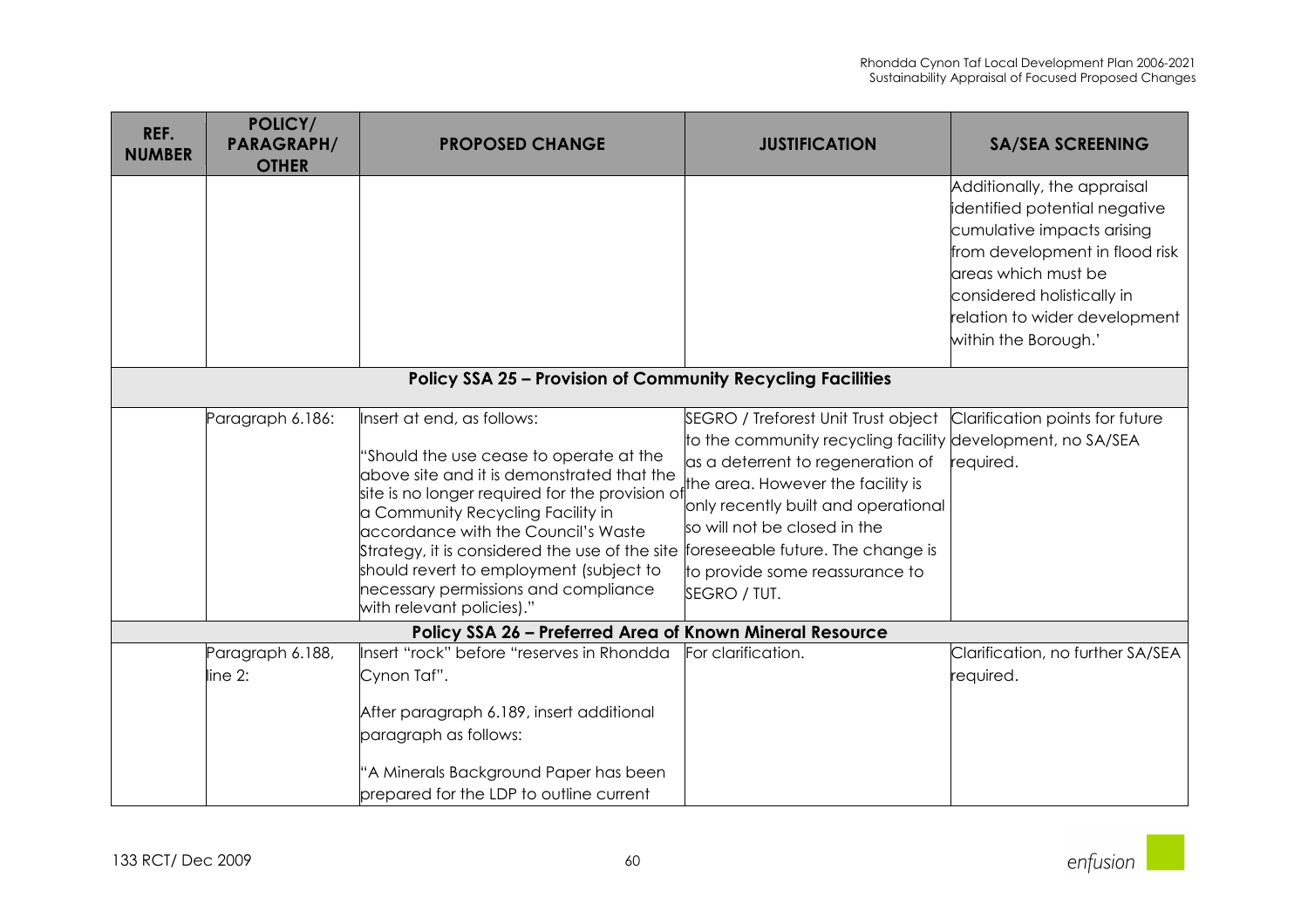| REF.<br><b>NUMBER</b> | POLICY/<br><b>PARAGRAPH/</b><br><b>OTHER</b> | <b>PROPOSED CHANGE</b>                                                                    | <b>JUSTIFICATION</b>         | <b>SA/SEA SCREENING</b>         |
|-----------------------|----------------------------------------------|-------------------------------------------------------------------------------------------|------------------------------|---------------------------------|
|                       |                                              | land future minerals circumstances in                                                     |                              |                                 |
|                       |                                              | Rhondda Cynon Taf. Further detail on the                                                  |                              |                                 |
|                       |                                              | landbank process, safeguarding intentions                                                 |                              |                                 |
|                       |                                              | and buffer zones, amongst other minerals                                                  |                              |                                 |
|                       |                                              | issues, are set out in this Paper."                                                       |                              |                                 |
|                       |                                              | Policy SSA 27 - Land at Beddau Caravan Park                                               |                              |                                 |
|                       |                                              |                                                                                           |                              |                                 |
|                       | Paragraph 6.190:                             | Insert, "In order to meet the identified Factual update.                                  |                              | No further SA/SEA required.     |
|                       |                                              | need the site at Beddau Caravan Park will                                                 |                              |                                 |
|                       |                                              | be redeveloped to provide 10 pitches. The<br>Council will seek to secure appropriate      |                              |                                 |
|                       |                                              | funding for the proposal from the Welsh                                                   |                              |                                 |
|                       |                                              | Assembly Government. Subject to funding                                                   |                              |                                 |
|                       |                                              | development of the site will commence                                                     |                              |                                 |
|                       |                                              | during 2010."                                                                             |                              |                                 |
|                       |                                              |                                                                                           |                              |                                 |
|                       |                                              | <b>Appendix 1 - Details of Allocations</b>                                                |                              |                                 |
|                       |                                              | (A) Housing Allocations                                                                   |                              |                                 |
|                       |                                              | <b>Northern Strategy Area Housing Allocations</b><br>Site 17 (end of Mace Lane, Treorchy) |                              |                                 |
|                       | Last line:                                   | Delete, "both Mace Lane and"                                                              | Mace Lane is a private road. | Clarification point, no further |
|                       |                                              |                                                                                           |                              | SA/SEA required.                |
|                       |                                              | <b>Southern Strategy Area Housing Allocations</b>                                         |                              |                                 |
|                       |                                              | Site 2 (Trane Farm, Tonyrefail)                                                           |                              |                                 |
|                       | _ast line:                                   | Delete, "42.6 hectares"                                                                   | Correction of error.         | Clarification point, no further |
|                       |                                              |                                                                                           |                              | SA/SEA required.                |
|                       |                                              |                                                                                           |                              |                                 |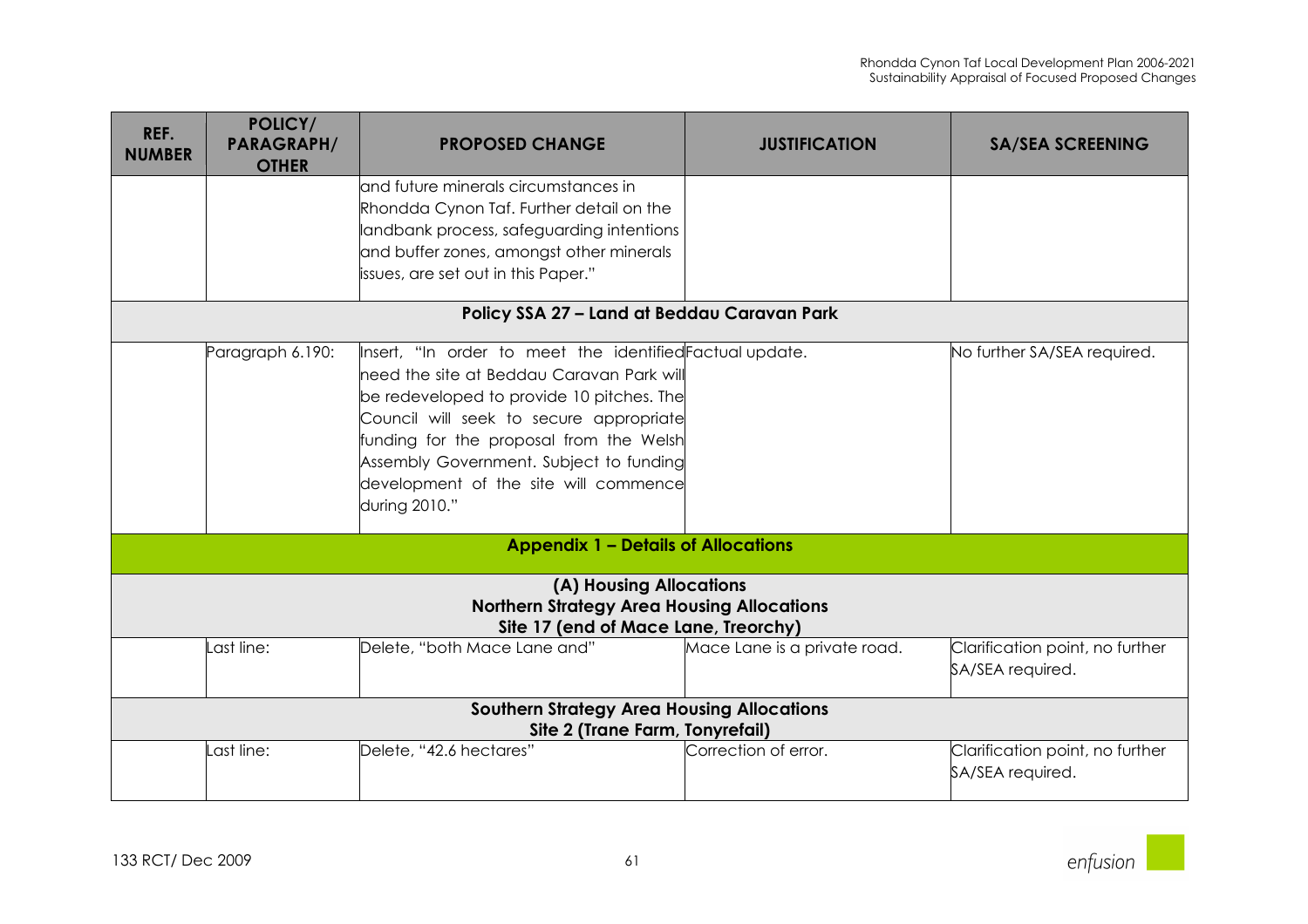| REF.<br><b>NUMBER</b> | POLICY/<br><b>PARAGRAPH/</b><br><b>OTHER</b>   | <b>PROPOSED CHANGE</b>                                                                                                                                                                                                                                                                                                                            | <b>JUSTIFICATION</b>                                                                           | <b>SA/SEA SCREENING</b>                                                      |  |  |
|-----------------------|------------------------------------------------|---------------------------------------------------------------------------------------------------------------------------------------------------------------------------------------------------------------------------------------------------------------------------------------------------------------------------------------------------|------------------------------------------------------------------------------------------------|------------------------------------------------------------------------------|--|--|
|                       |                                                | Insert, "33.3 hectares".                                                                                                                                                                                                                                                                                                                          |                                                                                                |                                                                              |  |  |
|                       |                                                | <b>Southern Strategy Area Housing Allocations</b>                                                                                                                                                                                                                                                                                                 |                                                                                                |                                                                              |  |  |
|                       |                                                | Site12 (land east of Dolau County Primary School, Bridgend Road, Bryncae)                                                                                                                                                                                                                                                                         |                                                                                                |                                                                              |  |  |
|                       |                                                | Delete, "The existing access from the A473 The above words reflected the<br>between "Greenacre" and "Ibiscus" is not Candidate Site assessment, since<br>suitable as a principal means of access,<br>but should be used for pedestrian access.<br>Access will need to be obtained from the<br>adjoining Llanilid Strategic Site to the<br>south." | when Redrow have made a<br>planning application and<br>negotiated an access using the<br>A473. | No significant sustainability<br>constraints, no further SA/SEA<br>required. |  |  |
|                       |                                                | (C) Retail Allocations                                                                                                                                                                                                                                                                                                                            |                                                                                                |                                                                              |  |  |
|                       | Land adjacent to<br>Pontypridd Retail<br>Park: | Delete the third and fourth sentences<br>(from "A food-store of 3,354 m2 " to "<br>on the same site $[07/1554]$ .")<br>Insert, "Outline proposals for about 5,500<br>m2 net comparison (non-food) retail<br>floorspace were approved on 01/07/09<br>$[07/1554]$ ."                                                                                | Factual update                                                                                 | No further SA/SEA required.                                                  |  |  |
|                       | <b>Appendix 2 - Statutory Designations</b>     |                                                                                                                                                                                                                                                                                                                                                   |                                                                                                |                                                                              |  |  |
|                       |                                                | Special Areas of Conservation (Northern<br>Strategy Area):<br>Delete, "Blaen Cynon, Hirwaun"                                                                                                                                                                                                                                                      | Factual correction.                                                                            | No further SA/SEA required.                                                  |  |  |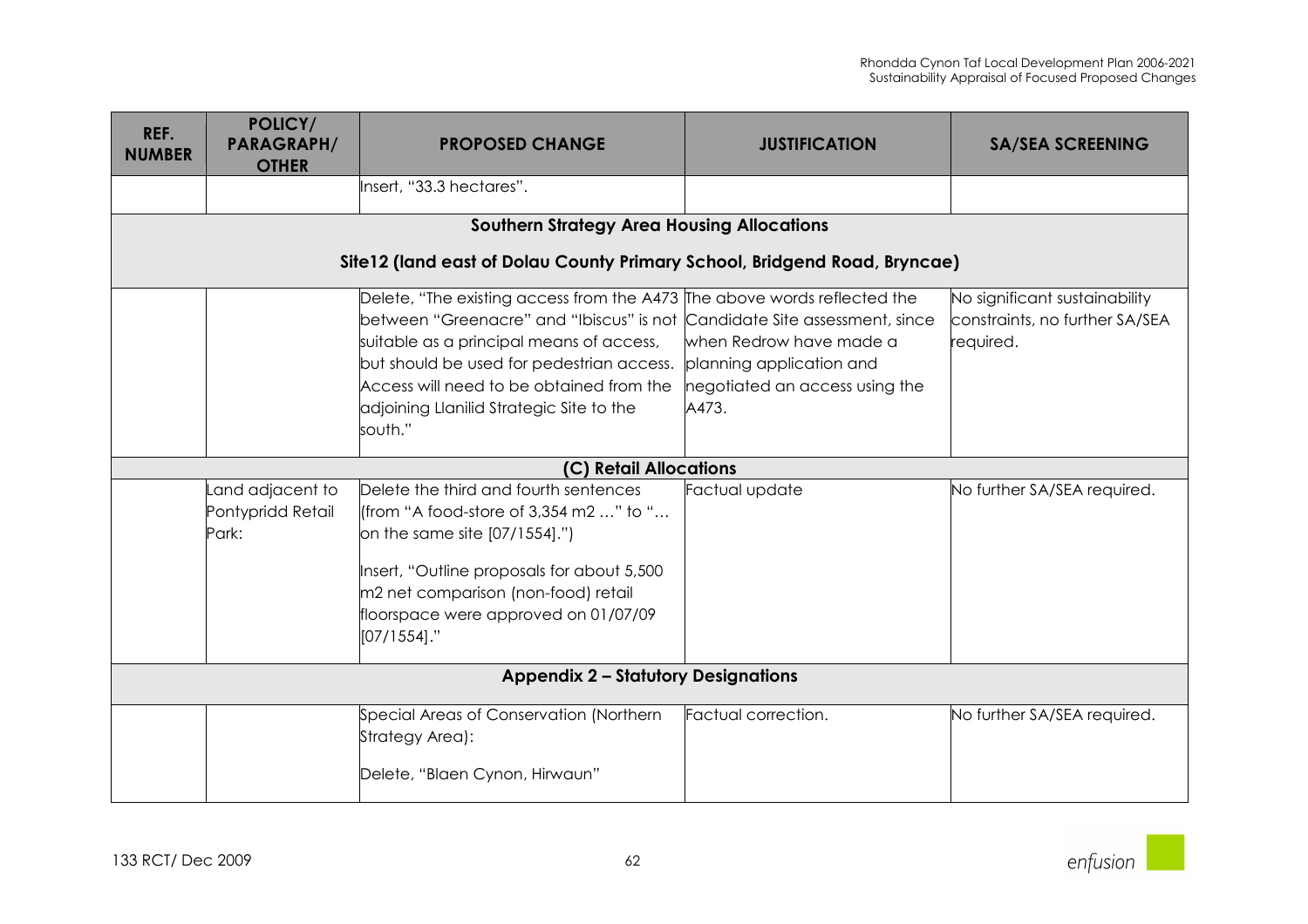| REF.<br><b>NUMBER</b> | POLICY/<br><b>PARAGRAPH/</b><br><b>OTHER</b> | <b>PROPOSED CHANGE</b>                                                                                                                                                                                                                                                                                                                                                                                                                                                                                                                                                                                                                                                                                                                                           | <b>JUSTIFICATION</b>                                   | <b>SA/SEA SCREENING</b>                                       |
|-----------------------|----------------------------------------------|------------------------------------------------------------------------------------------------------------------------------------------------------------------------------------------------------------------------------------------------------------------------------------------------------------------------------------------------------------------------------------------------------------------------------------------------------------------------------------------------------------------------------------------------------------------------------------------------------------------------------------------------------------------------------------------------------------------------------------------------------------------|--------------------------------------------------------|---------------------------------------------------------------|
|                       |                                              | Insert, "Coedydd Nedd a Mellte (part);<br>Blaen Cynon (part)".                                                                                                                                                                                                                                                                                                                                                                                                                                                                                                                                                                                                                                                                                                   |                                                        |                                                               |
|                       |                                              | Appendix Four - Glossary of Terms                                                                                                                                                                                                                                                                                                                                                                                                                                                                                                                                                                                                                                                                                                                                |                                                        |                                                               |
|                       |                                              | Insert new items as follows:<br><b>Indicative Concept Plan</b> - The concept<br>plan is indicative and although developers<br>must have regard to it, it is flexible enough<br>to allow for masterplans to take place on<br>the site. It does set out the Council's<br>aspirations for the sites including the mix of<br>uses that will be required. Detailed<br>discussions regarding masterplanning will<br>be dealt with at a later stage.<br><b>Welsh Index of Multiple Deprivation</b> - The<br>Welsh Index of Multiple Deprivation is the<br>official measure of deprivation for small<br>areas in Wales. The Index looks at issues<br>such as income, housing, employment,<br>access to services, health, environment,<br>education and community safety. | Agree Fernhill Rhondda<br>Conservation Group requests. | Points of clarification detail no<br>further SA/SEA required. |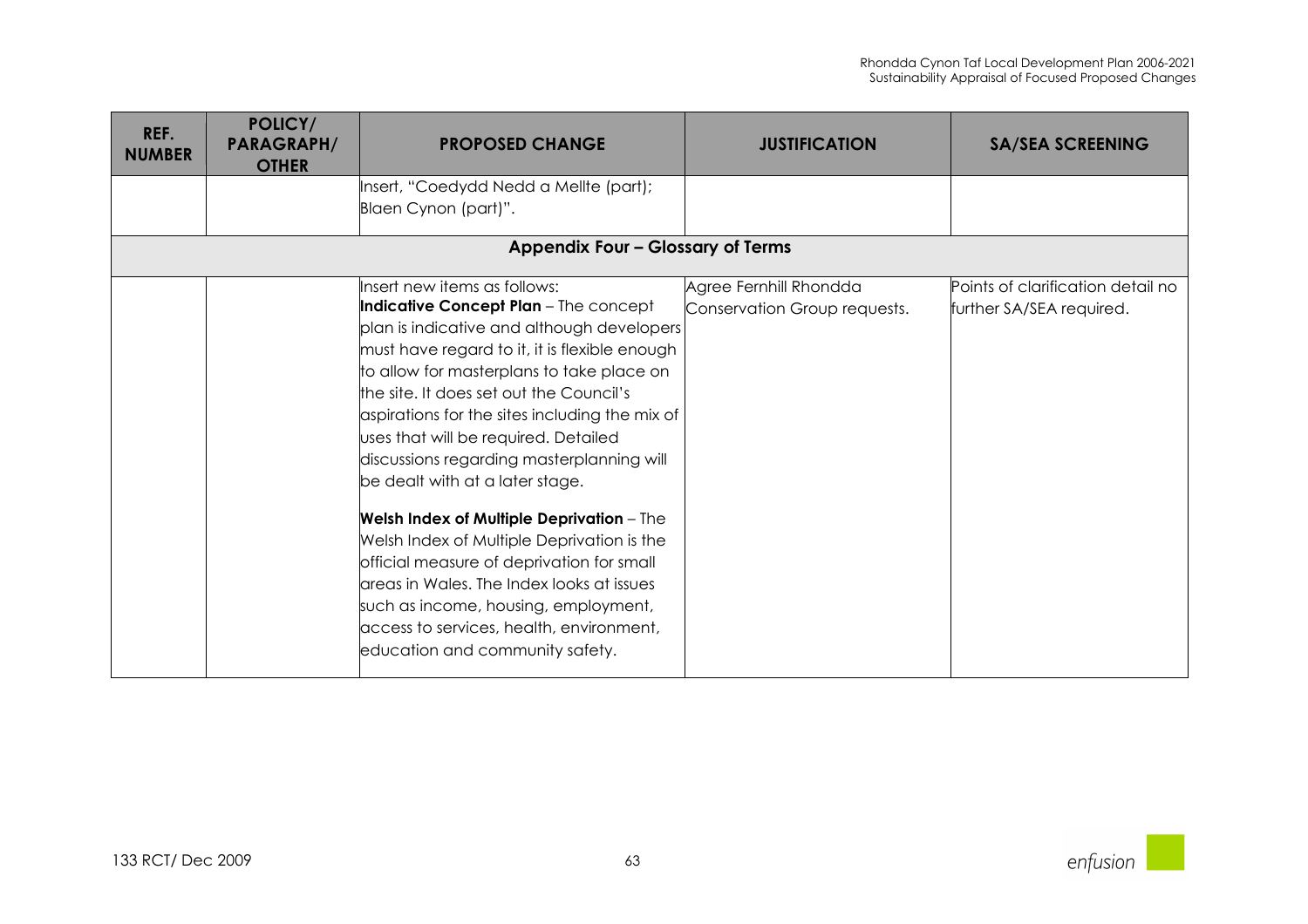## Appendix 2:

## Sustainability Appraisal Key

| DG           | Development actively encouraged as it would resolve an existing<br>sustainability problem                                      |
|--------------|--------------------------------------------------------------------------------------------------------------------------------|
| LG.          | No Sustainability constraints and development acceptable                                                                       |
| <sub>B</sub> | Neutral effect                                                                                                                 |
| Y            | Potential sustainability issues; mitigation and /or negotiation possible                                                       |
| $\bigcirc$   | Problematical and improbable because of known sustainability issues ;<br>mitigation or negotiation difficult and /or expensive |
| $\mathsf{R}$ | Absolute sustainability constraints to development                                                                             |
| Ś            | Unknown effect                                                                                                                 |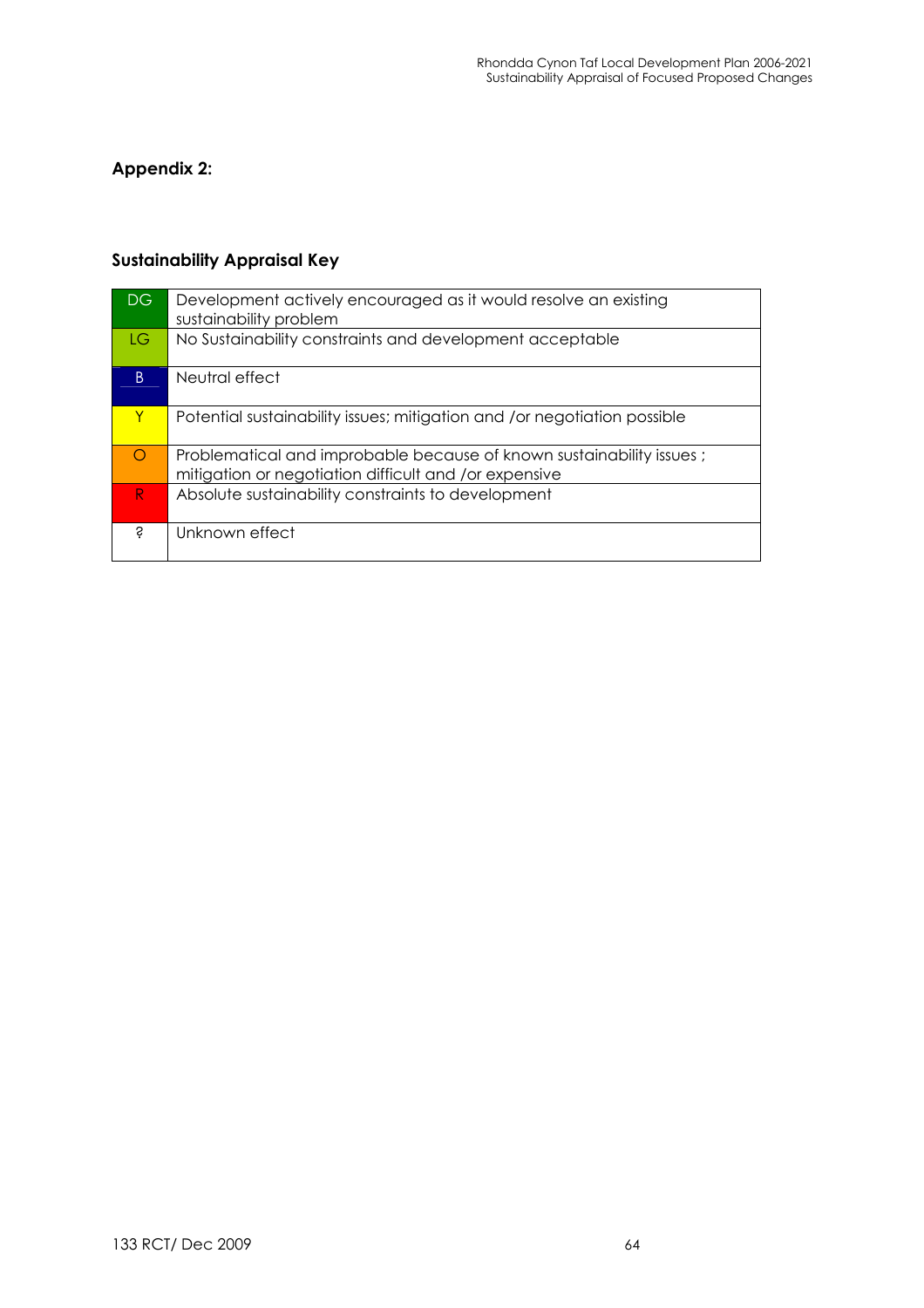## Policy AW ?? Gypsies and Travellers

Proposals for the use of land for the stationing of caravans occupied by gypsies, travellers and travelling show people will be permitted where it can be demonstrated that the proposed development:

- i)cannot be accommodated on the site allocated by policy SSA27
- ii)will meet an identified local need for gypsies, travellers or travelling show people with established links with the locality;
- iii)is accessible to local services by a range of modes of transport, on foot or by cycle
- iv)has safe access to the highway network and will not cause traffic congestion or exacerbate existing traffic congestion
- v)includes sufficient space for parking and manoeuvring of all vehicles associates with the occupiers within the site cartilage
- vi)is provided with adequate on-site services fro water supply; power; drainage; sewage disposal; and waste disposal facilities
- vii) is well screened and capable of being well screened and will have no adverse effect on the character or appearance of the surrounding area
- viii)is not within a green wedge or a site designated for international, national or local nature conservation and
- ix)accords with the requirement of policies NSA12 and SSA 13.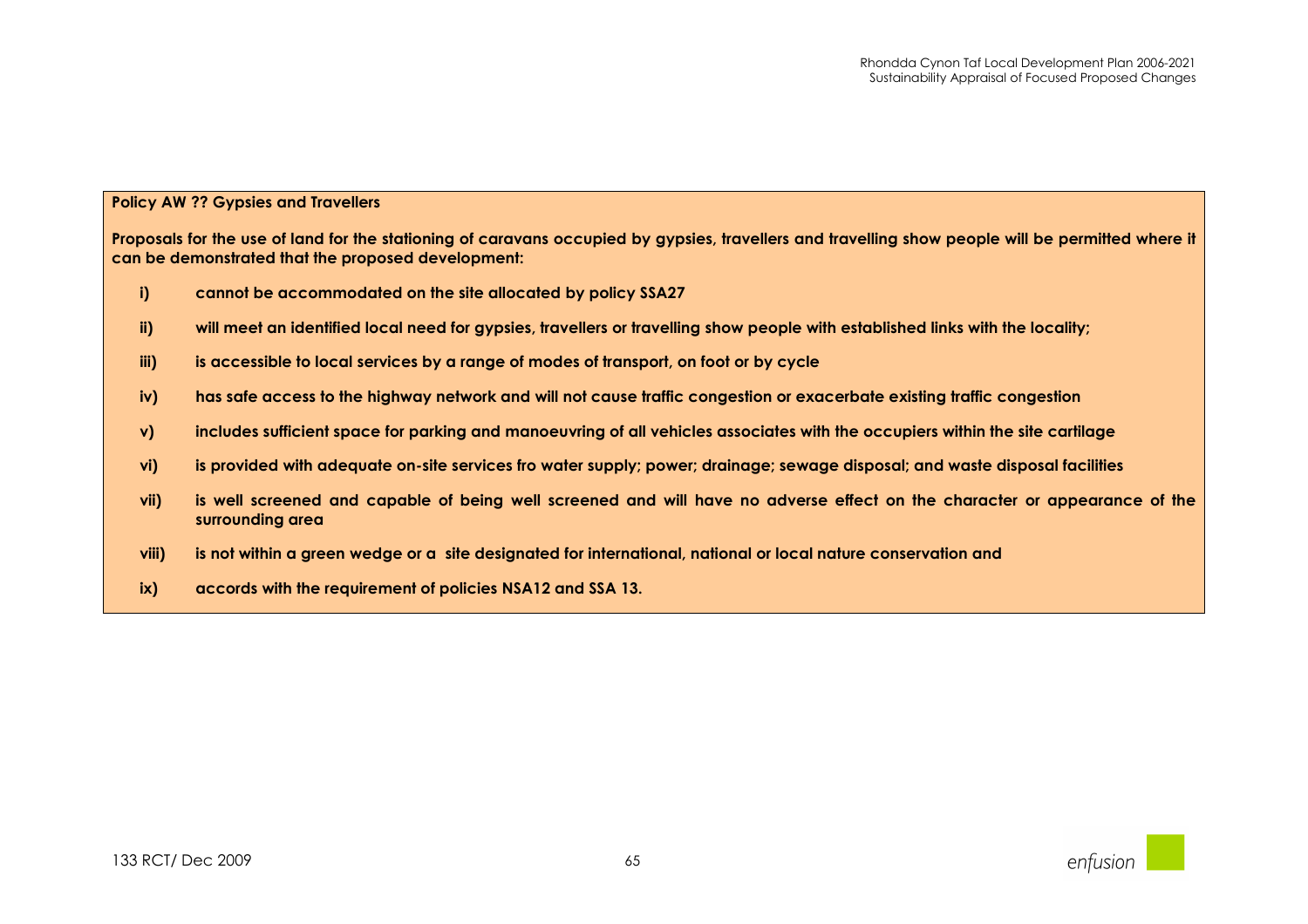|                     | <b>Policy AW ?? Gypsies and Travellers</b>                                                                                                                                        |                                                                                                                                                                                                                                                              |            |                               |                                                                                                            |
|---------------------|-----------------------------------------------------------------------------------------------------------------------------------------------------------------------------------|--------------------------------------------------------------------------------------------------------------------------------------------------------------------------------------------------------------------------------------------------------------|------------|-------------------------------|------------------------------------------------------------------------------------------------------------|
| <b>SA Objective</b> |                                                                                                                                                                                   | Nature of the sustainability effect of<br>policy (including magnitude, timing,<br>duration and reversibility of effects where<br>known).                                                                                                                     | Assessment | <b>Evidence and reference</b> | Suggested mitigation and<br>enhancement measures (those<br>in italics are already proposed in<br>the Plan) |
|                     | Housing<br>Provide for the<br>overall housing<br>requirement through<br>a mix of dwelling<br>types catering for all<br>needs to promote<br>integrated and<br>thriving communities | Supports SA objective, provides flexibility<br>and potential alternative<br>accommodation provision, so that<br>families can be sited together is there is<br>insufficient provision at the sites detailed<br>in policy SSA27                                | LG         |                               |                                                                                                            |
| $\mathbf 2$         | <b>Culture and Heritage</b><br>Promote, protect<br>and enhance the<br>Culture and Heritage<br>including landscape,<br>archaeology and<br>language                                 | The travelling community is a recognised<br>part of British culture, and the provision<br>of appropriate sites provide support for<br>this community. No direct negative<br>effects, policy ensures that character of<br>area protect by screening of sites. | $\vert$ B  |                               |                                                                                                            |
| 3                   | <b>Communities</b><br>Promote integrated                                                                                                                                          | Access to facilities is promoted by the<br>policy and attention is given to                                                                                                                                                                                  | <b>LG</b>  |                               |                                                                                                            |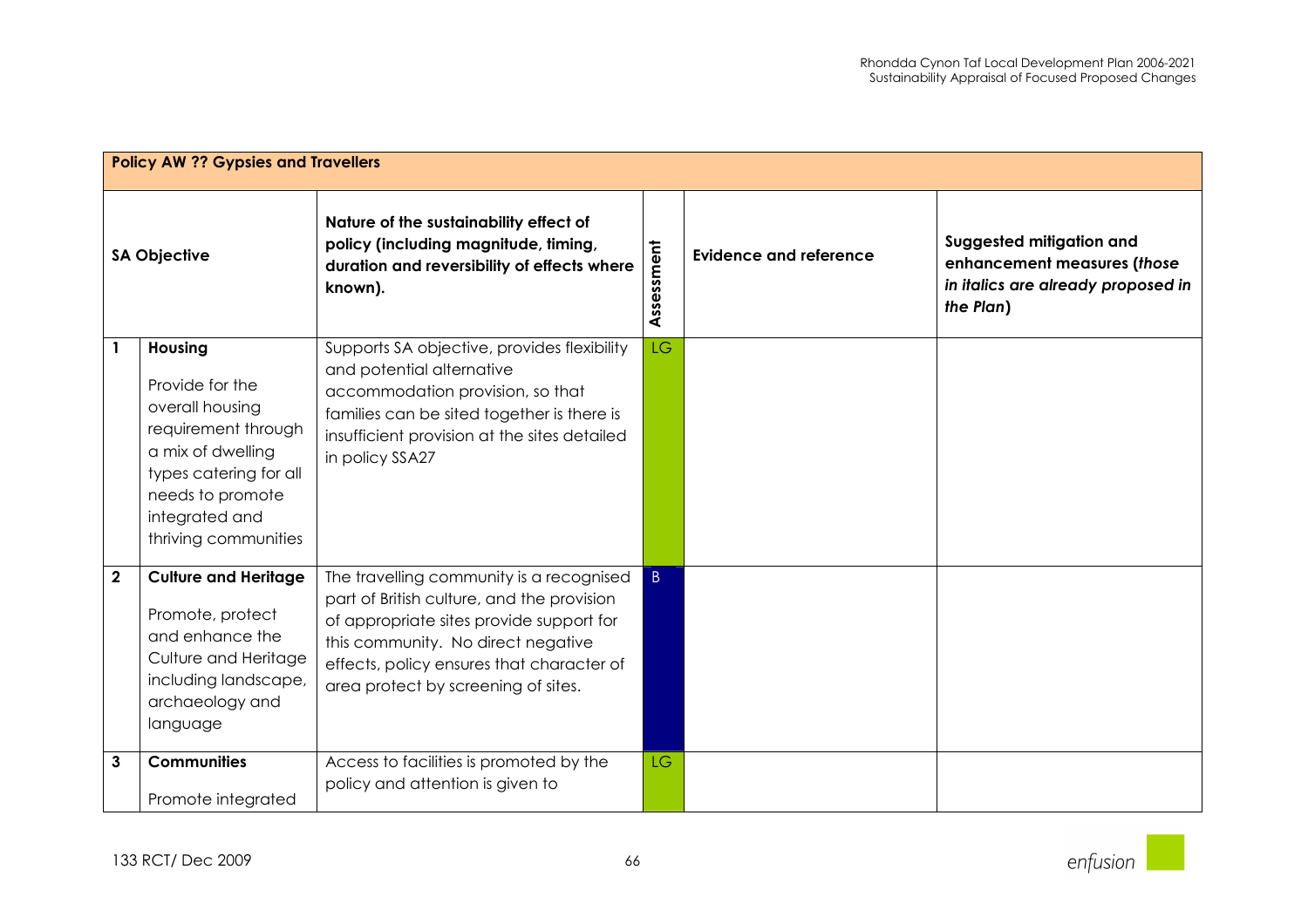|                     | <b>Policy AW ?? Gypsies and Travellers</b>                                                                                  |                                                                                                                                                                                                                                                                                                                |             |                               |                                                                                                            |
|---------------------|-----------------------------------------------------------------------------------------------------------------------------|----------------------------------------------------------------------------------------------------------------------------------------------------------------------------------------------------------------------------------------------------------------------------------------------------------------|-------------|-------------------------------|------------------------------------------------------------------------------------------------------------|
| <b>SA Objective</b> |                                                                                                                             | Nature of the sustainability effect of<br>policy (including magnitude, timing,<br>duration and reversibility of effects where<br>known).                                                                                                                                                                       | Assessment  | <b>Evidence and reference</b> | Suggested mitigation and<br>enhancement measures (those<br>in italics are already proposed in<br>the Plan) |
|                     | communities, with<br>opportunities for<br>living, working and<br>socialising for all                                        | requirement that provision be related to<br>linkage locally. This supports a more<br>integrated approach to<br>accommodating the traveller and gypsy<br>community.                                                                                                                                             |             |                               |                                                                                                            |
| 4                   | <b>Health</b><br>Provide an<br>environment that<br>encourages a<br>healthy and safe<br>lifestyle and<br>promotes well-being | Good progression of this SA objective by<br>providing gypsies and travellers with a<br>safe and secure environment, alongside<br>access to consistent health and<br>education facilities which is important fro<br>the travelling population, who may have<br>higher than average health care<br>requirements. | <b>LG</b>   |                               |                                                                                                            |
| 5                   | Economy<br>Provide for a<br>sustainable<br>economy                                                                          | The provision of housing in any form<br>enables younger people and those on<br>low incomes to be sufficiently settled to<br>undertaken longer term employment.<br>Minor support for and progression of this<br>SA objective.                                                                                   | <b>LG</b>   |                               |                                                                                                            |
| 6                   | Employment                                                                                                                  | Neutral effect on this objective,<br>presence of travelling communities                                                                                                                                                                                                                                        | $\mathsf B$ |                               |                                                                                                            |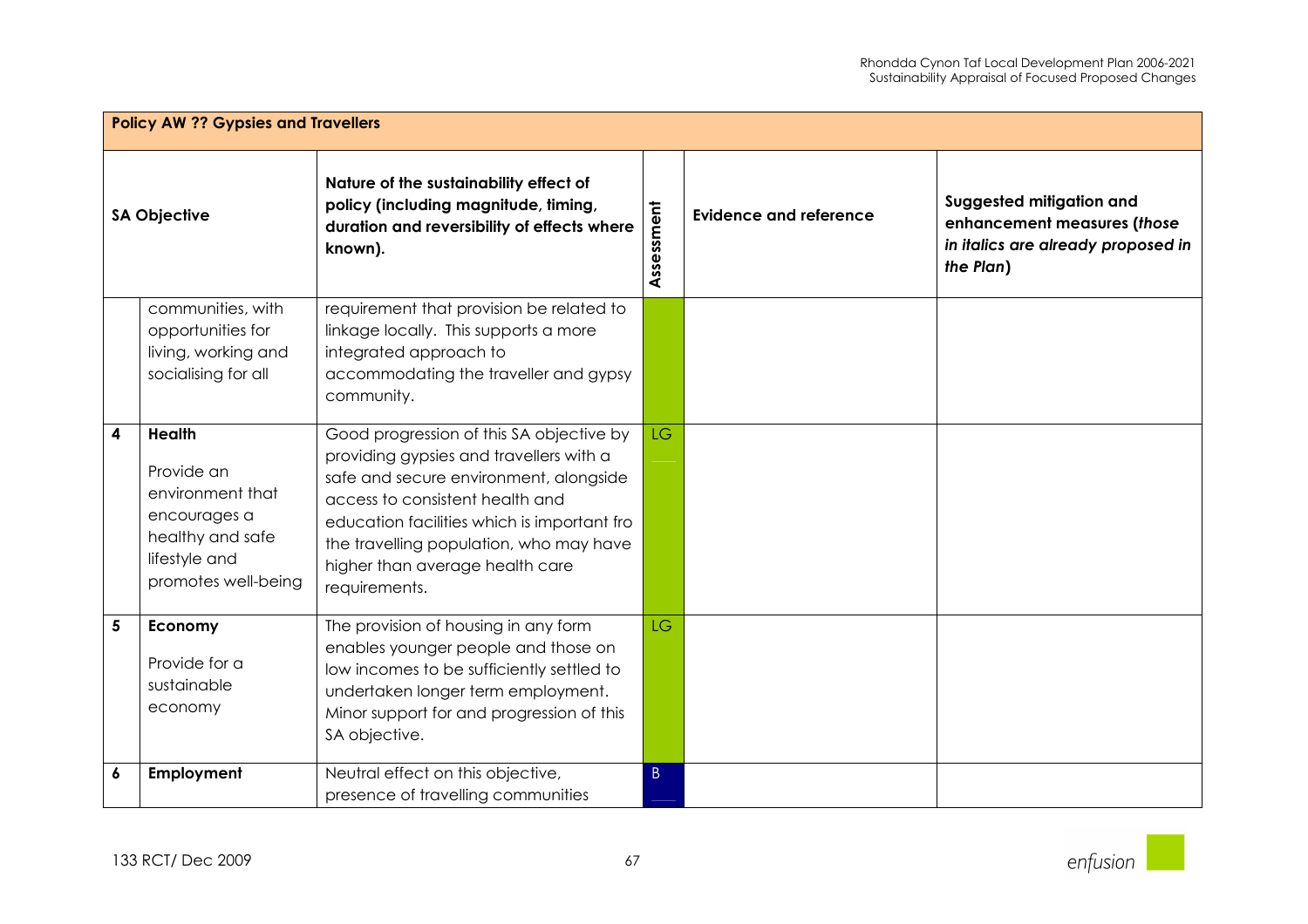|                         | <b>Policy AW ?? Gypsies and Travellers</b>                                                                     |                                                                                                                                                                                                                                            |                |                               |                                                                                                            |  |  |
|-------------------------|----------------------------------------------------------------------------------------------------------------|--------------------------------------------------------------------------------------------------------------------------------------------------------------------------------------------------------------------------------------------|----------------|-------------------------------|------------------------------------------------------------------------------------------------------------|--|--|
| <b>SA Objective</b>     |                                                                                                                | Nature of the sustainability effect of<br>policy (including magnitude, timing,<br>duration and reversibility of effects where<br>known).                                                                                                   | Assessment     | <b>Evidence and reference</b> | Suggested mitigation and<br>enhancement measures (those<br>in italics are already proposed in<br>the Plan) |  |  |
|                         | Provide for a diverse<br>range of job<br>opportunities                                                         | unlikely to increase employment/job<br>opportunities for the wider population.                                                                                                                                                             |                |                               |                                                                                                            |  |  |
| $\overline{\mathbf{z}}$ | Transport<br>Reduce the need to<br>travel and promote<br>more sustainable<br>modes of transport                | This policy makes specific provision for<br>the location of sites in areas where<br>sustainable transport modes are possible<br>and on sites that do not exacerbate or<br>generate traffic congestion issues.<br>Positive effects.         | <b>LG</b>      |                               |                                                                                                            |  |  |
| 8                       | <b>Built Environment</b><br>Provide a high<br>quality built<br>environment that<br>promotes<br>community pride | Any development is subject to design<br>criteria and provision is made to ensure<br>that developments do not have<br>negative effects on the existing built<br>environment. No identifiable permanent<br>effects on the built environment. | B              |                               |                                                                                                            |  |  |
| 9                       | Landscape<br>Improve, protect<br>and enhance the<br>countryside                                                | Neutral effect, policy makes provision to<br>protect area character - all sites should<br>be appropriately screened/landscaped<br>to take account of local sensitivities.                                                                  | $\overline{B}$ |                               |                                                                                                            |  |  |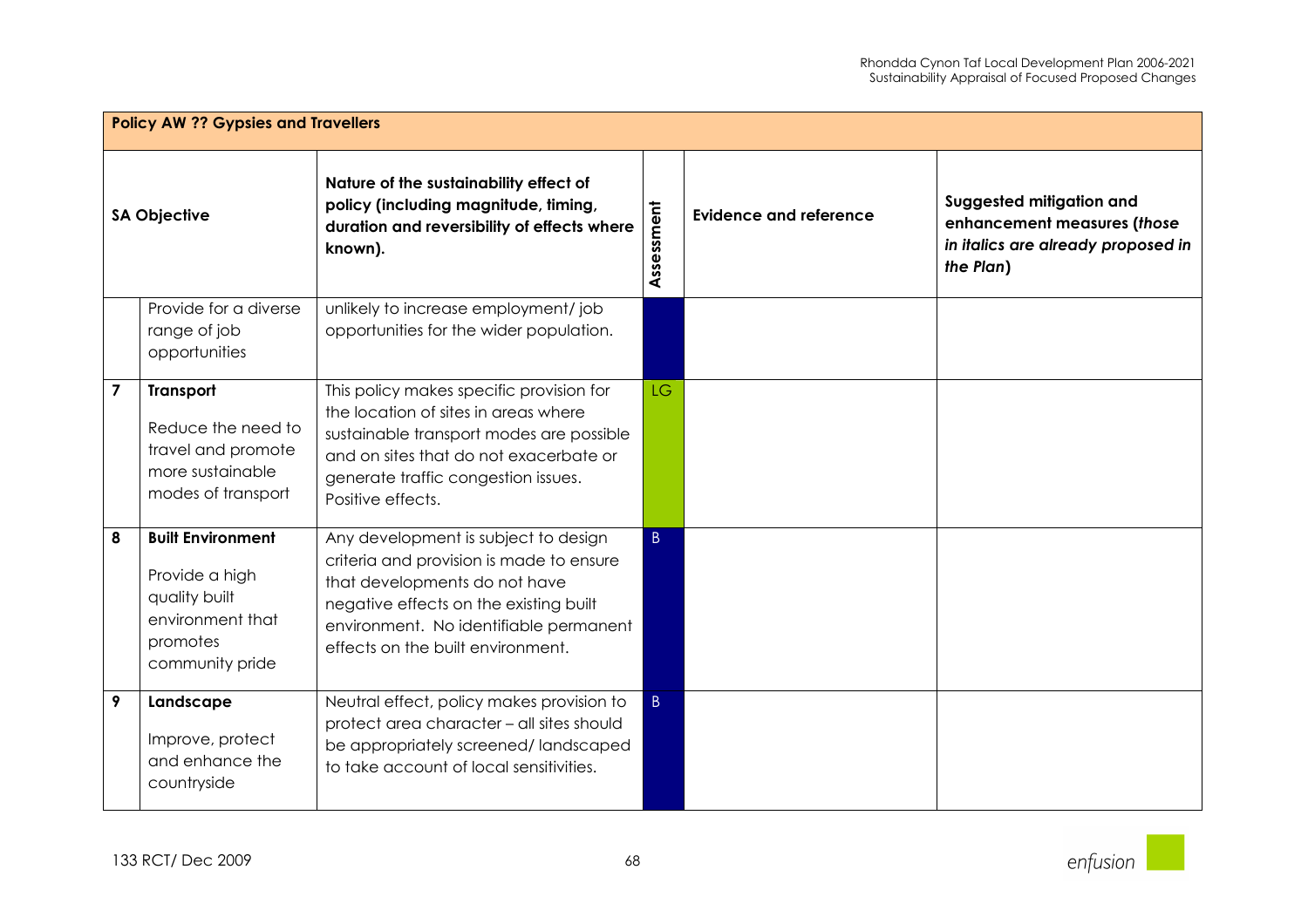| <b>Policy AW ?? Gypsies and Travellers</b> |                                                                                                                               |                                                                                                                                                                                                                                                                                                                                                |                |                               |                                                                                                                            |
|--------------------------------------------|-------------------------------------------------------------------------------------------------------------------------------|------------------------------------------------------------------------------------------------------------------------------------------------------------------------------------------------------------------------------------------------------------------------------------------------------------------------------------------------|----------------|-------------------------------|----------------------------------------------------------------------------------------------------------------------------|
| <b>SA Objective</b>                        |                                                                                                                               | Nature of the sustainability effect of<br>policy (including magnitude, timing,<br>duration and reversibility of effects where<br>known).                                                                                                                                                                                                       | Assessment     | <b>Evidence and reference</b> | Suggested mitigation and<br>enhancement measures (those<br>in italics are already proposed in<br>the Plan)                 |
| 10                                         | <b>Biodiversity</b><br>Protect and<br>enhance the<br>diversity and<br>abundance of<br>wildlife habitats and<br>native species | Biodiversity issues are considered as part<br>of the policy criteria, there should be no<br>unacceptable impacts on biodiversity as<br>a result of any future development                                                                                                                                                                      | $\overline{B}$ |                               |                                                                                                                            |
| 11                                         | Water<br>Promote sustainable<br>water management<br>including promoting<br>use of sustainable<br>drainage systems             | Policy makes provision for adequate<br>water supply and sewage disposal<br>facilities. Effects on the wider water<br>environment are uncertain, and would<br>be addressed by wording which ensures<br>that alongside conservation interests,<br>water resources are also considered and<br>appropriately protected at any<br>development site. | Ś              |                               | Ensure that protection of surface<br>and ground water resources is<br>inherent to provision of any<br>proposed development |
| 12                                         | <b>Climate Change</b><br>Manage the effects<br>of climate change                                                              | No significant effects against this SA<br>objective.                                                                                                                                                                                                                                                                                           | B.             |                               |                                                                                                                            |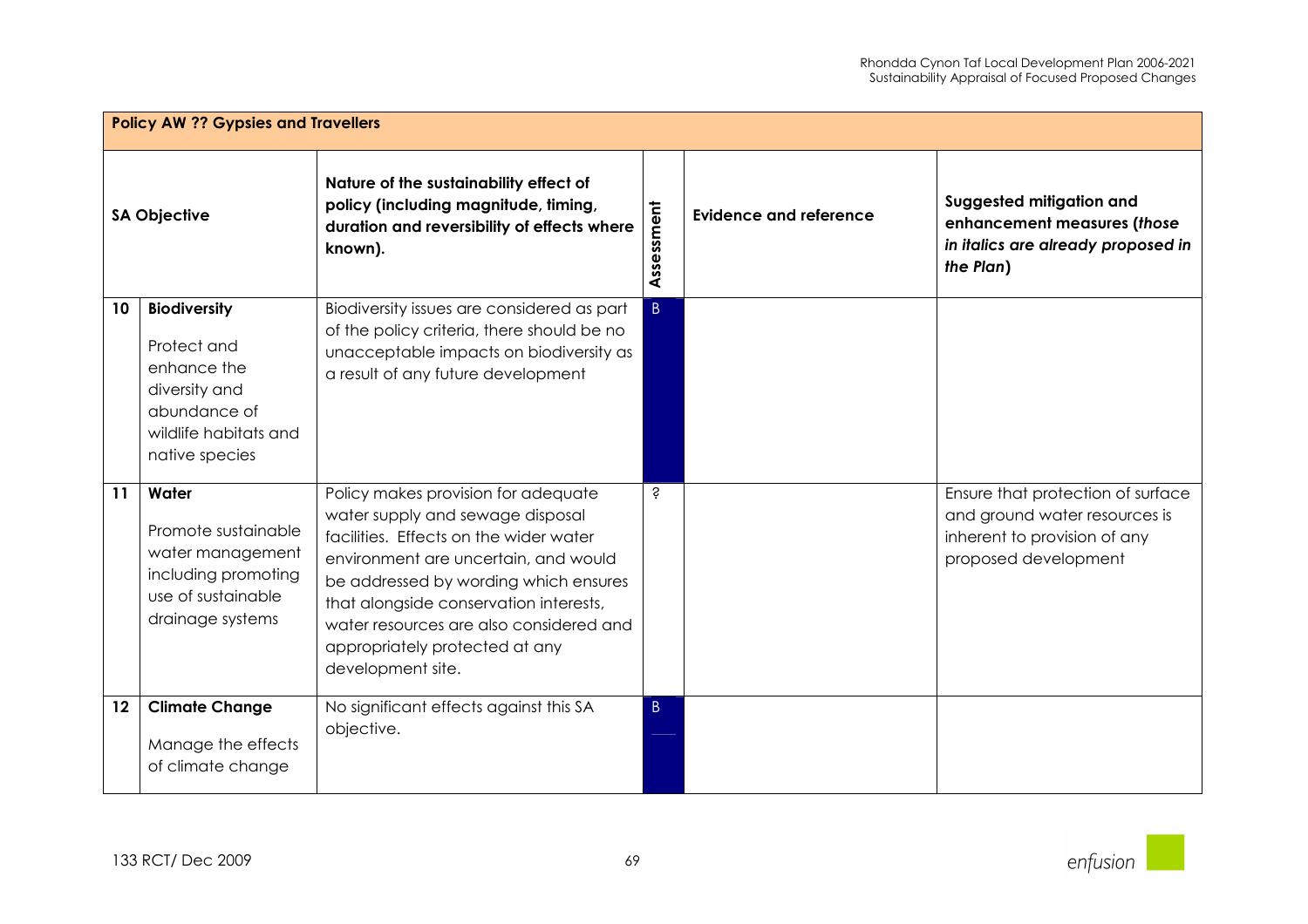|                     | <b>Policy AW ?? Gypsies and Travellers</b>                                               |                                                                                                                                                   |                |                               |                                                                                                                                                   |  |  |
|---------------------|------------------------------------------------------------------------------------------|---------------------------------------------------------------------------------------------------------------------------------------------------|----------------|-------------------------------|---------------------------------------------------------------------------------------------------------------------------------------------------|--|--|
| <b>SA Objective</b> |                                                                                          | Nature of the sustainability effect of<br>policy (including magnitude, timing,<br>duration and reversibility of effects where<br>known).          | Assessment     | <b>Evidence and reference</b> | Suggested mitigation and<br>enhancement measures (those<br>in italics are already proposed in<br>the Plan)                                        |  |  |
| 13                  | Energy<br>Increase the supply<br>of renewable energy<br>and reduce energy<br>consumption | No significant effects against this SA<br>objective.                                                                                              | B              |                               |                                                                                                                                                   |  |  |
| 14                  | <b>Land and Soils</b><br>Promote efficient use<br>of land and soils                      | Neutral effects.                                                                                                                                  | $\overline{B}$ |                               | Policy should support provision<br>on previously developed land,<br>would enhance existing<br>measures to avoid green<br>wedges and designations. |  |  |
| 15                  | Waste<br>Minimise waste,<br>especially waste to<br>landfill                              | Development outside settlement<br>boundaries can provide additional<br>challenges for waste management. No<br>significant sustainability effects. | B              |                               |                                                                                                                                                   |  |  |
| 16                  | <b>Minerals</b><br>Promote efficient<br>and appropriate use<br>of minerals               | No direct effects, relationship with this SA<br>objective.                                                                                        | B              |                               |                                                                                                                                                   |  |  |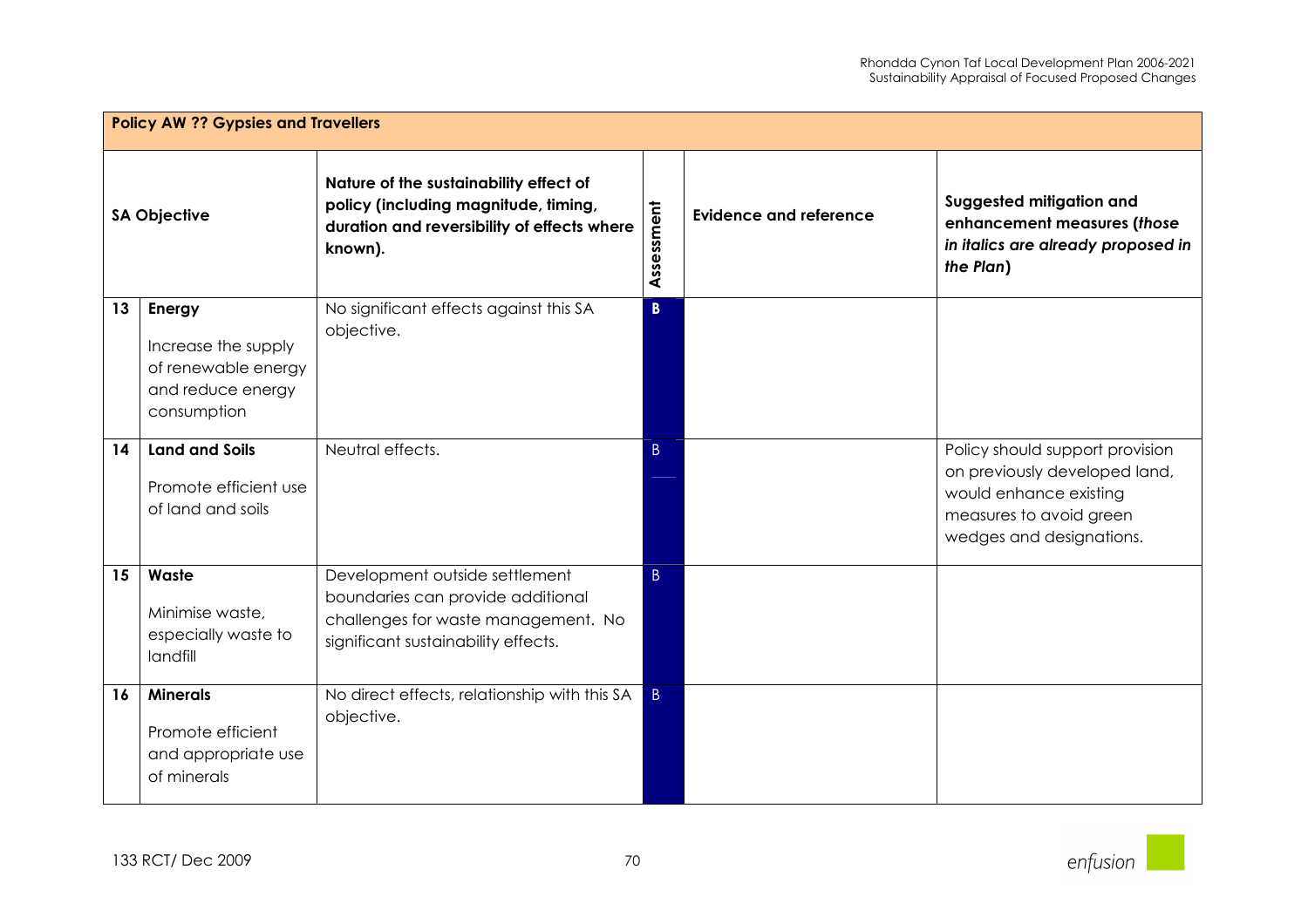| <b>Policy AW ?? Gypsies and Travellers</b> |                                                                                                                                          |                                    |                        |                                                                                                            |  |  |
|--------------------------------------------|------------------------------------------------------------------------------------------------------------------------------------------|------------------------------------|------------------------|------------------------------------------------------------------------------------------------------------|--|--|
| <b>SA Objective</b>                        | Nature of the sustainability effect of<br>policy (including magnitude, timing,<br>duration and reversibility of effects where<br>known). | ent<br>SS <sub>0</sub><br>sse<br>◀ | Evidence and reference | Suggested mitigation and<br>enhancement measures (those<br>in italics are already proposed in<br>the Plan) |  |  |
| Summary:                                   |                                                                                                                                          |                                    |                        |                                                                                                            |  |  |

This policy provides support for and progresses SA housing and communities objectives by ensuring that the needs of all sectors of the community addresses in an integrated and balanced way. The policy ensure that there is adequate provision for Gypsy and Traveller sites, whilst also protecting the interests of existing communities and the wider natural and built environment. Minor enhancements to the policy to further support SA objectives (water, land and soils) would be secured by ensuring that the policy makes provision for the protection of the water resource and focuses development on previously developed (non-greenfield) sites.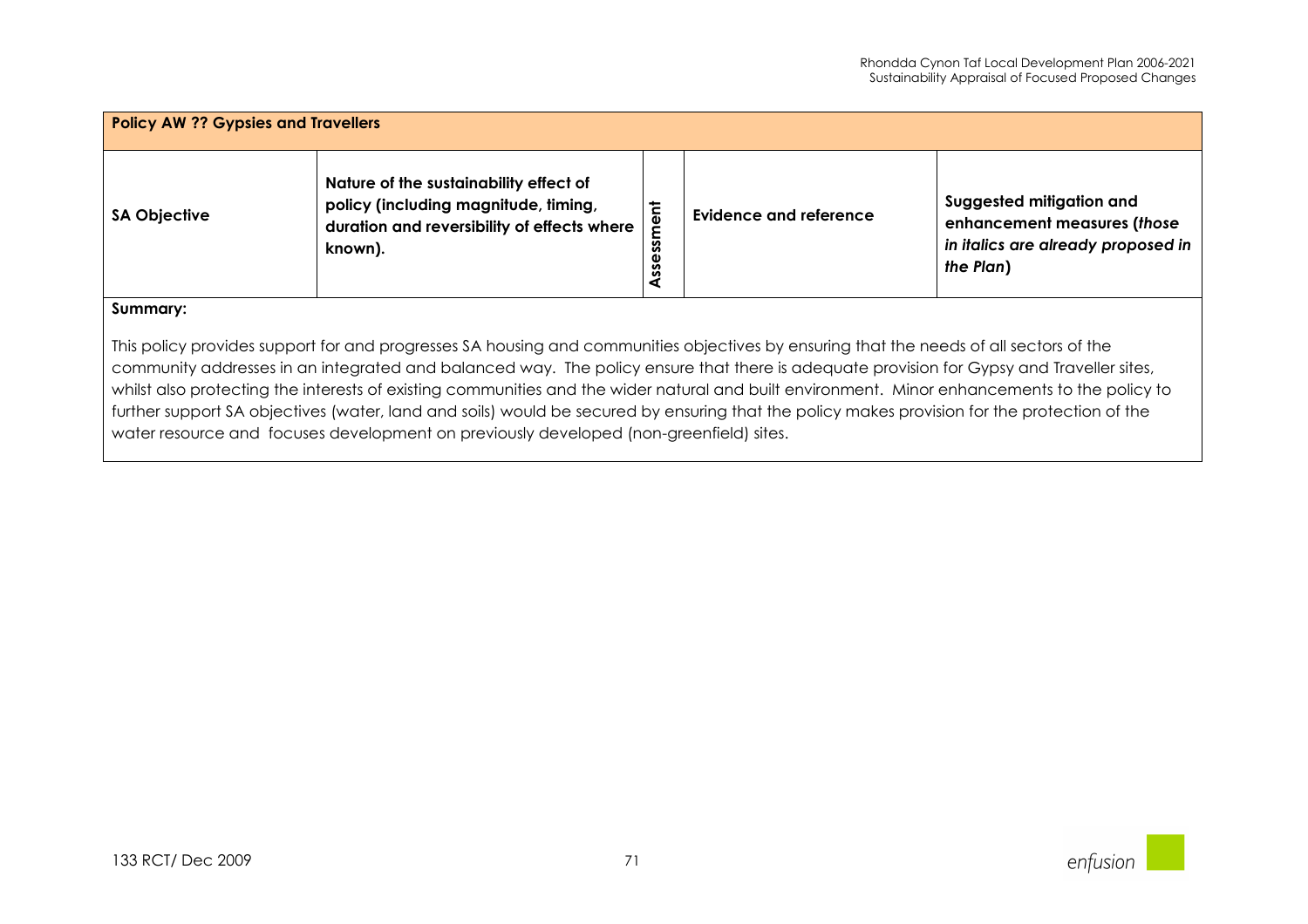| <b>Policy NSA? Coleg Morgannwg Aberdare,</b><br>Land adjoining Coleg Morgannwg, Trecynon, Aberdare is allocated for education development. |                                                                                                                                                                                   |                                                                                                                                                                                               |            |                               |                                                                                                                                |  |
|--------------------------------------------------------------------------------------------------------------------------------------------|-----------------------------------------------------------------------------------------------------------------------------------------------------------------------------------|-----------------------------------------------------------------------------------------------------------------------------------------------------------------------------------------------|------------|-------------------------------|--------------------------------------------------------------------------------------------------------------------------------|--|
| <b>SA Objective</b>                                                                                                                        |                                                                                                                                                                                   | Nature of the sustainability effect of<br>policy (including magnitude, timing,<br>duration and reversibility of effects where<br>known).                                                      | Assessment | <b>Evidence and reference</b> | Suggested mitigation and<br>enhancement measures (those<br>in italics are already proposed in<br>the Plan)                     |  |
| $\mathbf{1}$                                                                                                                               | Housing<br>Provide for the<br>overall housing<br>requirement through<br>a mix of dwelling<br>types catering for all<br>needs to promote<br>integrated and<br>thriving communities | No significant effects against this SA<br>Objective.                                                                                                                                          |            |                               |                                                                                                                                |  |
| $\overline{\mathbf{2}}$                                                                                                                    | <b>Culture and Heritage</b><br>Promote, protect<br>and enhance the<br>Culture and Heritage<br>including landscape,<br>archaeology and<br>language                                 | Uncertain effects. The allocation of this<br>site removes land from the Green<br>wedge, designed to protect local<br>landscape. Mitigation in the form of<br>integrated GI will be necessary. | ?          |                               | Incorporation of Green<br>Infrastructure and maintenance<br>of existing green spaces should<br>be provided for where possible. |  |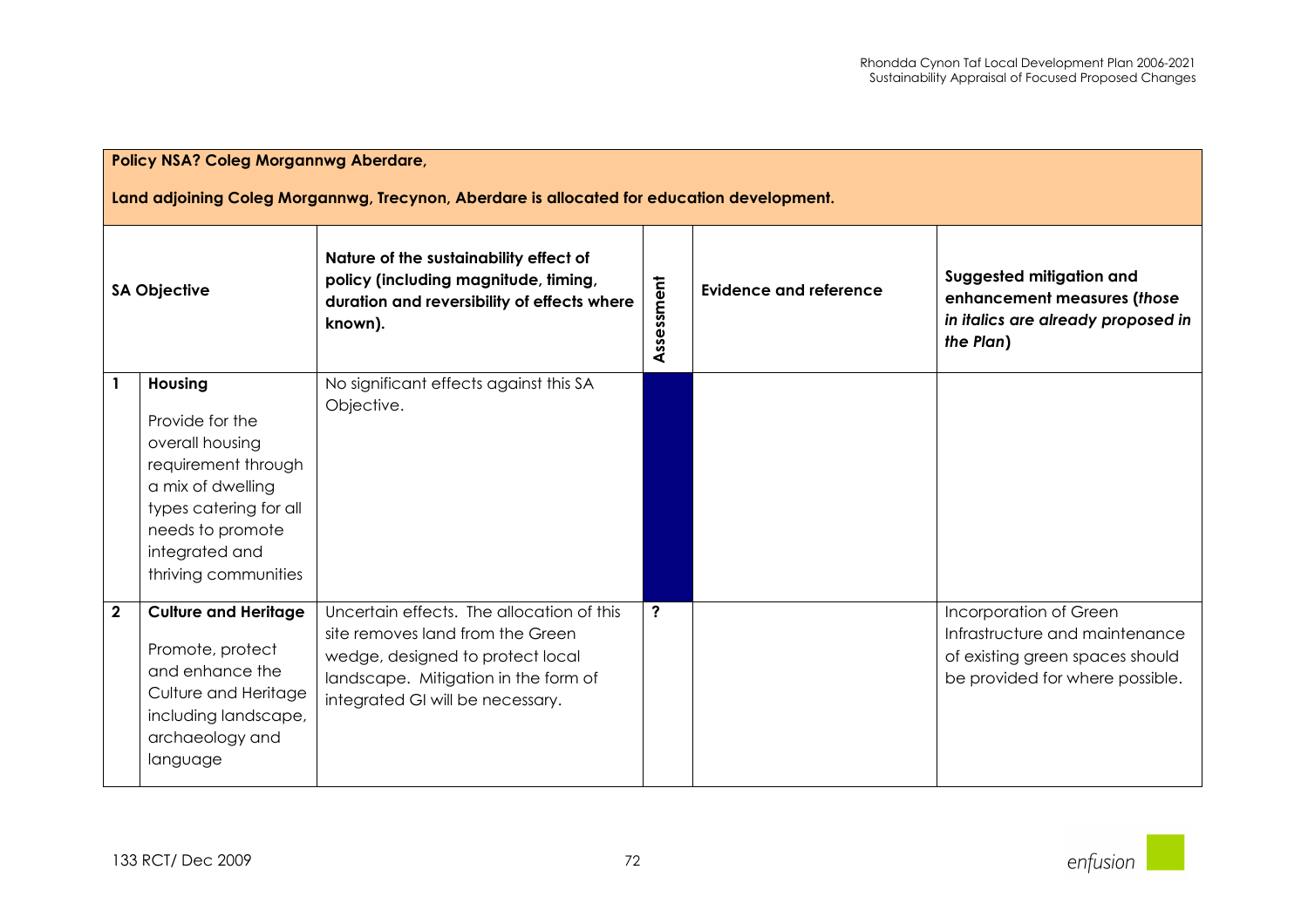|                         | <b>Policy NSA? Coleg Morgannwg Aberdare,</b><br>Land adjoining Coleg Morgannwg, Trecynon, Aberdare is allocated for education development. |                                                                                                                                                                        |                |                               |                                                                                                            |  |  |
|-------------------------|--------------------------------------------------------------------------------------------------------------------------------------------|------------------------------------------------------------------------------------------------------------------------------------------------------------------------|----------------|-------------------------------|------------------------------------------------------------------------------------------------------------|--|--|
| <b>SA Objective</b>     |                                                                                                                                            | Nature of the sustainability effect of<br>policy (including magnitude, timing,<br>duration and reversibility of effects where<br>known).                               | Assessment     | <b>Evidence and reference</b> | Suggested mitigation and<br>enhancement measures (those<br>in italics are already proposed in<br>the Plan) |  |  |
| 3                       | <b>Communities</b><br>Promote integrated<br>communities, with<br>opportunities for<br>living, working and<br>socialising for all           | Positive effects for this objective by<br>meeting a specific community need for<br>enhanced education services and<br>facilities for the local and wider<br>community. | DG             |                               |                                                                                                            |  |  |
| $\overline{\mathbf{4}}$ | <b>Health</b><br>Provide an<br>environment that<br>encourages a<br>healthy and safe<br>lifestyle and<br>promotes well-being                | No significant effects against this<br>objective. Indirect benefits from<br>education provision supporting more<br>able/ informed community.                           | $\overline{B}$ |                               |                                                                                                            |  |  |
| 5                       | Economy<br>Provide for a<br>sustainable<br>economy                                                                                         | Potential for medium and longer term<br>cumulative benefits for the economy<br>through the provision of a core service<br>within the community.                        | LG.            |                               |                                                                                                            |  |  |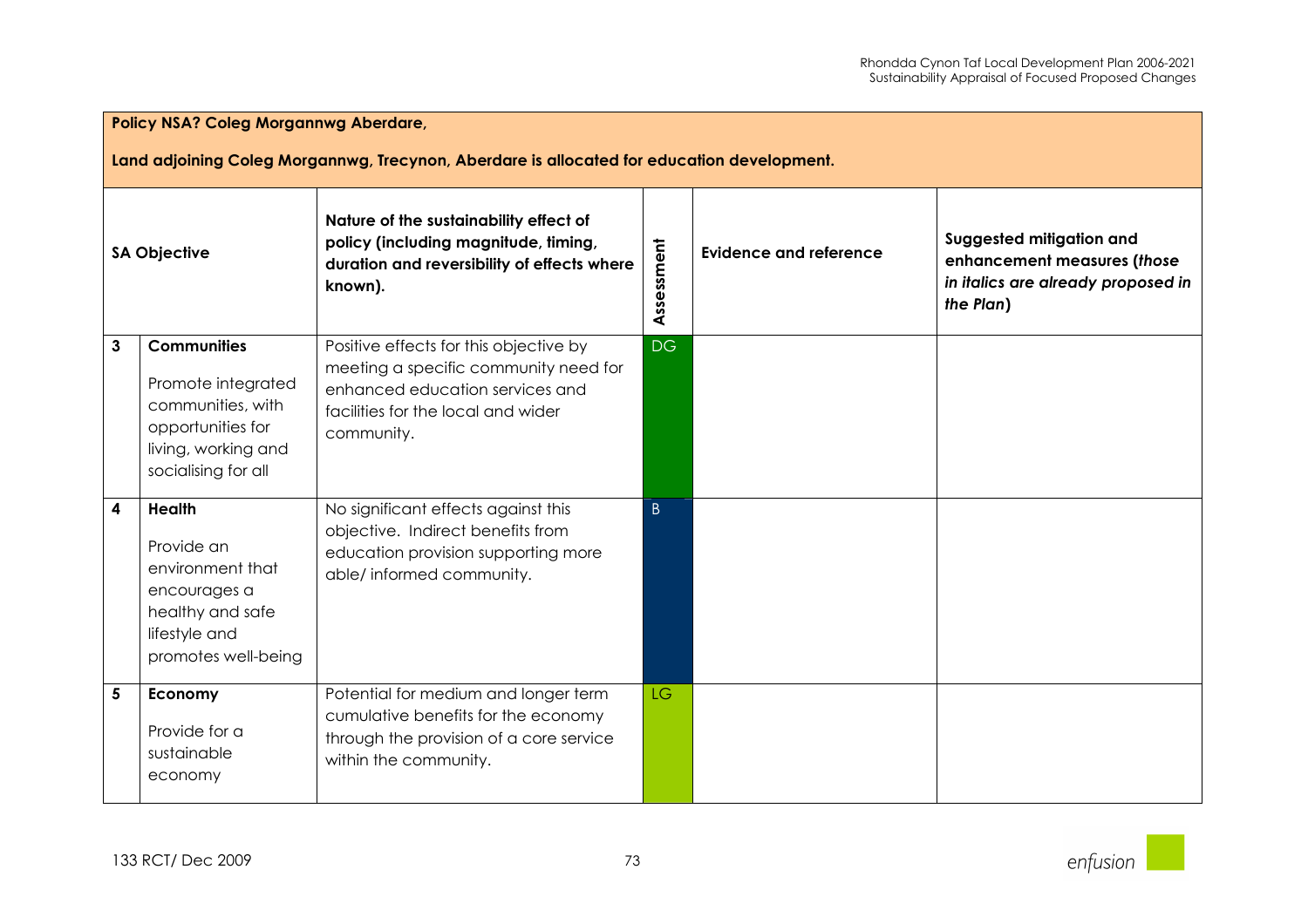|                     | <b>Policy NSA? Coleg Morgannwg Aberdare,</b><br>Land adjoining Coleg Morgannwg, Trecynon, Aberdare is allocated for education development. |                                                                                                                                                                                                                                                                           |            |                               |                                                                                                            |  |  |
|---------------------|--------------------------------------------------------------------------------------------------------------------------------------------|---------------------------------------------------------------------------------------------------------------------------------------------------------------------------------------------------------------------------------------------------------------------------|------------|-------------------------------|------------------------------------------------------------------------------------------------------------|--|--|
| <b>SA Objective</b> |                                                                                                                                            | Nature of the sustainability effect of<br>policy (including magnitude, timing,<br>duration and reversibility of effects where<br>known).                                                                                                                                  | Assessment | <b>Evidence and reference</b> | Suggested mitigation and<br>enhancement measures (those<br>in italics are already proposed in<br>the Plan) |  |  |
| 6                   | Employment<br>Provide for a diverse<br>range of job<br>opportunities                                                                       | Cumulative benefits for employment,<br>both directly through the provision of<br>educational work opportunities and<br>indirectly for the local community<br>through providing greater educational<br>opportunities that support improved<br>access to future employment. | <b>DG</b>  |                               |                                                                                                            |  |  |
| $\overline{7}$      | <b>Transport</b><br>Reduce the need to<br>travel and promote<br>more sustainable<br>modes of transport                                     | Minor indirect benefits, through the<br>provision of educational services close to<br>centres of population, reducing the<br>need to travel.                                                                                                                              | <b>LG</b>  |                               |                                                                                                            |  |  |
| 8                   | <b>Built Environment</b><br>Provide a high<br>quality built<br>environment that<br>promotes<br>community pride                             | All new development had the potential<br>to be delivered through innovative and<br>sustainable design and build techniques<br>(in conformity with national policy) to<br>provide quality facilities that benefit the<br>local community. Long term positive               | <b>LG</b>  |                               |                                                                                                            |  |  |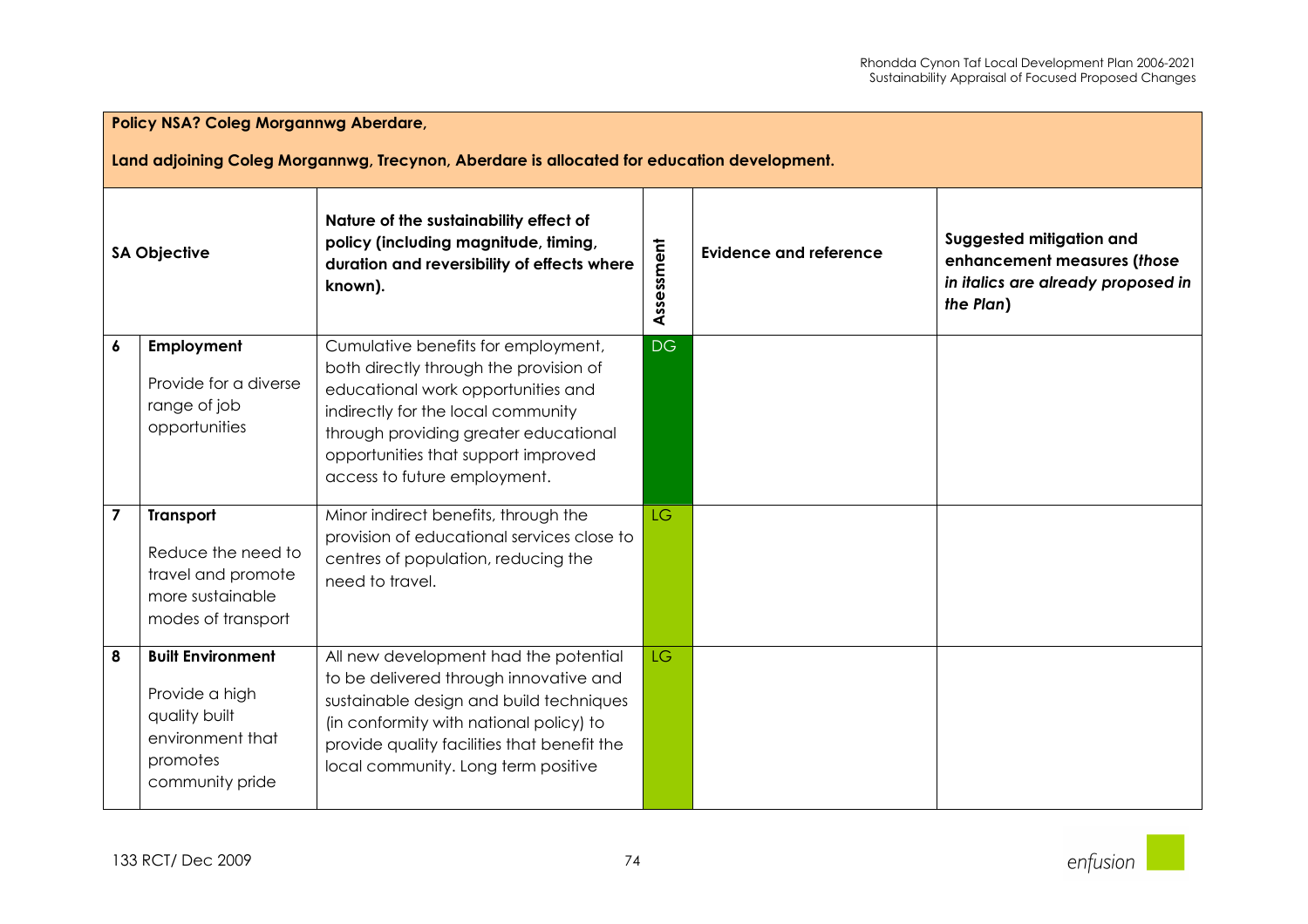| <b>Policy NSA? Coleg Morgannwg Aberdare,</b><br>Land adjoining Coleg Morgannwg, Trecynon, Aberdare is allocated for education development. |                                                                                                                               |                                                                                                                                                                                                                                |                         |                               |                                                                                                                                                                                                   |  |  |
|--------------------------------------------------------------------------------------------------------------------------------------------|-------------------------------------------------------------------------------------------------------------------------------|--------------------------------------------------------------------------------------------------------------------------------------------------------------------------------------------------------------------------------|-------------------------|-------------------------------|---------------------------------------------------------------------------------------------------------------------------------------------------------------------------------------------------|--|--|
| <b>SA Objective</b>                                                                                                                        |                                                                                                                               | Nature of the sustainability effect of<br>policy (including magnitude, timing,<br>duration and reversibility of effects where<br>known).                                                                                       | Assessment              | <b>Evidence and reference</b> | Suggested mitigation and<br>enhancement measures (those<br>in italics are already proposed in<br>the Plan)                                                                                        |  |  |
|                                                                                                                                            |                                                                                                                               | effects.                                                                                                                                                                                                                       |                         |                               |                                                                                                                                                                                                   |  |  |
| 9                                                                                                                                          | Landscape<br>Improve, protect<br>and enhance the<br>countryside                                                               | Uncertain effects against this objective<br>given the use of green wedge land.<br>Strong GI mitigation measures will be<br>necessary to ensure that existing<br>countryside and visual impacts are<br>minimised.               | $\ddot{\phantom{0}}$    |                               | Incorporation of Green<br>Infrastructure and maintenance<br>of existing multifunctional green<br>spaces should be provided for<br>where possible.                                                 |  |  |
| 10                                                                                                                                         | <b>Biodiversity</b><br>Protect and<br>enhance the<br>diversity and<br>abundance of<br>wildlife habitats and<br>native species | Uncertain effects for local habitats<br>through the loss of greenspace.<br>Mitigation measures should ensure that<br>where possible core habitats are<br>maintained or enhanced in support of<br>local biodiversity interests. | $\overline{\mathbf{?}}$ |                               | Maintenance and<br>enhancement of biodiversity,<br>incorporated as a core part of<br>development. Opportunities to<br>promote sustainability measures<br>as wider part of education<br>provision. |  |  |
| 11                                                                                                                                         | Water<br>Promote sustainable<br>water management<br>including promoting                                                       | No significant sustainability constraints.<br>Al development will be required to<br>incorporate measures to minimise water<br>usage.                                                                                           | <b>LG</b>               |                               |                                                                                                                                                                                                   |  |  |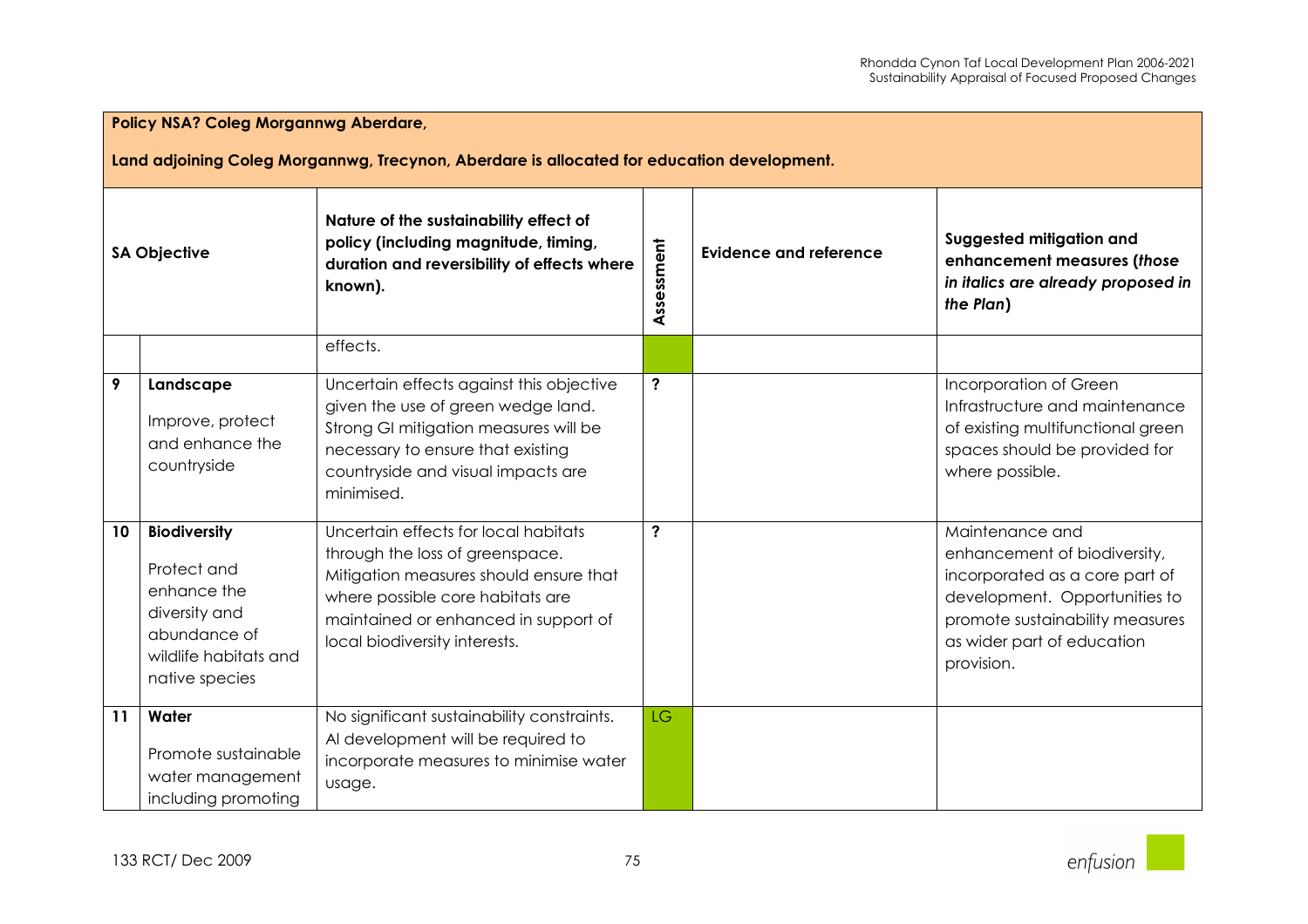|                     | <b>Policy NSA? Coleg Morgannwg Aberdare,</b>                                               |                                                                                                                                                                                                                                         |                |                               |                                                                                                                                            |  |  |  |
|---------------------|--------------------------------------------------------------------------------------------|-----------------------------------------------------------------------------------------------------------------------------------------------------------------------------------------------------------------------------------------|----------------|-------------------------------|--------------------------------------------------------------------------------------------------------------------------------------------|--|--|--|
|                     | Land adjoining Coleg Morgannwg, Trecynon, Aberdare is allocated for education development. |                                                                                                                                                                                                                                         |                |                               |                                                                                                                                            |  |  |  |
| <b>SA Objective</b> |                                                                                            | Nature of the sustainability effect of<br>policy (including magnitude, timing,<br>duration and reversibility of effects where<br>known).                                                                                                | Assessment     | <b>Evidence and reference</b> | Suggested mitigation and<br>enhancement measures (those<br>in italics are already proposed in<br>the Plan)                                 |  |  |  |
|                     | use of sustainable<br>drainage systems                                                     |                                                                                                                                                                                                                                         |                |                               |                                                                                                                                            |  |  |  |
| 12                  | <b>Climate Change</b><br>Manage the effects<br>of climate change                           | No significant sustainability effects<br>identified. Development should ensure<br>that energy efficiency measures are<br>incorporate and sustainable transport<br>choice are available.                                                 | $\vert$ B      |                               |                                                                                                                                            |  |  |  |
| 13                  | Energy<br>Increase the supply<br>of renewable energy<br>and reduce energy<br>consumption   | No significant effects identified.                                                                                                                                                                                                      | $\overline{B}$ |                               |                                                                                                                                            |  |  |  |
| 14                  | <b>Land and Soils</b><br>Promote efficient use<br>of land and soils                        | Development removes land currently in<br>the green wedge, with negative effects<br>against this objective. Mitigation<br>necessary through the efficient design<br>development of footprint and the<br>incorporation GI and enhancement | Y              |                               | Promote the efficient use of<br>space through design and<br>ensure that GI mitigations and<br>enhancement are core to the<br>development,. |  |  |  |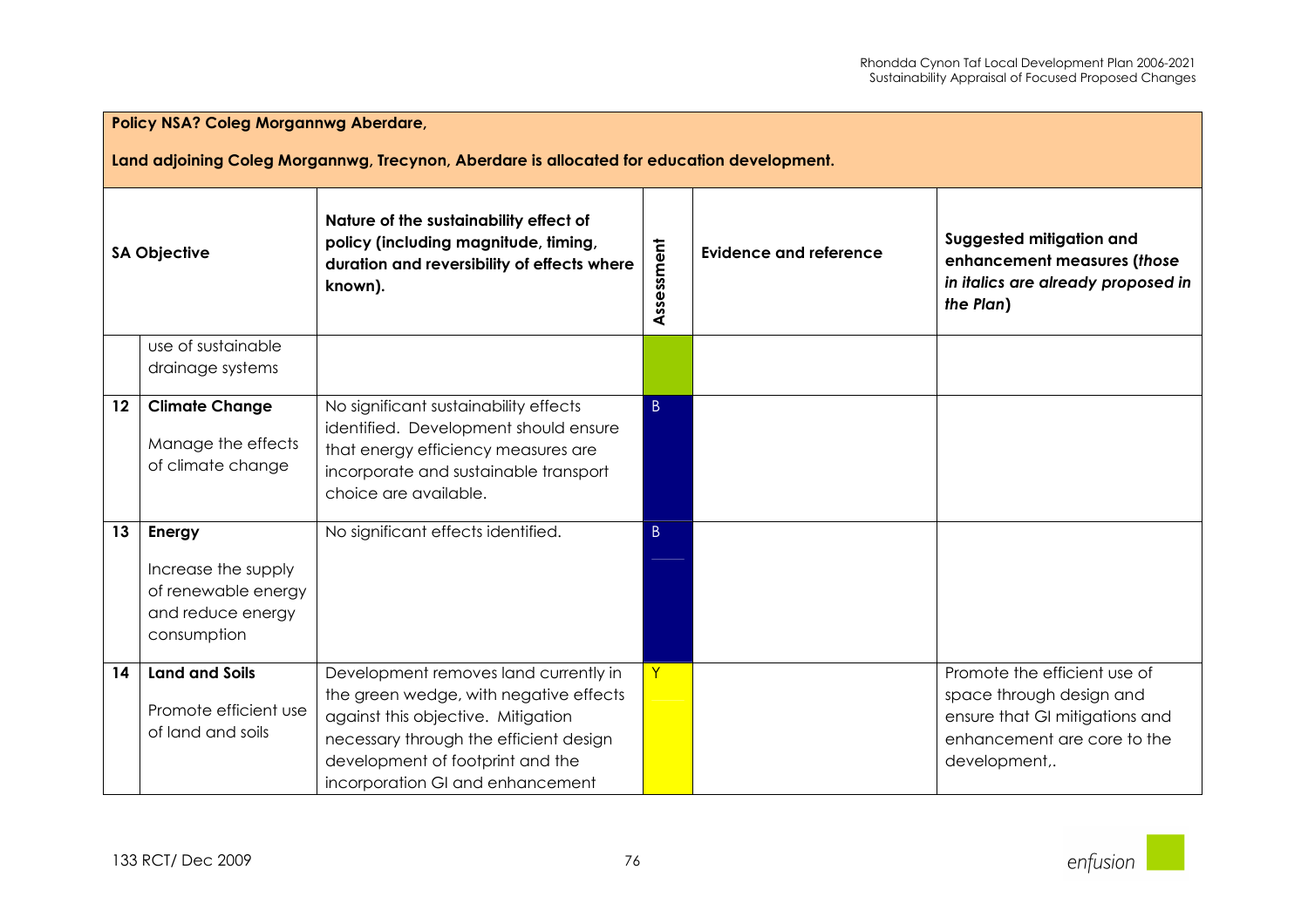|                     | <b>Policy NSA? Coleg Morgannwg Aberdare,</b>                                               |                                                                                                                                          |              |                               |                                                                                                            |  |  |  |
|---------------------|--------------------------------------------------------------------------------------------|------------------------------------------------------------------------------------------------------------------------------------------|--------------|-------------------------------|------------------------------------------------------------------------------------------------------------|--|--|--|
|                     | Land adjoining Coleg Morgannwg, Trecynon, Aberdare is allocated for education development. |                                                                                                                                          |              |                               |                                                                                                            |  |  |  |
| <b>SA Objective</b> |                                                                                            | Nature of the sustainability effect of<br>policy (including magnitude, timing,<br>duration and reversibility of effects where<br>known). | Assessment   | <b>Evidence and reference</b> | Suggested mitigation and<br>enhancement measures (those<br>in italics are already proposed in<br>the Plan) |  |  |  |
|                     |                                                                                            | where possible of biodiversity interests.                                                                                                |              |                               |                                                                                                            |  |  |  |
| 15                  | Waste<br>Minimise waste,<br>especially waste to<br>landfill                                | No significant effects identified.                                                                                                       | B            |                               |                                                                                                            |  |  |  |
| 16                  | <b>Minerals</b><br>Promote efficient<br>and appropriate use<br>of minerals<br>Summary:     | No significant effects identified.                                                                                                       | $\mathsf{B}$ |                               |                                                                                                            |  |  |  |

This policy performs well against community, employment and economy objectives, with the potential for positive cumulative effects. The improvement of education facilities in connection with an existing site ensure that access to training and education for local communities is assured, and this may bring associated benefits for employment locally. The policy makes allocation for a site that currently lies within a 'green wedge' identified locally for landscape and open space value. The potential for negative effects for landscape and biodiversity SA objectives in particular, requires active mitigation through the provision of multifunctional green infrastructure space as part of the development and where possible enhancement of local habitats to ensure no adverse impacts on biodiversity in the long term. Given the aims of providing an educational facility, there are significant opportunities to make sustainable design, build and mitigation measures an integral part of this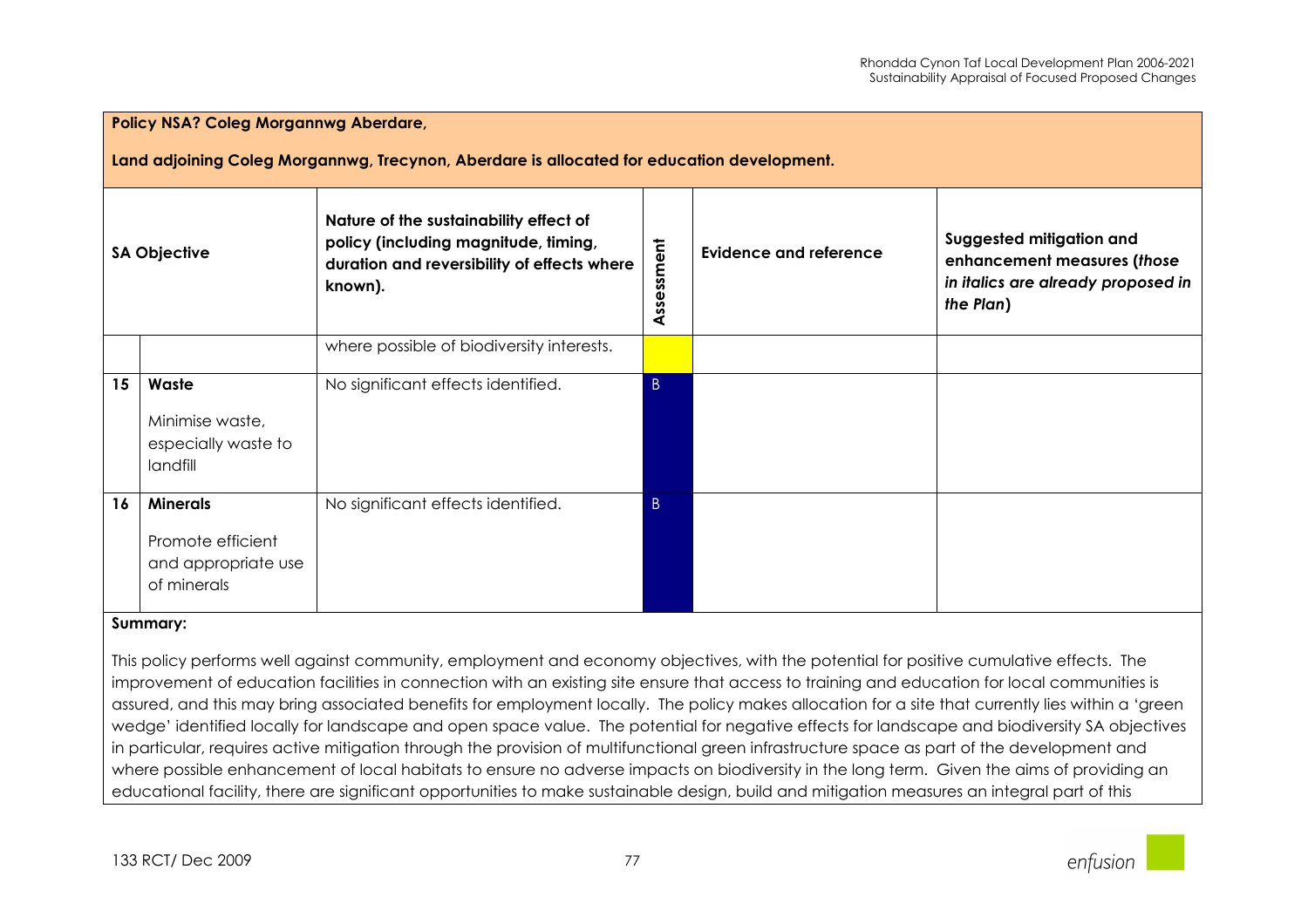| <b>Policy NSA? Coleg Morgannwg Aberdare,</b>                                               |                                                                                                                                          |                  |                        |                                                                                                            |  |  |  |
|--------------------------------------------------------------------------------------------|------------------------------------------------------------------------------------------------------------------------------------------|------------------|------------------------|------------------------------------------------------------------------------------------------------------|--|--|--|
| Land adjoining Coleg Morgannwg, Trecynon, Aberdare is allocated for education development. |                                                                                                                                          |                  |                        |                                                                                                            |  |  |  |
| <b>SA Objective</b>                                                                        | Nature of the sustainability effect of<br>policy (including magnitude, timing,<br>duration and reversibility of effects where<br>known). | iment<br>Assessi | Evidence and reference | Suggested mitigation and<br>enhancement measures (those<br>in italics are already proposed in<br>the Plan) |  |  |  |
| development process, providing enhancements for future generations.                        |                                                                                                                                          |                  |                        |                                                                                                            |  |  |  |
|                                                                                            |                                                                                                                                          |                  |                        |                                                                                                            |  |  |  |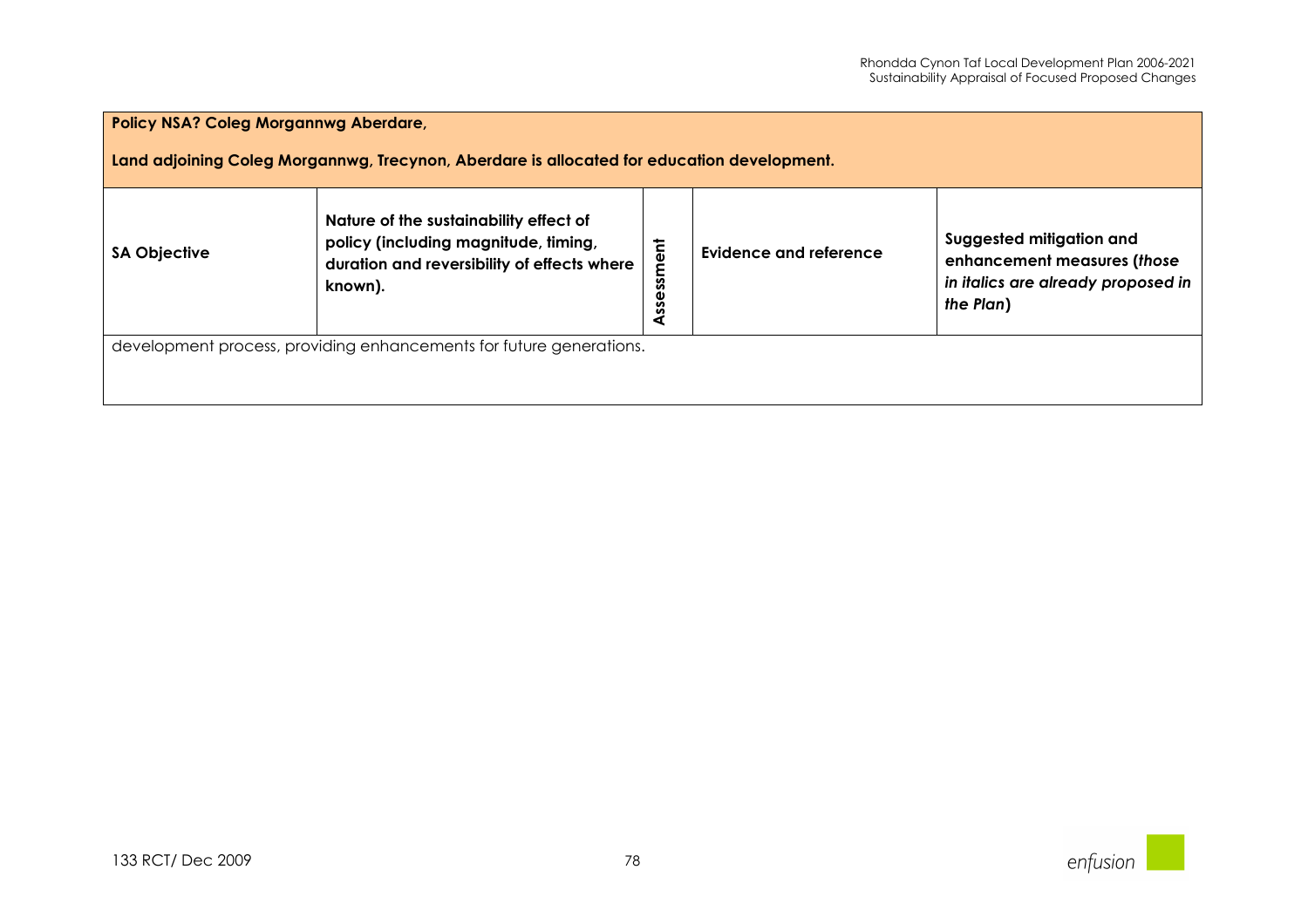| <b>SA Objective</b> |                                                                                                                                                                                          | Nature of the sustainability effect of<br>policy (including magnitude, timing,<br>duration and reversibility of effects where<br>known). | Assessment   | <b>Evidence and reference</b> | Suggested mitigation and<br>enhancement measures (those<br>in italics are already proposed in<br>the Plan) |
|---------------------|------------------------------------------------------------------------------------------------------------------------------------------------------------------------------------------|------------------------------------------------------------------------------------------------------------------------------------------|--------------|-------------------------------|------------------------------------------------------------------------------------------------------------|
|                     | <b>Housing</b><br>Provide for the<br>overall housing<br>requirement through<br>a mix of dwelling<br>types catering for all<br>needs to promote<br>integrated and<br>thriving communities | No significant effects against this SA<br>objective.                                                                                     | $\mathsf{B}$ |                               |                                                                                                            |
| $\mathbf{2}$        | <b>Culture and Heritage</b><br>Promote, protect<br>and enhance the<br>Culture and Heritage                                                                                               | No significant effects against this SA<br>objective.                                                                                     | $\mathsf{B}$ |                               |                                                                                                            |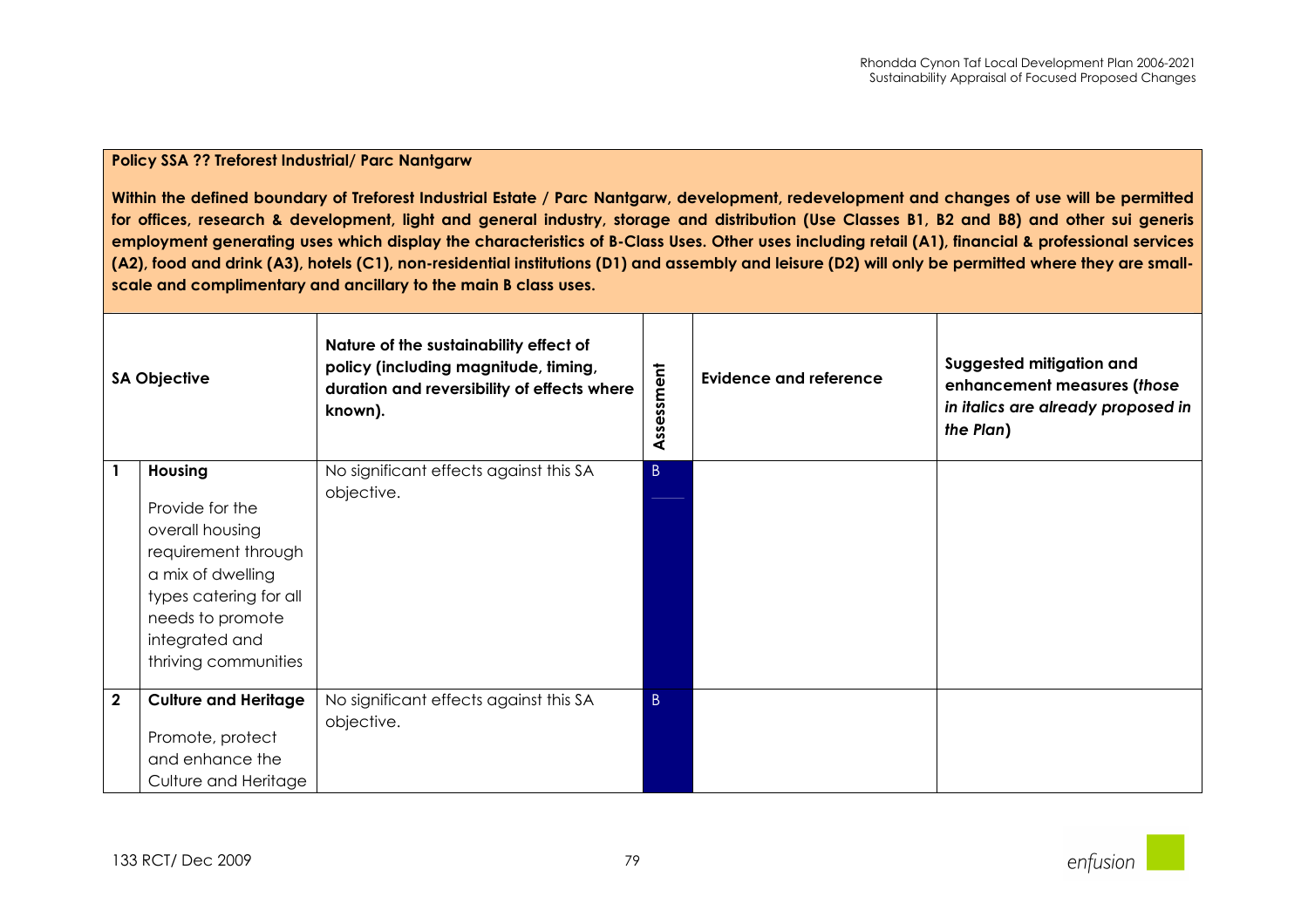|   | <b>SA Objective</b>                                                                                                              | Nature of the sustainability effect of<br>policy (including magnitude, timing,<br>duration and reversibility of effects where<br>known).                       | ssessment<br>⋖ | <b>Evidence and reference</b> | Suggested mitigation and<br>enhancement measures (those<br>in italics are already proposed in<br>the Plan) |
|---|----------------------------------------------------------------------------------------------------------------------------------|----------------------------------------------------------------------------------------------------------------------------------------------------------------|----------------|-------------------------------|------------------------------------------------------------------------------------------------------------|
|   | including landscape,                                                                                                             |                                                                                                                                                                |                |                               |                                                                                                            |
|   | archaeology and<br>language                                                                                                      |                                                                                                                                                                |                |                               |                                                                                                            |
| 3 | <b>Communities</b><br>Promote integrated<br>communities, with<br>opportunities for<br>living, working and<br>socialising for all | Indirect positive effects progressing this<br>SA objective through the provision of<br>wider work opportunities in proximity to<br>existing residential areas. | LG.            |                               |                                                                                                            |
| 4 | Health<br>Provide an<br>environment that<br>encourages a<br>healthy and safe                                                     | No direct, significant sustainability<br>effects. Minor positive effects through<br>the provision of employment<br>opportunities for local populations.        | LG.            |                               |                                                                                                            |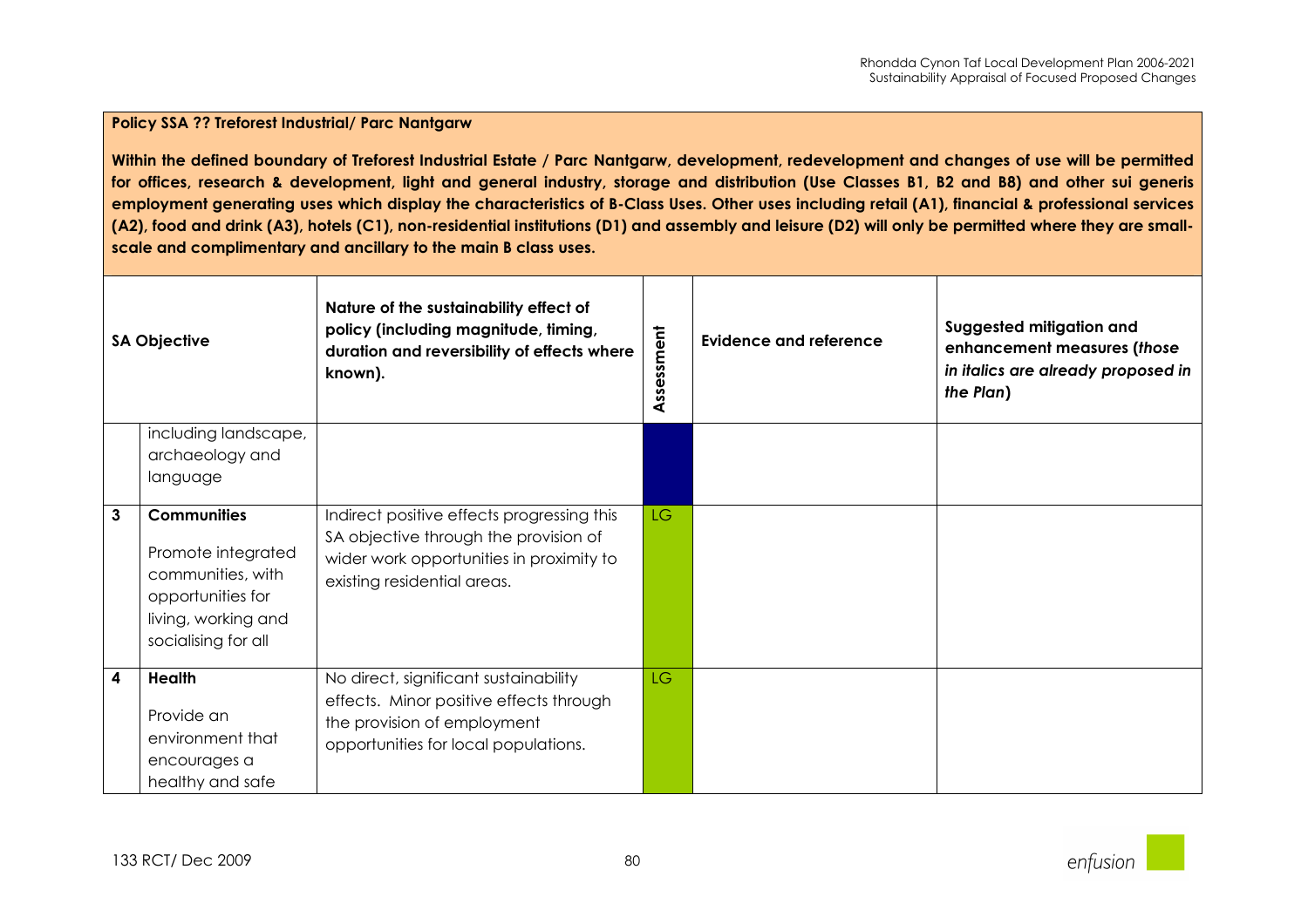| <b>SA Objective</b> |                                                                      | Nature of the sustainability effect of<br>policy (including magnitude, timing,<br>duration and reversibility of effects where<br>known).                                                                                         | Assessment | <b>Evidence and reference</b> | Suggested mitigation and<br>enhancement measures (those<br>in italics are already proposed in<br>the Plan) |
|---------------------|----------------------------------------------------------------------|----------------------------------------------------------------------------------------------------------------------------------------------------------------------------------------------------------------------------------|------------|-------------------------------|------------------------------------------------------------------------------------------------------------|
|                     | lifestyle and<br>promotes well-being                                 |                                                                                                                                                                                                                                  |            |                               |                                                                                                            |
| 5                   | Economy<br>Provide for a<br>sustainable<br>economy                   | Good progression of this SA objective<br>through the support of a wider diversity<br>of employment opportunities. Potential<br>long term, cumulative benefits where<br>synergies between new and existing<br>businesses develop. | DG         |                               |                                                                                                            |
| 6                   | Employment<br>Provide for a diverse<br>range of job<br>opportunities | In line with positive effects for the wider<br>economy, support for a diversity of<br>employment opportunities, offer direct<br>positive effects against this SA objective.                                                      | DG         |                               |                                                                                                            |
| $\overline{7}$      | <b>Transport</b><br>Reduce the need to                               | No significant sustainability constraints<br>identified. New business and industry                                                                                                                                               | $\vert$ B  |                               |                                                                                                            |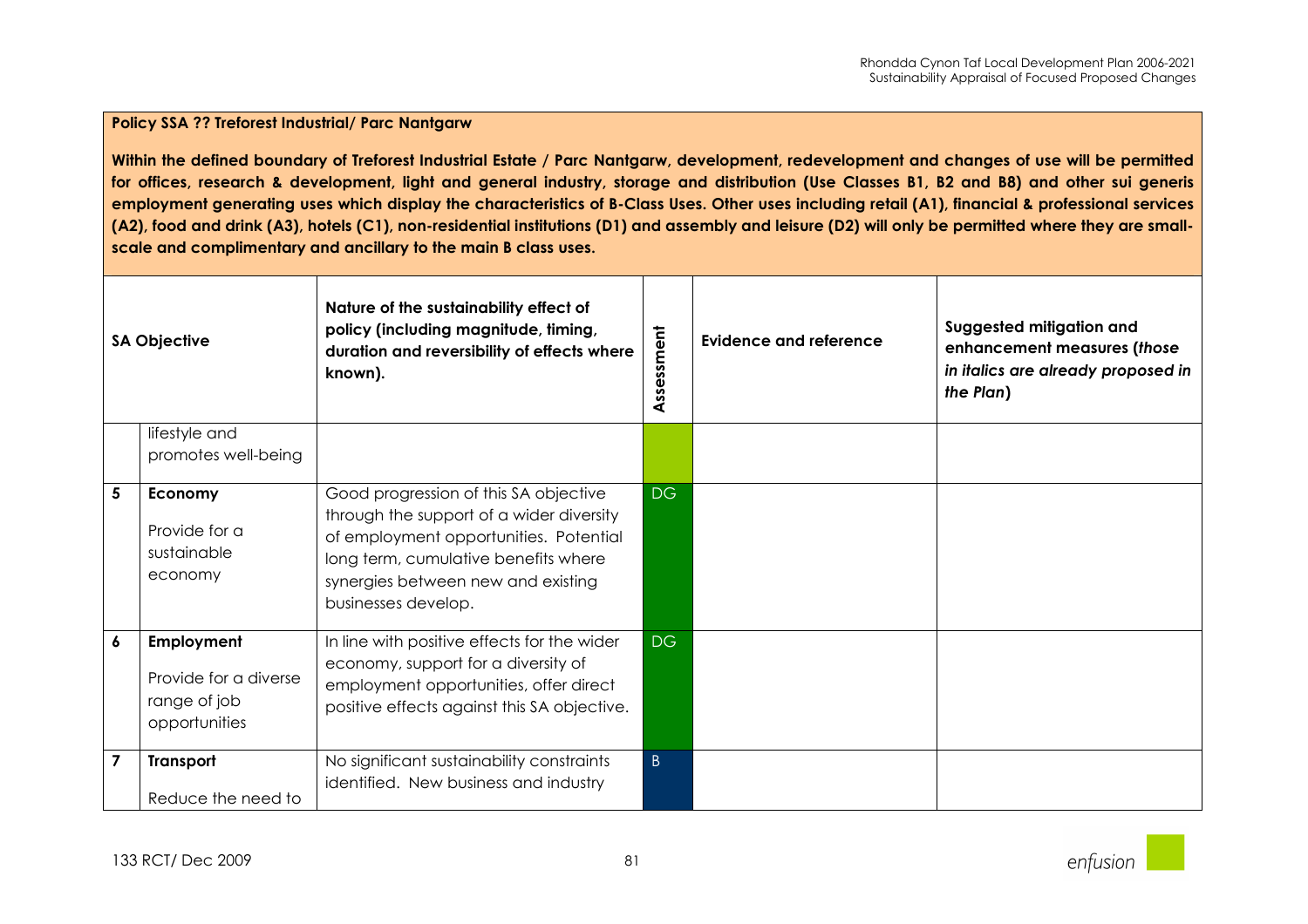| <b>SA Objective</b> |                                                                                                                | Nature of the sustainability effect of<br>policy (including magnitude, timing,<br>duration and reversibility of effects where<br>known).                                                                 | Assessment     | <b>Evidence and reference</b> | Suggested mitigation and<br>enhancement measures (those<br>in italics are already proposed in<br>the Plan) |
|---------------------|----------------------------------------------------------------------------------------------------------------|----------------------------------------------------------------------------------------------------------------------------------------------------------------------------------------------------------|----------------|-------------------------------|------------------------------------------------------------------------------------------------------------|
|                     | travel and promote<br>more sustainable<br>modes of transport                                                   | should be encouraged to promote the<br>use of sustainable transport choices. Site<br>is well located for access to the County<br>Borough.                                                                |                |                               |                                                                                                            |
| 8                   | <b>Built Environment</b><br>Provide a high<br>quality built<br>environment that<br>promotes<br>community pride | No significant sustainability constraints<br>identified. Development supported at<br>existing employment site. All new<br>buildings/refurbishments have the<br>potential to improve their visual impact. | $\overline{B}$ |                               |                                                                                                            |
| 9                   | Landscape<br>Improve, protect<br>and enhance the<br>countryside                                                | No significant sustainability constraints<br>identified.                                                                                                                                                 | $\overline{B}$ |                               |                                                                                                            |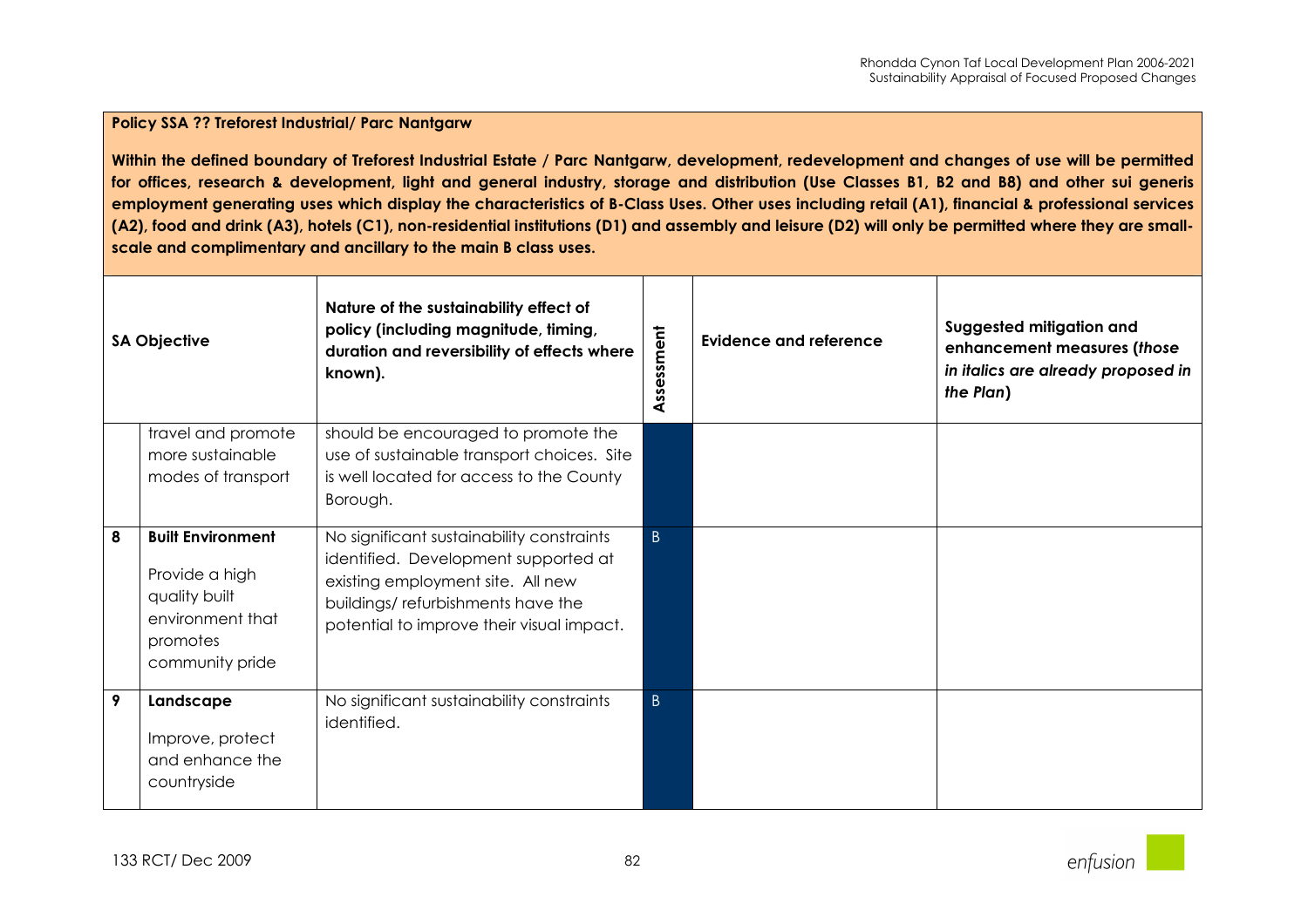| <b>SA Objective</b> |                                                                                                                               | Nature of the sustainability effect of<br>policy (including magnitude, timing,<br>duration and reversibility of effects where<br>known).                                                                                                                                                  | Assessment     | <b>Evidence and reference</b> | Suggested mitigation and<br>enhancement measures (those<br>in italics are already proposed in<br>the Plan) |
|---------------------|-------------------------------------------------------------------------------------------------------------------------------|-------------------------------------------------------------------------------------------------------------------------------------------------------------------------------------------------------------------------------------------------------------------------------------------|----------------|-------------------------------|------------------------------------------------------------------------------------------------------------|
| 10                  | <b>Biodiversity</b><br>Protect and<br>enhance the<br>diversity and<br>abundance of<br>wildlife habitats and<br>native species | No significant sustainability constraints<br>identified. Development supported<br>within existing industrial area.                                                                                                                                                                        | $\overline{B}$ |                               |                                                                                                            |
| 11                  | Water<br>Promote sustainable<br>water management<br>including promoting<br>use of sustainable<br>drainage systems             | No significant sustainability constraints<br>identified. All new developments have<br>the potential to incorporate water<br>resource efficiency and pollution<br>prevent measures. Light industry ad<br>office based development generate less<br>direct impact on the water environment. | $\mathsf{B}$   |                               |                                                                                                            |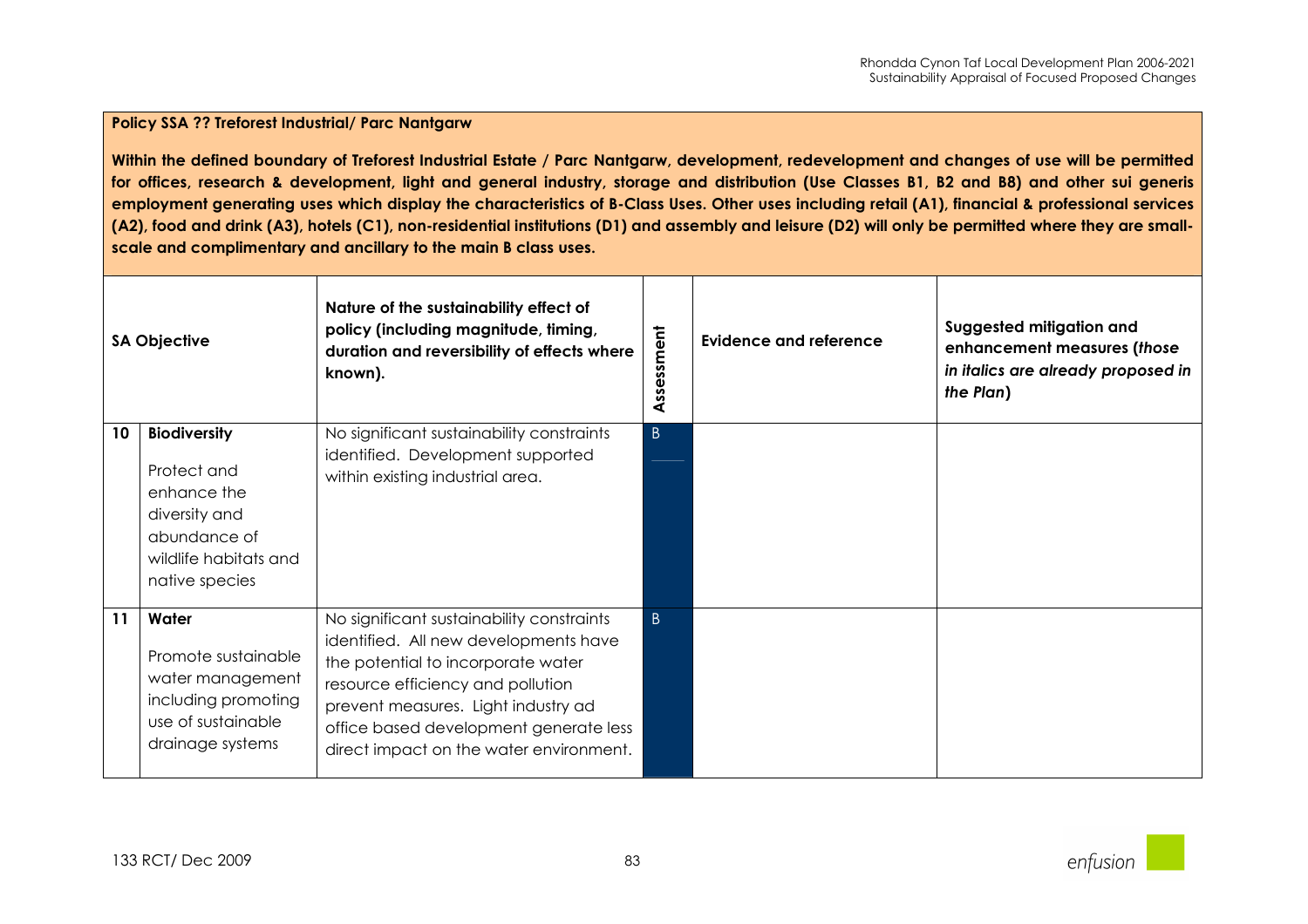| <b>SA Objective</b> |                                                                                                 | Nature of the sustainability effect of<br>policy (including magnitude, timing,<br>duration and reversibility of effects where<br>known).                                                                                                                                                         | Assessment              | Evidence and reference | Suggested mitigation and<br>enhancement measures (those<br>in italics are already proposed in<br>the Plan) |
|---------------------|-------------------------------------------------------------------------------------------------|--------------------------------------------------------------------------------------------------------------------------------------------------------------------------------------------------------------------------------------------------------------------------------------------------|-------------------------|------------------------|------------------------------------------------------------------------------------------------------------|
| 12                  | <b>Climate Change</b><br>Manage the effects<br>of climate change                                | No significant sustainability constraints<br>identified. All new buildings and<br>refurbishments can/should where<br>possible incorporate energy efficiency<br>measure and utilise sustainable energy<br>sources. Green travel plans for<br>employees should be encouraged<br>where appropriate. | $\vert$ B               |                        |                                                                                                            |
| 13                  | <b>Energy</b><br>Increase the supply<br>of renewable energy<br>and reduce energy<br>consumption | No direct effects for this SA objective.                                                                                                                                                                                                                                                         | $\overline{\mathbf{B}}$ |                        |                                                                                                            |
| 14                  | <b>Land and Soils</b>                                                                           | Policy makes provision for employment<br>on previously developed land. Supports                                                                                                                                                                                                                  | <b>LG</b>               |                        |                                                                                                            |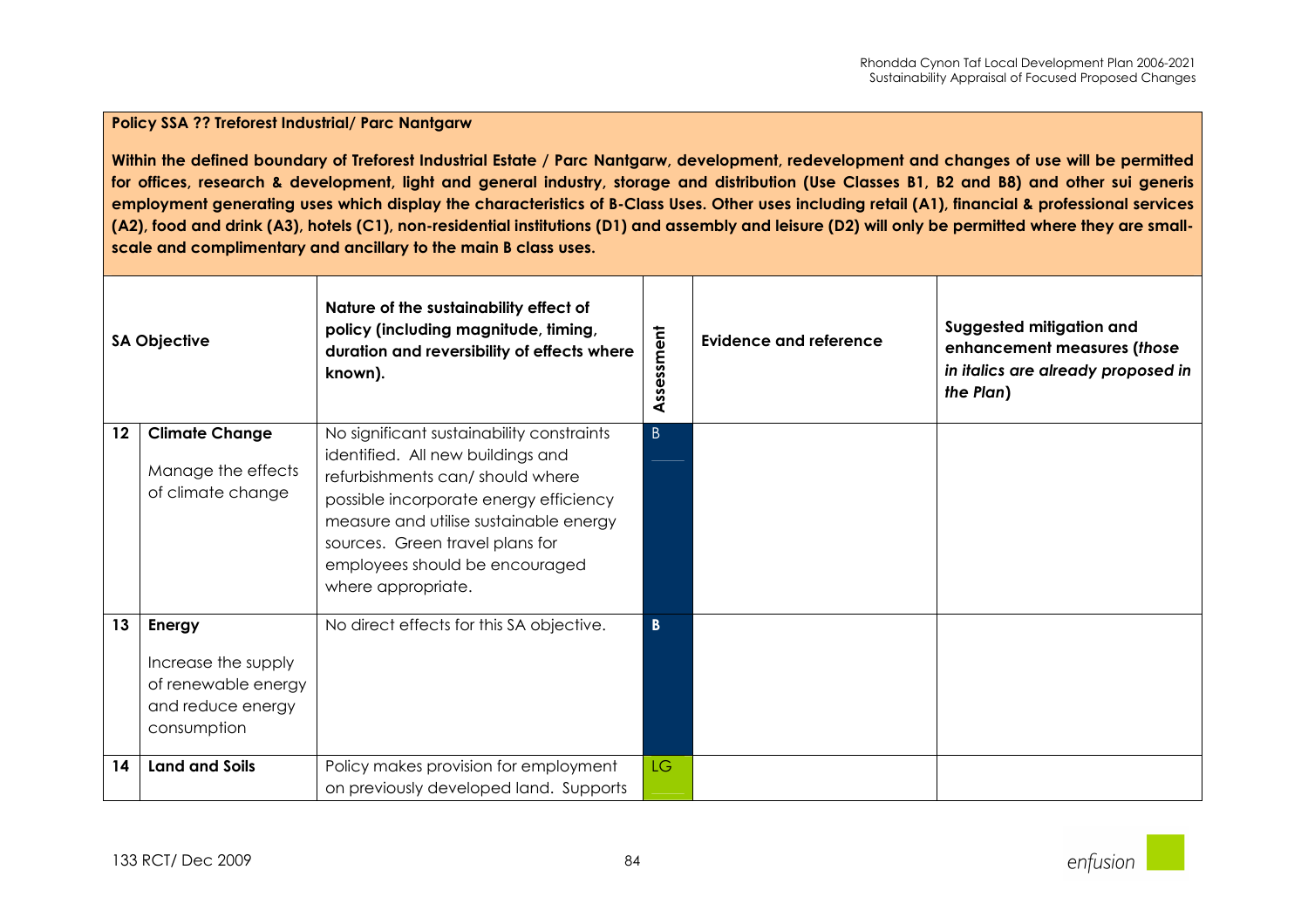| <b>SA Objective</b> |                                                                            | Nature of the sustainability effect of<br>policy (including magnitude, timing,<br>duration and reversibility of effects where<br>known).                                                                                 | ssessment<br>⋖ | <b>Evidence and reference</b> | Suggested mitigation and<br>enhancement measures (those<br>in italics are already proposed in<br>the Plan) |
|---------------------|----------------------------------------------------------------------------|--------------------------------------------------------------------------------------------------------------------------------------------------------------------------------------------------------------------------|----------------|-------------------------------|------------------------------------------------------------------------------------------------------------|
|                     | Promote efficient use                                                      | aims to ensure the efficient use of land                                                                                                                                                                                 |                |                               |                                                                                                            |
|                     | of land and soils                                                          | and avoid impacts on green space/                                                                                                                                                                                        |                |                               |                                                                                                            |
|                     |                                                                            | wedges/ protected landscape areas.                                                                                                                                                                                       |                |                               |                                                                                                            |
| 15                  | Waste<br>Minimise waste,<br>especially waste to<br>landfill                | No significant sustainability constraints<br>identified. Light industry produces less<br>waste, all businesses should be<br>encouraged to employ sustainable<br>waste management practices, office<br>recycling schemes. | $\vert$ B      |                               |                                                                                                            |
| 16                  | <b>Minerals</b><br>Promote efficient<br>and appropriate use<br>of minerals | No significant sustainability constraints<br>identified.                                                                                                                                                                 | $\vert$ B      |                               |                                                                                                            |